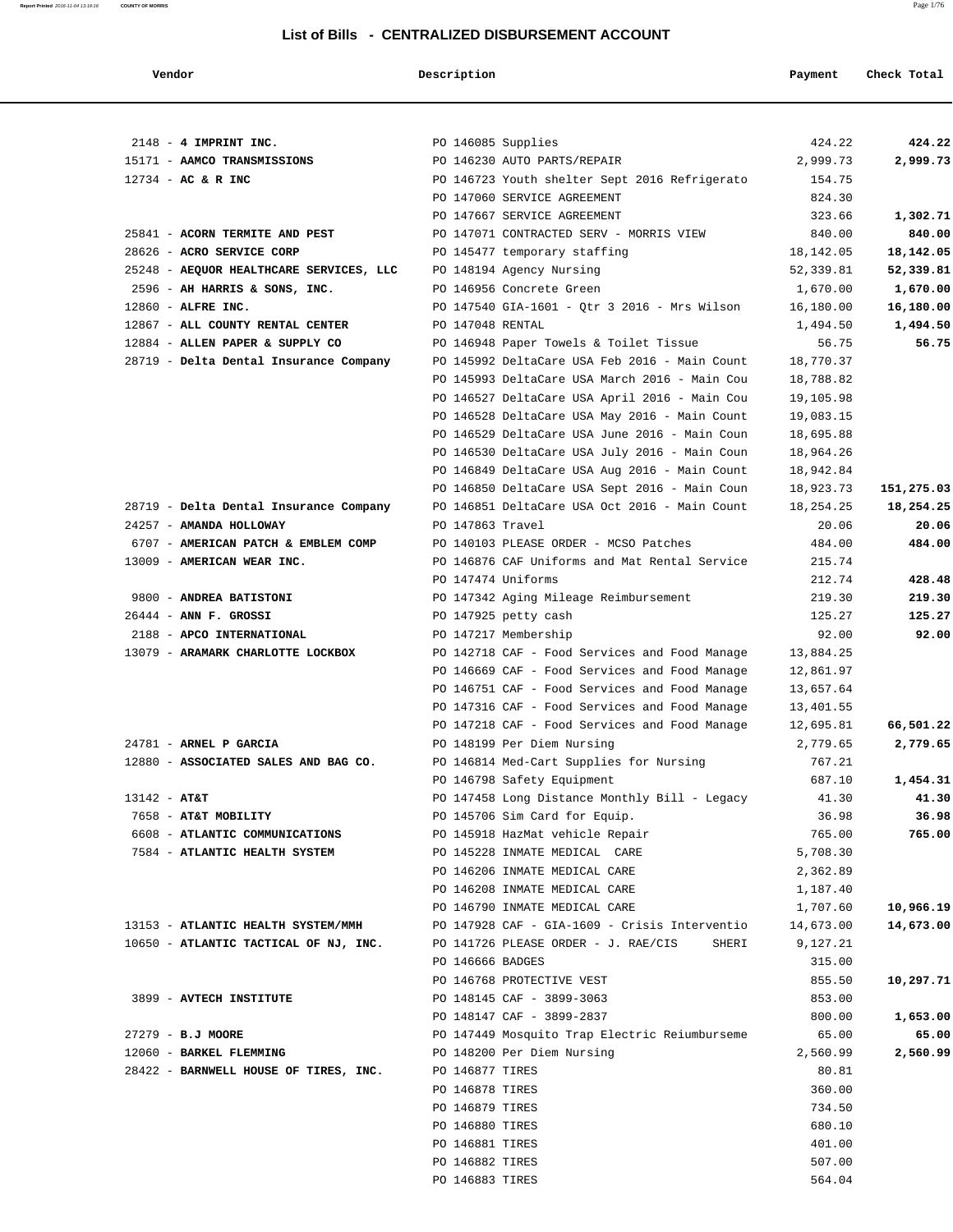| ,,,,,,,,,,, |  |
|-------------|--|

#### **Vendor Description Payment Check Total**

|                                                                   | PO 146884 TIRES                                                                            | 87.87               | 3,415.32            |
|-------------------------------------------------------------------|--------------------------------------------------------------------------------------------|---------------------|---------------------|
| 28818 - BBMK VENTURES                                             | PO 148103 CAF - OJT-17S-02-DW                                                              | 4,995.00            | 4,995.00            |
| 10676 - BEAUTIFUL RAGS                                            | PO 146933 MISC SUPPLIES                                                                    | 328.56              | 328.56              |
| 26973 - BENAY FIORE                                               | PO 146562 INTERPRETING SERVICE ON 09/13/2016                                               | 180.00              | 180.00              |
| 25406 - BERGEN BLENDED ACADEMY                                    | PO 148098 CAF - 25406-3123                                                                 | 716.25              | 716.25              |
| 26403 - BERKELEY COLLEGE                                          | PO 148148 CAF - 26403-2518                                                                 | 3,200.00            | 3,200.00            |
| 18195 - BERNARD TYSON                                             | PO 147856 NJACTB Annual Educational Conferenc                                              | 185.10              | 185.10              |
| 20387 - BEST BUY ADVANTAGE ACCOUNT                                | PO 146668 CAMCORDER AND CAMERA                                                             | 959.98              | 959.98              |
| 6327 - BETH DENMEAD                                               | PO 147343 Aging Mileage Reimbursement                                                      | 144.40              | 144.40              |
| 28055 - BETTER IMPACT, INC.                                       | PO 147392 Volunteer Hours Tracking Software                                                | 290.00              | 290.00              |
| 6725 - BIO-REFERENCE LABORATORIES, INC.                           | PO 146296 CAF - Medical Laboratory Diagnostic                                              | 1,433.35            | 1,433.35            |
| 13239 - BOB BARKER COMPANY, INC.                                  | PO 145832 PROTECTIVE RESPONSE GLOVES                                                       | 1,161.91            | 1,161.91            |
| 13413 - BOONTON AUTO PARTS                                        | PO 146976 AUTO BODY SHOP                                                                   | 131.38              | 131.38              |
| 7124 - BORGATA RESORT & SPA                                       | PO 146034 NJ Leauge of Municipalities 2016                                                 | 1,240.00            |                     |
|                                                                   | PO 146834 NJ League of Municipalities, Novemb                                              | 465.00              | 1,705.00            |
| 2485 - BOROUGH OF BUTLER                                          | PO 147525 Electric (Butler)                                                                | 501.39              | 501.39              |
| 21703 - BOSWELL ENGINEERING INC                                   | PO 147905 CAF - Design & Survey Services for                                               | 1,090.00            | 1,090.00            |
| 21703 - BOSWELL ENGINEERING INC                                   | PO 148026 Professional Engineering Services M                                              | 970.50              | 970.50              |
| 21703 - BOSWELL ENGINEERING INC                                   | PO 148172 CAF - Design and Survey Services fo                                              | 284.88              | 284.88              |
| 21703 - BOSWELL ENGINEERING INC                                   | PO 148173 CAF - Engineering Design Services f                                              | 3,174.60            | 3,174.60            |
| 27895 - BOWMAN CONSULTING COMPANY                                 | PO 147595 CAF - Professional Engineering and                                               | 8,366.47            |                     |
|                                                                   | PO 148170 CAF - Professional Engineering and                                               | 997.50              | 9,363.97            |
| 28948 - BRANDNER DESIGN                                           | PO 147061 OTHER OUTSIDE                                                                    | 3,350.00            | 3,350.00            |
| 11744 - BRIAN M CARUSO                                            | PO 148174 NJSCE Fall Forum Dues                                                            | 20.00               | 20.00               |
| 28453 - BROWN TRUCK GROUP                                         | PO 146954 TRUCK PARTS                                                                      | 1,112.87            | 1,112.87            |
| 13856 - CABLEVISION                                               | PO 146927 Cable Service for the Wharton Garag                                              | 1,604.16            | 1,604.16            |
| 13591 - CABLEVISION                                               | PO 147957 Cable & Internet Service for Morris                                              | 3,634.54            | 3,634.54            |
| 27428 - CALICO INDUSTRIES, INC.                                   | PO 146747 CAF - Can Liners                                                                 | 1,421.00            |                     |
|                                                                   | PO 146746 LARGE TRASH BAGS                                                                 | 32.95               | 1,453.95            |
| 27988 - CANDACE RANKIN                                            | PO 147186 Mileage                                                                          | 67.55               | 67.55               |
| 28532 - CANDIDO CAMPOS                                            | PO 148201 Per Diem Nursing                                                                 | 1,187.33            | 1,187.33            |
| 27847 - CAPITAL HEALTH SYSTEM                                     | PO 145714 INMATE MEDICAL CARE                                                              | 5,075.00            |                     |
|                                                                   | PO 145715 INMATE MEDICAL CARE                                                              | 6,316.00            | 11,391.00           |
| 9273 - CARMAGNOLA & RITARDI LLC                                   | PO 147671 legal services                                                                   | 4,477.40            | 4,477.40            |
| 25478 - CAROUSEL INDUSTRIES                                       | PO 142998 Equipment                                                                        | 175.78              | 175.78              |
| 25474 - CARRELLE L CALIXTE                                        | PO 148202 Per Diem Nursing                                                                 | 2,904.93            | 2,904.93            |
| 5603 - CARRIER CORPORATION                                        | PO 145881 CAF - Labor Rates HVAC Repairs & Se                                              | 38,125.94           |                     |
|                                                                   | PO 146817 Blower Repair                                                                    | 1,066.40            | 39,192.34           |
| 25462 - CASTLE PRINTING                                           |                                                                                            | 25.00               | 25.00               |
|                                                                   | PO 147335 BUSINESS CARDS<br>PO 146595 Networking Tools                                     |                     | 86.46               |
| 4598 - CDW GOVERNMENT LLC                                         | PO 148084 CAF - 2016 State Community Partners                                              | 86.46               |                     |
| 26636 - CENTER FOR EVALUATION<br>20487 - CENTURYLINK              | PO 145432 phone service for Sussex County off                                              | 22,249.00<br>277.28 | 22,249.00<br>277.28 |
|                                                                   |                                                                                            |                     |                     |
| 1541 - CERBO'S PARSIPPANY GREENHOUSE<br>24625 - CFCS - HOPE HOUSE | PO 147064 GROUNDS MAINT                                                                    | 1,530.00            | 1,530.00            |
| 24625 - CFCS - HOPE HOUSE                                         | PO 147529 CAF - GIA-1621 - the AIDS Center<br>PO 147549 CH51-1606 - September 2016 - Adole | 2,966.00<br>980.00  | 2,966.00<br>980.00  |
| 26522 - CHARLES MOORE                                             | PO 147479 Cell Phone                                                                       |                     | 60.00               |
| 4649 - CHARLES UTTER                                              | PO 147884 2016 WORK BOOTS                                                                  | 60.00<br>90.00      | 90.00               |
| 13787 - CHERRY VALLEY TRACTOR                                     | PO 147075 SNOW BLOWER & PLOW                                                               |                     |                     |
| 13788 - CHERRY WEBER & ASSOC. PC                                  |                                                                                            | 11,716.76           | 11,716.76           |
|                                                                   | PO 146352 Milling & Resurfacing of Mountain A                                              | 1,073.00            |                     |
|                                                                   | PO 146353 Milling & Resurfacing of Mountain A                                              | 7,540.50            |                     |
|                                                                   | PO 146489 Milling & Resurfacing of Mountain A                                              | 9,584.00            |                     |
|                                                                   | PO 146490 Milling & Resurfacing of Mountain A                                              | 14,206.50           |                     |
|                                                                   | PO 148027 bridge repair                                                                    | 1,238.00            |                     |
|                                                                   | PO 147732 Engineering Design Services for Cou                                              | 236.92              |                     |
|                                                                   | PO 148024 old Ref# CF09000630000                                                           | 552.10              | 34,431.02           |
| 28687 - CHERYL ANN HAYES                                          | PO 148203 Per Diem Nursing                                                                 | 296.74              | 296.74              |
| 28889 - CHRISTOPHER L BEIGHLEY                                    | PO 147855 Pre-Election Work-63.0 Hours @ \$10.                                             | 630.00              | 630.00              |
| 20528 - CHRISTOPHER P STATILE PA                                  | PO 147659 CAF - Design Services for County Br                                              | 13,051.50           | 13,051.50           |
| 89 - CINTAS CORPORATION                                           | PO 146406 Safety Supplies                                                                  | 96.09               | 96.09               |

|  | $28687$ - CHERYL ANN HAYES       |
|--|----------------------------------|
|  | 28889 - CHRISTOPHER L BEIGHLEY   |
|  | 20528 - CHRISTOPHER P STATILE PA |
|  | 89 - CINTAS CORPORATION          |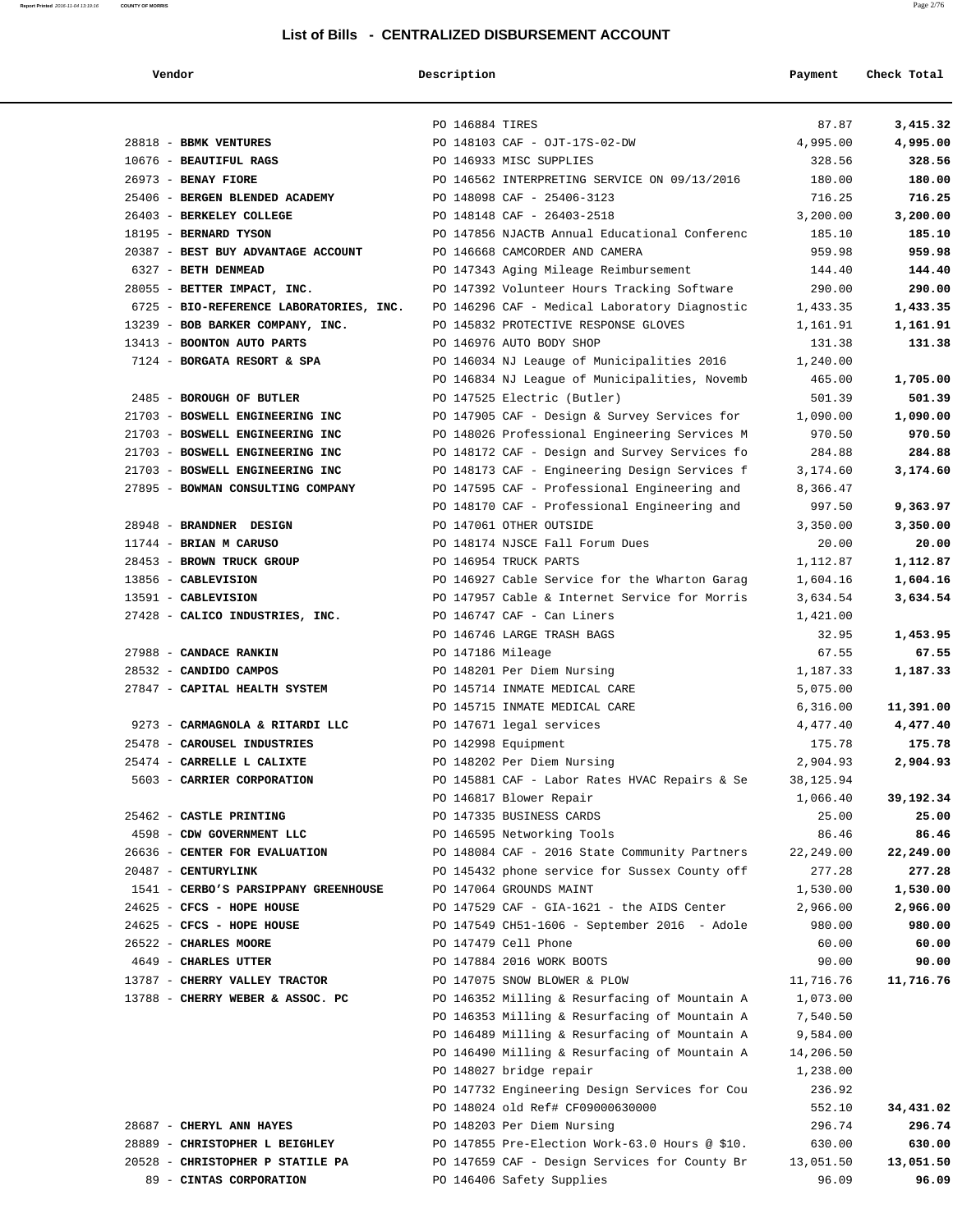| Vendor                                                     | Description        |                                               | Payment    | Check Total |
|------------------------------------------------------------|--------------------|-----------------------------------------------|------------|-------------|
| 21857 - CITYSIDE ARCHIVES, LTD                             |                    | PO 147847 Storage & Shredding services for th | 4,504.46   | 4,504.46    |
| 21857 - CITYSIDE ARCHIVES, LTD                             |                    | PO 147980 STORAGE & SHREDDING SERVICES FOR TH | 675.50     | 675.50      |
| 11824 - CIVIL DYNAMICS INC                                 |                    | PO 148152 CAF -  Canty's Lake Dam Rehabilitat | 5,625.00   | 5,625.00    |
| 27104 - CLASS ACT EMBROIDERY                               |                    | PO 146792 PRINTING ON INMATE JUMPSUITS        | 250.00     | 250.00      |
| 25571 - CLEARY GIACOBBE ALFIERI & PO 148237 legal services |                    |                                               | 792.00     | 792.00      |
| 28949 - CLIFFORD JENKINSON                                 |                    | PO 147454 Mosquito Trap Electric Reiumburseme | 13.00      | 13.00       |
| 13857 - CLIFFSIDE BODY CORP                                |                    | PO 147669 EQUIP REPAIR                        | 195.32     | 195.32      |
| 8454 - CLIFTON ELEVATOR SERVICE CO INC                     |                    | PO 146793 CAF - Elevatior Maintenance & Inspe | 1,680.00   | 1,680.00    |
| 28659 - COACHING SYSTEMS, LLC                              |                    | PO 147591 CEVO 3 Fire Response Books          | 815.72     | 815.72      |
| 24252 - COFFEE LOVERS COFFEE SERVICE                       |                    | PO 147226 Office Coffee                       | 114.28     | 114.28      |
| 23947 - COLONIAL TELEVISION                                |                    | PO 148357 Survaillance TV                     | 179.99     | 179.99      |
| $12043$ - COMCAST                                          |                    | PO 146632 L.V. Garage High Speed Internet     | 249.18     | 249.18      |
| 27936 - CONTINENTAL HARDWARE, INC.                         |                    | PO 146700 CAF - Doors and Hardware Supplies   | 1,629.95   | 1,629.95    |
| 8043 - CONTRACT PHARMACY SERVICES INC                      |                    | PO 146662 CAF - Pharmaceutical and Related Se | 220.00     |             |
|                                                            |                    | PO 147318 CAF - Pharmaceutical and Related Se | 21,154.39  | 21,374.39   |
| 14644 - CORNERSTONE FAMILY PROGRAMS                        |                    | PO 147845 CH51-1620 - Otr 3 2016 - First Step | 6,812.00   |             |
|                                                            |                    | PO 147539 GIA-1646 - Qtr 3 2016 - First Step  | 6,276.00   |             |
|                                                            |                    | PO 147545 CH51-1616 - Qtr 3 2016 - "Now You   | 1,375.00   | 14,463.00   |
| 14027 - COUNTY COLLEGE OF MORRIS                           |                    | PO 148051 Expenditures in connection with maj | 154,659.01 | 154,659.01  |
| 14022 - COUNTY COLLEGE OF MORRIS                           |                    | PO 148177 1st Half November 2016 Operating Bu | 492,916.67 | 492,916.67  |
| 14029 - COUNTY COLLEGE OF MORRIS                           |                    | PO 148178 CAF - Printing Services for 2016    | 16,256.25  | 16,256.25   |
| 13 - COUNTY OF MORRIS                                      |                    | PO 148180 Jeffrey Fredericks - 3Q 2016 - Empl | 626.19     | 626.19      |
| 13 - COUNTY OF MORRIS                                      |                    | PO 148434 2ND HALF 10/16 METERED MAIL         | 12,960.80  | 12,960.80   |
| 13 - COUNTY OF MORRIS                                      |                    | PO 148435 2ND HALF 10/16 METERED MAIL         | 614.07     | 614.07      |
| 14041 - COUNTY WELDING SUPPLY CO                           |                    | PO 146143 welding materials                   | 65.75      |             |
|                                                            |                    | PO 146100 welding material                    | 43.00      |             |
|                                                            |                    | PO 146101 welding materials                   | 129.00     |             |
|                                                            |                    | PO 146415 Refill Cylinder and Hydro-Static Te | 59.99      |             |
|                                                            |                    | PO 147390 Acetylene                           | 26.99      |             |
|                                                            |                    | PO 147482 Oxygen Compressed, Acetylene        | 149.54     | 474.27      |
| 25188 - CRASH DATA GROUP                                   |                    | PO 145058 Investigative Expense               | 899.00     | 899.00      |
| 28647 - CURRENT ELEVATOR TECHNOLOGY                        |                    | PO 146061 CAF - Elevator Maintenance          | 1,750.00   |             |
|                                                            |                    | PO 147059 CAF - Elevator Maintenance          | 1,750.00   | 3,500.00    |
| 24317 - CURTIS JAMES                                       |                    | PO 147534 Education, School, Training         | 1,080.72   | 1,080.72    |
| 24867 - CUTTING EDGE ACADEMY                               |                    | PO 148150 CAF - 24867-3212                    | 707.56     | 707.56      |
| 14102 - CY DRAKE LOCKSMITHS, INC.                          |                    | PO 146045 KEYS AND LOCK CYLINDERS             | 71.00      |             |
|                                                            | PO 147278 KEY      |                                               | 26.00      |             |
|                                                            | PO 147320 KEYS     |                                               | 9.60       |             |
|                                                            | PO 147424 Key made |                                               | 108.03     | 214.63      |
| 2632 - CYBERTECH SYSTEMS & SOFTWARE INC                    |                    | PO 146292 PROVISION OF MAINTENANCE OF PROPRIE | 17,000.00  | 17,000.00   |
| 14108 - D & B PARTS CORPORATION                            |                    | PO 146818 Parts & Repair to Heating Coil in N | 512.00     | 512.00      |
| 12683 - D. C. EXPRESS INC                                  |                    | PO 147227 Inv 09301601046 - Delivery of VM's  | 2,055.00   | 2,055.00    |
| 12523 - D&B AUTO SUPPLY                                    |                    | PO 146887 Car Parts                           | 761.23     |             |
|                                                            |                    | PO 146888 Car Parts                           | 592.58     |             |
|                                                            |                    | PO 146889 Car Parts                           | 98.13      |             |
|                                                            |                    | PO 146890 Car Parts                           | 213.52     |             |
|                                                            |                    | PO 146891 Car Parts                           | 573.25     |             |
|                                                            |                    | PO 146935 Car Parts                           | 679.27     |             |
|                                                            |                    | PO 146977 Car Parts                           | 420.68     |             |
|                                                            |                    | PO 146978 Car Parts                           | 836.13     | 4,174.79    |
| 12523 - D&B AUTO SUPPLY                                    |                    | PO 147281 Car Parts                           | 273.03     |             |
|                                                            |                    | PO 147475 Car Parts                           | 465.27     |             |
|                                                            |                    | PO 147476 Car Parts                           | 739.56     |             |
|                                                            |                    | PO 147561 Car Parts                           | 704.02     |             |
|                                                            |                    | PO 147562 Car Parts                           | 984.98     | 3,166.86    |
| 14123 - DAILY RECORD                                       |                    | PO 147427 ADVERTISEMENT                       | 76.36      | 76.36       |
| 14123 - DAILY RECORD                                       |                    | PO 147589 ADVERTISEMENT                       | 83.40      | 83.40       |
| 14123 - DAILY RECORD                                       |                    | PO 147990 ADVERTISEMENT                       | 186.16     | 186.16      |
| $15642$ - DALE KRAMER                                      |                    | PO 147851 October 18th Voter Registration Dea | 152.90     | 152.90      |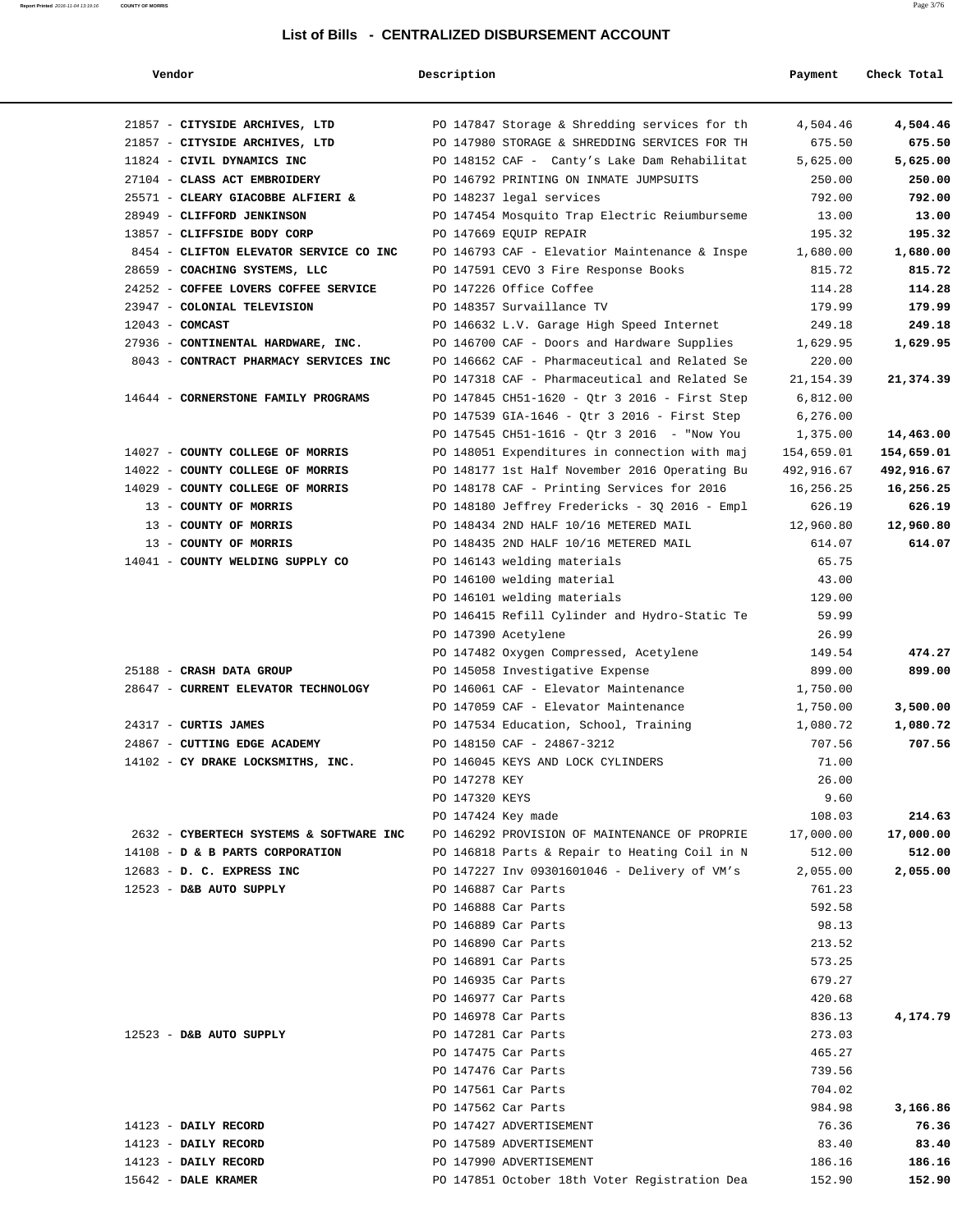| Vendor                                                                          | Description |                                                                            | Payment              | Check Total |
|---------------------------------------------------------------------------------|-------------|----------------------------------------------------------------------------|----------------------|-------------|
| 27177 - DAMACINA L. OKE                                                         |             | PO 148204 Per Diem Nursing                                                 | 1,467.98             | 1,467.98    |
| 7588 - DANIEL CANTY                                                             |             | PO 148253 2016 WORK BOOTS                                                  | 90.00                | 90.00       |
| 11195 - DANIEL RIEBEN                                                           |             | PO 147428 2016 WORK BOOTS                                                  | 90.00                | 90.00       |
| 11155 - DANILO LAPID                                                            |             | PO 148205 Per Diem Nursing                                                 | 1,480.74             | 1,480.74    |
| 25386 - DAVID JEAN-LOUIS                                                        |             | PO 148206 Per Diem Nursing                                                 | 886.82               | 886.82      |
| $27169$ - DAVID S LOS                                                           |             | PO 148139 10/16 expenses                                                   | 64.12                | 64.12       |
| 14181 - DAYTOP VILLAGE OF NJ, INC.                                              |             | PO 147607 CH51-1607 - August 2016 - Adolesce                               | 540.00               |             |
|                                                                                 |             | PO 147548 CH51-1607 - September 2016 - Adole                               | 660.00               |             |
|                                                                                 |             | PO 147547 GIA-1662 - August 2016 - Adolescen                               | 5,928.00             |             |
|                                                                                 |             | PO 148070 GIA-1662 - September 2016 - Adolesc                              | 4,924.00             | 12,052.00   |
| 14202 - DECOTIIS, FITZPATRICK &                                                 |             | PO 147293 legal services                                                   | 914.72               | 914.72      |
| 21922 - DEIRDRE'S HOUSE                                                         |             | PO 148086 CAF - GIA-1665 - Caregiver Support                               | 8,377.00             | 8,377.00    |
| 21922 - DEIRDRE'S HOUSE                                                         |             | PO 148087 CAF - GIA-1648 - Child Abuse Preven                              | 3,200.00             | 3,200.00    |
| 14228 - DELL MARKETING L.P.                                                     |             | PO 145439 OIT Workstation Refresh Program                                  | 68,178.60            | 68,178.60   |
| 28637 - DELTA DENTAL OF NEW JERSEY, INC.                                        |             | PO 144432 Dental coverage for $2/16$ to $7/16$                             | 1,081.15             |             |
|                                                                                 |             | PO 146535 Dental coverage for 10/16                                        | 27.37                |             |
|                                                                                 |             | PO 146536 Dental coverage for 10/16                                        | 254.60               |             |
|                                                                                 |             | PO 146537 Dental coverage for 10/16                                        | 738.99               |             |
|                                                                                 |             | PO 146538 Dental coverage for 10/16                                        | 154.45               |             |
|                                                                                 |             | PO 146539 Dental coverage for 10/16                                        | 586.91               |             |
|                                                                                 |             | PO 146592 Dental Coverage for October 2016                                 | 2,614.95             | 5,458.42    |
| 14267 - DENVILLE LINE PAINTING INC                                              |             | PO 146631 CAF - Pavement Markings                                          | 10,949.10            | 10,949.10   |
| 10267 - DEWBERRY ENGINEERS, INC                                                 |             | PO 147872 CAF - 3899-1324                                                  | 4,214.00             | 4,214.00    |
| 2050 - DICK BLICK COMPANY                                                       |             | PO 146023 PLEASE ORDER - Mounting Bds/CIS/B.                               | 65.95                | 65.95       |
| 24335 - DISCOVERY BENEFITS INC.                                                 |             | PO 146987 COBRA September 2016                                             | 765.50               | 765.50      |
| 11931 - DIVERSIFIED STORAGE                                                     |             | PO 146663 MEDICAL FILE DIVIDERS                                            | 2,495.00             | 2,495.00    |
| 14324 - DLT SOLUTIONS, LLC                                                      |             | PO 145701 Auto CAD Programs                                                | 4,318.14             | 4,318.14    |
| 21123 - DOMINION VOTING SYSTEMS INC                                             |             | PO 143932 on site Election day wineds support                              | 2,250.00             | 2,250.00    |
| 12190 - DRIVE LINE SERVICES OF NJ INC                                           |             | PO 146934 TRUCK PARTS                                                      | 45.79                | 45.79       |
| 28752 - Crystal Springs                                                         |             | PO 146652 Water 8/26/16-9/25/16                                            | 13.49                |             |
|                                                                                 |             | PO 146789 DRINKING WATER: AUGUST 2016                                      | 21.98                |             |
|                                                                                 |             | PO 146726 water and dispenser                                              | 5.99                 |             |
|                                                                                 |             | PO 146848 2016 Department of Human Services O                              | 15.99                |             |
|                                                                                 |             | PO 147205 Water for Morris Township - 09/06/1                              | 106.93               |             |
|                                                                                 |             | PO 147065 BOTTLED WATER                                                    | 104.95               | 269.33      |
| 11374 - DUBLIN JANITORIAL SUPPLY                                                |             | PO 147631 JANITORIAL                                                       | 1,032.00             | 1,032.00    |
| $14438$ - E.A. MORSE & CO. INC.                                                 |             | PO 146748 JANITORIAL SUPPLIES                                              | 522.00               | 522.00      |
| 26545 - E2 PROJECT MANAGEMENT LLC PO 148168 CAF - RIR & RAR to sum actions & es |             |                                                                            | 11,889.63            | 11,889.63   |
| 26312 - EASTERN CONCRETE MATERIALS, INC. PO 145766 Stone                        |             |                                                                            | 294.57               | 294.57      |
| 26312 - EASTERN CONCRETE MATERIALS, INC. PO 146921 Stone                        |             |                                                                            | 288.63               | 288.63      |
| 12467 - EDITHA MARQUEZ                                                          |             | PO 148207 Per Diem Nursing                                                 | 907.24               | 907.24      |
| 3814 - EDWARD J. BUZAK, ESQ.                                                    |             | PO 147643 legal services                                                   | 2,653.00             | 2,653.00    |
| 27282 - EDWARD ROSELLINI                                                        |             | PO 147452 Mosquito Trap Electric Reiumburseme                              | 65.00                | 65.00       |
| 21799 - EDWARD SHAPLEY                                                          |             | PO 148232 Reimbursement                                                    | 15.75                | 15.75       |
| 26117 - EDWARDS LEARNING CENTER                                                 |             | PO 148000 CAF - Edwards-JR/JS-16-WFNJ (perfor                              | 208.00               | 208.00      |
| 26117 - EDWARDS LEARNING CENTER                                                 |             | PO 148142 CAF - Edwards-JR/JS-16-WFNJ (perfor                              | 453.00               | 453.00      |
| 26218 - EDWIN GUEVARA                                                           |             | PO 147345 Nutrition Reimbursement                                          | 12.00                | 12.00       |
| 9998 - ELIZABETH BARRADALE                                                      |             | PO 141542 Medicare B Reimbursement January 20                              | 629.40               | 629.40      |
| 27141 - ELLEN M. NOLL                                                           |             | PO 148208 Per Diem Nursing                                                 | 1,907.91             | 1,907.91    |
| 27176 - EMERGENCY REPORTING                                                     |             | PO 146104 Proprietary Software - maintenance                               | 100.00               | 100.00      |
| 26492 - ERROL WOLLARY                                                           |             | PO 147916 Cell Phone                                                       | 60.00                | 60.00       |
| 27369 - eSOLUTIONS, INC.                                                        |             | PO 147300 Data Processing for Patient Billing                              | 9,489.63             | 9,489.63    |
| 6038 - ESSEX COUNTY HOSPITAL                                                    |             | PO 147879 A.L. September 1-30, 2016<br>PO 147926 D.H. September 1-30, 2016 | 3,680.17<br>3,628.83 | 7,309.00    |
| 20265 - EVELYN TOLENTINO                                                        |             | PO 148209 Per Diem Nursing                                                 | 1,306.84             | 1,306.84    |
|                                                                                 |             | PO 146566 Network/Telecom Wiring                                           |                      | 6,987.00    |
| 14604 - EXTEL COMMUNICATIONS<br>14604 - EXTEL COMMUNICATIONS                    |             | PO 147052 OTHER OUTSIDE                                                    | 6,987.00<br>435.00   | 435.00      |
| 3549 - EZ WHEELS DRIVING SCHOOL                                                 |             | PO 147999 CAF - 3549-3018                                                  | 1,066.40             |             |
|                                                                                 |             | PO 148006 CAF - 3549-3256                                                  | 1,066.40             |             |
|                                                                                 |             |                                                                            |                      |             |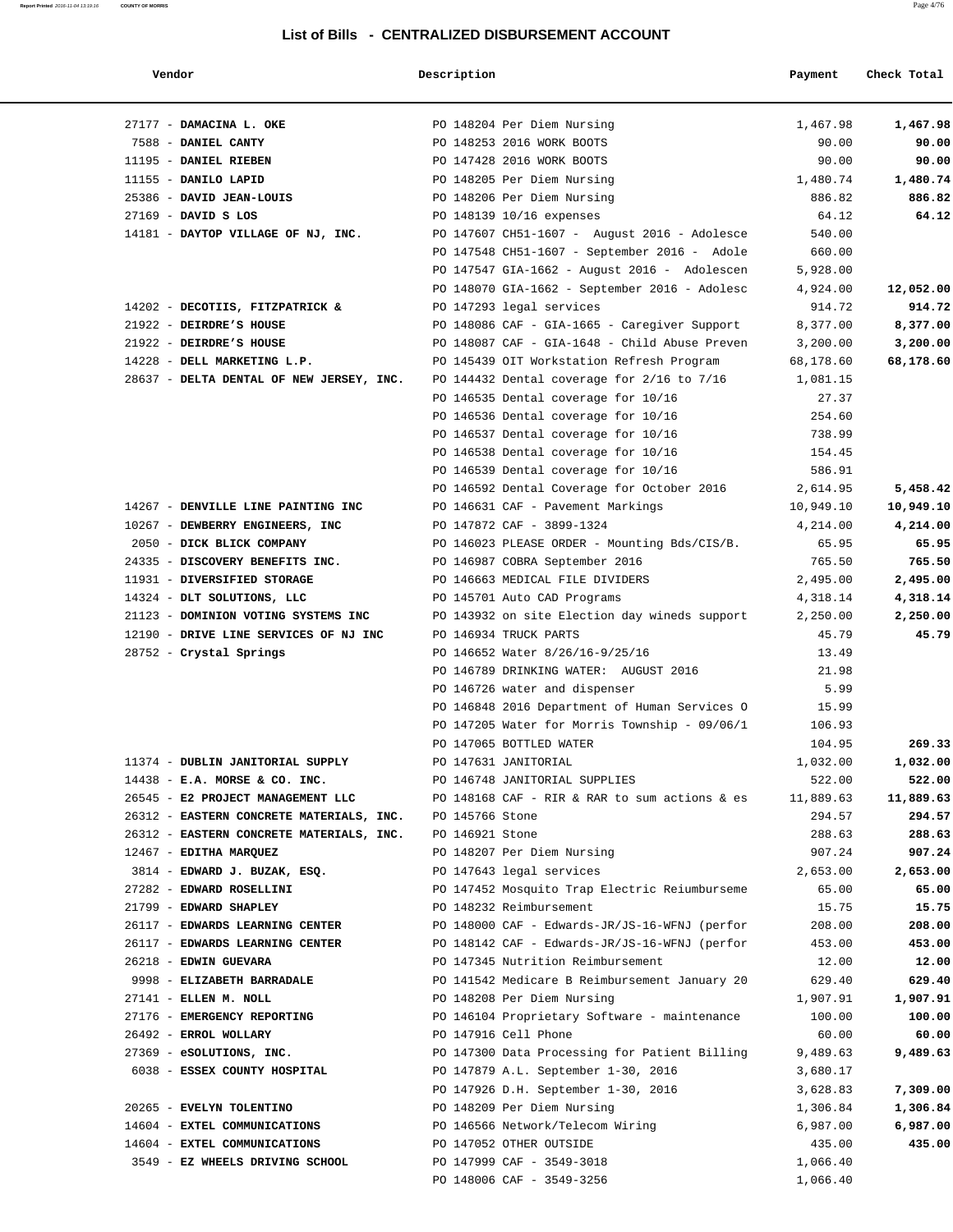| Vendor                                  | Description        |                                               | Payment    | Check Total |
|-----------------------------------------|--------------------|-----------------------------------------------|------------|-------------|
|                                         |                    | PO 148156 CAF - 3549-3354                     | 685.44     |             |
|                                         |                    | PO 148157 CAF - 3549-3239                     | 1,069.52   |             |
|                                         |                    | PO 148158 CAF - 3549-3241                     | 1,069.52   |             |
|                                         |                    | PO 148159 CAF - 3549-3240                     | 1,013.08   |             |
|                                         |                    | PO 148160 CAF - 3549-3287                     | 1,013.08   | 6,983.44    |
| 27278 - F.M.B.A LOCAL #70               |                    | PO 147448 Mosquito Trap Electric Reiumburseme | 65.00      | 65.00       |
| 14641 - FAMILY INTERVENTION             |                    | PO 148083 CAF - GIA-1623- Family Outreach Pro | 14,446.00  | 14,446.00   |
| 15382 - FAMILY PROMISE OF               |                    | PO 147515 CAF - GIA-1651 - Tenant Based Renta | 244.00     | 244.00      |
| 12515 - FASTENAL COMPANY                |                    | PO 145712 supplies for MRC trailer            | 294.16     |             |
|                                         |                    | PO 145600 supplies for trailer and hazmat res | 1,151.65   |             |
|                                         |                    | PO 147068 BUILD MAINT                         | 140.00     |             |
|                                         |                    | PO 147543 SMALL TOOLS/ PLUMBING               | 3,285.85   |             |
|                                         |                    | PO 147670 PLUMBING/ HVAC                      | 259.67     | 5,131.33    |
| 20423 - FASTER URGENT CARE              |                    | PO 147875 CAF - Comprehensive Medical Service | 29,523.01  | 29,523.01   |
| 9388 - FF1 PROFESSIONAL SAFETY SERVICES | PO 142151 clothing |                                               | 1,273.55   | 1,273.55    |
| 9388 - FF1 PROFESSIONAL SAFETY SERVICES |                    | PO 145061 Firemen Radio Straps and Pompier Be | 895.56     | 895.56      |
| 747 - FISHER HEALTHCARE                 |                    | PO 137132 Morgue Supplies                     | 623.20     | 623.20      |
| 14731 - FIVE TOWN REGIONAL DIAL-A-RIDE  |                    | PO 147376 CAF - SCADRTAP - SC002              | 24, 414.51 |             |
|                                         |                    | PO 147377 CAF - SCADRTAP - SC002              | 24, 414.51 | 48,829.02   |
| 12151 - FLEMINGTON BUICK CHEVROLET      |                    | PO 147287 CAR PARTS                           | 225.00     |             |
|                                         |                    | PO 147289 CAR PARTS                           | 70.27      | 295.27      |
| 27167 - FLEMINGTON CHRYSLER             |                    | PO 146979 CAR PARTS                           | 343.39     |             |
|                                         |                    | PO 146959 CAR PARTS                           | 349.14     | 692.53      |
| 2147 - FLEMINGTON DEPT STORE INC        | PO 146943 Uniforms |                                               | 227.93     |             |
|                                         | PO 147495 Uniforms |                                               | 442.74     | 670.67      |
| 14772 - FOWLER EQUIP CO INC.            |                    | PO 142695 DRYER PARTS/REPAIRS                 | 350.85     |             |
|                                         |                    | PO 146676 WASHER PARTS/REPAIRS                | 808.33     | 1,159.18    |
| 28260 - FRANKLIN-GRIFFITH LLC           |                    | PO 146394 CAF - Electrical Supplies           | 805.75     |             |
|                                         |                    | PO 146673 ELECTRICAL SUPPLIES R28 01-13-16    | 33.74      |             |
|                                         |                    | PO 146778 ELECTRICAL SUPPLIES R28 01-13-16    | 33.00      |             |
|                                         |                    | PO 146820 Electrical Supplies for B&G On-Site | 510.79     |             |
|                                         |                    | PO 146803 Electrical Supplies for B&G On-Site | 1,428.78   | 2,812.06    |
| 14787 - FREEDOM HOUSE INC.              |                    | PO 147546 CH51-1610 - September 2016 - Men's  | 7,440.00   | 7,440.00    |
| 14841 - GALETON GLOVES                  |                    | PO 146391 Safety Items                        | 640.14     | 640.14      |
| 8269 - GEORGINA GRAY-HORSLEY            |                    | PO 148210 Per Diem Nursing                    | 700.35     | 700.35      |
| 21818 - GET WELL HOUSE CALL P.C         |                    | PO 147918 Aging APS Services                  | 1,400.00   | 1,400.00    |
| 21585 - GIOVANNA ALVES                  | PO 147187 Mileage  |                                               | 528.85     | 528.85      |
| $14983$ - GRAINGER                      |                    | PO 146057 various small tools                 | 376.86     |             |
|                                         |                    | PO 146672 MAINTENANCE SUPPLIES                | 106.30     | 483.16      |
| $14984 -$ GRAINGER                      |                    | PO 147067 BUILD MAINT/ SMALL TOOLS/ SAFETY GE | 2,912.38   |             |
|                                         |                    | PO 147070 BUILD MAINT/ELECTRICAL/ SMALL TOOLS | 2,940.19   |             |
|                                         |                    | PO 147040 Atrium Gallery Supplies             | 32.60      | 5,885.17    |
| 15007 - GREENMAN PEDERSEN INC           |                    | PO 148021 CAF - Construction Inspection Servi | 36,519.12  | 36,519.12   |
| 18190 - HANOVER TOWNSHIP                | PO 146106 TRAINING |                                               | 100.00     |             |
|                                         |                    | PO 146839 ELEVATOR INSPECTION FEE             | 368.00     |             |
|                                         |                    | PO 147302 DRE Reimbursement                   | 220.00     | 688.00      |
| 15082 - HANOVER TWP MUNICIPAL ALLIANCE  |                    | PO 148090 CAF - 2017 Municipal Alliance Funds | 1,622.98   | 1,622.98    |
| 9728 - HARRIET VALLECER RN              |                    | PO 148211 Per Diem Nursing                    | 888.74     | 888.74      |
| $15174$ - HB & HS, INC.                 |                    | PO 146822 Parts & Repairs to Vanderlifts      | 5,016.50   | 5,016.50    |
| 28520 - HEAD START COMMUNITY            |                    | PO 147514 CAF - Grant in Aid 2016 - Fatherhoo | 650.00     | 650.00      |
| $11102 - HELM$                          |                    | PO 146772 SOFTWARE RENEWAL                    | 2,750.00   | 2,750.00    |
| 15159 - HELRICK'S INC                   | PO 147883 Frames   |                                               | 729.84     | 729.84      |
| 8685 - HENRY SCHEIN INC                 |                    | PO 146659 CAF - Medical and OTC Supplies BID  | 2,871.91   | 2,871.91    |
| 28404 - HOME DEPOT U.S.A., INC.         |                    | PO 147641 HOME DEPOT SUPPLIES -               | 885.13     |             |
|                                         |                    | PO 148063 HOME DEPOT SUPPLIES -               | 2,279.96   | 3,165.09    |
| 16302 - HOMELESS SOLUTIONS, INC.        |                    | PO 147598 CAF - GIA-1610 - Emergency Shelter  | 2,284.00   | 2,284.00    |
| 20737 - HOOVER TRUCK CENTERS INC        |                    | PO 147309 TRUCK PARTS                         | 363.24     | 363.24      |
| 20737 - HOOVER TRUCK CENTERS INC        |                    | PO 147565 TRUCK PARTS                         | 121.56     | 121.56      |
| 20737 - HOOVER TRUCK CENTERS INC        |                    | PO 147566 TRUCK PARTS                         | 6,116.02   | 6,116.02    |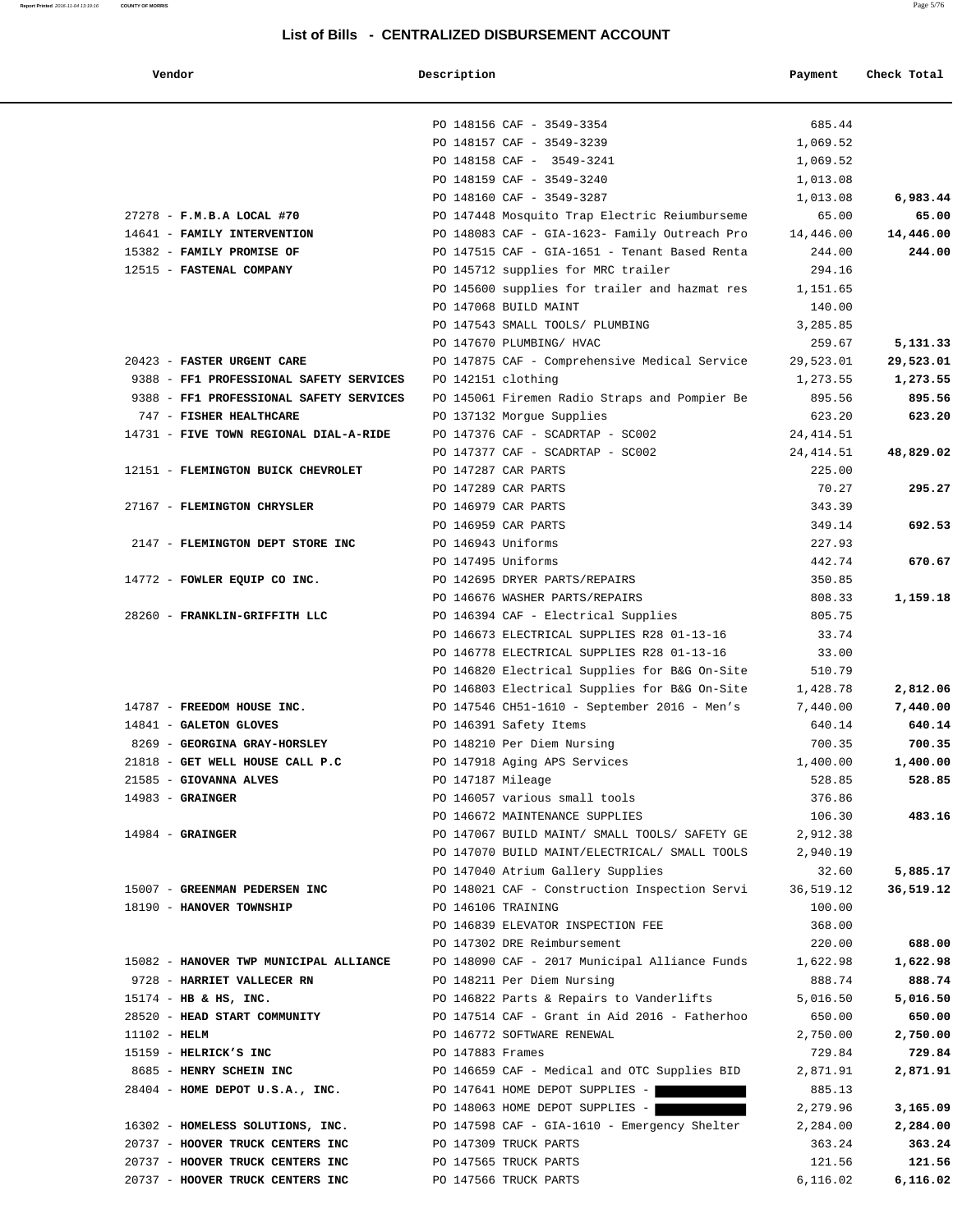| Vendor                                                                                | Description        |                                                                                    | Payment   | Check Total |
|---------------------------------------------------------------------------------------|--------------------|------------------------------------------------------------------------------------|-----------|-------------|
| $9242$ - IBM CORP                                                                     |                    | PO 143388 Kenexa Skills assessments                                                | 999.96    | 999.96      |
| 10767 - ILLIENE CHARLES, RN                                                           |                    | PO 148212 Per Diem Nursing                                                         | 3,309.28  | 3,309.28    |
| 4592 - INFORMATION & TECHNOLOGY                                                       |                    | PO 148149 CAF - 4592-3214                                                          | 2,130.00  | 2,130.00    |
| 12041 - INGLESINO, WEBSTER,                                                           |                    | PO 147307 legal services                                                           | 7,454.40  | 7,454.40    |
| 4859 - INSTITUTE FOR FORENSIC PSYCHOLOGY PO 146161 NEW HIRE PSYCH. EVALUATIONS/PSYCH. |                    |                                                                                    | 9,975.00  |             |
|                                                                                       |                    | PO 146295 NEW HIRE PSYCH. EVALUATIONS R-44 01                                      | 450.00    |             |
|                                                                                       |                    | PO 146297 R#44 1/13/16, Evaluation                                                 | 675.00    | 11,100.00   |
| 6100 - INTER CITY TIRE                                                                | PO 146980 TIRES    |                                                                                    | 667.62    | 667.62      |
| 20792 - IPC HOSPITALIST PHYSICIANS NJ                                                 |                    | PO 148195 Medical Director Services at Morris                                      | 6,175.50  | 6,175.50    |
| 15433 - J & D SALES & SERVICE LLC                                                     |                    | PO 146960 SERVICE WATER RECYCLER                                                   | 1,077.92  |             |
|                                                                                       |                    | PO 146961 SERVICE WATER RECYCLER                                                   | 1,176.64  | 2,254.56    |
| $12477 - J$ & J ENTERPRISES                                                           | PO 147338 TRAINING |                                                                                    | 140.00    | 140.00      |
| $16773 - J.$ O'BRIEN CO INC                                                           |                    | PO 147024 Flap Closure and MaxLabel Strap                                          | 285.34    | 285.34      |
| 1479 - JAMES MCDANIEL                                                                 |                    | PO 148316 CSP Mileage reimb. for 08 to 10/16                                       | 162.75    | 162.75      |
| 26526 - JASON VIVIAN                                                                  |                    | PO 147332 Cell Phone                                                               | 60.00     | 60.00       |
| 15467 - JASPER ENGINE & TRANSMISSIONS                                                 |                    | PO 146962 AUTO PARTS                                                               | 259.00    |             |
|                                                                                       |                    | PO 147310 AUTO PARTS                                                               | 4,507.00  | 4,766.00    |
| 26512 - JEFFREY DONNELLY                                                              |                    | PO 147323 Cell Phone                                                               | 60.00     | 60.00       |
| 21088 - JENNIFER CARPINTERI                                                           |                    | PO 148197 Reimbursement of Patient Accounts P                                      | 306.95    | 306.95      |
| 1585 - JERSEY BATTERED WOMEN'S                                                        |                    | PO 148081 CAF - 2016 State Community Partners                                      | 1,500.00  |             |
|                                                                                       |                    | PO 148095 GIA-1607 SIMON HOUSE/PROTECTIVE SER                                      | 21,270.00 | 22,770.00   |
| 960 - JERSEY CENTRAL POWER & LIGHT                                                    | PO 146022 JCP&L    |                                                                                    | 40.96     | 40.96       |
| 960 - JERSEY CENTRAL POWER & LIGHT                                                    | PO 146403 JCP&L    |                                                                                    | 46.24     | 46.24       |
| 960 - JERSEY CENTRAL POWER & LIGHT                                                    | PO 147437 JCP&L    |                                                                                    | 34.27     | 34.27       |
| 960 - JERSEY CENTRAL POWER & LIGHT                                                    | PO 147439 JCP&L    |                                                                                    | 63.15     | 63.15       |
| 960 - JERSEY CENTRAL POWER & LIGHT                                                    | PO 147471 JCP&L    |                                                                                    | 17.32     | 17.32       |
| 960 - JERSEY CENTRAL POWER & LIGHT                                                    | PO 147472 JCP&L    |                                                                                    | 17.59     | 17.59       |
| 960 - JERSEY CENTRAL POWER & LIGHT                                                    | PO 147481 JCP&L    |                                                                                    | 32.13     | 32.13       |
| 960 - JERSEY CENTRAL POWER & LIGHT                                                    |                    | PO 147508 Utility - Electric JCPL                                                  | 2,791.16  | 2,791.16    |
| 960 - JERSEY CENTRAL POWER & LIGHT                                                    |                    | PO 147652 ELECTRIC - WARRANTS                                                      | 859.03    | 859.03      |
| 960 - JERSEY CENTRAL POWER & LIGHT                                                    | PO 147653 JCP&L    |                                                                                    | 646.38    | 646.38      |
| 960 - JERSEY CENTRAL POWER & LIGHT                                                    | PO 147654 JCP&L    |                                                                                    | 341.88    | 341.88      |
| 960 - JERSEY CENTRAL POWER & LIGHT                                                    |                    | PO 147668 ELECTRIC - COMM CENTER                                                   | 15,151.38 | 15,151.38   |
| 960 - JERSEY CENTRAL POWER & LIGHT                                                    | PO 147871 JCP&L    |                                                                                    | 125.46    | 125.46      |
| 960 - JERSEY CENTRAL POWER & LIGHT                                                    |                    | PO 148060 ELECTRIC - CAC COMPLEX                                                   | 11,313.89 | 11,313.89   |
|                                                                                       |                    | PO 148277 ELECTRIC - MOSQUITO CONTROL                                              | 631.42    | 631.42      |
| 960 - JERSEY CENTRAL POWER & LIGHT                                                    |                    |                                                                                    | 55.26     | 55.26       |
| 960 - JERSEY CENTRAL POWER & LIGHT<br>16888 - JERSEY PAPER PLUS INC                   | PO 148324 JCP&L    | PO 147255 youth shelter                                                            | 290.50    |             |
|                                                                                       |                    |                                                                                    |           |             |
|                                                                                       |                    | PO 147047 CAF - Coarse Paper & Household Supp<br>PO 147979 Nutrition Site Supplies | 5,519.60  |             |
|                                                                                       |                    |                                                                                    | 182.52    | 5,992.62    |
| 1622 - JERSEY TRACTOR TRAILER                                                         |                    | PO 148153 CAF - 1622-3284                                                          | 3,200.00  | 3,200.00    |
| 28301 - JERSEY TRUCK EQUIPMENT CO., INC.                                              |                    | PO 130538 HEAVY DUTY STAKE BODY                                                    | 6, 175.00 | 6,175.00    |
| 15508 - JML MEDICAL INC.                                                              |                    | PO 148196 CAF - Various Medical Supplies                                           | 2,748.41  | 2,748.41    |
| 26133 - JOHN TUGMAN                                                                   |                    | PO 147341 Personal Reimbursement                                                   | 65.00     | 65.00       |
| 27674 - JOHN W KENNEDY COMPANY INC.                                                   |                    | PO 147554 FUEL TANK STICKS                                                         | 137.92    | 137.92      |
| $26528$ - JOHN ZEGERS                                                                 |                    | PO 147333 Cell Phone                                                               | 60.00     | 60.00       |
| 12452 - JOHNSON & JOHNSON, ESQS                                                       |                    | PO 148315 Legal services rendered for 10/16                                        | 6,349.00  | 6,349.00    |
| 26888 - JOHNSON CONTROLS INC.                                                         |                    | PO 146674 SECURITY EQUIPMENT MAINTENANCE AND                                       | 3,900.00  | 3,900.00    |
| 15521 - JOHNSON TRUCK ACCESSORIES INC                                                 |                    | PO 146920 Tiedown straps                                                           | 64.95     | 64.95       |
| 2998 - JOHNSTON COMMUNICATIONS                                                        |                    | PO 147248 Monthly Maintenance Fee                                                  | 600.00    | 600.00      |
| 2695 - JOHNSTONE SUPPLY                                                               | PO 147635 HVAC     |                                                                                    | 6,095.21  |             |
|                                                                                       | PO 147953 HVAC     |                                                                                    | 5,665.26  |             |
|                                                                                       | PO 148305 HVAC     |                                                                                    | 324.06    | 12,084.53   |
| 28556 - JOSEPH H. ALESSI ESQ., LLC                                                    |                    | PO 148141 legal services                                                           | 3,360.00  | 3,360.00    |
| 24386 - JOSEPH NAPURANO                                                               |                    | PO 147846 Travel Expense                                                           | 20.65     | 20.65       |
| 677 - JULIO PORRAO                                                                    |                    | PO 148380 FSS - Mi. reimb. for 7/1 to 9/30-16                                      | 107.10    | 107.10      |
| 27163 - JUPITER ENVIRONMENTAL SERVICS INC. PO 147076 ASBESTOS CLEAN UP                |                    |                                                                                    | 6,595.00  |             |
|                                                                                       |                    | PO 147077 ASBESTOS CLEAN UP                                                        | 3,940.00  | 10,535.00   |
| 26511 - JUSTIN CHUPLIS                                                                |                    | PO 147319 Cell Phone                                                               | 60.00     | 60.00       |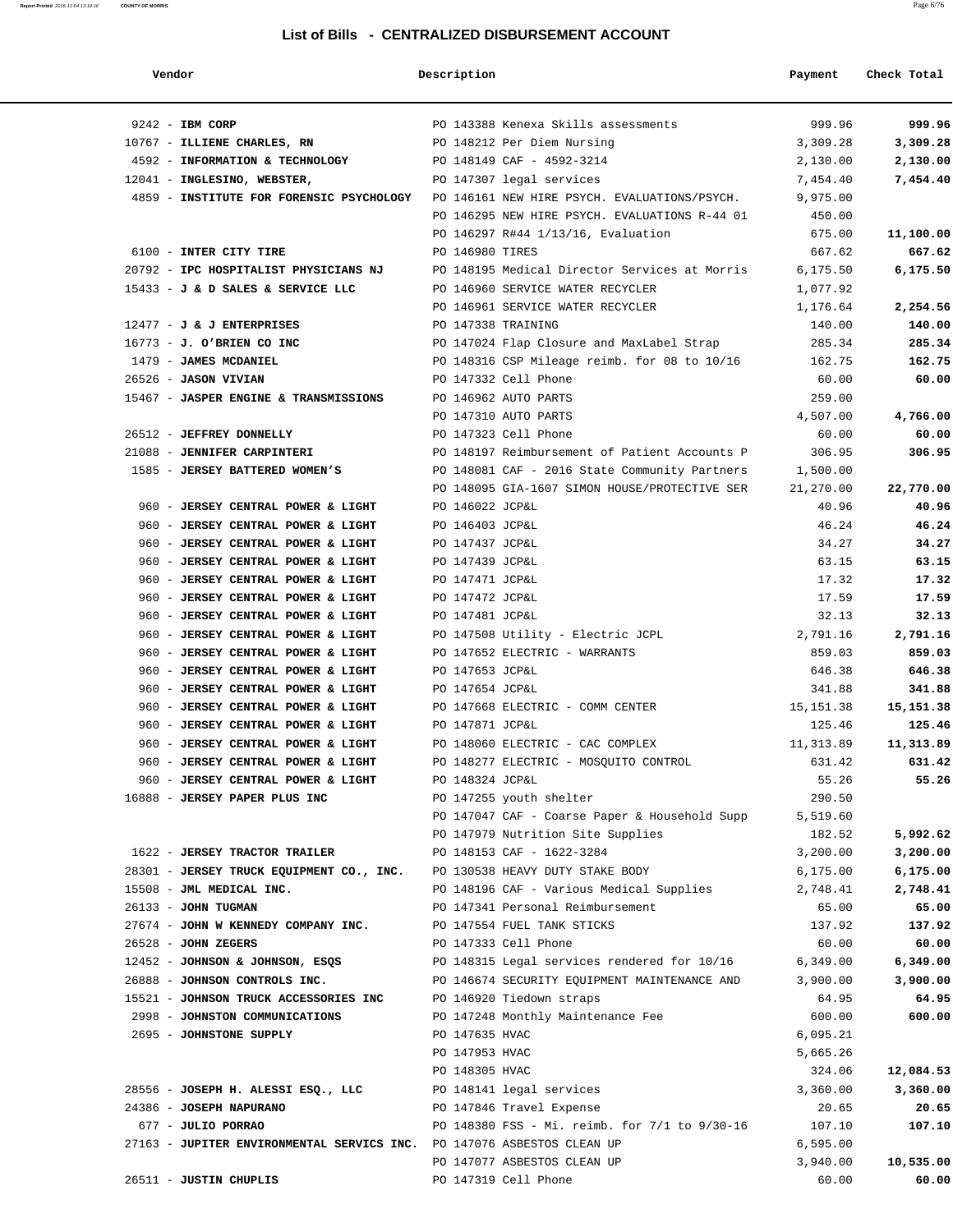| Vendor                                   | Description        |                                                | Payment    | Check Total |
|------------------------------------------|--------------------|------------------------------------------------|------------|-------------|
| 27878 - KATHY ANN KRISINSKI              |                    | PO 147991 Reimbursement                        | 114.06     | 114.06      |
| 16400 - KATHY MURARIK                    |                    | PO 147396 216 to 9/16 expenses                 | 340.01     | 340.01      |
| 27488 - KAUFMAN, SEMERARO & LEIBMAN, LLP |                    | PO 148236 Legal services                       | 166.00     | 166.00      |
| 15565 - KELLER & KIRKPATRICK             |                    | PO 148167 CAF - Design & Survey Services for   | 273.90     | 273.90      |
| $24864$ - KELLY DZIAK                    |                    | PO 148373 6/16 to 10/16 expenses               | 220.86     | 220.86      |
| 15574 - KENVIL POWER EQUIPMENT, INC.     |                    | PO 146955 Spool insert                         | 18.63      | 18.63       |
| 26559 - KERRY KUBER                      |                    | PO 147958 Resident Activities                  | 300.00     | 300.00      |
| 10297 - KJI ELECTRONICS INC              |                    | PO 145138 Radio Equipment                      | 318.00     | 318.00      |
| 11406 - KONKUS CORPORATION               |                    | PO 148028 CAF - Milling & Resurfacing of Scho  | 521,034.30 | 521,034.30  |
| 26521 - KRISTIAN MCMORLAND               |                    | PO 147361 Cell Phone                           | 60.00      | 60.00       |
| 15657 - KURT'S LOCKSMITH SERVICE, LLC    | PO 146671 LOCKS    |                                                | 2,491.45   | 2,491.45    |
| 28979 - KYLE PLUYMERS                    |                    | PO 147666 2016 WORK BOOTS                      | 90.00      | 90.00       |
| 15682 - LANDMARK 1 APPRAISAL, LLC        |                    | PO 143584 Prof. Farm Appraisals - RFQ 16-07 -  | 4,250.00   | 4,250.00    |
| 20143 - LASCOMP INSTITUTE                |                    | PO 148154 CAF - 20143-3192                     | 3,200.00   | 3,200.00    |
| 20653 - LEGAL SERVICES OF NORTHWEST      |                    | PO 147521 CAF - GIA-1628 - Commitment Rights   | 10,948.00  | 10,948.00   |
| 28560 - LEGEND MEDICAL PRODUCTS          |                    | PO 146833 Repair Parts for Durable Medical Eq  | 10,200.77  | 10,200.77   |
| 15775 - LIFESAVERS INC                   |                    | PO 145291 INSTRUCTOR RECERTIFICATION FEE FOR   | 65.00      | 65.00       |
| 15816 - LONGFELLOWS SANDWICH DELI        |                    | PO 146271 Training Day Catered Lunch           | 243.00     | 243.00      |
| 15816 - LONGFELLOWS SANDWICH DELI        |                    | PO 147743 Mandatory Over-Time MVC Files - Sat  | 125.05     | 125.05      |
| 15816 - LONGFELLOWS SANDWICH DELI        |                    | PO 147929 2016 Dept. of Human Services Meetin  | 137.99     | 137.99      |
| 8307 - LOREEN RAFISURA                   |                    | PO 148213 Per Diem Nursing                     | 560.55     | 560.55      |
| 27280 - LORRAINE RINALDI                 |                    | PO 147450 Mosquito Trap Electric Reiumburseme  | 65.00      | 65.00       |
| 21100 - LOUISE R. MACCHIA                |                    | PO 148214 Per Diem Nursing                     | 3,023.64   | 3,023.64    |
| 7258 - LTI INC                           |                    | PO 148151 CAF - Landscape redesign at Central  | 16,231.00  | 16,231.00   |
| 15850 - LUM, DRASCO & POSITAN LLC        |                    | PO 148042 Legal Services                       | 1,896.00   | 1,896.00    |
| 15907 - M.C. MUA-MT OLIVE                |                    | PO 147236 Tipping Fees                         | 378.94     | 378.94      |
| 15919 - M.C. PROSECUTOR'S EMERGENT       |                    | PO 147789 Reimbursement for Confidential Fund  | 2,440.00   | 2,440.00    |
| 7568 - MADUKWE IMO IBOKO, RN             |                    | PO 148215 Per Diem Nursing                     | 2,374.29   | 2,374.29    |
| 14891 - MAJOR POLICE SUPPLY              |                    | PO 145713 OEM Vehicle Expenses                 | 398.91     | 398.91      |
| 4528 - MALICK AND SCHERER PC             |                    | PO 143875 MCPB 2015-5-2-M-2 Block 61 Lot 10 R  | 390.00     |             |
|                                          |                    | PO 143857 MCPB 2015-5-2-M-2 Block 61 Lot 10 R  | 390.00     |             |
|                                          |                    | PO 144408 Quote for Survey Plat Review for Bl  | 780.00     |             |
|                                          |                    | PO 145356 MCPB 2015-5-7-M-1 Block 68 Lot 2 Ro  | 390.00     | 1,950.00    |
| 3368 - MANUELA SCHUSTER                  |                    | PO 148143 travel reimbursement                 | 223.76     | 223.76      |
| 25080 - MARIA CARMELITA OBLINA           |                    | PO 148216 Per Diem Nursing                     | 464.58     | 464.58      |
| 26678 - MARION ENNIS                     |                    | PO 148217 Per Diem Nursing                     | 2,403.30   | 2,403.30    |
| 27866 - MARK CARTER                      |                    | PO 148330 EXPENSE VOUCHER                      | 480.00     | 480.00      |
| $11023$ - MARTHA YAGHI                   |                    | PO 148218 Per Diem Nursing                     | 1,187.70   | 1,187.70    |
| 21720 - MATTHEW TROIANO                  | PO 147209 Postage  |                                                | 27.45      | 27.45       |
| 11199 - MC ORGANIZATION FOR HISPANIC     |                    | PO 147426 MCOHA Anniversary Gala               | 370.00     |             |
|                                          |                    | PO 148093 CAF - GIA-1602 - Community Outreach  | 6,785.00   | 7,155.00    |
| 16065 - MC VOCATIONAL SCHOOL DISTRICT    |                    | PO 146896 Training/Class                       | 859.00     |             |
|                                          |                    | PO 148179 11/16 District Taxes to be Raised    | 274,610.00 | 275,469.00  |
| 27603 - MCKESSON MEDICAL SURGICAL        |                    | PO 145964 Nursing Supplies                     | 1,774.80   |             |
|                                          |                    | PO 145965 Safety Supplies                      | 393.29     | 2,168.09    |
| 20839 - MEDLINE INDUSTRIES INC           |                    | PO 146136 Nursing Supplies                     | 2,327.08   | 2,327.08    |
| 28977 - MELANIE SMITH                    |                    | PO 147862 Travel Expense                       | 26.39      | 26.39       |
| 27688 - MELISSA MARTIN                   |                    | PO 147328 Cell Phone                           | 60.00      | 60.00       |
| 8443 - MELOJANE CELESTINO                |                    | PO 148219 Per Diem Nursing                     | 296.74     | 296.74      |
| 16129 - MENTAL HEALTH ASSOCIATION OF     |                    | PO 147516 CAF - GIA-1668 - Edna's Haven Resou  | 3,794.00   |             |
|                                          |                    | PO 147518 CAF - GIA-1652 - Tenant Based Renta  | 2,011.50   |             |
|                                          |                    | PO 147596 CAF - GIA-1637 - Forensic Liaison    | 22,974.00  |             |
|                                          |                    | PO 148080 CAF - GIA-1622 - Step Off the Stree  | 2,085.00   |             |
|                                          |                    | PO 147552 CH51-1605 - Qtr 3 2016 - Mental Hea  | 5,000.00   | 35,864.50   |
| 26517 - MICHAEL HENDERSON                |                    | PO 147326 Cell Phone                           | 60.00      | 60.00       |
| 28941 - MICHAEL NOLL                     |                    | PO 147453 Mosquito Trap Electric Reiumburseme  | 65.00      | 65.00       |
| 12056 - MICHAEL PEOPLES                  | PO 147532 Euipment |                                                | 400.00     | 400.00      |
| 23717 - MICHAEL SCARNEO                  |                    | PO 147854 Pre-Election Work-67.0 Hours @ \$10. | 670.00     | 670.00      |
| 20546 - MICHALSKI FUNERAL HOME           |                    | PO 147391 Indigent Burial                      | 2,400.00   | 2,400.00    |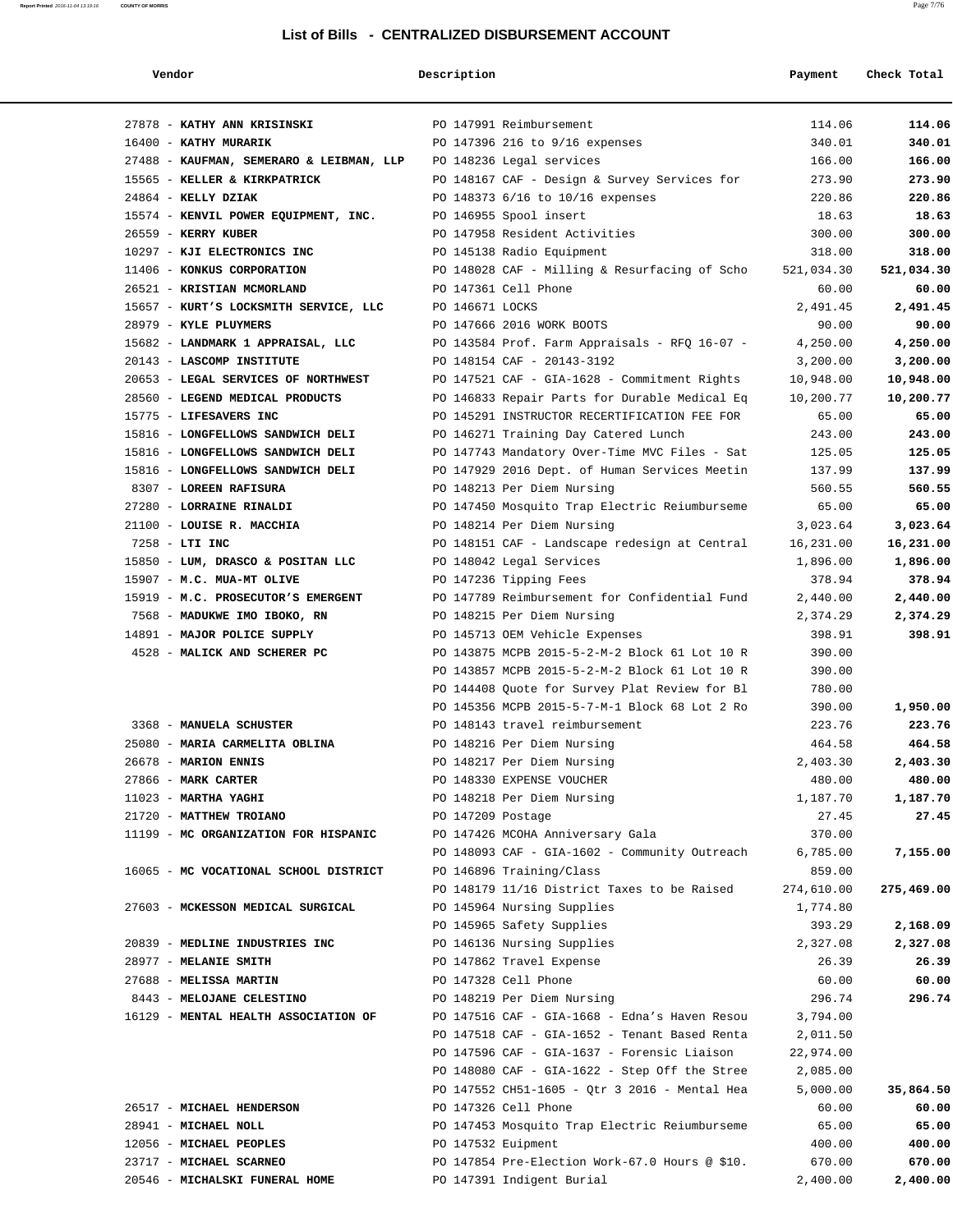| Vendor                                                      | Description      |                                               | Payment   | Check Total |
|-------------------------------------------------------------|------------------|-----------------------------------------------|-----------|-------------|
| 24951 - MICHELLE CAPILI                                     |                  | PO 148220 Per Diem Nursing                    | 1,779.33  | 1,779.33    |
| 27791 - MICHELLE LEONE                                      | PO 147859 Travel |                                               | 14.77     | 14.77       |
| 295 - MID-ATLANTIC TRUCK CENTRE INC                         |                  | PO 146963 TRUCK PARTS                         | 61.81     |             |
|                                                             |                  | PO 146964 TRUCK PARTS                         | 117.11    | 178.92      |
| 25466 - MILLENNIUM COMMUNICATIONS                           |                  | PO 147178 Fiber Optic Cable Backbone Project  | 83,793.00 | 83,793.00   |
| 25428 - MIRLENE ESTRIPLET                                   |                  | PO 148221 Per Diem Nursing                    | 4,781.14  | 4,781.14    |
| 6953 - MOBILEX USA                                          |                  | PO 145717 CAF - On-Site Radiology Services    | 374.00    |             |
|                                                             |                  | PO 146812 CAF - On-Site Radiology Services    | 340.00    | 714.00      |
| 16248 - MOE DISTRIBUTORS INC.                               |                  | PO 146825 Supplies for B&G On-Site Maintenanc | 216.65    | 216.65      |
| 8900 - MONTVILLE TWP WATER & SEWER                          |                  | PO 147634 WATER / SEWER - MONTVILLE           | 114.61    | 114.61      |
| $13106$ - MORRIS ARTS                                       |                  | PO 147502 Art Services to Morris View         | 5,062.50  | 5,062.50    |
| 19478 - MORRIS COUNTY CHAMBER OF                            |                  | PO 147457 GA- DL Registration to attend 10-24 | 35.00     |             |
|                                                             |                  | PO 147466 Registration for B. Murray 10-28-16 | 85.00     | 120.00      |
| 19483 - MORRIS COUNTY MUNICIPAL                             |                  | PO 147049 CAF - Solid Waste Collection Servic | 7,344.95  | 7,344.95    |
| 19483 - MORRIS COUNTY MUNICIPAL                             |                  | PO 147050 REFUSE REMOVAL                      | 99.23     | 99.23       |
| 16298 - MORRIS PLAINS MUNICIPAL ALL.                        |                  | PO 147601 CAF - 2017 Municipal Alliance Funds | 105.22    | 105.22      |
| 4096 - MORRIS PLAINS SMALL ENGINE INC                       |                  | PO 145746 SLAP EQUIPMENT PARTS/REPAIR         | 46.34     | 46.34       |
| 16316 - MORRISTOWN AUTO BODY INC                            |                  | PO 147311 VEHICLE TOW                         | 225.00    | 225.00      |
| 16321 - MORRISTOWN LUMBER &                                 |                  | PO 146416 Masking Tape                        | 11.37     |             |
|                                                             |                  | PO 146945 Spring Snap, Bolt, Brush, Paint     | 27.62     |             |
|                                                             |                  | PO 147174 Supplies                            | 14.25     |             |
|                                                             |                  | PO 147380 SHOP SUPPLIES                       | 21.98     |             |
|                                                             |                  | PO 147385 Wood Handle, Drain Pipe, Hose       | 87.96     | 163.18      |
| 16327 - MORRISTOWN MEDICAL CENTER                           |                  | PO 147183 Morgue Use                          | 1,620.00  | 1,620.00    |
| 16323 - MORRISTOWN MEDICAL CENTER                           |                  | PO 147519 TB Clinic Services                  | 10,000.00 | 10,000.00   |
| 16334 - MORRISTOWN MEDICAL CENTER                           |                  | PO 147530 CH51-1621 - September 2016 - COD    | 2,190.00  | 2,190.00    |
| 16323 - MORRISTOWN MEDICAL CENTER                           |                  | PO 148460 SAFE COMMUNITIES 4Q16               | 23,958.02 | 23,958.02   |
| 16340 - MORRISTOWN PARKING AUTHORITY                        |                  | PO 147940 PARKING MAINTENANCE FEE             | 5,340.00  | 5,340.00    |
| 7206 - MORRISTOWN PATHOLOGY ASSOCIATES PO 147181 Consultant |                  |                                               | 2,000.00  | 2,000.00    |
| 25150 - MOUNTAIN CREEK RESORT, INC.                         |                  | PO 146037 Youth Shelter                       | 216.93    | 216.93      |
| 5338 - MOYE HANDLING SYSTEMS INC                            |                  | PO 146965 ANNUAL OSHA INSPECTIONS             | 978.64    | 978.64      |
| 19501 - MSC INDUSTRIAL SUPPLY CO.                           |                  | PO 147250 SHOP SUPPLIES                       | 601.45    | 601.45      |
| 19523 - N.J. NATURAL GAS COMPANY                            |                  | PO 147661 NATURAL GAS - MONTVILLE             | 221.06    | 221.06      |
| 28785 - NAPA OF ROCKAWAY                                    |                  | PO 146902 AUTO PARTS                          | 158.38    |             |
|                                                             |                  | PO 146903 AUTO PARTS                          | 255.00    |             |
|                                                             |                  | PO 146904 AUTO PARTS                          | 11.34     |             |
|                                                             |                  | PO 146905 AUTO PARTS                          | 75.20     |             |
|                                                             |                  | PO 146906 AUTO PARTS                          | 104.10    |             |
|                                                             |                  | PO 146907 AUTO PARTS                          | 41.78     |             |
|                                                             |                  | PO 147577 AUTO PARTS                          | 10.41     | 656.21      |
| 20149 - NATIONAL INSTRUMENT SERVICE                         |                  | PO 146832 Microscope Maint.                   | 480.00    | 480.00      |
| 28330 - NESTLE WATERS NORTH AMERICA INC.                    |                  | PO 147792 Cooler Rental - Mailroom Final Bill | 0.99      |             |
|                                                             |                  | PO 147793 Water Cooler Rental, Treasurer's Of | 0.99      |             |
|                                                             |                  | PO 147923 WATER COOLER RENTAL                 | 46.02     |             |
|                                                             |                  | PO 147955 Inv. 1610427719620 September 2016   | 1.98      | 49.98       |
| 16533 - NEW HOPE FOUNDATION INC.                            |                  | PO 147542 GIA-1603 - September 2016 - Youth   | 3,150.00  | 3,150.00    |
| 14560 - NEW JERSEY AIDS SERVICES                            |                  | PO 148082 CAF - GIA-1636 - Traditional Housin | 9,710.00  | 9,710.00    |
| 16641 - NEW JERSEY LEAGUE OF                                |                  | PO 146033 Conference Registration             | 275.00    |             |
|                                                             |                  | PO 146035 Conference Registration - League of | 110.00    | 385.00      |
| 16552 - NEWBRIDGE SERVICES INC                              |                  | PO 147397 CAF - NEWSER-15M-WIA                | 1,868.50  |             |
|                                                             |                  | PO 147517 CAF - GIA-1611 - Core Services      | 88,969.00 |             |
|                                                             |                  | PO 147541 CH51-1623 - Qtr 3 2016 - Enhanced O | 6,275.00  | 97,112.50   |
| 23981 - NIELSEN DODGE - C-J-R                               |                  | PO 146898 External Work                       | 41.69     | 41.69       |
|                                                             |                  |                                               |           |             |
| 23981 - NIELSEN DODGE - C-J-R                               |                  | PO 146936 External Work                       | 132.25    | 132.25      |
| 23981 - NIELSEN DODGE - C-J-R                               |                  | PO 146937 External Work                       | 131.10    | 131.10      |
| 23981 - NIELSEN DODGE - C-J-R                               |                  | PO 146966 External Work                       | 15.12     | 15.12       |
| 23981 - NIELSEN DODGE - C-J-R                               |                  | PO 146967 External Work                       | 126.50    | 126.50      |
| 28914 - NIELSEN RT 46, INC.                                 |                  | PO 146897 External Work                       | 795.88    | 795.88      |
| 16570 - NISIVOCCIA, LLP                                     |                  | PO 148454 CAF - 2015 Auditing Services        | 39,795.00 |             |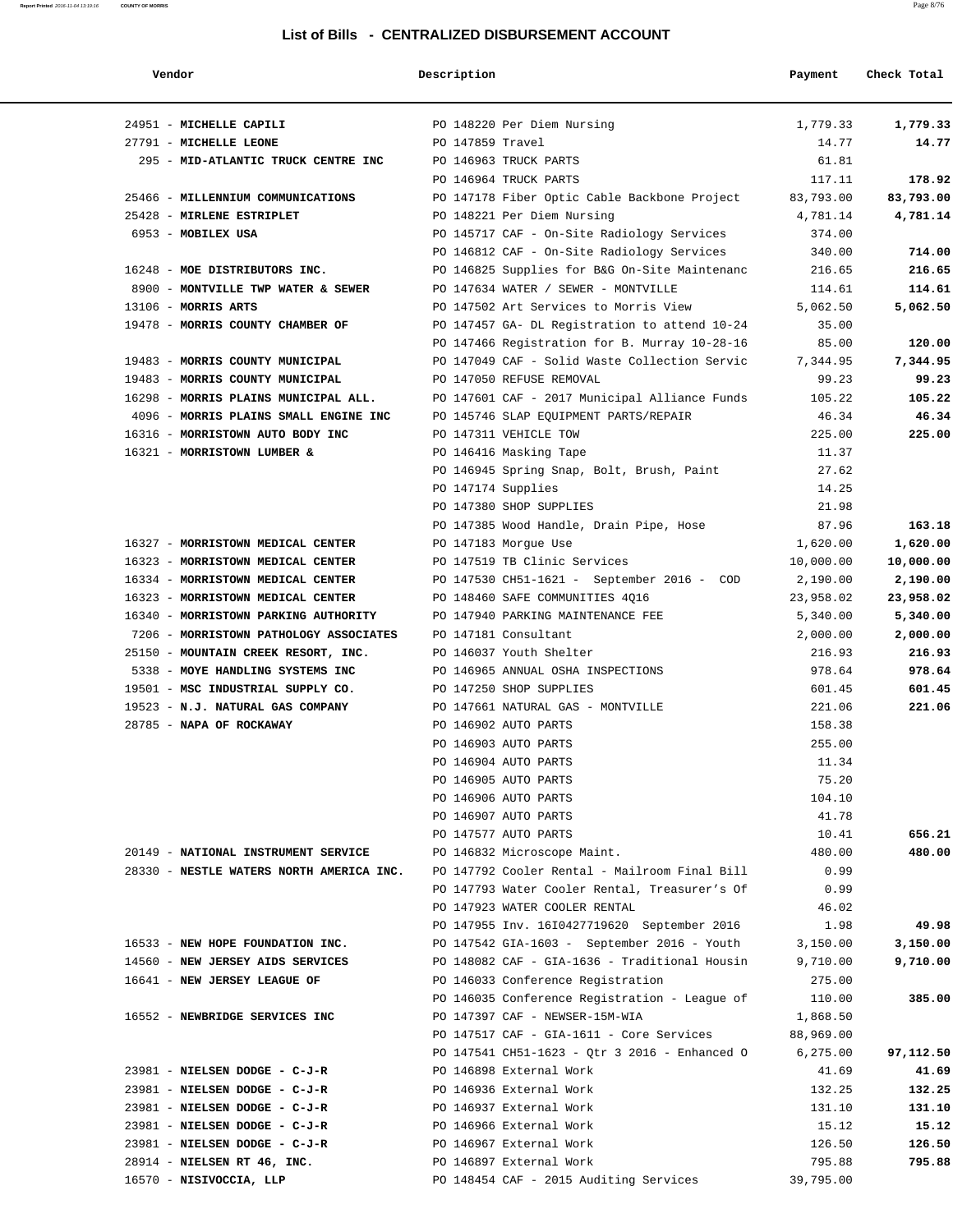#### **Report Printed 2016-11-04 13:19:16 COUNTY OF MORRIS COUNTY OF MORRIS**

| Vendor | Description | Payment | Check Total |
|--------|-------------|---------|-------------|
|        |             |         |             |

|                                                              |                    | PO 148455 CAF - 2015 Auditing Services         | 26,118.00 |           |
|--------------------------------------------------------------|--------------------|------------------------------------------------|-----------|-----------|
|                                                              |                    | PO 148455 CAF - 2015 Auditing Services         | 17,792.00 |           |
|                                                              |                    | PO 148511 BILLING IN CONNECTION WITH THE COUN  | 3,000.00  | 86,705.00 |
| 17819 - NJ ADVANCE MEDIA, LLC                                |                    | PO 147357 Display Ad                           | 138.46    | 138.46    |
| 27598 - NJ COUNTY PLANNERS ASSOCIATION                       |                    | PO 147744 Registration for October 21, 2016 N  | 30.00     | 30.00     |
| 10594 - NJ STATE ASSOCIATION OF                              |                    | PO 147232 Training - A. Tomasini/K9            | 1,000.00  | 1,000.00  |
| $20296 - NJBIZ$                                              |                    | PO 145371 Subscription for NJBIZ               | 64.95     | 64.95     |
| 26357 - NORTHEAST COMMUNICATIONS, INC.                       |                    | PO 147035 Radio Equipment                      | 493.00    | 493.00    |
| 26556 - NORTHEASTERN MOSQUITO                                |                    | PO 146856 Mosquito Conrol Meeting - 2016       | 225.00    | 225.00    |
| 16752 - NORWESCAP INC                                        |                    | PO 147520 CAF - GIA-1653 - Family Self-Suffic  | 5,336.00  | 5,336.00  |
| 26726 - OFFICE CONCEPTS GROUP, INC.                          |                    | PO 146688 office supplies                      | 136.42    | 136.42    |
| 26726 - OFFICE CONCEPTS GROUP, INC.                          |                    | PO 146752 OFFICE SUPPLIES                      | 566.77    | 566.77    |
| 26726 - OFFICE CONCEPTS GROUP, INC.                          |                    | PO 146765 OFFICE SUPPLIES                      | 1,024.95  | 1,024.95  |
| 26726 - OFFICE CONCEPTS GROUP, INC.                          |                    | PO 146826 Office Supplies, Nursing, Resident   | 2,764.49  | 2,764.49  |
| 26726 - OFFICE CONCEPTS GROUP, INC.                          |                    | PO 146915 Office Supplies - Sheriff's Office   | 1,811.94  | 1,811.94  |
| 26726 - OFFICE CONCEPTS GROUP, INC.                          |                    | PO 147433 Office supplies for October 2016     | 27.72     | 27.72     |
| 26726 - OFFICE CONCEPTS GROUP, INC.                          | PO 147469 supplies |                                                | 161.12    | 161.12    |
| 26726 - OFFICE CONCEPTS GROUP, INC.                          |                    | PO 147804 Office, Supply & Planning Board Sup  | 173.26    | 173.26    |
| 26726 - OFFICE CONCEPTS GROUP, INC.                          |                    | PO 148248 Various office supplies              | 147.77    | 147.77    |
| 2926 - ONE SOURCE COMMUNICATIONS SOLUTIONS PO 147483 Binders |                    |                                                | 916.64    | 916.64    |
| 25021 - ONE SOURCE OF NEW JERSEY LLC                         | PO 146407 De-ICER  |                                                | 158.49    | 158.49    |
| 26965 - OPTIMUM LIGHTPATH                                    |                    | PO 147511 VOIP/ISP Monthly Service             | 9,251.30  | 9,251.30  |
| 2929 - ORIENTAL TRADING COMPANY INC.                         |                    | PO 146827 Resident Activities                  | 202.45    | 202.45    |
| 28703 - OSBURN ASSOCIATES, INC.                              |                    | PO 144460 Various Traffic Sign Materials       | 857.12    |           |
|                                                              | PO 147383 Signage  |                                                | 251.52    | 1,108.64  |
| $27281$ - OTTO KRUSE                                         |                    | PO 147451 Mosquito Trap Electric Reiumburseme  | 65.00     | 65.00     |
| 10287 - PANCIELLO CONSTRUCTION LLC                           |                    | PO 148247 CAF - Labor Rates Masonry & Concret  | 1,360.00  | 1,360.00  |
| 16887 - PAPER MART INC                                       |                    | PO 147505 Paper, Treasurer & Adjuster's Offic  | 357.60    | 357.60    |
| 2749 - PARSIPPANY CHILD DAY CARE CTR.                        |                    | PO 147600 CAF - GIA-1655 - Infant Toddler Pro  | 2,670.00  | 2,670.00  |
| 12648 - PAT SCANLAN LANDSCAPING, INC.                        |                    | PO 147046 CAF - Lawn Maintenance & Fall Clean  | 4,432.50  | 4,432.50  |
| 17495 - PATTERSON MEDICAL SUPPLY, INC.                       |                    | PO 145968 Resident Care Equipment~Rehabilitat  | 1,665.18  |           |
|                                                              |                    | PO 145969 Physcial Therapy Supplies~Rehabilit  | 25.16     |           |
|                                                              |                    | PO 145970 Replacement of Resident Property     | 237.61    | 1,927.95  |
| 24966 - PAVIA KRIEGMAN                                       |                    | PO 146916 Quarterly Web Site Maintenance - SH  | 200.00    | 200.00    |
| 3916 - PEMBERTON FABRICATORS, INC.                           |                    | PO 144971 RETROFIT GRAVITY DRAIN ON GAS PROVE  | 2,633.00  | 2,633.00  |
| 6198 - PESTICIDE TRAINING &CONS                              |                    | PO 148225 Legal & Safety Issues                | 290.00    |           |
|                                                              |                    | PO 148226 Structural & Food Pest Problems      | 290.00    | 580.00    |
| 12426 - PETROCHOICE                                          |                    | PO 146938 OIL AND LUBRICANTS                   | 1,782.34  |           |
|                                                              |                    | PO 146939 OIL AND LUBRICANTS                   | 3,885.00  |           |
|                                                              |                    | PO 146940 OIL AND LUBRICANTS                   | 750.00    | 6,417.34  |
| 27929 - PREMIER GLOBAL SERVICES                              |                    | PO 147838 Conference Call Service              | 21.39     | 21.39     |
| 17005 - PHARMA CARE INC                                      |                    | PO 148009 CAF - Pharmaceutical Consulting Ser  | 3,828.24  | 3,828.24  |
| 4934 - PHYLLIS COPPOLA                                       |                    | PO 147853 Pre-Election Work-83.5 Hours @ \$10. | 835.00    | 835.00    |
| 19681 - PITNEY BOWES CREDIT CORP                             |                    | PO 145988 Purchase of Ink pad replacement kit  | 47.48     |           |
|                                                              |                    | PO 146518 Maintenance charges for mail machin  | 174.00    | 221.48    |
| 17059 - PITNEY BOWES INC                                     |                    | PO 146704 3Q16 Mailroom Postage Equipment      | 2,097.00  | 2,097.00  |
| 19693 - POLITI AUTO PARTS INC.                               |                    | PO 147254 Misc. Supplies                       | 110.16    | 110.16    |
| 26363 - PRAXAIR DISTRIBUTION                                 |                    | PO 145045 Oxygen Tanks for Building Service O  | 1,965.17  | 1,965.17  |
| 28417 - PLIC SBD GRAND ISLAND                                |                    | PO 147139 group life insurance                 | 271.15    | 271.15    |
| 20422 - PROGRESSIVE HYDRAULICS INC                           |                    | PO 146941 TRUCK PARTS                          | 793.30    | 793.30    |
| 8616 - PSE&G CO                                              |                    | PO 130178 Countywide Radio System-Annual rent  | 20,895.92 | 20,895.92 |
| 264 - R & J CONTROL, INC.                                    |                    | PO 146840 Preventive Maintenance to Emergency  | 909.50    |           |
|                                                              |                    | PO 147058 GENERATOR MONITORING                 | 155.00    |           |
|                                                              |                    | PO 147069 CAF - Generator Repair Services      | 310.00    | 1,374.50  |
| 264 - R & J CONTROL, INC.                                    |                    | PO 147069 CAF - Generator Repair Services      | 3,410.00  | 3,410.00  |
| 12473 - R.D. SALES DOOR & HARDWARE LLC                       |                    | PO 147063 DOOR REPAIR                          | 3,260.00  |           |
|                                                              |                    | PO 147658 DOOR REPAIR                          | 2,440.00  | 5,700.00  |
| 17692 - R.P. SMITH & SON, INC.                               |                    | PO 146930 Catch Basins                         | 1,951.20  | 1,951.20  |
| 15620 - R.S. KNAPP CO INC                                    |                    | PO 146496 Plans & Specs for Road Projects      | 38.44     |           |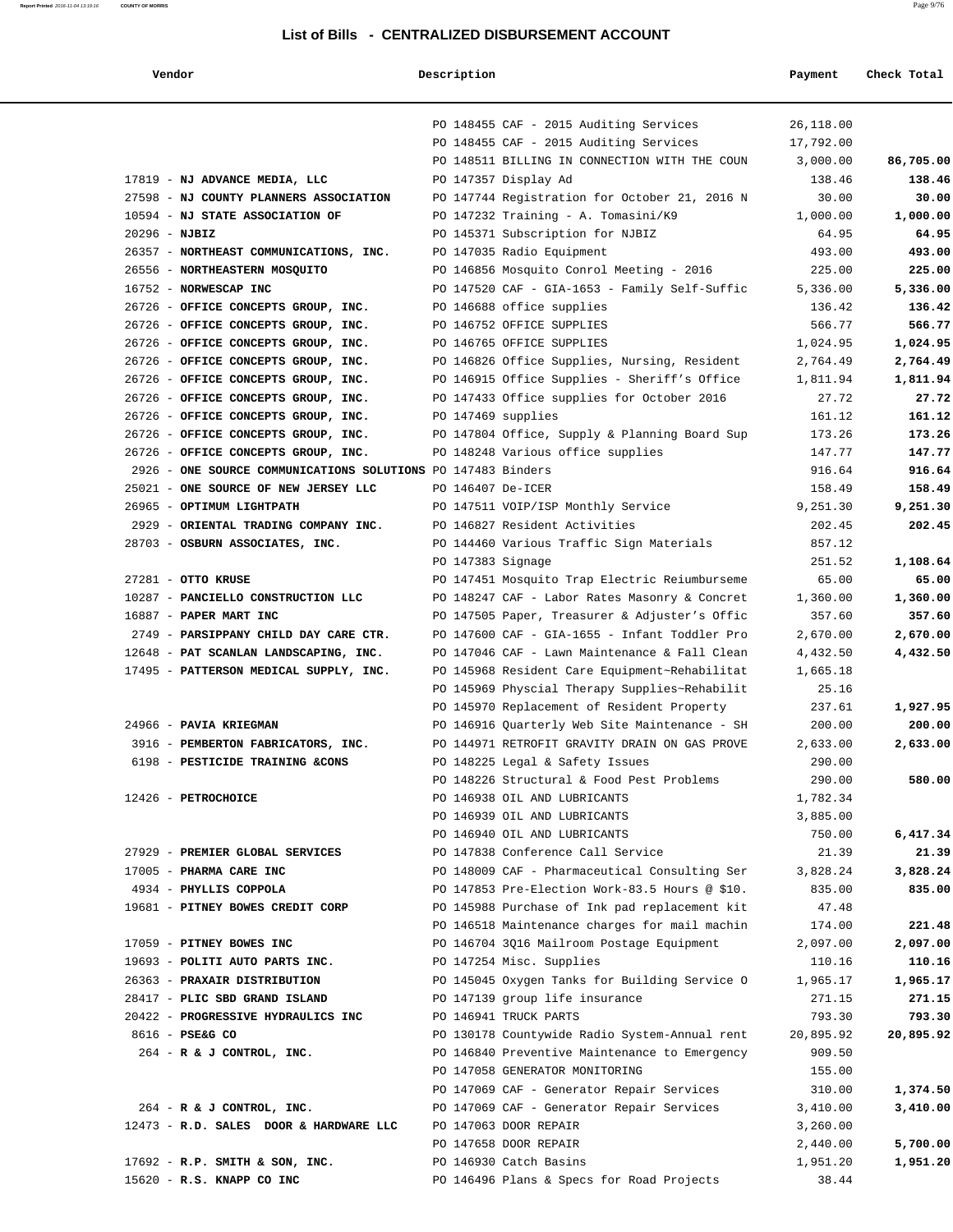| Vendor | Description | Pavment<br>Check Total |
|--------|-------------|------------------------|
|--------|-------------|------------------------|

**Report Printed 2016-11-04 13:19:16 COUNTY OF MORRIS COUNTY OF MORRIS** 

|                                        | PO 146689 plans & Specs<br>300.07                                                                                  |           |
|----------------------------------------|--------------------------------------------------------------------------------------------------------------------|-----------|
|                                        | PO 146690 HP Design Jet monthly contract<br>66.64                                                                  |           |
|                                        | PO 147163 PW 300 Print Engine<br>190.52                                                                            | 595.67    |
| 13545 - RANDALL W. BUSH                | PO 148382 W. Randall Bush Expenses 2016<br>228.06                                                                  | 228.06    |
| 26223 - RE-TRON TECHNOLOGIES INC.      | PO 147576 AUTO PARTS<br>568.62                                                                                     | 568.62    |
| 25564 - RFS COMMERCIAL, INC.           | 12,084.12<br>PO 148064 REPLACE CARPETING                                                                           | 12,084.12 |
| 25564 - RFS COMMERCIAL, INC.           | PO 148296 RUG REPLACEMENT<br>3,849.00                                                                              | 3,849.00  |
| 12035 - RICCIARDI BROTHERS             | PO 146365 Paint<br>151.90                                                                                          |           |
|                                        | PO 146422 Paint, Roller<br>179.02                                                                                  | 330.92    |
| 12034 - RICCIARDI BROTHERS OF          | PO 145865 paint supplies<br>815.35                                                                                 |           |
|                                        | PO 146842 PAINT<br>1,314.96                                                                                        | 2,130.31  |
| 28265 - RICHARD FARRELL INC.           | PO 146677 KITCHEN EQUIPMENT MAINTENANCE & REP<br>1,351.11                                                          |           |
|                                        | PO 146776 KITCHEN EQUIPMENT MAINTENANCE & REP<br>955.58                                                            |           |
|                                        | PO 146823 Dietary Kitchen Equipment Repair<br>704.00                                                               | 3,010.69  |
| 28336 - RICHARD JOHNSON                | PO 148175 Engineer Expenses<br>28.50                                                                               | 28.50     |
| 19765 - RICOH AMERICAS CORPORATION     | PO 145735 Software<br>1,120.00                                                                                     |           |
|                                        | PO 146749 COPIER LEASE PAYMENT<br>742.57                                                                           |           |
|                                        | PO 146750 COPIER LEASE PAYMENTS<br>1,121.82                                                                        |           |
|                                        | PO 146872 copier lease<br>690.99                                                                                   |           |
|                                        | PO 146974 2016 Department of Human Services C<br>754.09                                                            |           |
|                                        | PO 147499 Copiers - $08/22/16$ - $11/21/16$ - Pay<br>6,749.62                                                      |           |
|                                        | PO 147496 Board of Elections Copier Contract<br>652.46                                                             |           |
|                                        | PO 147503 Lease copier<br>983.34                                                                                   | 12,814.89 |
| 19765 - RICOH AMERICAS CORPORATION     | PO 147498 3rd quarter bill 2016 Youth Shelte<br>940.16                                                             |           |
|                                        | PO 147922 COMBBW MODEL: BW CONTRACT TYPE CC-C<br>14,677.82                                                         | 15,617.98 |
| $28741$ - RICOH USA, INC.              | PO 144470 New Office Copiers - Rental<br>7,819.68                                                                  |           |
|                                        | PO 145500 New Lease QUOTE - Ricoh MPC6004 to<br>1,176.11                                                           |           |
|                                        | PO 147244 Color Prints - SHERIFF'S OFFICE<br>193.62                                                                |           |
|                                        | PO 147405 Copier rental charges for 9/16 to 1<br>543.97<br>PO 147043 Copier Rental Bill Sept, Oct, Nov 2<br>960.78 |           |
|                                        | PO 147084 Office Machine Rental - copier (Ric<br>639.12                                                            |           |
|                                        | PO 147783 Data Processing Expense<br>2,988.23                                                                      |           |
|                                        | PO 147594 7/1/16 to 9/30/16 color copies on R<br>726.04                                                            | 15,047.55 |
| $28741$ - RICOH USA, INC.              | 95.69<br>PO 147673 Color Copy charge                                                                               |           |
|                                        | PO 147672 color copies<br>42.98                                                                                    |           |
|                                        | PO 147730 Color Copies for Front & Back Copie<br>745.99                                                            |           |
|                                        | PO 147924 Cost Per Copy Agreement, Purchasing<br>176.61                                                            |           |
|                                        | PO 147880 Color Copies - Serial #E175MC63195<br>200.76                                                             |           |
|                                        | PO 147833 Copier Color<br>19.18                                                                                    |           |
|                                        | 58.59<br>PO 147956 Inv. 67468 Color Copies - 7/1/16 th                                                             | 1,339.80  |
| 7952 - RIOS' ENGRAVING                 | PO 146988 Embrodery<br>168.00                                                                                      | 168.00    |
| 17334 - RIOS' ENGRAVING                | PO 147214 rubber stamps for the office<br>267.00                                                                   | 267.00    |
| 21788 - ROAD SAFETY SYSTEMS LLC        | PO 146395 Rt 202 at Montville Inn Guard Rail<br>3,557.50                                                           | 3,557.50  |
| 13770 - ROBERT A. CHARMOY, DMD PA      | 65.00<br>PO 146291 Morris County Dental Health Program                                                             |           |
|                                        | 130.00<br>PO 146739 Morris County Dental Health Program                                                            | 195.00    |
| 23739 - ROBERT J. KENNEDY              | PO 147831 Reimbursement of Board Worker Class<br>45.42                                                             | 45.42     |
| 20142 - ROBOTECH CAD SOLUTIONS         | PO 148155 CAF - 20142-3215<br>1,600.00                                                                             | 1,600.00  |
| 26509 - ROGER ARMSTRONG                | PO 147317 Cell Phone<br>60.00                                                                                      | 60.00     |
| 26515 - RONALD FOSTER                  | PO 147324 Cell Phone<br>60.00                                                                                      | 60.00     |
| 7805 - ROSE DUMAPIT                    | PO 148222 Per Diem Nursing<br>1,196.95                                                                             | 1,196.95  |
| 5345 - ROUTE 23 AUTOMALL LLC           | PO 146968 AUTO PARTS<br>53.98                                                                                      | 53.98     |
| 696 - ROXBURY DAY CARE CENTER, INC.    | PO 147597 CAF - GIA-1634 - Infant Toddler Pro<br>5,764.00                                                          | 5,764.00  |
| 26510 - RUSSELL BERGER                 | PO 147478 Cell Phone<br>60.00                                                                                      | 60.00     |
| 17443 - RUTGERS STATE UNIVERSITY OF NJ | PO 146763 TRAINING<br>129.00                                                                                       |           |
|                                        | PO 146764 TRAINING<br>387.00                                                                                       | 516.00    |
| 27044 - RUTGERS, THE STATE UNIVERSITY  | PO 148013 CAF - 27044-3299<br>3,200.00                                                                             |           |
|                                        | PO 148005 CAF - 27044-3120<br>800.00                                                                               | 4,000.00  |
| $17461 - S$ & S WORLDWIDE, INC.        | PO 143873 Resident Activity Supplies<br>155.95                                                                     | 155.95    |
| 28926 - SABRINA BAARDA                 | PO 147917 Veteran Services<br>41.75                                                                                | 41.75     |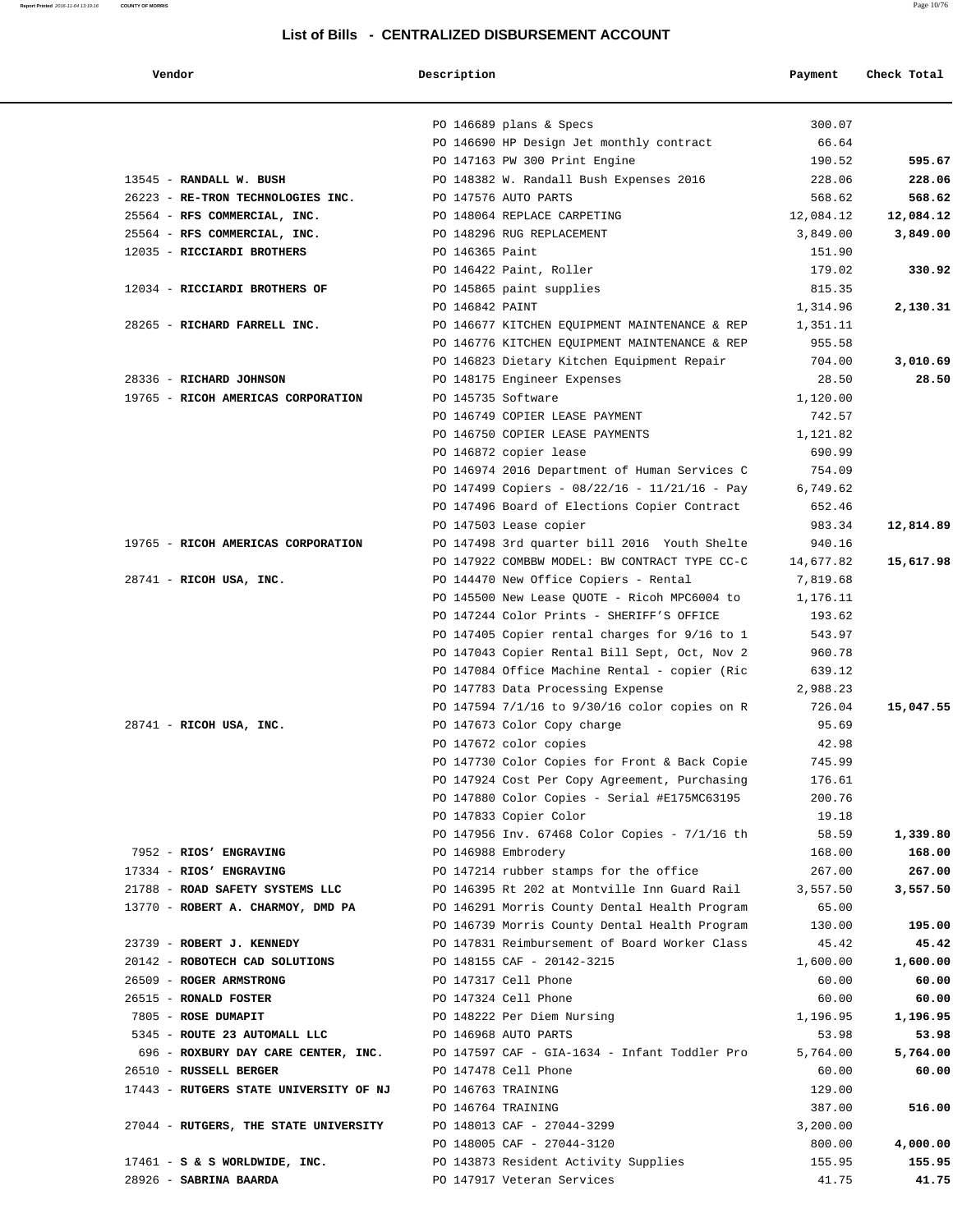| Vendor                                           | Description        |                                                                              | Payment             | Check Total         |
|--------------------------------------------------|--------------------|------------------------------------------------------------------------------|---------------------|---------------------|
| 4327 - SAINT CLARE'S HOSPITAL                    |                    | PO 147605 CAF - GIA-1618 - Supported Communit                                | 16,018.00           |                     |
|                                                  |                    | PO 147606 CAF - GIA-1630 - Outpatient Service                                | 82,556.00           |                     |
|                                                  |                    | PO 147608 CAF - GIA-1616 - Outpatient Service                                | 66,357.00           | 164,931.00          |
| 10234 - SAMSON METAL SERVICES                    | PO 147251 METAL    |                                                                              | 90.00               | 90.00               |
| 17530 - SCALES INDUSTRIAL                        |                    | PO 146841 Scheduled Maintenance to Clever Bro                                | 3,688.73            | 3,688.73            |
| 21319 - SCHINDLER ELEVATOR CORPORATION           |                    | PO 146828 Elevator Repair                                                    | 1,719.82            | 1,719.82            |
| 26535 - SEAN DEL BENE                            |                    | PO 147321 Cell Phone                                                         | 60.00               | 60.00               |
| $28872$ - SEAN GAYNOR                            |                    | PO 147857 Travel Expense                                                     | 90.86               | 90.86               |
| 11835 - SENIOR SERVICES CENTER OF                |                    | PO 147375 CAF - SCADRTAP - SC001                                             | 2,700.00            | 2,700.00            |
| 17621 - SHEAFFER SUPPLY, INC.                    | PO 146942 HARDWARE |                                                                              | 5.70                |                     |
|                                                  | PO 147582 HARDWARE |                                                                              | 18.24               | 23.94               |
| 27853 - SHELLEY REINER                           |                    | PO 148223 Per Diem Nursing                                                   | 1,166.38            | 1,166.38            |
| 17635 - SHERWIN WILLIAMS                         |                    | PO 146957 paint materials                                                    | 350.74              | 350.74              |
| 17636 - SHERWIN-WILLIAMS                         | PO 146837 PAINT    |                                                                              | 197.56              | 197.56              |
| 6981 - SODEXO INC & AFFILIATES                   |                    | PO 147742 Sodexo Youth Shelter residents meal                                | 6,915.28            | 6,915.28            |
| 12625 - SOMERSET HILLS TOWING                    |                    | PO 147422 TRUCK PARTS                                                        | 607.32              | 607.32              |
| 17755 - SOUTHEAST MORRIS COUNTY                  |                    | PO 147434 WATER - CH COMPLEX                                                 | 405.40              | 405.40              |
| 17755 - SOUTHEAST MORRIS COUNTY                  |                    | PO 148300 WATER - MONTHLY                                                    | 14,908.09           | 14,908.09           |
| 11160 - SPACE FARMS INC                          |                    | PO 146806 Deer Carcass Removal                                               | 4,095.00            | 4,095.00            |
| 27924 - SPECTRUM COMMUNICATIONS                  |                    | PO 143748 Medical Examiner Vehicle Equipment                                 | 8,712.10            | 8,712.10            |
| 17772 - SPEEDWELL ELECTRIC MOTORS                |                    | PO 146829 Inspect & Start-Up Chiller for Summ                                | 869.80              | 869.80              |
| 5031 - SPRINT NEXTEL                             |                    | PO 145568 cell phone service for WDB director                                | 32.57               | 32.57               |
| 17800 - ST. CLARE'S HOSPITAL                     |                    | PO 147550 GIA-1614 - Qtr 3 2016 - Co-Occuring                                | 16,064.00           | 16,064.00           |
| 17798 - ST. CLARE'S HOSPITAL                     |                    | PO 147551 CH51-1624 - Qtr 3 2016 - Detoxifica                                | 4,692.00            | 4,692.00            |
| 17805 - STANDARD & POOR'S RATING SERVICES        |                    | PO 148448 PROFESSIONAL FEES IN RELATION TO 20                                | 22,468.00           | 22,468.00           |
| 16675 - STATE TOXICOLOGY LABORATORY              |                    | PO 146064 APPLICANT DRUG SCREENINGS 7/21/16                                  | 810.00              |                     |
|                                                  |                    | PO 145587 Background testing                                                 | 135.00              | 945.00              |
| 6999 - STATION HARDWARE LAWN &                   |                    | PO 147162 traps - Skunk trap, Raccoon traps                                  | 199.97              | 199.97              |
| 4298 - STERICYCLE INC.                           |                    | PO 147960 Morris View Medical Waste Removal                                  | 1,340.77            | 1,340.77            |
| 15211 - STEVEN B. HODES, DVM PA                  |                    | PO 146922 Medical - K9                                                       | 519.60              | 519.60              |
| 14685 - STORAGE SYSTEMS USA                      |                    | PO 147763 Personnel File Divider Tabs                                        | 465.00              | 465.00              |
| 8621 - SUBURBAN PROPANE -2347                    |                    | PO 146655 Propane Delivery                                                   | 867.12              |                     |
|                                                  |                    | PO 147555 Propane Delivery                                                   | 766.36              | 1,633.48            |
| 28607 - SUSAN LEONARD                            |                    | PO 147188 Mileage RMB                                                        | 202.49              | 202.49              |
| 17937 - SUSSEX COUNTY COMMUNITY COLLEGE          |                    | PO 148362 CHARGEBACK FOR FALL 2016                                           | 662.88              | 662.88              |
| 11429 - SUSSEX COUNTY MUA                        |                    | PO 147386 Street Sweeping                                                    | 236.85              | 236.85              |
| 17934 - SUSSEX COUNTY TECH SCHOOL                |                    | PO 147400 CAF - Subgrant agreement #SCVOTE-16                                | 1,650.00            | 1,650.00            |
| 6265 - T & M ASSOCIATES                          |                    | PO 146162 ASBESTOS ABATEMENT AT MORRIS COUNTY                                | 1,858.80            | 1,858.80            |
| 20814 - T.Y. LIN INTERNATIONAL                   |                    | PO 148022 CAF - Construction Support Services                                | 31,560.62           | 31,560.62           |
| 28827 - TARA WILLIAMS                            |                    | PO 147852 Pre-Election Work-73.0 Hours @ \$10.                               | 730.00              | 730.00              |
| 18096 - TAX COLLECTOR<br>26188 - TAYLOR STAFFORD |                    | PO 148065 SEWER - MORRISTOWN<br>PO 147844 Election Work Processing - October | 77,201.87<br>200.00 | 77,201.87<br>200.00 |
|                                                  |                    |                                                                              |                     |                     |
| 17990 - TELESEARCH INC                           |                    | PO 147141 temporary staffing<br>PO 147538 Temporary parking for employees in | 579.15<br>200.00    |                     |
|                                                  |                    | PO 147965 Temporary Help in the Election Dept                                | 1,368.90            | 2,148.05            |
| 26677 - TEODORA O. DELEON                        |                    | PO 148224 Per Diem Nursing                                                   | 593.85              | 593.85              |
| 25504 - TEQUIPMENT INC.                          |                    | PO 144989 Megan's Law Grant Equipment Purchas                                | 7,869.30            | 7,869.30            |
| 26513 - TERESA DUCKWORTH                         |                    | PO 147881 Cell Phone                                                         | 60.00               | 60.00               |
| 2447 - THE PORTASOFT COMPANY INC                 |                    | PO 146779 WATER SOFTNER QUARTERLY CONTRACT PA                                | 429.03              | 429.03              |
| 19739 - THE RBA GROUP INC.                       |                    | PO 147727 CAF - Design & Survey Service for T                                | 2,960.18            | 2,960.18            |
| 28602 - THOMAS C. SCHMID                         | PO 147858 Travel   |                                                                              | 84.26               | 84.26               |
| 24933 - THOMAS POLLIO                            |                    | PO 147948 Petty Cash Youth Shelter October 20                                | 260.93              | 260.93              |
| 27687 - THOMAS REMBIS                            |                    | PO 147331 Cell Phone                                                         | 60.00               | 60.00               |
| 10812 - THOMSON REUTER-WEST                      |                    | PO 145846 Monthly Statement - NJ WestLaw Libr                                | 249.90              | 249.90              |
| 10812 - THOMSON REUTER-WEST                      |                    | PO 145848 Clear Law - SHERIFF'S OFFICE                                       | 991.00              | 991.00              |
| 10812 - THOMSON REUTER-WEST                      |                    | PO 146460 County Counsel Subscriptions 2016                                  | 404.00              | 404.00              |
| 122 - TILCON NEW YORK INC.                       |                    | PO 146393 Bituminous Concrete                                                | 1,959.30            |                     |
|                                                  |                    | PO 146958 Bituminous Concrete                                                | 3,303.84            |                     |
|                                                  |                    | PO 147477 Bituminous Concrete                                                | 3,191.77            | 8,454.91            |
|                                                  |                    |                                                                              |                     |                     |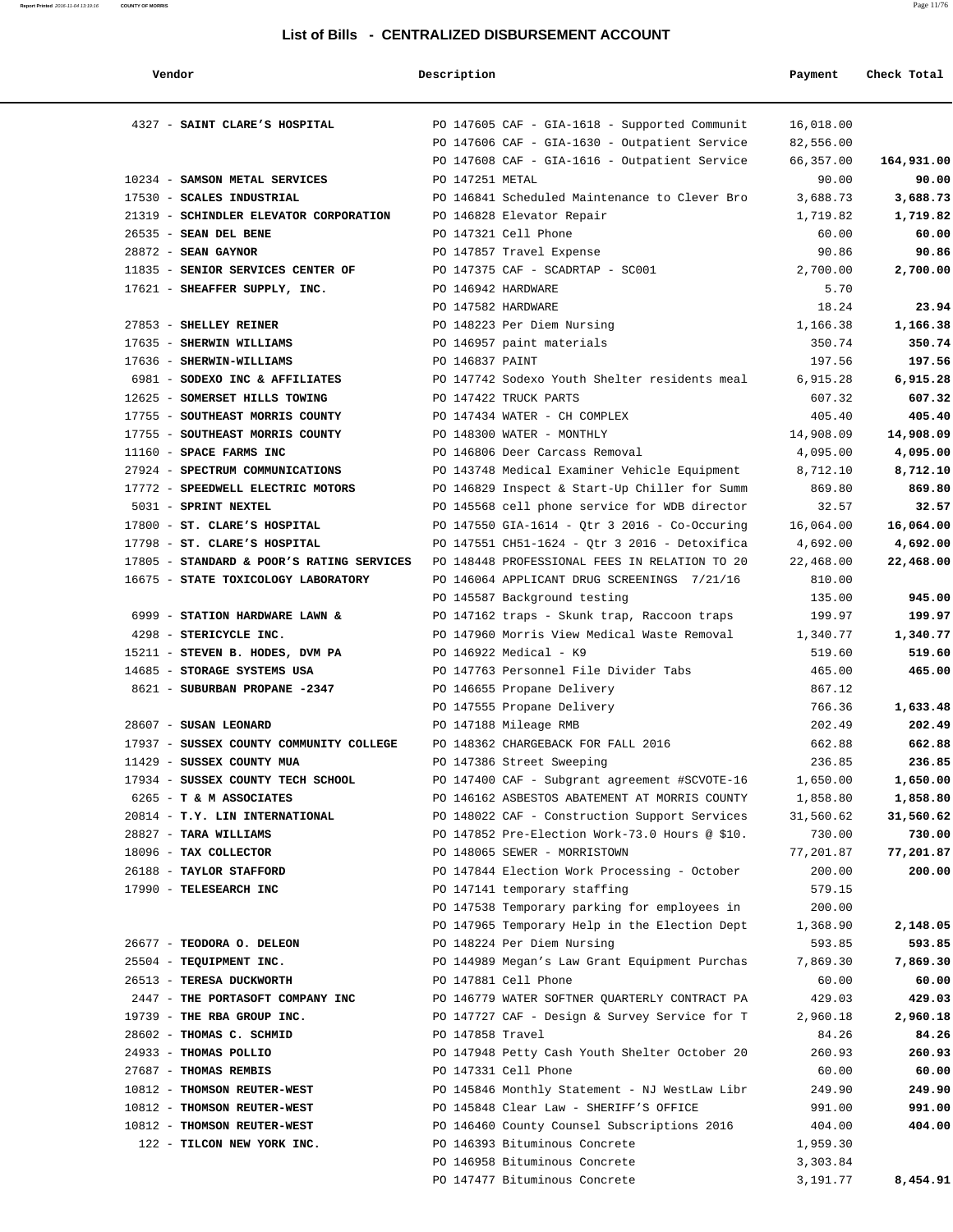| Vendor                                 | Description |                                               | Payment   | Check Total |
|----------------------------------------|-------------|-----------------------------------------------|-----------|-------------|
| 18067 - TJ'S SPORTWIDE TROPHY          |             | PO 146000 Office Supply                       | 110.68    |             |
|                                        |             | PO 146667 PLAQUE AND ENGRAVING                | 50.30     | 160.98      |
| 3973 - TOM POLLIO                      |             | PO 148355 Reimbursement - Surveillance Camera | 49.99     | 49.99       |
| 281 - TOMAR INDUSTRIES INC             |             | PO 146946 JANITORIAL SUPPLIES                 | 154.65    | 154.65      |
| 6617 - TORRES JULIO                    |             | PO 146431 Travel Expense                      | 190.12    | 190.12      |
| 18949 - TOWN OF DOVER                  |             | PO 146599 NJACTB Conference Reimbursement - K | 1,235.00  | 1,235.00    |
| 13793 - TOWNSHIP OF CHESTER            |             | PO 147504 CAF - 2017 Municipal Alliance Funds | 986.20    |             |
|                                        |             | PO 147513 CAF - 2016 Supplemental Municipal A | 1,017.85  | 2,004.05    |
| 14451 - TOWNSHIP OF EAST HANOVER       |             | PO 148088 CAF - 2017 Municipal Alliance Funds | 470.00    | 470.00      |
| 18100 - TOWNSHIP OF MONTVILLE          |             | PO 148094 CAF - 2017 Municipal Alliance Funds | 283.35    |             |
|                                        |             | PO 148096 CAF - 2016 Supplemental Municipal A | 2,000.00  | 2,283.35    |
| 17247 - TOWNSHIP OF RANDOLPH           |             | PO 148091 CAF - 2017 Municipal Alliance Funds | 1,192.29  | 1,192.29    |
| 11837 - TOWNSHIP OF ROXBURY            |             | PO 147374 CAF - SCADRTAP - SC005              | 3,055.50  | 3,055.50    |
| 17379 - TOWNSHIP OF ROXBURY            |             | PO 147602 CAF - 2017 Municipal Alliance Funds | 2,861.77  | 2,861.77    |
| 27159 - TREASURER STATE OF NEW JERSEY  |             | PO 147213 Pesticide Operators Licenses        | 120.00    |             |
|                                        |             | PO 147231 Pesticide Applicators License 2016  | 1,040.00  | 1,160.00    |
| 24062 - TREASURER, CHESTER TOWNSHIP    |             | PO 145496 Conference reimbursement - Anna Mar | 1,235.00  | 1,235.00    |
| 3486 - TREASURER, STATE OF NEW JERSEY  |             | PO 145750 X-RAY MACHINE REG. RENEWAL          | 106.00    | 106.00      |
| 11781 - TREASURER. ST OF NJ            |             | PO 146570 Data Processing & EBT billing state | 70,128.03 | 70,128.03   |
| 3486 - TREASURER, STATE OF NEW JERSEY  |             | PO 146743 X-RAY MACHINE REG. RENEWAL          | 154.00    | 154.00      |
| 3486 - TREASURER, STATE OF NEW JERSEY  |             | PO 146899 Vehicle Registration                | 178.00    | 178.00      |
| 3486 - TREASURER, STATE OF NEW JERSEY  |             | PO 147633 Renewal of License for G. Flatt, We | 80.00     | 80.00       |
| 3486 - TREASURER, STATE OF NEW JERSEY  |             | PO 148043 Renewal of License for B. Dunster,  | 80.00     | 80.00       |
| 20000 - TREASURER-STATE OF NEW JERSEY  |             | PO 148169 FY 2016 Morris County DPW           | 2,895.00  |             |
|                                        |             | PO 148012 Greystone Park Gas Site             | 5,790.00  | 8,685.00    |
| 11758 - TREASURER-STATE OF NJ          |             | PO 147235 MACHINE SOURCE - SHERIFF'S OFFICE   | 1,150.00  | 1,150.00    |
| 18154 - TRI-COUNTY SEWER & DRAIN       |             | PO 148276 PLANT OPS                           | 1,455.00  | 1,455.00    |
| 25209 - TURN OUT UNIFORMS, INC.        |             | PO 146293 ACADEMY UNIFORMS                    | 4,927.70  | 4,927.70    |
| 2101 - TURNING POINT, INC              |             | PO 147553 CH51-1614 - September 2016 - Detoxi | 3,060.00  | 3,060.00    |
| 9285 - U.S. SECURITY ASSOCIATES, INC.  |             | PO 146493 Security Officer - 9/9/16 to 9/15/1 | 1,916.26  |             |
|                                        |             | PO 146534 Security Officer - 09/16/16 - 09/22 | 1,905.30  | 3,821.56    |
| 18219 - UNIQUE PHOTO INC               |             | PO 145457 OEM Equipment                       | 178.00    | 178.00      |
| 18232 - UNITED PARCEL SERVICE          |             | PO 146870 Delivery charges                    | 67.60     | 67.60       |
| 18233 - UNITED PARCEL SERVICE          |             | PO 147228 summary on account 6x7742           | 100.00    | 100.00      |
| 446 - UNITRONIX DATA SYSTEMS INC       |             | PO 147240 Software Maintenance for October 20 | 6,137.20  | 6,137.20    |
| 26134 - UNIVAR USA, INC.               |             | PO 140719 Two new ULV sprayers                | 6,420.00  | 6,420.00    |
| 15732 - UNIVERSAL UNIFORM SALES CO INC |             | PO 146745 CAF - Contract Renewal uniforms     | 283.00    | 283.00      |
| 15732 - UNIVERSAL UNIFORM SALES CO INC |             | PO 146773 CAF - Contract Renewal uniforms     | 4,409.00  | 4,409.00    |
| 15732 - UNIVERSAL UNIFORM SALES CO INC |             | PO 146775 CAF - Contract Renewal uniforms     | 5,670.00  | 5,670.00    |
| 20035 - UNIVERSAL UNIFORM SALES CO.INC |             | PO 147640 2016 UNIFORMS                       | 201.80    | 201.80      |
| 28639 - VALLEY VISION CARE             |             | PO 147399 CAF - OJT-16S-21-Adult              | 4,999.50  | 4,999.50    |
| 18285 - VAN CLEEF ENGINEERING ASSOC    |             | PO 142537 Prepare repair/rehab bid documents  | 1,916.50  | 1,916.50    |
| $1286$ - VERIZON                       |             | PO 136091 Land Lines                          | 835.43    | 835.43      |
| $1286$ - VERIZON                       |             | PO 139149 Telephone Service                   | 281.27    | 281.27      |
| $1286$ - VERIZON                       |             | PO 141324 Land Line                           | 289.61    | 289.61      |
| $1286$ - VERIZON                       |             | PO 144977 Land Line                           | 298.46    | 298.46      |
| $1286$ - VERIZON                       |             | PO 147080 Telephone pobox4833                 | 270.45    | 270.45      |
| $1286$ - VERIZON                       |             | PO 147173 MORRIS CO SHERIFF'S OFCS & INST     | 68.14     | 68.14       |
| $1286$ - VERIZON                       |             | PO 147459 PRI Circuit at 450 - Usage: VOIP FA | 1,063.85  | 1,063.85    |
| $1286$ - VERIZON                       |             | PO 147460 Prosecutor's Office PRI for Fax Ser | 795.80    | 795.80      |
| $1286$ - VERIZON                       |             | PO 147462 Monthly Data Circuit Services - 7 T | 7,012.43  | 7,012.43    |
| $1286$ - VERIZON                       |             | PO 147463 Blue Page Listing Service - Monthly | 530.25    | 530.25      |
| $1286$ - VERIZON                       |             | PO 147524 Telephone pobox4833                 | 66.02     | 66.02       |
| $1286$ - VERIZON                       |             | PO 147840 MORRIS CO SHERIFF'S OFCS & INST     | 82.09     | 82.09       |
| $1286$ - VERIZON                       |             | PO 147841 MORRIS CO SHERIFF'S OFCS & INST     | 9.61      | 9.61        |
| 21097 - VERIZON BUSINESS               |             | PO 147461 Centrex Voicemail Service - Deirdre | 99.51     | 99.51       |
| 10668 - VERIZON CABS                   |             | PO 146866 Telephone Services - 911 switch     | 1,584.58  |             |
|                                        |             | PO 146867 Telephone Services - T1 American To | 1,121.21  | 2,705.79    |
| 1348 - VERIZON WIRELESS                |             | PO 145744 CELL SERVICE                        | 424.85    |             |

**Report Printed** 2016-11-04 13:19:16 **COUNTY OF MORRIS** Page 12/76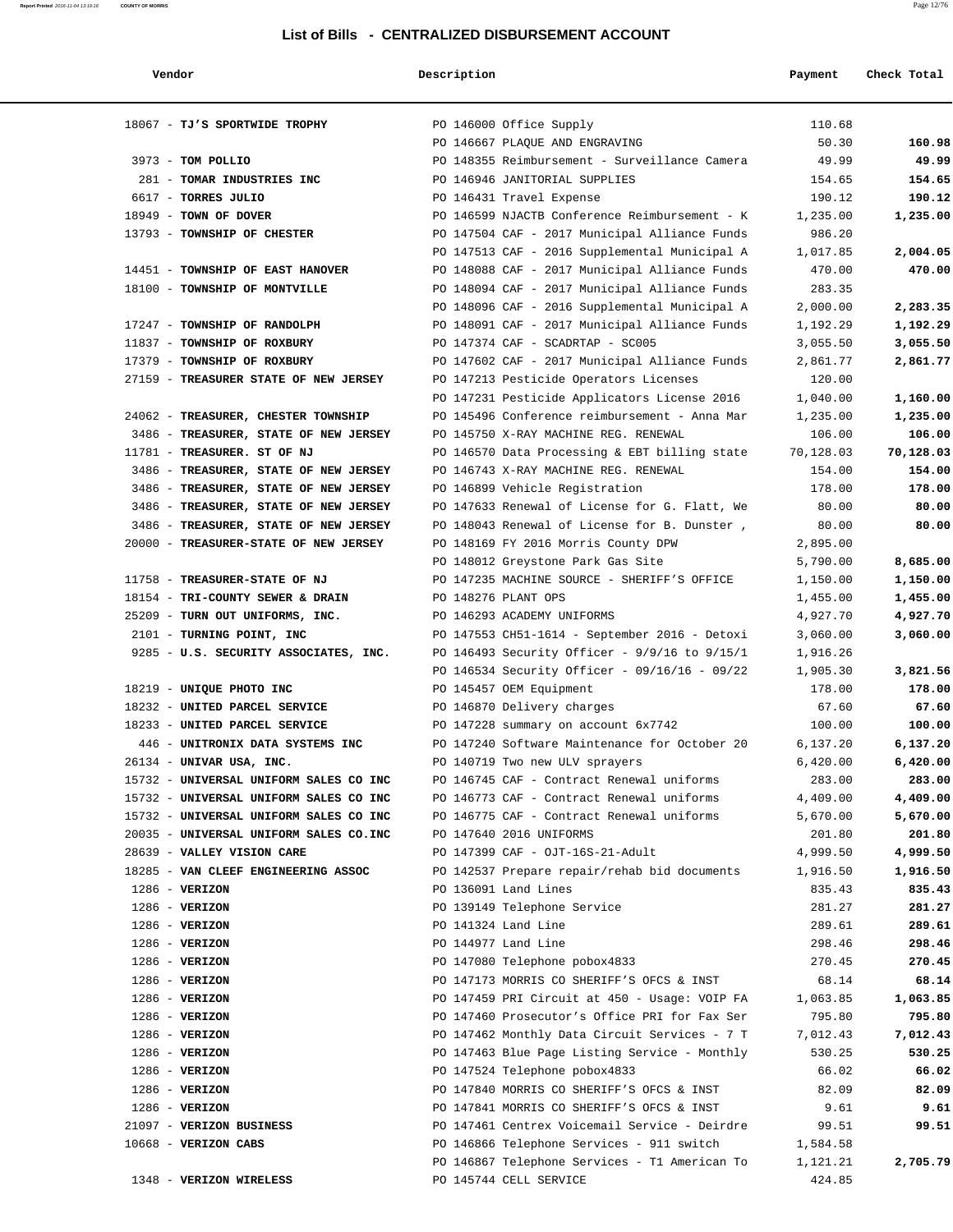**Report Printed** 2016-11-04 13:19:16 **COUNTY OF MORRIS** Page 13/76

#### **List of Bills - CENTRALIZED DISBURSEMENT ACCOUNT**

| Vendor                                    | Description        |                                               | Payment   | Check Total    |
|-------------------------------------------|--------------------|-----------------------------------------------|-----------|----------------|
|                                           |                    | PO 145749 GPS TRACKING SERVICE                | 96.43     |                |
|                                           |                    | PO 146767 GPS TRACKING SERVICE                | 90.12     |                |
|                                           |                    | PO 146769 CELL SERVICE                        | 415.28    |                |
|                                           |                    | PO 146917 Monthly Statement                   | 808.46    |                |
|                                           |                    | PO 147560 Wireless Service                    | 80.04     | 1,915.18       |
| 7037 - VILLAGE SUPER MARKET, INC.         |                    | PO 147206 Catering Order - 10-5-16 HP Board M | 102.66    |                |
|                                           |                    | PO 147036 UASI Annual Meeting                 | 1,410.44  | 1,513.10       |
| 6146 - W.B. MASON COMPANY INC             |                    | PO 145589 Copy paper                          | 210.96    |                |
|                                           |                    | PO 146744 OFFICE SUPPLIES                     | 318.17    |                |
|                                           |                    | PO 147022 Office Supplies                     | 1,239.79  |                |
|                                           | PO 146873 supplies |                                               | 892.37    |                |
|                                           |                    | PO 147180 Office Supplies - September a       | 208.59    |                |
|                                           |                    | PO 147229 msi office supplies                 | 2,288.13  |                |
|                                           |                    | PO 147432 Office Supplies                     | 266.85    |                |
|                                           |                    | PO 147619 OFFICE SUPPLIES                     | 592.93    | 6,017.79       |
| 6146 - W.B. MASON COMPANY INC             |                    | PO 147632 OFFICE SUPPLIES                     | 110.65    |                |
|                                           |                    | PO 147570 Office Supplies                     | 264.42    |                |
|                                           |                    | PO 147584 OFFICE SUPPLIES                     | 43.92     |                |
|                                           |                    | PO 147585 OFFICE SUPPLIES                     | 314.06    |                |
|                                           |                    | PO 147587 Office Supplies                     | 146.45    |                |
|                                           |                    | PO 147790 Invoice #I38441482                  | 718.43    |                |
|                                           |                    | PO 147637 OFFICE SUPPLIES                     | 668.60    |                |
|                                           |                    | PO 147791 Treasurer's & Adjuster's Office Sup | 162.46    | 2,428.99       |
| 6146 - W.B. MASON COMPANY INC             |                    | PO 147762 OFFICE SUPPLIES                     | 137.84    | 137.84         |
| 26518 - WALTER JONES                      |                    | PO 147327 Cell Phone                          | 60.00     | 60.00          |
| 18395 - WASHINGTON TWP MUNICIPAL          | PO 147382 Fuel     |                                               | 2,196.11  | 2,196.11       |
|                                           |                    |                                               |           |                |
| 21268 - WATER WORKS SUPPLY CO., INC.      | PO 147062 PLUMBING |                                               | 1,285.89  | 1,285.89       |
| 24231 - WATERS, MCPHERSON, MCNEILL, P.C.  |                    | PO 147646 legal services                      | 1,291.50  | 1,291.50       |
| 24231 - WATERS, MCPHERSON, MCNEILL, P.C.  |                    | PO 147647 legal services                      | 396.00    | 396.00         |
| 24231 - WATERS, MCPHERSON, MCNEILL, P.C.  |                    | PO 147648 legal services                      | 3,619.50  | 3,619.50       |
| 24231 - WATERS, MCPHERSON, MCNEILL, P.C.  |                    | PO 147649 legal services                      | 239.84    | 239.84         |
| 24231 - WATERS, MCPHERSON, MCNEILL, P.C.  |                    | PO 147650 legal services                      | 1,716.21  | 1,716.21       |
| 13392 - WEBSTER PLUMBING &                |                    | PO 146541 CAF - Labor Rates Plumbing & Heatin | 5,981.59  |                |
|                                           |                    | PO 146541 CAF - Labor Rates Plumbing & Heatin | 1,476.00  | 7,457.59       |
| 25859 - WESCOM SOLUTONS INC.              |                    | PO 148198 Data Processing Services            | 3,579.15  | 3,579.15       |
| 18452 - WHARTON BORO MUNICIPAL            |                    | PO 147599 CAF - 2017 Municipal Alliance Funds | 1,896.00  |                |
|                                           |                    | PO 148092 CAF - 2016 Supplemental Municipal A | 320.85    | 2,216.85       |
| 10826 - WHITES HEALTHCARE ENTERPRISES INC |                    | PO 146722 Medications for Youth Shelter Resid | 197.14    | 197.14         |
| 13246 - WILLIAM F. BARNISH                |                    | PO 147981 CAF - Use of Property located at 91 | 8,607.50  | 8,607.50       |
| 26523 - WILLIAM MOTT                      |                    | PO 147329 Cell Phone                          | 60.00     | 60.00          |
| 8335 - WILLIAM PATERSON UNIVERSITY        |                    | PO 148003 CAF - 8335-3264                     | 1,920.00  |                |
|                                           |                    | PO 148004 CAF - 8335-3199                     | 1,520.00  | 3,440.00       |
| 20119 - WINNER FORD FLEET                 |                    | PO 146953 CAF - 2016 Ford F550 with 11' Sign  | 87,500.00 | 87,500.00      |
| 18564 - XEROX CORP                        |                    | PO 146718 base charge on the 6204CP           | 74.68     | 74.68          |
| $20820 - Y-PERS INC$                      |                    | PO 146947 SHOP SUPPLIES                       | 196.40    | 196.40         |
|                                           |                    |                                               |           | -------------- |

TOTAL **3,987,150.52**

|  |  |  |  | Total to be paid from Fund 13 Dedicated Trust | 28,773.76    |
|--|--|--|--|-----------------------------------------------|--------------|
|  |  |  |  | Total to be paid from Fund 04 County Capital  | 1,174,300.07 |
|  |  |  |  | Total to be paid from Fund 02 Grant Fund      | 323,689.86   |
|  |  |  |  | Total to be paid from Fund 01 Current Fund    | 2,460,386.83 |

 **3,987,150.52**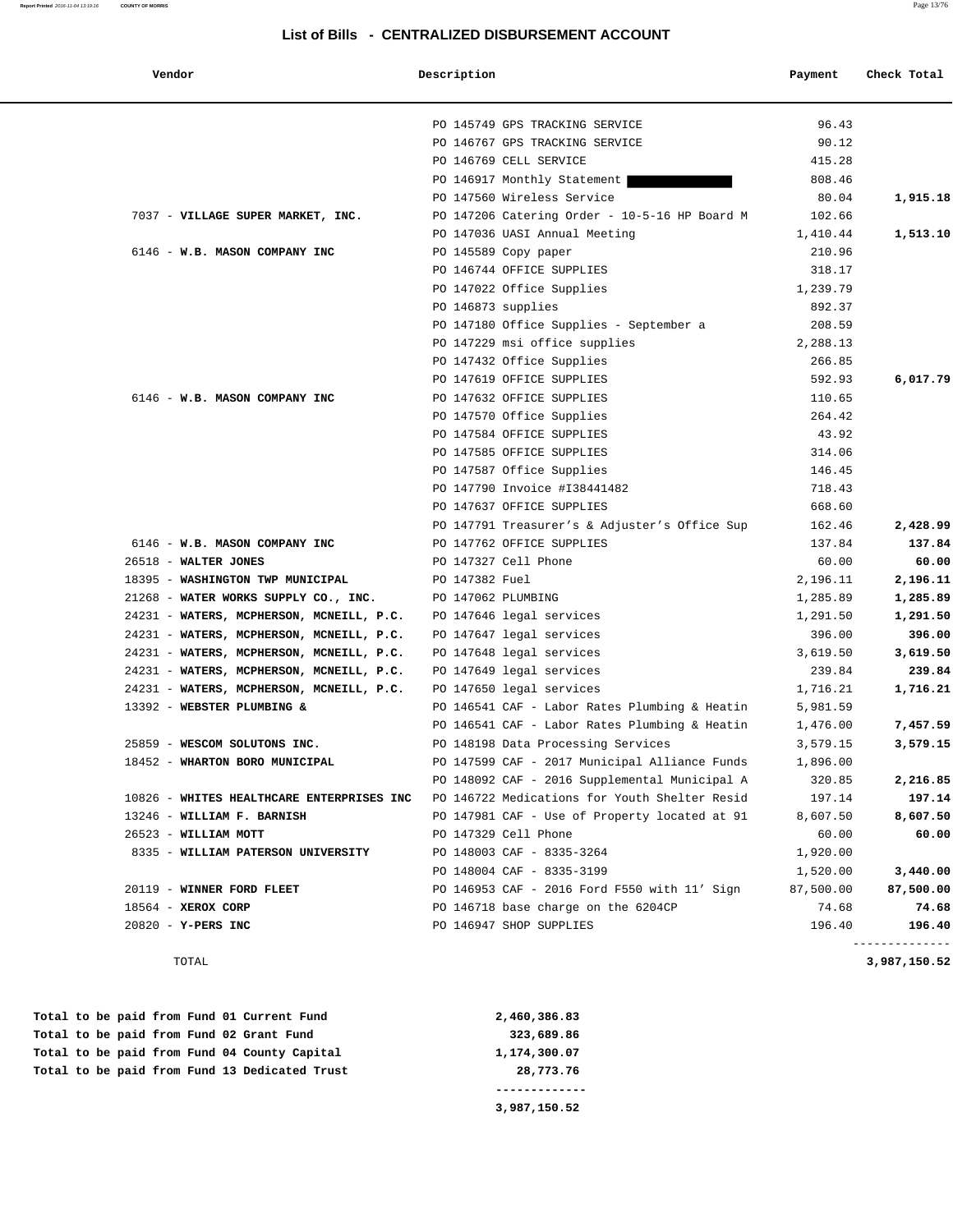**Report Printed** 2016-11-04 13:19:32 **COUNTY OF MORRIS** Page 14/76

# **List of Bills (Department/Account Detail) - CENTRALIZED DISBURSEMENT ACCOUNT**

| Account<br>. | P0 # | Vendor<br>. | Description | Payment<br>. . | Account Total<br>.<br>. |
|--------------|------|-------------|-------------|----------------|-------------------------|
|              |      |             |             |                |                         |

### **Current Fund**

# **County Administrator**

| 147040 GRAINGER                                        | Felt Pads, Self-Stick, 3/8"                                                      | 32.60    |              |
|--------------------------------------------------------|----------------------------------------------------------------------------------|----------|--------------|
| 148248 OFFICE CONCEPTS GROUP, INC.                     | Desk pad month 21.75x17                                                          | 19.05    |              |
| 148248 OFFICE CONCEPTS GROUP, INC.                     | Refill calendar 3.5x6                                                            | 22.26    |              |
| 148248 OFFICE CONCEPTS GROUP, INC.                     | Breakfast Blend K-Cup                                                            | 16.99    |              |
| 148248 OFFICE CONCEPTS GROUP, INC.                     | Donut Shop coffee                                                                | 16.99    |              |
| 148248 OFFICE CONCEPTS GROUP, INC.                     | LOL Creamer Half & Half                                                          | 10.28    |              |
| 148248 OFFICE CONCEPTS GROUP, INC.                     | Sharpie marker black 5/pk                                                        | 3.85     |              |
| 148248 OFFICE CONCEPTS GROUP, INC.                     | Toner HP p1102 Black                                                             | 58.35    |              |
| Office Supplies & Stationery<br>01-201-20-100100-058   | TOTAL FOR ACCOUNT                                                                |          | 180.37       |
| 148434 COUNTY OF MORRIS                                | 2ND HALF 10/16 METERED MAIL                                                      | 7.88     |              |
| 01-201-20-100100-068<br>Postage & Metered Mail         | TOTAL FOR ACCOUNT                                                                |          | 7.88         |
| 147503 RICOH AMERICAS CORPORATION                      | Lease copier Contract #16362                                                     | 983.34   |              |
| 01-201-20-100100-164<br>Office Machines - Rental       | TOTAL FOR ACCOUNT                                                                |          | 983.34       |
| 147883 HELRICK'S INC                                   | Readymades 8.5"x14" BW82039                                                      | 673.50   |              |
| 147883 HELRICK'S INC                                   | Freight                                                                          | 56.34    |              |
| 01-201-20-100100-258<br>Equipment                      | TOTAL FOR ACCOUNT                                                                |          | 729.84       |
|                                                        | 130538 JERSEY TRUCK EQUIPMENT CO., INC. FURNISH AND INSTALL READING 9FT. HEAVY D | 6.175.00 |              |
| (2015) Transportation Vehicles<br>01-203-20-100100-167 | TOTAL FOR ACCOUNT                                                                |          | 6,175.00     |
|                                                        |                                                                                  |          | ============ |
| TOTAL for County Administrator                         |                                                                                  |          | 8,076.43     |

#### **Personnel**

|                      | 147570 W.B. MASON COMPANY INC |         | Office Supplies, Customer #C1033751, Inv | 264.42 |              |
|----------------------|-------------------------------|---------|------------------------------------------|--------|--------------|
|                      | 147763 STORAGE SYSTEMS USA    |         | Legal Size Dividers (2 hole punched, 5 t | 400.00 |              |
|                      | 147763 STORAGE SYSTEMS USA    | Freight |                                          | 65.00  |              |
| 01-201-20-105100-058 | Office Supplies & Stationery  |         | TOTAL FOR ACCOUNT                        |        | 729.42       |
|                      | 148434 COUNTY OF MORRIS       |         | 2ND HALF 10/16 METERED MAIL              | 32.09  |              |
| 01-201-20-105100-068 | Postage & Metered Mail        |         | TOTAL FOR ACCOUNT                        |        | 32.09        |
|                      | 146652 Crystal Springs        |         | Water 8/26/16-9/25/16, Account #69900491 | 13.49  |              |
| 01-201-20-105100-095 | Other Administrative Supplies |         | TOTAL FOR ACCOUNT                        |        | 13.49        |
|                      |                               |         |                                          |        | ============ |
| TOTAL for Personnel  |                               |         |                                          |        | 775.00       |
|                      |                               |         |                                          |        |              |

#### **DEPARTMENT 105115**

| 01-201-20-105115-084 | <i>Other Outside Services</i> | TOTAL FOR ACCOUNT            | 29,523.01 |
|----------------------|-------------------------------|------------------------------|-----------|
|                      | 147875 FASTER URGENT CARE     | Diagnostic/Lab Tests         | 3,563.00  |
|                      | 147875 FASTER URGENT CARE     | Delivery of Medical Services | 25,960.01 |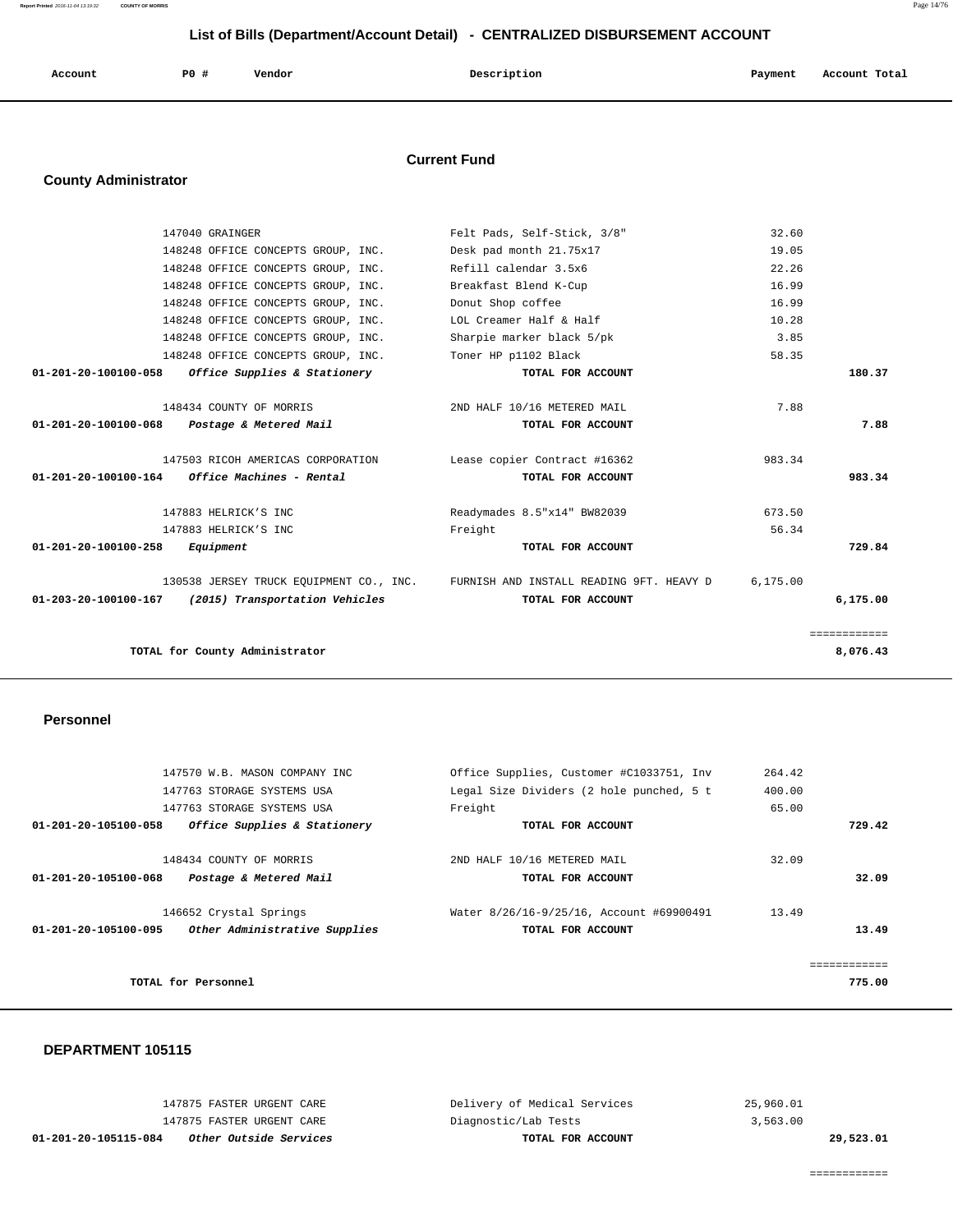# **List of Bills (Department/Account Detail) - CENTRALIZED DISBURSEMENT ACCOUNT**

| Account           | PO#                         | Vendor | Description | Payment | Account Total |  |
|-------------------|-----------------------------|--------|-------------|---------|---------------|--|
| DEPARTMENT 105115 |                             |        |             |         |               |  |
|                   | TOTAL for DEPARTMENT 105115 |        |             |         | 29,523.01     |  |

 **Board of Chosen Freeholders**

| 148434 COUNTY OF MORRIS                                           | 2ND HALF 10/16 METERED MAIL              | 83.49    |          |
|-------------------------------------------------------------------|------------------------------------------|----------|----------|
| 148434 COUNTY OF MORRIS                                           | 2ND HALF 10/16 METERED MAIL              | 32.17    |          |
| $01 - 201 - 20 - 110100 - 068$<br>Postage & Metered Mail          | TOTAL FOR ACCOUNT                        |          | 115.66   |
| 147502 MORRIS ARTS                                                | Art Services to Morris View 3rd quarter  | 1,375.00 |          |
| 147502 MORRIS ARTS                                                |                                          |          |          |
|                                                                   | Atrium Art Gallery 3rd quarter           | 1,437.50 |          |
| 147502 MORRIS ARTS                                                | Annual Contribution 3rd quarter          | 2,250.00 |          |
| 147426 MC ORGANIZATION FOR HISPANIC                               | Registration for Freeholders Tom Mastran | 370.00   |          |
| 01-201-20-110100-079<br>Special Projects                          | TOTAL FOR ACCOUNT                        |          | 5,432.50 |
| 147043 RICOH USA, INC.                                            | Copier Rental Bill Sept, Oct, Nov 2016   | 960.78   |          |
| 147672 RICOH USA, INC.                                            | color copies for the month of July to Se | 42.98    |          |
| $01 - 201 - 20 - 110100 - 164$<br><i>Office Machines - Rental</i> | TOTAL FOR ACCOUNT                        |          | 1,003.76 |
|                                                                   |                                          |          |          |
| TOTAL for Board of Chosen Freeholders                             |                                          |          | 6,551.92 |
|                                                                   |                                          |          |          |

 **Clerk of the Board** 

| TOTAL for Clerk of the Board        |                                         | 345.92 |
|-------------------------------------|-----------------------------------------|--------|
|                                     |                                         |        |
| Advertising<br>01-201-20-110105-022 | TOTAL FOR ACCOUNT                       | 345.92 |
| 147990 DAILY RECORD                 | ASB-03668474 SEALED BID# 16-93, B16-95  | 93.08  |
| 147990 DAILY RECORD                 | ASB-03668474 SEALED BID# 16-92, RFP 17- | 93.08  |
| 147589 DAILY RECORD                 | ASB-03668474 SEALED BIDS #16-91, 17-03, | 83.40  |
| 147427 DAILY RECORD                 | ASB-03668474 BID#17-02 DATED 10/07/16   | 76.36  |

 **County Clerk** 

| 146718 XEROX CORP                                    | base charge on the 6204 CP ser. #AGF-421 | 74.68    |          |
|------------------------------------------------------|------------------------------------------|----------|----------|
| 01-201-20-120100-044<br>Equipment Service Agreements | TOTAL FOR ACCOUNT                        |          | 74.68    |
| 147214 RIOS' ENGRAVING                               |                                          | 35.00    |          |
|                                                      | notary stamp for Maria May Expires July  |          |          |
| 147214 RIOS' ENGRAVING                               | rubber stamps for Registry -2NO4Selfink  | 232.00   |          |
| 147925 ANN F. GROSSI                                 | petty cash batteries plus for the office | 21.36    |          |
| Office Supplies & Stationery<br>01-201-20-120100-058 | TOTAL FOR ACCOUNT                        |          | 288.36   |
| 148434 COUNTY OF MORRIS                              | 2ND HALF 10/16 METERED MAIL              | 3,326.25 |          |
| 01-201-20-120100-068<br>Postage & Metered Mail       | TOTAL FOR ACCOUNT                        |          | 3,326.25 |
| 147229 W.B. MASON COMPANY INC                        | mis. office supplies toner customer #C10 | 2,288.13 |          |
| 147925 ANN F. GROSSI                                 | petty cash dollar zone. 10/5/16 reimburs | 27.82    |          |
| 01-201-20-120100-069<br>Printing                     | TOTAL FOR ACCOUNT                        |          | 2,315.95 |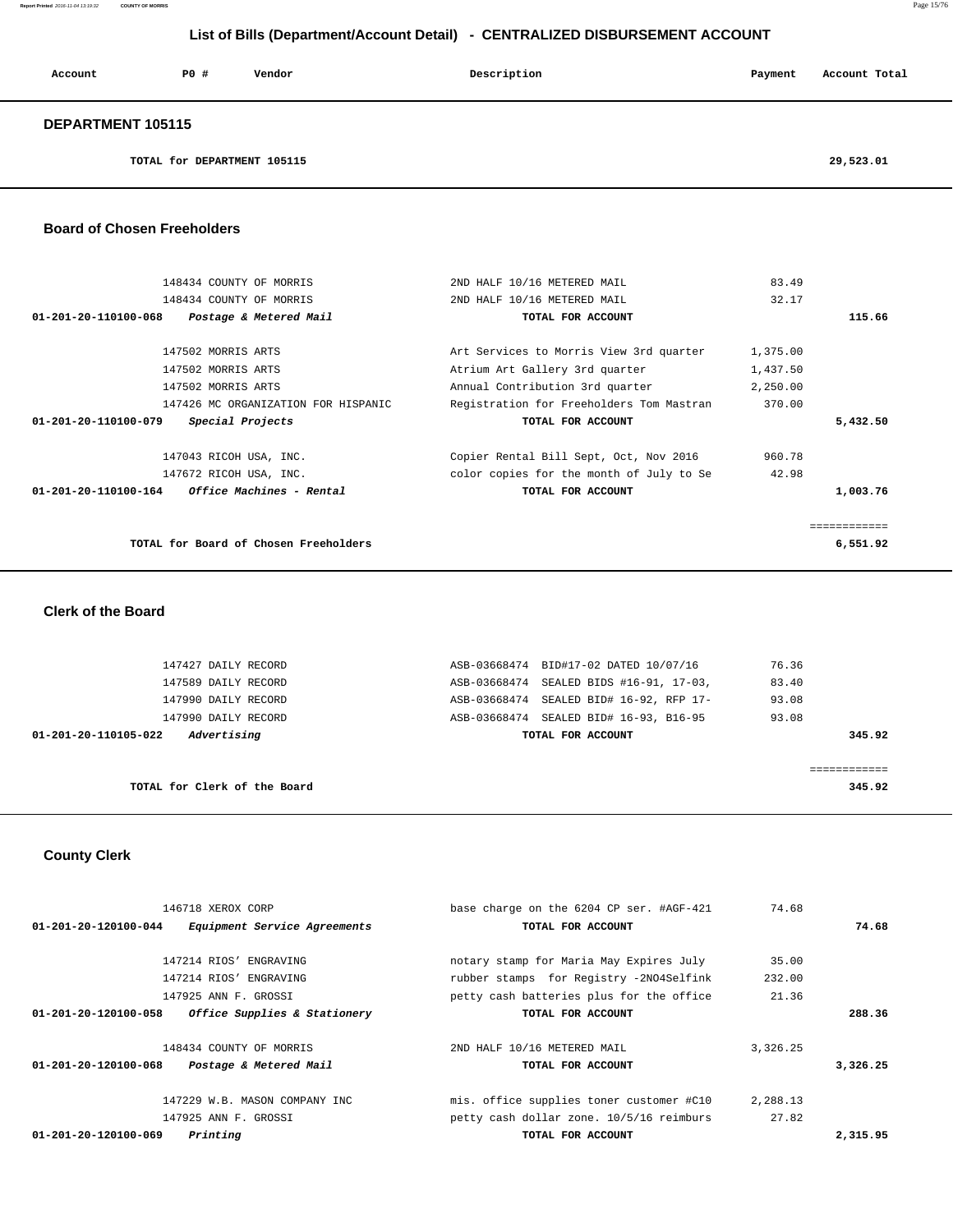**Report Printed** 2016-11-04 13:19:32 **COUNTY OF MORRIS** Page 16/76

# **List of Bills (Department/Account Detail) - CENTRALIZED DISBURSEMENT ACCOUNT**

| Account                        | PO#                    | Vendor                 | Description<br>Payment                   | Account Total |        |
|--------------------------------|------------------------|------------------------|------------------------------------------|---------------|--------|
| <b>County Clerk</b>            |                        |                        |                                          |               |        |
| $01 - 201 - 20 - 120100 - 084$ |                        | Other Outside Services | TOTAL FOR ACCOUNT                        |               | 100.00 |
|                                | 147925 ANN F. GROSSI   |                        | petty cash reimbursement to Maryann for  | 10.80         |        |
|                                | 147925 ANN F. GROSSI   |                        | petty cash reimbursement to Maryann pick | 6.99          |        |
|                                | 147925 ANN F. GROSSI   |                        | petty cash reimbursement to Maryann for  | 30.06         |        |
|                                | 147925 ANN F. GROSSI   |                        | petty cash reimbursement to John W for p | 28.24         |        |
| 01-201-20-120100-185           | Food                   |                        | TOTAL FOR ACCOUNT                        |               | 76.09  |
|                                |                        |                        |                                          |               |        |
|                                | TOTAL for County Clerk |                        |                                          | 6,181.33      |        |

### **County Board of Elections**

| 148434 COUNTY OF MORRIS                        | 2ND HALF 10/16 METERED MAIL              | 1,444.70 |          |  |
|------------------------------------------------|------------------------------------------|----------|----------|--|
| 01-201-20-121100-068<br>Postage & Metered Mail | TOTAL FOR ACCOUNT                        |          | 1,444.70 |  |
| 147855 CHRISTOPHER L BEIGHLEY                  | Tuesday, October 11, 2016 7:30AM-3:00PM  | 70.00    |          |  |
| 147855 CHRISTOPHER L BEIGHLEY                  | Wednesday-October 12, 2016 7:30AM-3:00PM | 70.00    |          |  |
| 147855 CHRISTOPHER L BEIGHLEY                  | Thursday-October 13, 2016 7:30AM-3:00PM  | 70.00    |          |  |
| 147855 CHRISTOPHER L BEIGHLEY                  | Friday- October 14, 2016 7:30AM-3:00PM ( | 70.00    |          |  |
| 147855 CHRISTOPHER L BEIGHLEY                  | Monday, October 17, 2016 7:30AM-3:00PM ( | 70.00    |          |  |
| 147855 CHRISTOPHER L BEIGHLEY                  | Tuesday, October 18, 2016 7:30AM-3:00PM  | 70.00    |          |  |
| 147855 CHRISTOPHER L BEIGHLEY                  | Wednesday, October 19, 2016 7:30AM-3:00P | 70.00    |          |  |
| 147855 CHRISTOPHER L BEIGHLEY                  | Thursday, October 20, 2016 7:30AM-3:00PM | 70.00    |          |  |
| 147855 CHRISTOPHER L BEIGHLEY                  | Friday, October 21, 2016 7:30AM-3:00PM ( | 70.00    |          |  |
| 147852 TARA WILLIAMS                           | Tuesday, October 11, 2016 8:30AM-7:00PM  | 100.00   |          |  |
| 147852 TARA WILLIAMS                           | Wednesday-October 12, 2016 8:30AM-4:30PM | 70.00    |          |  |
| 147852 TARA WILLIAMS                           | Thursday-October 13, 2016 8:30AM-12:00PM | 35.00    |          |  |
| 147852 TARA WILLIAMS                           | Friday- October 14, 2016 8:30AM-4:30PM ( | 75.00    |          |  |
| 147852 TARA WILLIAMS                           | Saturday-October 15, 2016 8:00AM-11:00PM | 30.00    |          |  |
| 147852 TARA WILLIAMS                           | Monday, October 17, 2016 8:30AM - 4:30PM | 75.00    |          |  |
| 147852 TARA WILLIAMS                           | Tuesday, October 18, 2016 8:30AM - 9:00P | 120.00   |          |  |
| 147852 TARA WILLIAMS                           | Wednesday, October 19, 2016 8:30AM-6:00P | 85.00    |          |  |
| 147852 TARA WILLIAMS                           | Thursday, October 20, 2016 8:30AM-4:30PM | 70.00    |          |  |
| 147852 TARA WILLIAMS                           | Friday, October 21, 2016 8:30AM-4:30PM ( | 70.00    |          |  |
| 147844 TAYLOR STAFFORD                         | Monday, October 17, 2016 8:00AM - 4:30PM | 80.00    |          |  |
| 147844 TAYLOR STAFFORD                         | Tuesday, October 18, 2016 8:30AM - 9:00p | 120.00   |          |  |
| 147854 MICHAEL SCARNEO                         | Tuesday, October 11, 2016 8:30AM-4:30PM  | 75.00    |          |  |
| 147854 MICHAEL SCARNEO                         | Wednesday-October 12, 2016 8:30AM-4:30PM | 75.00    |          |  |
| 147854 MICHAEL SCARNEO                         | Thursday-October 13, 2016 8:30AM-4:30PM  | 70.00    |          |  |
| 147854 MICHAEL SCARNEO                         | Friday- October 14, 2016 8:30AM-4:30PM ( | 75.00    |          |  |
| 147854 MICHAEL SCARNEO                         | Monday, October 17, 2016 8:30AM - 4:30PM | 75.00    |          |  |
| 147854 MICHAEL SCARNEO                         | Tuesday, October 18, 2016 8:30AM - 4:30P | 75.00    |          |  |
| 147854 MICHAEL SCARNEO                         | Wednesday, October 19, 2016 8:30AM-4:30P | 75.00    |          |  |
| 147854 MICHAEL SCARNEO                         | Thursday, October 20, 2016 8:30AM-4:30PM | 75.00    |          |  |
| 147854 MICHAEL SCARNEO                         | Friday, October 21, 2016 8:30AM-4:30PM ( | 75.00    |          |  |
| 147853 PHYLLIS COPPOLA                         | Tuesday, October 11, 2016 8:00AM-5:00PM  | 85.00    |          |  |
| 147853 PHYLLIS COPPOLA                         | Wednesday-October 12, 2016 7:30AM-3:00PM | 75.00    |          |  |
| 147853 PHYLLIS COPPOLA                         | Thursday-October 13, 2016 7:30AM-5:00PM  | 90.00    |          |  |
| 147853 PHYLLIS COPPOLA                         | Friday- October 14, 2016 8:00AM-4:00PM ( | 75.00    |          |  |
| 147853 PHYLLIS COPPOLA                         | Saturday-October 15, 2016 8:00AM-12:00PM | 40.00    |          |  |
| 147853 PHYLLIS COPPOLA                         | Monday, October 17, 2016 8:00AM - 4:00PM | 75.00    |          |  |
| 147853 PHYLLIS COPPOLA                         | Tuesday, October 18, 2016 7:30AM - 4:00P | 80.00    |          |  |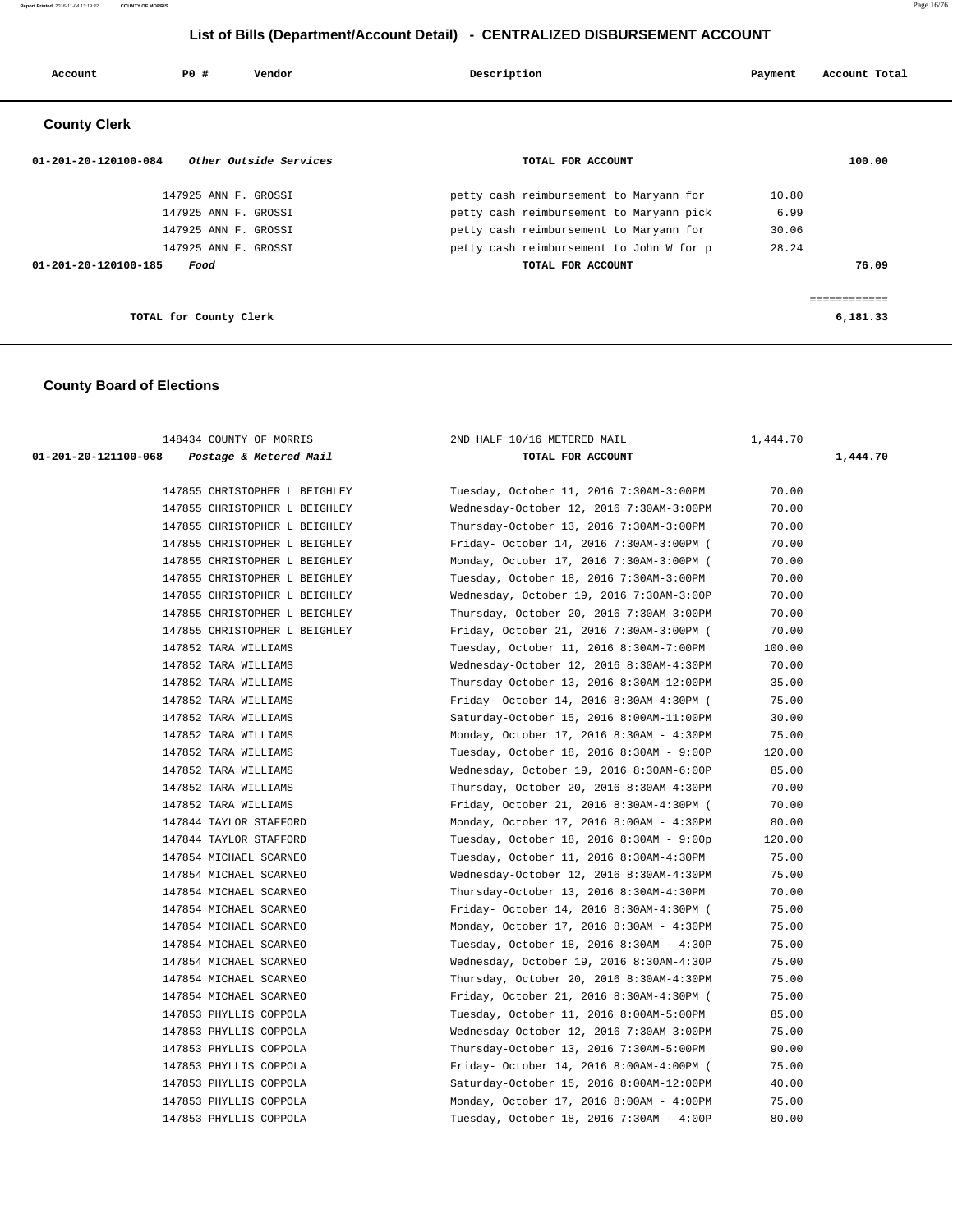# **List of Bills (Department/Account Detail) - CENTRALIZED DISBURSEMENT ACCOUNT**

| Account                          | P0 # | Vendor                              | Description                              | Payment | Account Total |
|----------------------------------|------|-------------------------------------|------------------------------------------|---------|---------------|
| <b>County Board of Elections</b> |      |                                     |                                          |         |               |
|                                  |      | 147853 PHYLLIS COPPOLA              | Thursday, October 20, 2016 8:30AM-3:00PM | 60.00   |               |
|                                  |      | 147853 PHYLLIS COPPOLA              | Friday, October 21, 2016 8:00AM-4:00PM ( | 75.00   |               |
|                                  |      | 147853 PHYLLIS COPPOLA              | Saturday, October 22, 2016 8:00AM-5:00PM | 85.00   |               |
| 01-201-20-121100-096             |      | <i>Election Officer</i>             | TOTAL FOR ACCOUNT                        |         | 3,065.00      |
|                                  |      | 147496 RICOH AMERICAS CORPORATION   | Ricoh MPC3003S Copier - S/N E155MC61561  | 652.46  |               |
| $01 - 201 - 20 - 121100 - 164$   |      | Office Machines - Rental            | TOTAL FOR ACCOUNT                        |         | 652.46        |
|                                  |      |                                     |                                          |         |               |
|                                  |      | TOTAL for County Board of Elections |                                          |         | 5,162.16      |

### **Superintendent of Elections**

|                      | 147743 LONGFELLOWS SANDWICH DELI                   | Mandatory Over-Time MVC Files-Saturday,     | 116.05   |          |
|----------------------|----------------------------------------------------|---------------------------------------------|----------|----------|
|                      | 147743 LONGFELLOWS SANDWICH DELI                   | Two Liter Bottles of Soda                   | 9.00     |          |
|                      | 147851 DALE KRAMER                                 | 10/18/16 Shoprite of Rockaway-Supplies f    | 3.99     |          |
|                      | 147851 DALE KRAMER                                 | SR WHVGR                                    | 0.89     |          |
|                      | 147851 DALE KRAMER                                 | SR Olv rpe xlg PTPC                         | 0.99     |          |
|                      | 147851 DALE KRAMER                                 | SR F Olives STF MA                          | 1.69     |          |
|                      | 147851 DALE KRAMER                                 | GDSNS Itl 5P BNS S                          | 4.19     |          |
|                      | 147851 DALE KRAMER                                 | FX Garden Salad 12                          | 3.00     |          |
|                      | 147851 DALE KRAMER                                 | grape tomato 18-DR                          | 1.98     |          |
|                      | 147851 DALE KRAMER                                 | romaine hearts 220                          | 5.00     |          |
|                      | 147851 DALE KRAMER                                 | cucumbers (3)                               | 1.99     |          |
|                      | 147851 DALE KRAMER                                 | Suvio's Pizza & Restorante - Dinner for     | 112.08   |          |
|                      | 147851 DALE KRAMER                                 | Mandatory OT MVC Files Saturday, October    | 17.10    |          |
|                      | 147831 ROBERT J. KENNEDY                           | October 12, 2016 Board Worker Class - Di    | 2.95     |          |
|                      | 147831 ROBERT J. KENNEDY                           | Lemonade                                    | 2.95     |          |
|                      | 147831 ROBERT J. KENNEDY                           | Chili Bowl                                  | 5.95     |          |
|                      | 147831 ROBERT J. KENNEDY                           | Swiss Burger                                | 9.20     |          |
|                      | 147831 ROBERT J. KENNEDY                           | Special Salad                               | 16.95    |          |
|                      | 147831 ROBERT J. KENNEDY                           | Arthur Potatoes                             | 3.95     |          |
|                      | 147831 ROBERT J. KENNEDY                           | NO DESSERT *Lettuce                         | 0.50     |          |
|                      | 147831 ROBERT J. KENNEDY                           | Tax                                         | 2.97     |          |
| 01-201-20-121105-057 | National Voter Registration                        | TOTAL FOR ACCOUNT                           |          | 323.37   |
|                      | 147790 W.B. MASON COMPANY INC                      | Item #HEWCF281A TONER, F/M604/605/606/63    | 707.95   |          |
|                      | 147790 W.B. MASON COMPANY INC                      | Item #MMM3650S4RD Tape, Strg Tape W/Disp,   | 10.48    |          |
|                      | 01-201-20-121105-058 Office Supplies & Stationery  | TOTAL FOR ACCOUNT                           |          | 718.43   |
|                      | 148434 COUNTY OF MORRIS                            | 2ND HALF 10/16 METERED MAIL                 | 125.64   |          |
| 01-201-20-121105-068 | Postage & Metered Mail                             | TOTAL FOR ACCOUNT                           |          | 125.64   |
|                      | 147227 D. C. EXPRESS INC                           | Chatham Borough (2), Chatham Township (2    | 30.00    |          |
|                      | 147227 D. C. EXPRESS INC                           | Delivery & Pick-up of Voting Machines fr    | 1,995.00 |          |
|                      | 147227 D. C. EXPRESS INC                           | Chatham Borough (2), Chatham Township (2)   | 30.00    |          |
| 01-201-20-121105-076 | School Board Elections                             | TOTAL FOR ACCOUNT                           |          | 2,055.00 |
|                      | 147955 NESTLE WATERS NORTH AMERICA INC.            | Cooler Rental for $9/1/16$ thru $9/30/16$ A | 1.98     |          |
|                      | 01-201-20-121105-095 Other Administrative Supplies | TOTAL FOR ACCOUNT                           |          | 1.98     |
|                      | 147956 RICOH USA, INC.                             | 7/1/16 thru 9/30/16 Board of Elections C    | 58.59    |          |
| 01-201-20-121105-164 | Office Machines - Rental                           | TOTAL FOR ACCOUNT                           |          | 58.59    |
|                      |                                                    |                                             |          |          |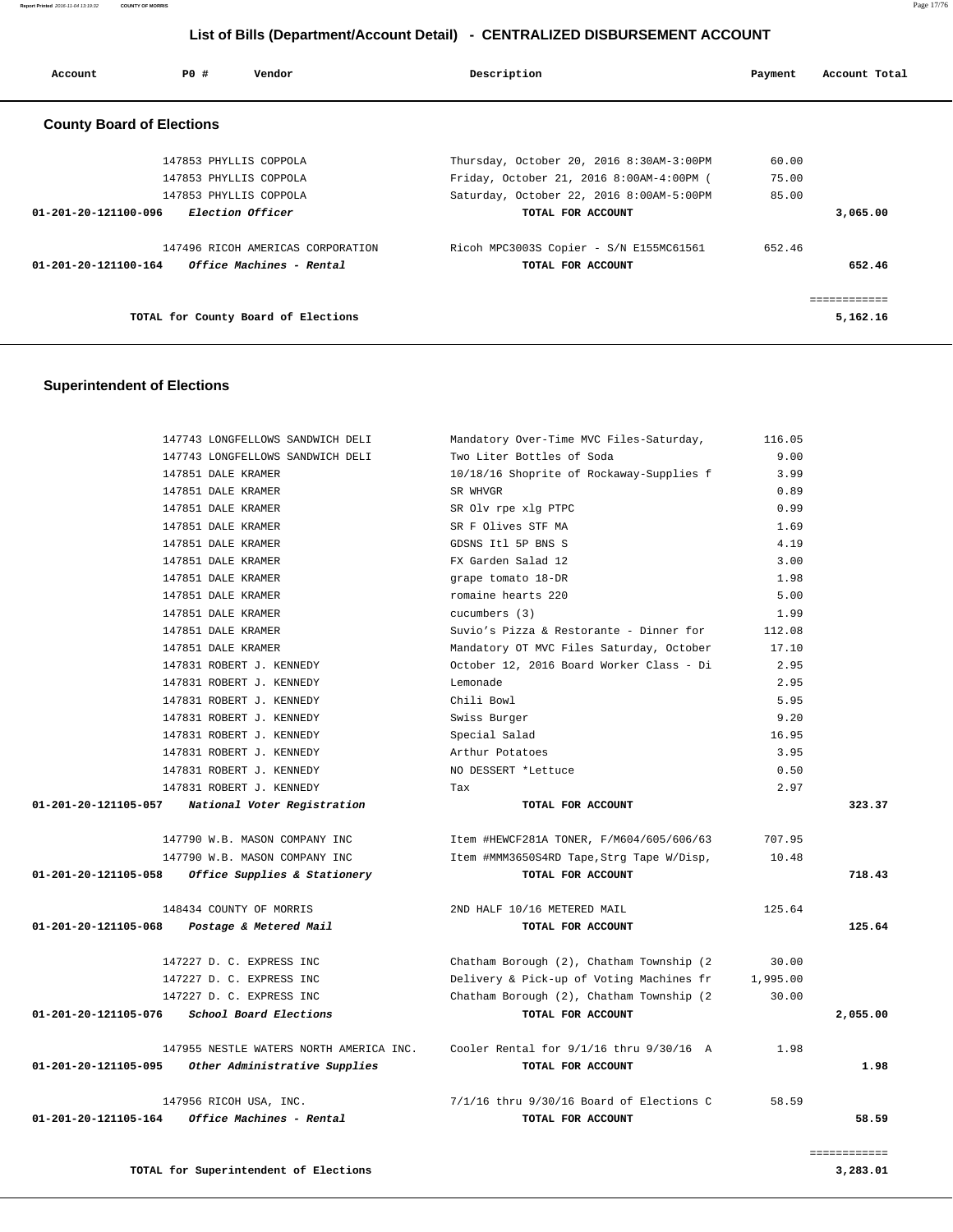**Report Printed** 2016-11-04 13:19:32 **COUNTY OF MORRIS** Page 18/76

# **List of Bills (Department/Account Detail) - CENTRALIZED DISBURSEMENT ACCOUNT**

| Account | P0 # | Vendor | Description<br>$\sim$ $\sim$ | Payment | Account Total<br>.<br>. |
|---------|------|--------|------------------------------|---------|-------------------------|
|         |      |        |                              |         |                         |

# **County Elections (Cty Clerk)**

| 147538 TELESEARCH INC                            | temporary parking for Glen Treslar weeke | 100.00   |          |
|--------------------------------------------------|------------------------------------------|----------|----------|
| 147538 TELESEARCH INC                            | temporary parking for Mary Ellen Stefana | 100.00   |          |
| 147965 TELESEARCH INC                            | Temporary help in the election dept. wee | 1,368.90 |          |
| Outside Salaries & Wages<br>01-201-20-121110-016 | TOTAL FOR ACCOUNT                        |          | 1,568.90 |
| 148434 COUNTY OF MORRIS                          | 2ND HALF 10/16 METERED MAIL              | 2,919.40 |          |
| 01-201-20-121110-068<br>Postage & Metered Mail   | TOTAL FOR ACCOUNT                        |          | 2,919.40 |
| 143932 DOMINION VOTING SYSTEMS INC               | onsite ICC/EMS ballot scanning support f | 2.250.00 |          |
| 01-201-20-121110-084<br>Other Outside Services   | TOTAL FOR ACCOUNT                        |          | 2,250.00 |
|                                                  |                                          |          |          |
| TOTAL for County Elections (Cty Clerk)           |                                          |          | 6,738.30 |
|                                                  |                                          |          |          |

# **County Treasurer**

|          | 357.60   | Supreme Multi White 92 Bright 8.5x11     | 147505 PAPER MART INC                   |                      |
|----------|----------|------------------------------------------|-----------------------------------------|----------------------|
|          | 12.78    | PAD, W RULD, PADDED, LTR, WE             | 147791 W.B. MASON COMPANY INC           |                      |
| 370.38   |          | TOTAL FOR ACCOUNT                        | Office Supplies & Stationery            | 01-201-20-130100-058 |
|          |          |                                          |                                         |                      |
|          | 210.63   | 2ND HALF 10/16 METERED MAIL              | 148434 COUNTY OF MORRIS                 |                      |
| 210.63   |          | TOTAL FOR ACCOUNT                        | Postage & Metered Mail                  | 01-201-20-130100-068 |
|          | 0.99     | 0441273851, Water Cooler Rental          | 147793 NESTLE WATERS NORTH AMERICA INC. |                      |
|          | 3.000.00 | BILLING IN CONNECTION WITH THE COUNTY CO | 148511 NISIVOCCIA, LLP                  |                      |
| 3,000.99 |          | TOTAL FOR ACCOUNT                        | <i>Other Outside Services</i>           | 01-201-20-130100-084 |
|          |          |                                          |                                         |                      |
| 3,582.00 |          |                                          | TOTAL for County Treasurer              |                      |

# **Purchasing Division**

| 147922 RICOH AMERICAS CORPORATION<br>147924 RICOH USA, INC.               | Cost per Copy Rental Agreement, 3rd Otr,<br>Copies Over Allowance, 07/01/16-09/30/20 | 14,677.82<br>176.61 |
|---------------------------------------------------------------------------|--------------------------------------------------------------------------------------|---------------------|
| 01-201-20-130105-044<br>Equipment Service Agreements                      | TOTAL FOR ACCOUNT                                                                    | 14,854.43           |
| 148434 COUNTY OF MORRIS<br>Postage & Metered Mail<br>01-201-20-130105-068 | 2ND HALF 10/16 METERED MAIL<br>TOTAL FOR ACCOUNT                                     | 225.17<br>225.17    |
|                                                                           |                                                                                      |                     |
| TOTAL for Purchasing Division                                             |                                                                                      | 15,079.60           |

#### **Office Services**

|                      | 147792 NESTLE WATERS NORTH AMERICA INC. | 0434565925 - Water Cooler Rental, Final |      |
|----------------------|-----------------------------------------|-----------------------------------------|------|
| 01-201-20-130110-058 | <i>Office Supplies &amp; Stationery</i> | TOTAL FOR ACCOUNT                       | 0.99 |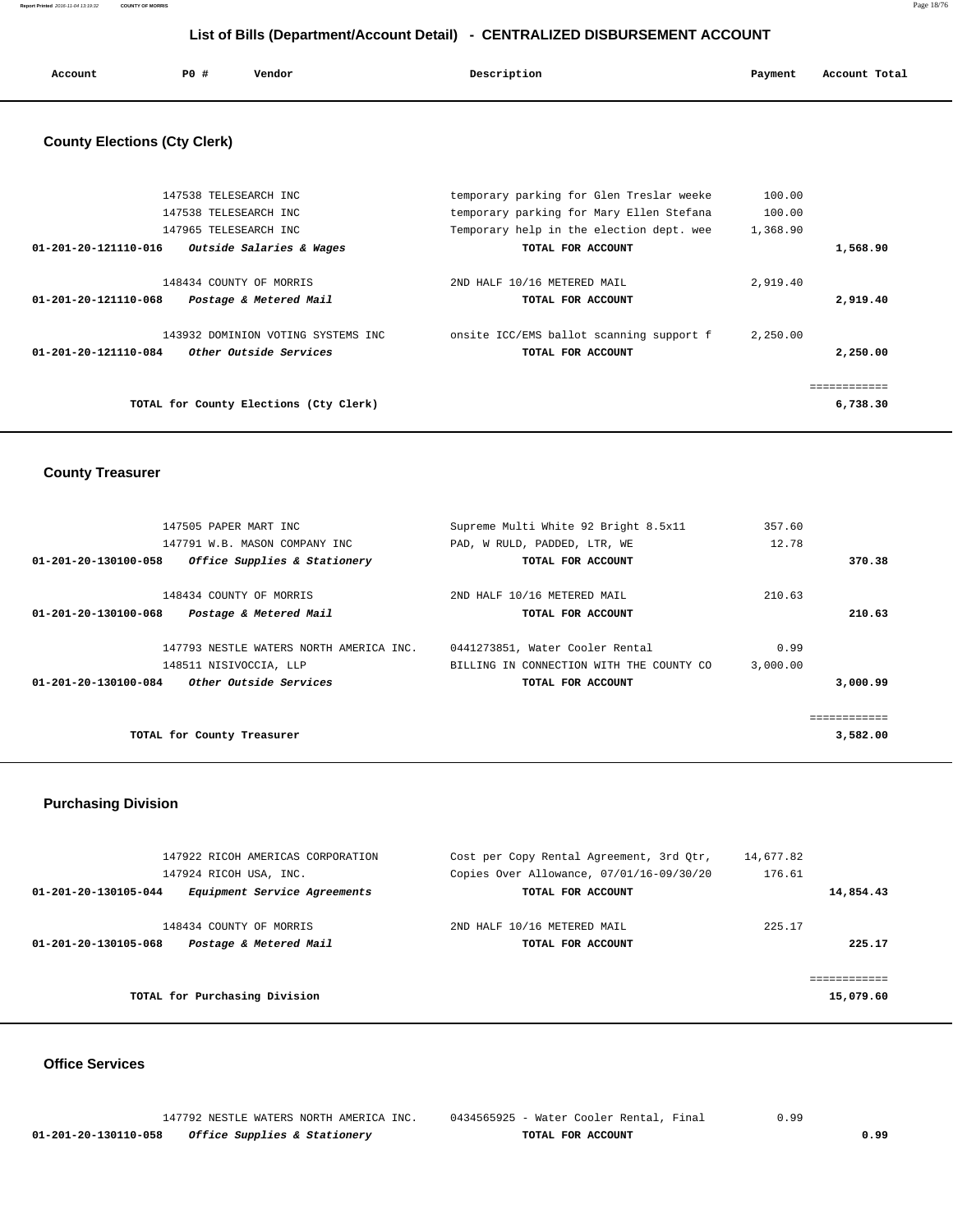**Report Printed** 2016-11-04 13:19:32 **COUNTY OF MORRIS** Page 19/76

# **List of Bills (Department/Account Detail) - CENTRALIZED DISBURSEMENT ACCOUNT**

| Account                | PO#                       | Vendor                   | Description                     | Payment  | Account Total |
|------------------------|---------------------------|--------------------------|---------------------------------|----------|---------------|
| <b>Office Services</b> |                           |                          |                                 |          |               |
| 01-201-20-130110-069   | Printing                  |                          | TOTAL FOR ACCOUNT               |          | 16,256.25     |
|                        |                           | 146704 PITNEY BOWES INC  | 3Q16 Mailroom Postage Equipment | 2,097.00 |               |
| 01-201-20-130110-164   |                           | Office Machines - Rental | TOTAL FOR ACCOUNT               |          | 2,097.00      |
|                        |                           |                          |                                 |          | ============  |
|                        | TOTAL for Office Services |                          |                                 |          | 18,354.24     |
|                        |                           |                          |                                 |          |               |

#### **Annual Audit**

| 148455 NISIVOCCIA, LLP               |                   | 8,300.00 |
|--------------------------------------|-------------------|----------|
| (2015) Audit<br>01-203-20-135100-024 | TOTAL FOR ACCOUNT | 8,300.00 |
|                                      |                   |          |
|                                      |                   |          |
| TOTAL for Annual Audit               |                   | 8,300.00 |

# **Information Technology Div**

| 147341 JOHN TUGMAN                                              | Society for Information Management (Mont | 65.00    |
|-----------------------------------------------------------------|------------------------------------------|----------|
| Associations and Memberships<br>$01 - 201 - 20 - 140100 - 023$  | TOTAL FOR ACCOUNT                        | 65.00    |
|                                                                 |                                          |          |
| 148434 COUNTY OF MORRIS                                         | 2ND HALF 10/16 METERED MAIL              | 8.37     |
| $01 - 201 - 20 - 140100 - 068$<br>Postage & Metered Mail        | TOTAL FOR ACCOUNT                        | 8.37     |
|                                                                 |                                          |          |
| 147847 CITYSIDE ARCHIVES, LTD                                   | Office Services dated 10/07/20           | 4,044.84 |
| Records Managment Services<br>01-201-20-140100-073              | TOTAL FOR ACCOUNT                        | 4,044.84 |
| 146595 CDW GOVERNMENT LLC                                       | USB to RS232 DB9 Cable                   | 86.46    |
| $01 - 201 - 20 - 140100 - 098$<br>Other Operating&Repair Supply | TOTAL FOR ACCOUNT                        | 86.46    |
|                                                                 |                                          |          |
|                                                                 |                                          |          |
| TOTAL for Information Technology Div                            |                                          | 4,204.67 |
|                                                                 |                                          |          |

# **County Board of Taxation**

|                      | 147432 W.B. MASON COMPANY INC      | 8.5x11 Paper                | 140.64 |
|----------------------|------------------------------------|-----------------------------|--------|
|                      | 147432 W.B. MASON COMPANY INC      | 3HP Letter                  | 126.21 |
| 01-201-20-150100-058 | Office Supplies & Stationery       | TOTAL FOR ACCOUNT           | 266.85 |
|                      |                                    |                             |        |
|                      | 148434 COUNTY OF MORRIS            | 2ND HALF 10/16 METERED MAIL | 169.31 |
| 01-201-20-150100-068 | Postage & Metered Mail             | TOTAL FOR ACCOUNT           | 169.31 |
|                      | 147673 RICOH USA, INC.             | Color Copies                | 95.69  |
| 01-201-20-150100-164 | <i>Office Machines - Rental</i>    | TOTAL FOR ACCOUNT           | 95.69  |
|                      |                                    |                             |        |
|                      |                                    |                             |        |
|                      | TOTAL for County Board of Taxation |                             | 531.85 |
|                      |                                    |                             |        |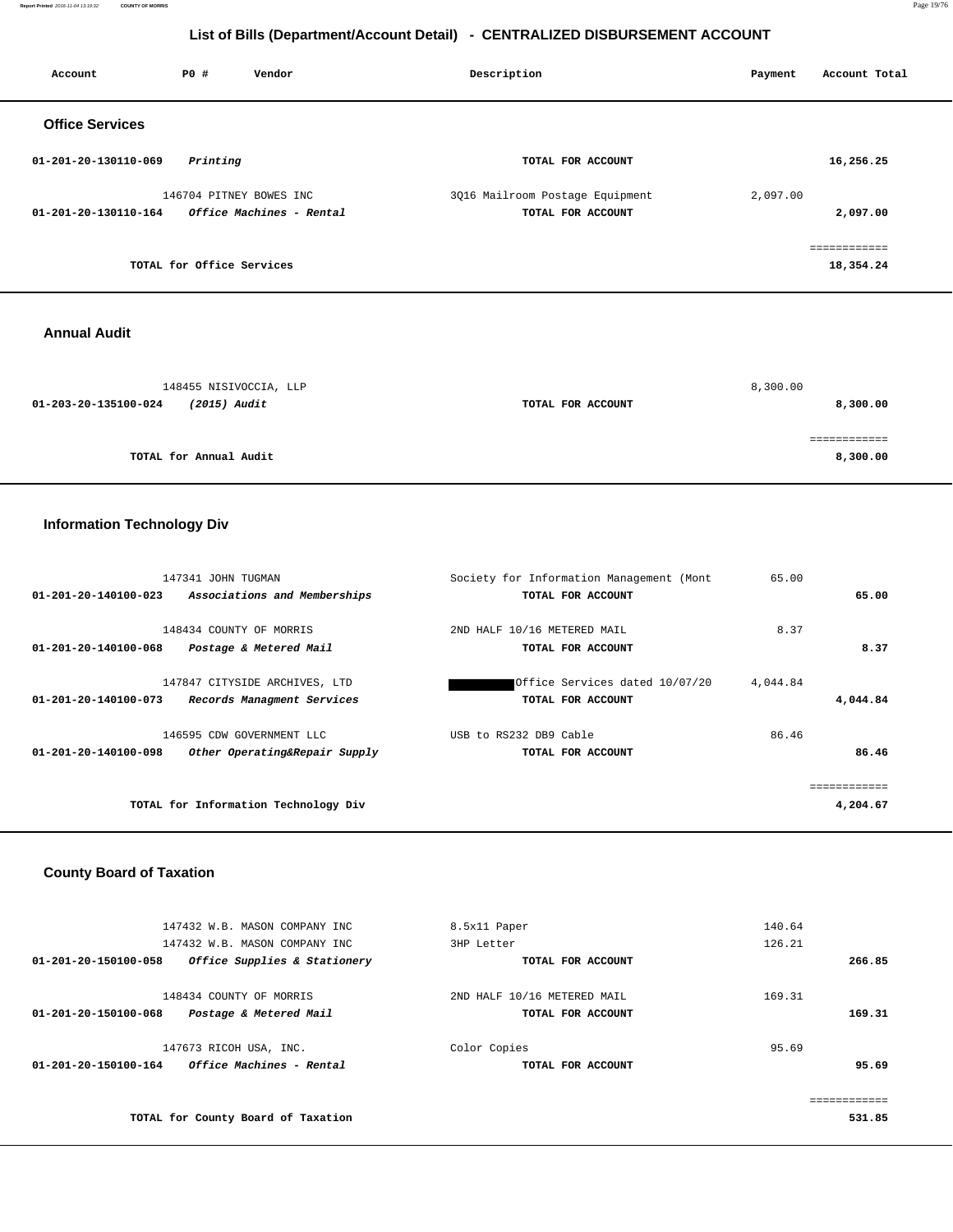**Report Printed** 2016-11-04 13:19:32 **COUNTY OF MORRIS** Page 20/76

# **List of Bills (Department/Account Detail) - CENTRALIZED DISBURSEMENT ACCOUNT**

| Account | P <sub>0</sub> | Vendor<br>. | Description<br>$\sim$ $\sim$ | Payment | Account Total<br>.<br>. |
|---------|----------------|-------------|------------------------------|---------|-------------------------|
|         |                |             |                              |         |                         |

### **County Counsel**

| 146460 THOMSON REUTER-WEST                     | Library Plan Charges A                   | 404.00   |              |
|------------------------------------------------|------------------------------------------|----------|--------------|
| 01-201-20-155100-050<br>Law Books              | TOTAL FOR ACCOUNT                        |          | 404.00       |
| 147307 INGLESINO, WEBSTER,                     | Morris View Nursing Home September 2016  | 7,454.40 |              |
| 147671 CARMAGNOLA & RITARDI LLC                | September legal services - Clancy        | 1,708.02 |              |
| 147671 CARMAGNOLA & RITARDI LLC                | September legal services - Kelley        | 60.00    |              |
| 147671 CARMAGNOLA & RITARDI LLC                | September legal services - Correa        | 969.38   |              |
| 147671 CARMAGNOLA & RITARDI LLC                | September legal services - Schaeffer     | 1,740.00 |              |
| 147643 EDWARD J. BUZAK, ESO.                   | Legal Services - Danchuk v. Mayor & Coun | 2,653.00 |              |
| 148237 CLEARY GIACOBBE ALFIERI &               | October legal services - labor           | 792.00   |              |
| 148141 JOSEPH H. ALESSI ESQ., LLC              | legal services - August 2016             | 2,448.00 |              |
| 148141 JOSEPH H. ALESSI ESO., LLC              | legal services - September 2016          | 912.00   |              |
| 148236 KAUFMAN, SEMERARO & LEIBMAN, LLP        | September legal services-disbursement -  | 166.00   |              |
| 01-201-20-155100-051<br>Legal                  | TOTAL FOR ACCOUNT                        |          | 18,902.80    |
| 148434 COUNTY OF MORRIS                        | 2ND HALF 10/16 METERED MAIL              | 10.93    |              |
| 01-201-20-155100-068<br>Postage & Metered Mail | TOTAL FOR ACCOUNT                        |          | 10.93        |
| 148382 RANDALL W. BUSH                         | WR Bush Auto Mileage Voucher for 3rd 0 ( | 228.06   |              |
| 01-201-20-155100-082<br>Travel Expense         | TOTAL FOR ACCOUNT                        |          | 228.06       |
|                                                |                                          |          | ============ |
| TOTAL for County Counsel                       |                                          |          | 19,545.79    |
|                                                |                                          |          |              |

 **County Surrogate** 

| 148434 COUNTY OF MORRIS                        | 2ND HALF 10/16 METERED MAIL | 438.66 |
|------------------------------------------------|-----------------------------|--------|
| Postage & Metered Mail<br>01-201-20-160100-068 | TOTAL FOR ACCOUNT           | 438.66 |
|                                                |                             |        |
|                                                |                             |        |
| TOTAL for County Surrogate                     |                             | 438.66 |
|                                                |                             |        |

 **Engineering** 

| 148226 PESTICIDE TRAINING &CONS                       | Structural & Food Pest ProblemsOctober 2 | 290.00 |        |
|-------------------------------------------------------|------------------------------------------|--------|--------|
| 148225 PESTICIDE TRAINING &CONS                       | Legal & Safety IssuesOctober 19, 2016 Cl | 290.00 |        |
| Education, Schools & Training<br>01-201-20-165100-039 | TOTAL FOR ACCOUNT                        |        | 580.00 |
| 146688 OFFICE CONCEPTS GROUP, INC.                    | office Supplies - tags, staple remover,  | 96.62  |        |
| 146688 OFFICE CONCEPTS GROUP, INC.                    | notebooks (5)                            | 39.80  |        |
| Office Supplies & Stationery<br>01-201-20-165100-058  | TOTAL FOR ACCOUNT                        |        | 136.42 |
|                                                       |                                          |        |        |
| 148434 COUNTY OF MORRIS                               | 2ND HALF 10/16 METERED MAIL              | 6.22   |        |
| 148434 COUNTY OF MORRIS                               | 2ND HALF 10/16 METERED MAIL              | 21.78  |        |
| 148434 COUNTY OF MORRIS                               | 2ND HALF 10/16 METERED MAIL              | 24.86  |        |
| Postage & Metered Mail<br>01-201-20-165100-068        | TOTAL FOR ACCOUNT                        |        | 52.86  |
| 145706 AT&T MOBILITY                                  | Sim Card for Equip Serviceon 973-610-385 | 36.98  |        |
| 01-201-20-165100-078<br><i>Software Maintenance</i>   | TOTAL FOR ACCOUNT                        |        | 36.98  |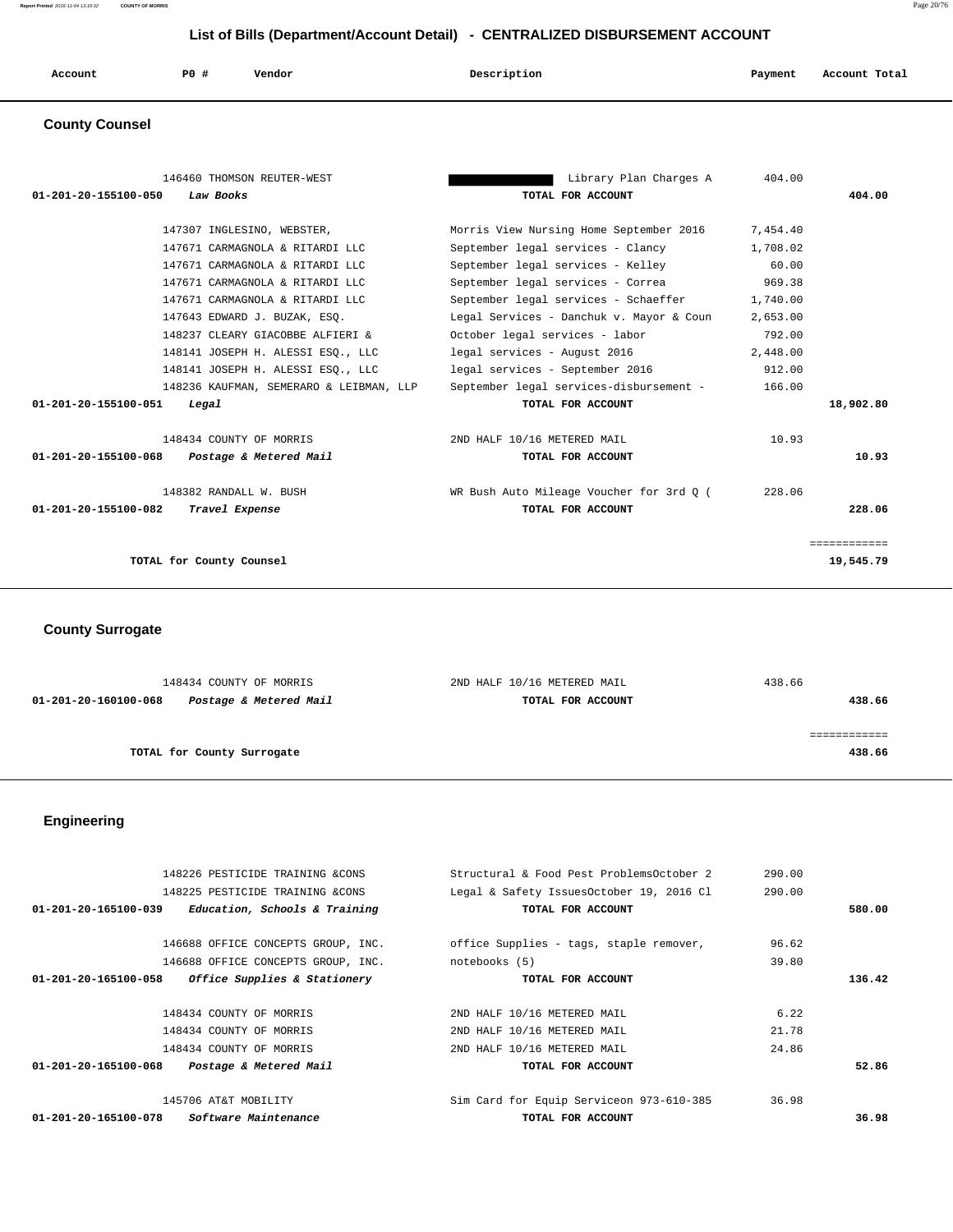**Report Printed** 2016-11-04 13:19:32 **COUNTY OF MORRIS** Page 21/76

#### **List of Bills (Department/Account Detail) - CENTRALIZED DISBURSEMENT ACCOUNT**

| Account                        | PO#                   | Vendor                                | Description                              | Payment  | Account Total |
|--------------------------------|-----------------------|---------------------------------------|------------------------------------------|----------|---------------|
| <b>Engineering</b>             |                       |                                       |                                          |          |               |
|                                |                       | 148043 TREASURER, STATE OF NEW JERSEY | NJ Department of Environmental Protectio | 80.00    |               |
|                                |                       | 148175 RICHARD JOHNSON                | NJDEP Plaza Garage                       | 8.50     |               |
|                                |                       | 148175 RICHARD JOHNSON                | Fall Forum - County Engineer Association | 20.00    |               |
|                                |                       | 148174 BRIAN M CARUSO                 | NJSCE Fall Forum Registration Fee for No | 20.00    |               |
| 01-201-20-165100-082           |                       | Travel Expense                        | TOTAL FOR ACCOUNT                        |          | 208.50        |
|                                |                       | 145701 DLT SOLUTIONS, LLC             | 9701-0128-17-NRG1, Auto Desk Auto Cad 20 | 4,018.86 |               |
|                                |                       | 145701 DLT SOLUTIONS, LLC             | 9701-0163-17-NR1, Autodesk Auto Cad Rast | 299.28   |               |
|                                |                       | 148012 TREASURER-STATE OF NEW JERSEY  | FY2016 GPPH Coal Gas LSRP Annual Fee, Pr | 5,790.00 |               |
|                                |                       | 148169 TREASURER-STATE OF NEW JERSEY  | FY2016 Morris County DPW Garage Service  | 2,895.00 |               |
| 01-201-20-165100-084           |                       | Other Outside Services                | TOTAL FOR ACCOUNT                        |          | 13,003.14     |
|                                |                       | 146690 R.S. KNAPP CO INC              | HP Designjet Monthly Service Contract fr | 66.64    |               |
|                                |                       | 147163 R.S. KNAPP CO INC              | PW300 Print Engine Monthly base Chg Napp | 190.52   |               |
| 01-201-20-165100-164           |                       | Office Machines - Rental              | TOTAL FOR ACCOUNT                        |          | 257.16        |
|                                |                       | 147162 STATION HARDWARE LAWN &        | 1 Skunk Trap                             | 59.99    |               |
|                                |                       | 147162 STATION HARDWARE LAWN &        | 2 Raccoon Trap                           | 139.98   |               |
| $01 - 201 - 20 - 165100 - 225$ |                       | Chemicals & Sprays                    | TOTAL FOR ACCOUNT                        |          | 199.97        |
|                                |                       |                                       |                                          |          | ============  |
|                                | TOTAL for Engineering |                                       |                                          |          | 14,475.03     |

# **Heritage Commission**

| 146726 Crystal Springs                               | water and dispenser         | 5.99  |
|------------------------------------------------------|-----------------------------|-------|
| Office Supplies & Stationery<br>01-201-20-175100-058 | TOTAL FOR ACCOUNT           | 5.99  |
| 148434 COUNTY OF MORRIS                              | 2ND HALF 10/16 METERED MAIL | 9.22  |
| Postage & Metered Mail<br>01-201-20-175100-068       | TOTAL FOR ACCOUNT           | 9.22  |
|                                                      |                             |       |
| TOTAL for Heritage Commission                        |                             | 15.21 |

# **Planning Board**

|                                | 147744 NJ COUNTY PLANNERS ASSOCIATION | Registration for Christine Marion and Jo | 30.00  |
|--------------------------------|---------------------------------------|------------------------------------------|--------|
|                                | 147457 MORRIS COUNTY CHAMBER OF       | Member ID624 - Registration for Deena Le | 35.00  |
|                                | 147466 MORRIS COUNTY CHAMBER OF       | Member ID624 - Registration for Barbara  | 85.00  |
| 01-201-20-180100-039           | Education Schools & Training          | TOTAL FOR ACCOUNT                        | 150.00 |
|                                |                                       |                                          |        |
|                                | 147804 OFFICE CONCEPTS GROUP, INC.    | Refill Ink for Xstamper Stamps, 10ml- Bo | 8.67   |
|                                | 147804 OFFICE CONCEPTS GROUP, INC.    | Dated One- Page- per- Day Organizer Refi | 15.93  |
|                                | 147804 OFFICE CONCEPTS GROUP, INC.    | Dawn Manual Pot & Pan Dish Detergent, Or | 15.45  |
|                                | 147804 OFFICE CONCEPTS GROUP, INC.    | Hot Cups, Paper, 10oz, Coffee Dreams Des | 65.25  |
| $01 - 201 - 20 - 180100 - 058$ | Office Supplies & Stationery          | TOTAL FOR ACCOUNT                        | 105.30 |
|                                |                                       |                                          |        |
|                                | 147804 OFFICE CONCEPTS GROUP, INC.    | Breakfast Blend Decaf Coffee K- Cups, 24 | 33.98  |
|                                | 147804 OFFICE CONCEPTS GROUP, INC.    | Donut Shop Coffee K- Cups, 24/ Box Item: | 33.98  |
| 01-201-20-180100-059           | Other General Expenses                | TOTAL FOR ACCOUNT                        | 67.96  |
|                                |                                       |                                          |        |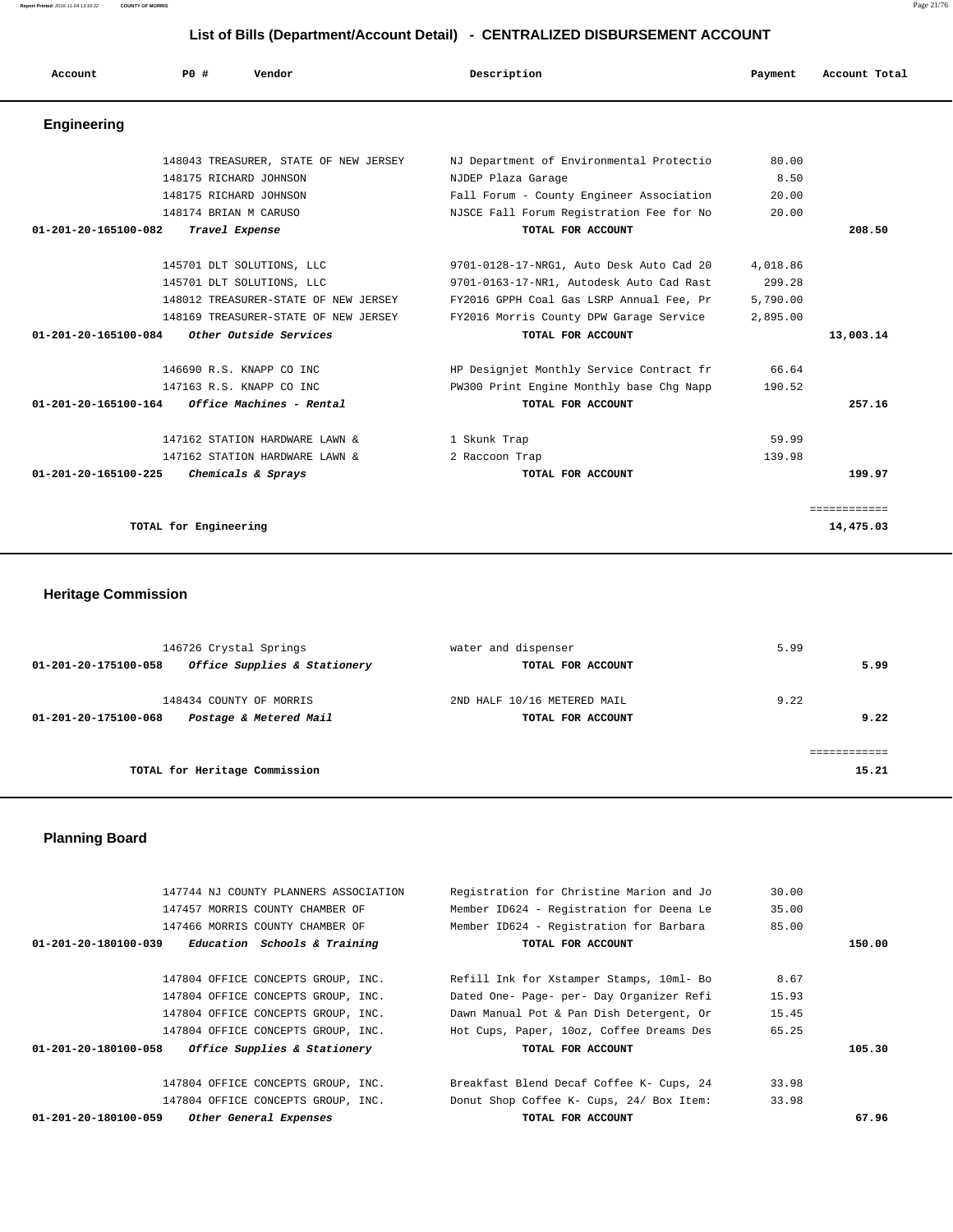**Report Printed** 2016-11-04 13:19:32 **COUNTY OF MORRIS** Page 22/76

# **List of Bills (Department/Account Detail) - CENTRALIZED DISBURSEMENT ACCOUNT**

| Account                        | PO#                      | Vendor                   | Description                              | Payment  | Account Total |
|--------------------------------|--------------------------|--------------------------|------------------------------------------|----------|---------------|
| <b>Planning Board</b>          |                          |                          |                                          |          |               |
| $01 - 201 - 20 - 180100 - 068$ |                          | Postage & Metered Mail   | TOTAL FOR ACCOUNT                        |          | 110.45        |
|                                | 145500 RICOH USA, INC.   |                          | "OUOTE" New Lease - Ricoh MPC6004 to rep | 1,176.11 |               |
|                                | 147730 RICOH USA, INC.   |                          | Back Office Color Copies MC Planning & P | 234.50   |               |
|                                | 147730 RICOH USA, INC.   |                          | Front Office Color Copies MC Planning &  | 511.49   |               |
| 01-201-20-180100-164           |                          | Office Machines - Rental | TOTAL FOR ACCOUNT                        |          | 1,922.10      |
|                                |                          |                          |                                          |          |               |
|                                |                          |                          |                                          |          | ============  |
|                                | TOTAL for Planning Board |                          |                                          |          | 2,355.81      |

# **County Weights & Measures**

| 148434 COUNTY OF MORRIS                               | 2ND HALF 10/16 METERED MAIL             | 0.47     |          |
|-------------------------------------------------------|-----------------------------------------|----------|----------|
| 01-201-22-201100-068<br>Postage & Metered Mail        | TOTAL FOR ACCOUNT                       |          | 0.47     |
|                                                       |                                         |          |          |
| 146789 Crystal Springs                                |                                         | 21.98    |          |
| <i>Other Outside Services</i><br>01-201-22-201100-084 | TOTAL FOR ACCOUNT                       |          | 21.98    |
|                                                       |                                         |          |          |
| 146746 CALICO INDUSTRIES, INC.                        | ORDER # 82362/00 LARGE TRASH BAGS       | 32.95    |          |
| 147554 JOHN W KENNEDY COMPANY INC.                    | FOLDING TANK MEASURE STICK<br>BKTNKSTK  | 125.63   |          |
| 147554 JOHN W KENNEDY COMPANY INC.                    | Shipping & Handling                     | 12.29    |          |
| $01 - 201 - 22 - 201100 - 258$<br>Equipment           | TOTAL FOR ACCOUNT                       |          | 170.87   |
| 144971 PEMBERTON FABRICATORS, INC.                    | NEW PARTS INSTALLATION & LABOR. SEE QUO | 2,633.00 |          |
| 01-201-22-201100-291<br>Vehicle Repairs               | TOTAL FOR ACCOUNT                       |          | 2,633.00 |
|                                                       |                                         |          |          |
| TOTAL for County Weights & Measures                   |                                         |          | 2,826.32 |

# **Employee Group Insurance**

| 629.40    | Medicare B - January 2016 through June 2 | 141542 ELIZABETH BARRADALE            |
|-----------|------------------------------------------|---------------------------------------|
| 13,347.72 | Oct 2016 Main County, Account #F1-786760 | 146851 Delta Dental Insurance Company |
| 415.86    | Oct 2016 Mosquito, Account #F1-786760000 | 146851 Delta Dental Insurance Company |
| 4,490.67  | Oct 2016 Morris View, Account #F1-786760 | 146851 Delta Dental Insurance Company |
| 13,847.64 | Sept 2016 Main County, Account #F1-78676 | 146850 Delta Dental Insurance Company |
| 415.86    | Sept 2016 Mosquito, Account #F1-78676000 | 146850 Delta Dental Insurance Company |
| 4,660.23  | Sept 2016 Morris View, Account #F1-78676 | 146850 Delta Dental Insurance Company |
| 13,967.01 | Aug 2016 Main County, Account #F1-786760 | 146849 Delta Dental Insurance Company |
| 415.86    | Aug 2016 Mosquito, Account #F1-786760000 | 146849 Delta Dental Insurance Company |
| 4,559.97  | Aug 2016 Morris View, Account #F1-786760 | 146849 Delta Dental Insurance Company |
| 13,916.25 | July 2016 Main County, Account #F1-78676 | 146530 Delta Dental Insurance Company |
| 415.86    | July 2016 Mosquito, Account #F1-78676000 | 146530 Delta Dental Insurance Company |
| 4,632.15  | July 2016 Morris View, Account #F1-78676 | 146530 Delta Dental Insurance Company |
| 13,849.20 | June 2016 Main County, Account #F1-78676 | 146529 Delta Dental Insurance Company |
| 415.86    | June 2016 Mosquito, Account #F1-78676000 | 146529 Delta Dental Insurance Company |
| 4,430.82  | June 2016 Morris View, Account #F1-78676 | 146529 Delta Dental Insurance Company |
| 14,134.59 | May 2016 Main County, Account #F1-786760 | 146528 Delta Dental Insurance Company |
| 415.86    | May 2016 Mosquito, Account #F1-786760000 | 146528 Delta Dental Insurance Company |
| 4,532.70  | May 2016 Morris View, Account #F1-786760 | 146528 Delta Dental Insurance Company |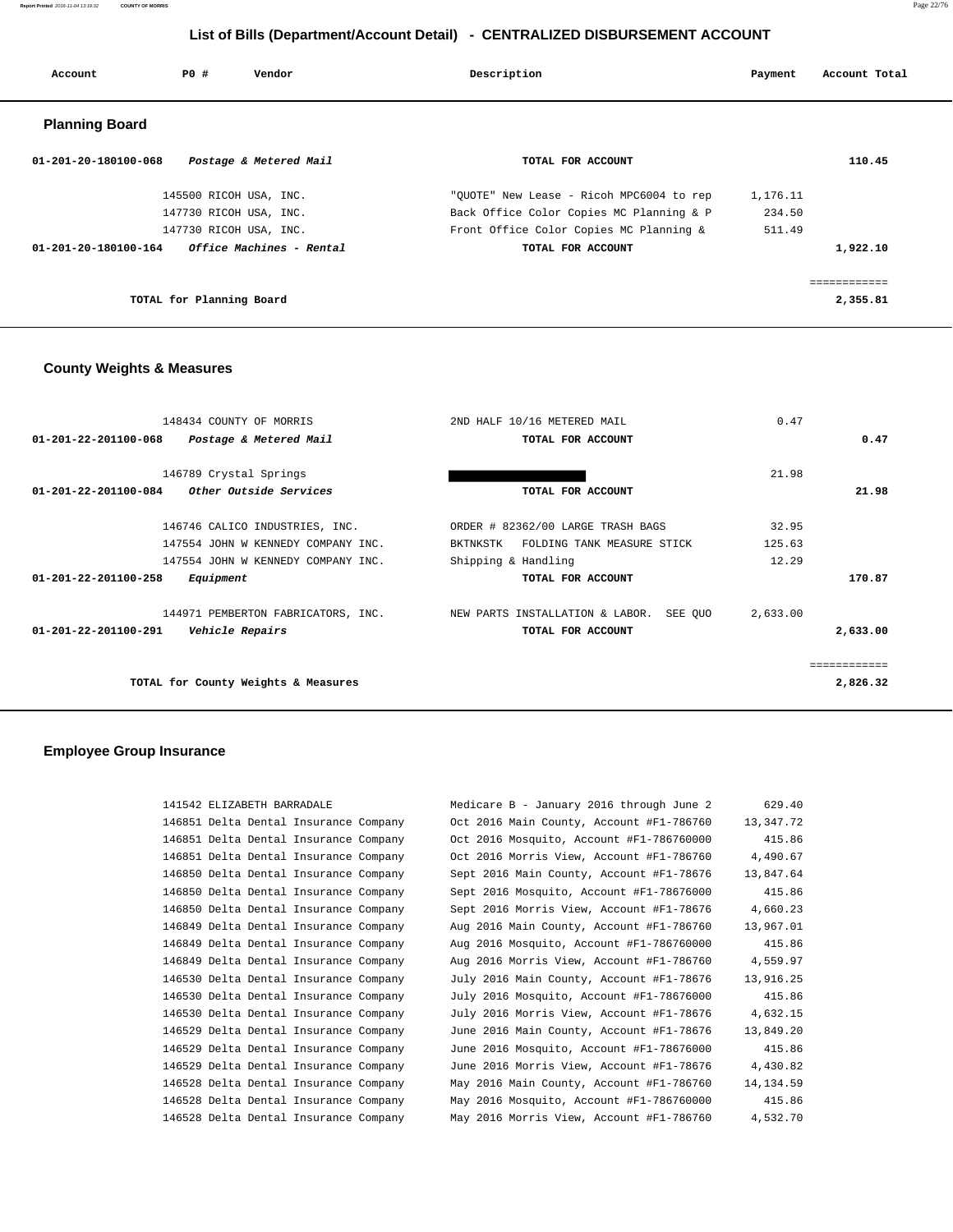# **List of Bills (Department/Account Detail) - CENTRALIZED DISBURSEMENT ACCOUNT**

| Account                                                       | PO#       | Vendor                                                    | Description                                             | Payment   | Account Total              |
|---------------------------------------------------------------|-----------|-----------------------------------------------------------|---------------------------------------------------------|-----------|----------------------------|
| <b>Employee Group Insurance</b>                               |           |                                                           |                                                         |           |                            |
|                                                               |           | 146527 Delta Dental Insurance Company                     | April 2016 Mosquito, Account #F1-7867600                | 415.86    |                            |
|                                                               |           | 146527 Delta Dental Insurance Company                     | April 2016 Morris View, Account #F1-7867                | 4,646.97  |                            |
|                                                               |           | 145993 Delta Dental Insurance Company                     | March 2016 Main County, Account #F1-7867                | 13,986.30 |                            |
|                                                               |           | 145993 Delta Dental Insurance Company                     | March 2016 Mosquito, Account #F1-7867600                | 415.86    |                            |
|                                                               |           | 145993 Delta Dental Insurance Company                     | March 2016 Morris View, Account #F1-7867                | 4,386.66  |                            |
|                                                               |           | 145992 Delta Dental Insurance Company                     | Feb 2016 Main County, Account #F1-786760                | 14,013.57 |                            |
|                                                               |           | 145992 Delta Dental Insurance Company                     | Feb 2016 Mosquito, Account ##F1-78676000                | 415.86    |                            |
|                                                               |           | 145992 Delta Dental Insurance Company                     | Feb 2016 Morris View, Account ##F1-78676                | 4,340.94  |                            |
|                                                               |           | 146987 DISCOVERY BENEFITS INC.                            | September 2016 COBRA Inv # 0000686321-IN                | 765.50    |                            |
| 01-201-23-220100-090                                          |           | Employee Group Insurance Expenditures                     | TOTAL FOR ACCOUNT                                       |           | 170,924.18                 |
|                                                               |           | TOTAL for Employee Group Insurance                        |                                                         |           | ============<br>170,924.18 |
| <b>Office of Emergency Management</b><br>01-201-25-252100-023 |           | 147217 APCO INTERNATIONAL<br>Associations and Memberships | Annual Membership - Keith Heimburg<br>TOTAL FOR ACCOUNT | 92.00     | 92.00                      |
|                                                               |           | 147560 VERIZON WIRELESS                                   | Wireless Service - MCP                                  | 80.04     |                            |
| 01-201-25-252100-031                                          |           | Cellular Phones/Pagers                                    | TOTAL FOR ACCOUNT                                       |           | 80.04                      |
|                                                               |           | 147036 VILLAGE SUPER MARKET, INC.                         | Inv Date 10/6/16                                        | 503.85    |                            |
|                                                               |           | 147036 VILLAGE SUPER MARKET, INC.                         | Inv Date 10/6/16                                        | 906.59    |                            |
| 01-201-25-252100-039                                          |           | Education Schools & Training                              | TOTAL FOR ACCOUNT                                       |           | 1,410.44                   |
|                                                               |           | 147587 W.B. MASON COMPANY INC.                            | Inv Date 10/6/16                                        | 146.45    |                            |
|                                                               |           | 146988 RIOS' ENGRAVING                                    | $10/8/16$ , Red Name Tags                               | 168.00    |                            |
| $01 - 201 - 25 - 252100 - 058$                                |           | Office Supplies & Stationery                              | TOTAL FOR ACCOUNT                                       |           | 314.45                     |
|                                                               |           | 145713 MAJOR POLICE SUPPLY                                | Inverter options installed for SD vehicl                | 398.91    |                            |
|                                                               |           | 145457 UNIQUE PHOTO INC                                   | Item DJI1195 - HDMI Output Module per at                | 89.00     |                            |
|                                                               |           | 145457 UNIQUE PHOTO INC                                   |                                                         | 89.00     |                            |
| 01-201-25-252100-059                                          |           | Other General Expenses                                    | TOTAL FOR ACCOUNT                                       |           | 576.91                     |
|                                                               |           | 148434 COUNTY OF MORRIS                                   | 2ND HALF 10/16 METERED MAIL                             | 0.47      |                            |
|                                                               |           | 148434 COUNTY OF MORRIS                                   | 2ND HALF 10/16 METERED MAIL                             | 14.34     |                            |
| 01-201-25-252100-068                                          |           | Postage & Metered Mail                                    | TOTAL FOR ACCOUNT                                       |           | 14.81                      |
|                                                               |           | 147838 PREMIER GLOBAL SERVICES                            | Per Inv dated 10/19/16 for Account 16405                | 21.39     |                            |
| 01-201-25-252100-146                                          | Telephone |                                                           | TOTAL FOR ACCOUNT                                       |           | 21.39                      |

147174 MORRISTOWN LUMBER & Cust#2785, 10/8/16 14.25  **01-201-25-252100-258 Equipment TOTAL FOR ACCOUNT 14.25**

============

**TOTAL for Office of Emergency Management 2,524.29**

 **Communications Center**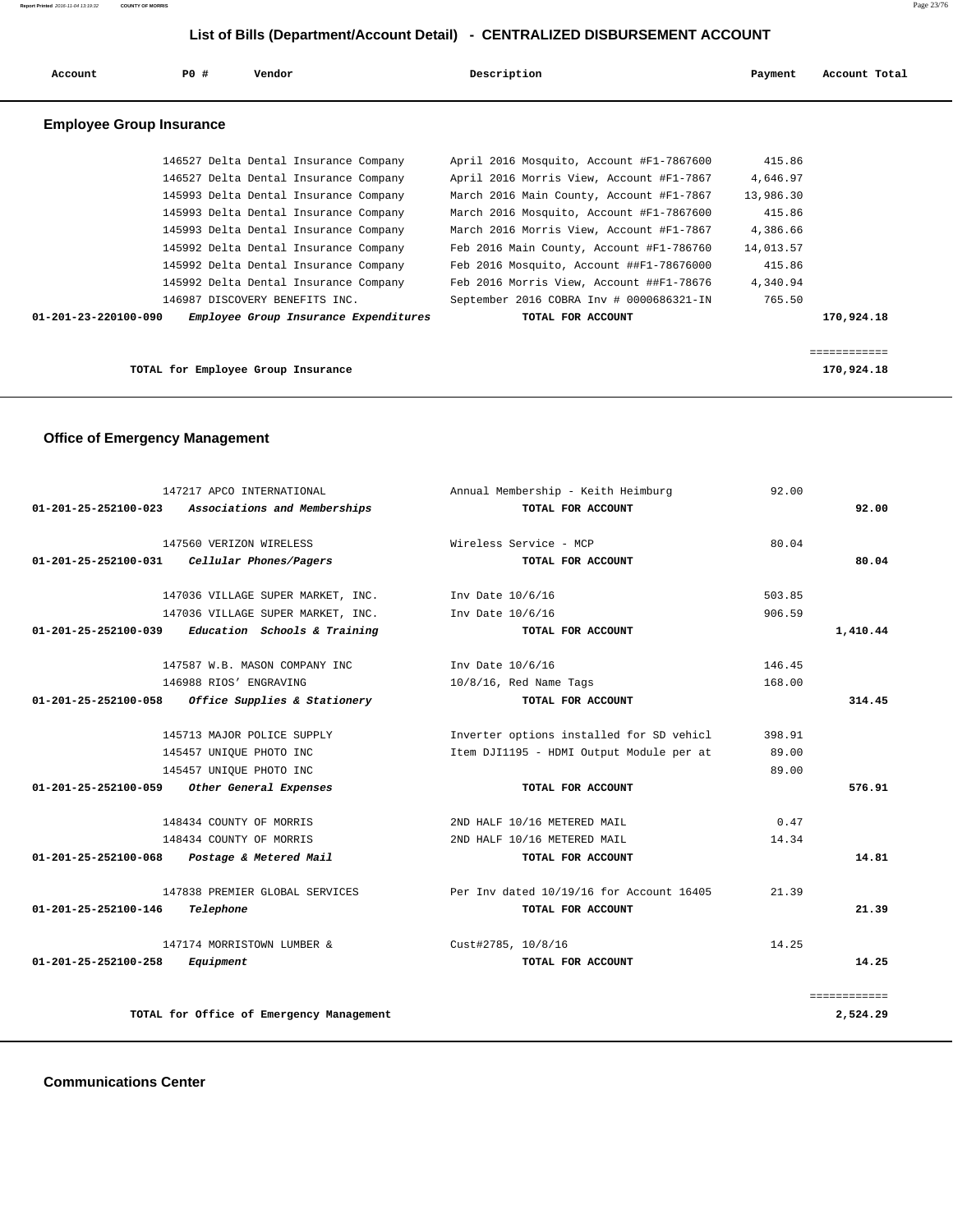| List of Bills (Department/Account Detail) - CENTRALIZED DISBURSEMENT ACCOUNT |                                                    |                                                               |           |               |
|------------------------------------------------------------------------------|----------------------------------------------------|---------------------------------------------------------------|-----------|---------------|
| Account                                                                      | PO#<br>Vendor                                      | Description                                                   | Payment   | Account Total |
| <b>Communications Center</b>                                                 |                                                    |                                                               |           |               |
| 01-201-25-252105-039                                                         | Education Schools & Training                       | TOTAL FOR ACCOUNT                                             |           | 1,080.72      |
|                                                                              | 146085 4 IMPRINT INC.                              | Quote# 12742342, 9/20/16, (250) Clip-on                       | 424.22    |               |
| 01-201-25-252105-058                                                         | Office Supplies & Stationery                       | TOTAL FOR ACCOUNT                                             |           | 424.22        |
|                                                                              | 148434 COUNTY OF MORRIS                            | 2ND HALF 10/16 METERED MAIL                                   | 16.29     |               |
| 01-201-25-252105-068                                                         | Postage & Metered Mail                             | TOTAL FOR ACCOUNT                                             |           | 16.29         |
| $01 - 201 - 25 - 252105 - 078$                                               | 146104 EMERGENCY REPORTING<br>Software Maintenance | 9/1/16, CAD preferred maintenance for Oc<br>TOTAL FOR ACCOUNT | 100.00    | 100.00        |
|                                                                              | 147525 BOROUGH OF BUTLER                           | 3680-0, 10/4/16, Denise Drive cell tower                      | 501.39    |               |
|                                                                              | 147508 JERSEY CENTRAL POWER & LIGHT                | 100 078 771 605, 10/12/16, George St Dov                      | 516.33    |               |
|                                                                              | 147508 JERSEY CENTRAL POWER & LIGHT                | 100 078 772 421, 10/12/16, Hickory Tvrn                       | 384.94    |               |
|                                                                              | 147508 JERSEY CENTRAL POWER & LIGHT                | 100 100 194 933, 10/13/16, High Ridge Rd                      | 465.54    |               |
|                                                                              | 147508 JERSEY CENTRAL POWER & LIGHT                | 100 097 920 035, 10/13/16, W Springtown                       | 364.42    |               |
|                                                                              | 147508 JERSEY CENTRAL POWER & LIGHT                | 100 097 970 519, 10/17/16, W Hanover Dr                       | 1,059.93  |               |
| 01-201-25-252105-137                                                         | Electricity                                        | TOTAL FOR ACCOUNT                                             |           | 3,292.55      |
|                                                                              | 147084 RICOH USA, INC.                             | Contract# 16972, 10/12/16, Ricoh MP4054S                      | 639.12    |               |
| 01-201-25-252105-164                                                         | Office Machines - Rental                           | TOTAL FOR ACCOUNT                                             |           | 639.12        |
|                                                                              | 146297 INSTITUTE FOR FORENSIC PSYCHOLOGY           | 8/10/16, Psychological Examinations and                       | 675.00    |               |
| 01-201-25-252105-189                                                         | Medical                                            | TOTAL FOR ACCOUNT                                             |           | 675.00        |
|                                                                              | 142998 CAROUSEL INDUSTRIES                         | Quote# 244388-001, 7/12/16, Polycom 321                       | 175.78    |               |
|                                                                              | 147532 MICHAEL PEOPLES                             | 10/18/16, Voice over spots for municipal                      | 400.00    |               |
| 01-201-25-252105-258                                                         | Equipment                                          | TOTAL FOR ACCOUNT                                             |           | 575.78        |
|                                                                              | 130178 PSE&G CO                                    | FILE: $A-6279$ - Customer # 4420 - Invoice                    | 20,895.92 |               |
| 01-203-25-252105-131                                                         | (2015) County Wide Radio System                    | TOTAL FOR ACCOUNT                                             |           | 20,895.92     |
|                                                                              |                                                    |                                                               |           | ============  |

**TOTAL for Communications Center 27,699.60**

# **County Medical Examiner Office**

| 147391 MICHALSKI FUNERAL HOME                             | 10/8/16, Case 21160051                   | 2,400.00 |          |
|-----------------------------------------------------------|------------------------------------------|----------|----------|
| $01 - 201 - 25 - 254100 - 030$<br>Cartage                 | TOTAL FOR ACCOUNT                        |          | 2,400.00 |
|                                                           |                                          |          |          |
| 147181 MORRISTOWN PATHOLOGY ASSOCIATES                    | Case 14160480, 10/5/16                   | 500.00   |          |
| 147181 MORRISTOWN PATHOLOGY ASSOCIATES                    | Case 14160547, 10/5/16                   | 500.00   |          |
| 147181 MORRISTOWN PATHOLOGY ASSOCIATES                    | Case 14160569, 10/5/16                   | 500.00   |          |
| 147181 MORRISTOWN PATHOLOGY ASSOCIATES                    | Case 14160614, 10/5/16                   | 500.00   |          |
| <i>Consultation Fee</i><br>$01 - 201 - 25 - 254100 - 035$ | TOTAL FOR ACCOUNT                        |          | 2,000.00 |
|                                                           |                                          |          |          |
| 147183 MORRISTOWN MEDICAL CENTER                          | Morgue Use, 3rd Qtr 2016, 54 cases       | 1,620.00 |          |
| $01 - 201 - 25 - 254100 - 055$<br>Morgue Fees             | TOTAL FOR ACCOUNT                        |          | 1,620.00 |
| 146832 NATIONAL INSTRUMENT SERVICE                        | Service Report 38543, 10/5/16, Microscop | 350.00   |          |
|                                                           |                                          |          |          |
| 146832 NATIONAL INSTRUMENT SERVICE                        | Travel                                   | 130.00   |          |
| 145589 W.B. MASON COMPANY INC                             | Quote 9 cartons WBM21200 copy paper      | 210.96   |          |
| Office Supplies & Stationery<br>01-201-25-254100-058      | TOTAL FOR ACCOUNT                        |          | 690.96   |

**Report Printed** 2016-11-04 13:19:32 **COUNTY OF MORRIS** Page 24/76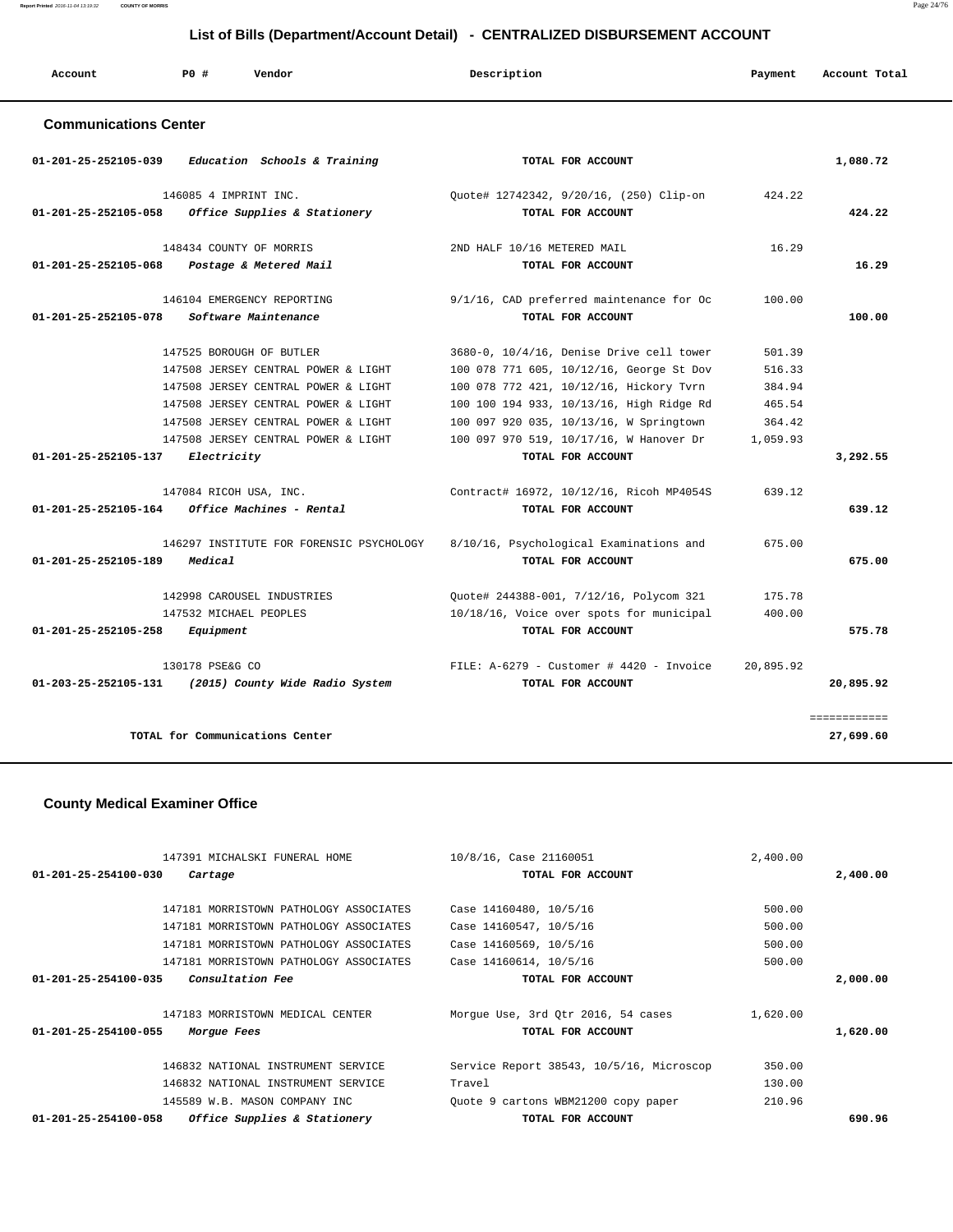**Report Printed** 2016-11-04 13:19:32 **COUNTY OF MORRIS** Page 25/76

# **List of Bills (Department/Account Detail) - CENTRALIZED DISBURSEMENT ACCOUNT**

| Account                               | PO#                  | Vendor                 | Description              | Payment | Account Total |
|---------------------------------------|----------------------|------------------------|--------------------------|---------|---------------|
| <b>County Medical Examiner Office</b> |                      |                        |                          |         |               |
| 01-201-25-254100-068                  |                      | Postage & Metered Mail | TOTAL FOR ACCOUNT        |         | 16.03         |
|                                       |                      | 147186 CANDACE RANKIN  | Mileage RMB 3rd Otr 2016 | 67.55   |               |
|                                       |                      | 147187 GIOVANNA ALVES  | Mileage 3rd Otr 2016     | 528.85  |               |
|                                       | 147188 SUSAN LEONARD |                        | Mileage 3rd Otr 2016,    | 136.50  |               |
| 01-201-25-254100-082                  |                      | Travel Expense         | TOTAL FOR ACCOUNT        |         | 732.90        |

| , , , , , , , |        | TOIALL FOR ACCOUNT                       | <u>01 - 201 - 29 - 29 - 100 - 002 - </u><br>$11a$ vel $12b$ ense |
|---------------|--------|------------------------------------------|------------------------------------------------------------------|
|               | 598.20 | AC#557815-001, Order #H61041098, Bariatr | 137132 FISHER HEALTHCARE                                         |
|               | 25.00  | Shipping                                 | 137132 FISHER HEALTHCARE                                         |
|               | 65.99  | RMB Steel Glove                          | 147188 SUSAN LEONARD                                             |
| 689.19        |        | TOTAL FOR ACCOUNT                        | X-Ray & Medical Supplies<br>01-201-25-254100-203                 |
|               |        |                                          |                                                                  |
|               |        |                                          |                                                                  |
| 8,149.08      |        |                                          | TOTAL for County Medical Examiner Office                         |

# **County Sheriff's Department**

| 01-201-25-270100-039           | 147232 NJ STATE ASSOCIATION OF<br>Education Schools & Training | Aaron Tomasini - "Command & Leadership A<br>TOTAL FOR ACCOUNT | 1,000.00 | 1,000.00 |
|--------------------------------|----------------------------------------------------------------|---------------------------------------------------------------|----------|----------|
|                                | 145846 THOMSON REUTER-WEST                                     | Data Base $(8/1/16 - 8/31/16)$ , Inv dtd 9/                   | 249.90   |          |
| 01-201-25-270100-050           | Law Books                                                      | TOTAL FOR ACCOUNT                                             |          | 249.90   |
|                                | 146023 DICK BLICK COMPANY                                      | Crescent Matboard School Pack Smooth BLA                      | 65.95    |          |
| $01 - 201 - 25 - 270100 - 059$ | Other General Expenses                                         | TOTAL FOR ACCOUNT                                             |          | 65.95    |
|                                | 148434 COUNTY OF MORRIS                                        | 2ND HALF 10/16 METERED MAIL                                   | 877.57   |          |
|                                | 148434 COUNTY OF MORRIS                                        | 2ND HALF 10/16 METERED MAIL                                   | 4.19     |          |
| 01-201-25-270100-068           | Postage & Metered Mail                                         | TOTAL FOR ACCOUNT                                             |          | 881.76   |
|                                | 145848 THOMSON REUTER-WEST                                     | Clear Law $(8/1/16 - 8/31/16)$ , Inv dtd 9/                   | 991.00   |          |
| 01-201-25-270100-078           | Software Maintenance                                           | TOTAL FOR ACCOUNT                                             |          | 991.00   |
|                                | 146915 OFFICE CONCEPTS GROUP, INC.                             | Supplies/CIS, Inv dtd 8/25/16,                                | 1,721.22 |          |
|                                | 146915 OFFICE CONCEPTS GROUP, INC.                             | Supplies/CIS, Inv dtd 8/25/16,                                | 36.64    |          |
|                                | 146915 OFFICE CONCEPTS GROUP, INC.                             | Supplies/CIS, Inv dtd 8/30/16,                                | 54.08    |          |
| 01-201-25-270100-095           | Other Administrative Supplies                                  | TOTAL FOR ACCOUNT                                             |          | 1,811.94 |
|                                | 146917 VERIZON WIRELESS                                        | 442002049-00001 Aug. 24 - Sept. 23, 201                       | 808.46   |          |
|                                | 146916 PAVIA KRIEGMAN                                          | July 1 - Sept. 30, 2016, Inv dtd 10/4/16                      | 200.00   |          |
| 01-201-25-270100-161           | Communications Equipment                                       | TOTAL FOR ACCOUNT                                             |          | 1,008.46 |
|                                | 147244 RICOH USA, INC.                                         | Color Copies/Admin, 7/1-9/30/2016, Inv d                      | 193.62   |          |
| 01-201-25-270100-164           | Office Machines - Rental                                       | TOTAL FOR ACCOUNT                                             |          | 193.62   |
|                                | 146922 STEVEN B. HODES, DVM PA                                 | ALL DOGS - Btls of Ear Flush 8/8/16, UDI                      | 650.00   |          |
|                                | 146922 STEVEN B. HODES, DVM PA                                 | Dr. Hodes DISCOUNT                                            | $-99.00$ |          |
|                                | 146922 STEVEN B. HODES, DVM PA                                 | SPECIAL POLICE DISCOUNT                                       | $-31.40$ |          |
| 01-201-25-270100-189           | Medical                                                        | TOTAL FOR ACCOUNT                                             |          | 519.60   |
|                                | 140103 AMERICAN PATCH & EMBLEM COMP                            | AP18817, COUNTY OF MORRIS SHERIFF NJ, 3.                      | 470.00   |          |
|                                | 140103 AMERICAN PATCH & EMBLEM COMP                            | Shipping                                                      | 14.00    |          |
| $01 - 201 - 25 - 270100 - 202$ | Uniform And Accessories                                        | TOTAL FOR ACCOUNT                                             |          | 484.00   |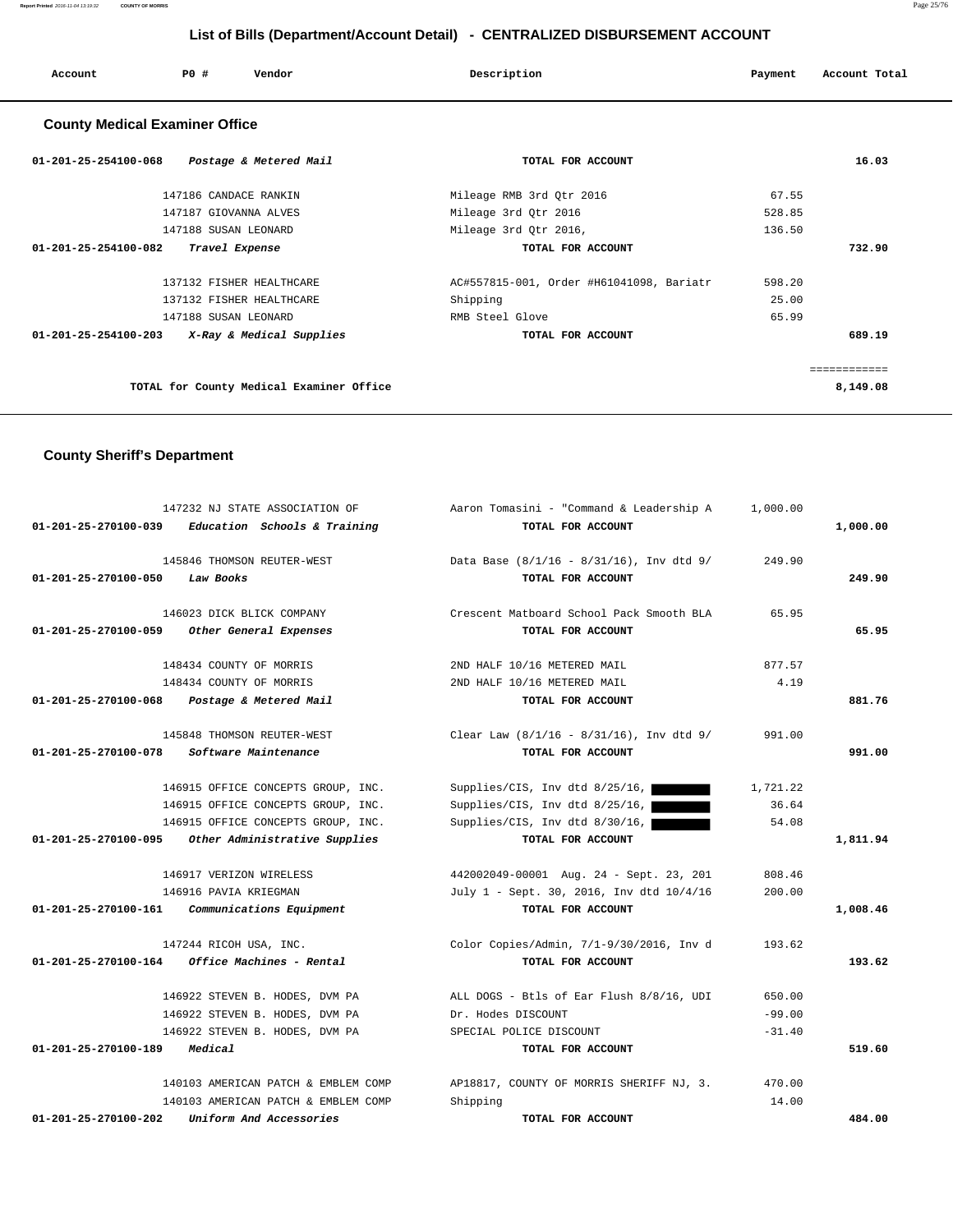**Report Printed** 2016-11-04 13:19:32 **COUNTY OF MORRIS** Page 26/76

# **List of Bills (Department/Account Detail) - CENTRALIZED DISBURSEMENT ACCOUNT**

| Account                            | PO# | Vendor                                                   | Description                                                   | Payment | Account Total |
|------------------------------------|-----|----------------------------------------------------------|---------------------------------------------------------------|---------|---------------|
| <b>County Sheriff's Department</b> |     |                                                          |                                                               |         |               |
| $01 - 201 - 25 - 270100 - 203$     |     | 147235 TREASURER-STATE OF NJ<br>X-Ray & Medical Supplies | X-RAY Machine - Program Interest ID #434<br>TOTAL FOR ACCOUNT | 106.00  | 1,150.00      |
|                                    |     | TOTAL for County Sheriff's Department                    |                                                               |         | 8,356.23      |

# **County Prosecutor's Office**

|                      | 145735 RICOH AMERICAS CORPORATION   | Searchable PDF - Copier integration (Car | 1,120.00 |          |
|----------------------|-------------------------------------|------------------------------------------|----------|----------|
|                      | 147783 RICOH USA, INC.              | Excess Color Copies - 3rd Qtr.           | 2,988.23 |          |
| 01-201-25-275100-037 | Data Processing Supplies            | TOTAL FOR ACCOUNT                        |          | 4,108.23 |
|                      | 147248 JOHNSTON COMMUNICATIONS      | Monthly Maintenance Fee- November 2016   | 600.00   |          |
| 01-201-25-275100-044 | Equipment Service Agreements        | TOTAL FOR ACCOUNT                        |          | 600.00   |
|                      | 146000 TJ'S SPORTWIDE TROPHY        | Plaque: Retiree Lt. Charles Brady        | 110.68   |          |
| 01-201-25-275100-058 | Office Supplies & Stationery        | TOTAL FOR ACCOUNT                        |          | 110.68   |
|                      | 147209 MATTHEW TROIANO              | Priority Mail- State v Mohamed Abequa-95 | 27.45    |          |
|                      | 148434 COUNTY OF MORRIS             | 2ND HALF 10/16 METERED MAIL              | 707.24   |          |
| 01-201-25-275100-068 | Postage & Metered Mail              | TOTAL FOR ACCOUNT                        |          | 734.69   |
|                      | 147789 M.C. PROSECUTOR'S EMERGENT   | Reimburse Prosecutors Revolving Confiden | 2,440.00 |          |
| 01-201-25-275100-079 | Special Projects                    | TOTAL FOR ACCOUNT                        |          | 2,440.00 |
|                      | 146431 TORRES JULIO                 | Bulletproof Warrior Seminar - Atlantic C | 190.12   |          |
|                      | 147846 JOSEPH NAPURANO              | Travel to Bergen County Public Safety Ac | 20.65    |          |
|                      | 147857 SEAN GAYNOR                  | Travel to/from Hughes Justice Center on  | 90.86    |          |
|                      | 147863 AMANDA HOLLOWAY              | Travel to Mahwah on 10/13/16 for Trainin | 20.06    |          |
|                      | 147859 MICHELLE LEONE               | Travel to Mahwah, NJ for Training: Confr | 14.77    |          |
|                      | 147862 MELANIE SMITH                | Travel Expense to Bergen County for Bail | 26.39    |          |
|                      | 147858 THOMAS C. SCHMID             | Travel to Trenton- AG's Office on 10/17  | 84.26    |          |
| 01-201-25-275100-082 | Travel Expense                      | TOTAL FOR ACCOUNT                        |          | 447.11   |
|                      | 147226 COFFEE LOVERS COFFEE SERVICE | Account#MORRI005 - Assorted Coffee       | 114.28   |          |
|                      | 145058 CRASH DATA GROUP             | Crash Data Retrival Software Subscriptio | 899.00   |          |
|                      | 141324 VERIZON                      | Account #973285439166950Y (6/14-7/13/16) | 289.61   |          |
|                      | 144977 VERIZON                      | Account#973285349166950Y - (8/14-9/13/16 | 298.46   |          |
|                      | 139149 VERIZON                      | Account #973285439166950Y 4/14-5/13/16   | 281.27   |          |
|                      | 136091 VERIZON                      | Account #973-285-4391 669 50Y**4-Landlin | 277.08   |          |
|                      | 136091 VERIZON                      | 973 285-4391 669 50Y February            | 281.07   |          |
|                      | 136091 VERIZON                      | 973 285-4391 669 50Y March               | 277.28   |          |
| 01-201-25-275100-118 | Investigation Expense               | TOTAL FOR ACCOUNT                        |          | 2,718.05 |
|                      | 144470 RICOH USA, INC.              | SEU - 1st Floor Copier                   | 902.14   |          |
|                      | 144470 RICOH USA, INC.              | SEU - 2nd Floor Copier                   | 902.14   |          |
|                      | 144470 RICOH USA, INC.              | Fraud/PSU                                | 909.22   |          |
|                      | 144470 RICOH USA, INC.              | Operations - Small                       | 909.22   |          |
|                      | 144470 RICOH USA, INC.              | Administration Board Room                | 989.69   |          |
|                      | 144470 RICOH USA, INC.              | Operations - Large                       | 1,069.09 |          |
|                      | 144470 RICOH USA, INC.              | Intake Unit                              | 1,069.09 |          |
|                      | 144470 RICOH USA, INC.              | Trial Team                               | 1,069.09 |          |
| 01-201-25-275100-164 | Office Machines - Rental            | TOTAL FOR ACCOUNT                        |          | 7,819.68 |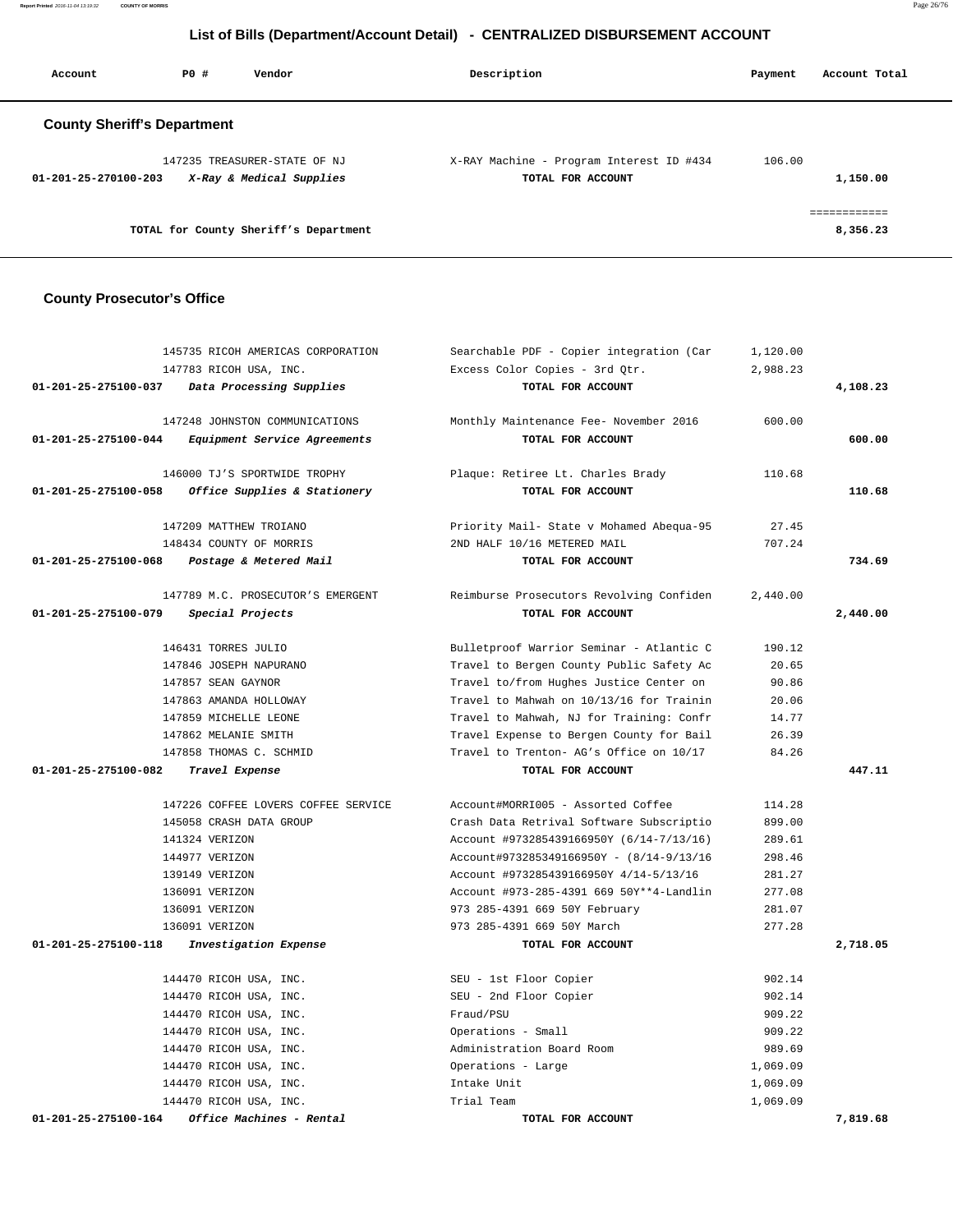**County Jail**  145744 VERIZON WIRELESS 885699058-00001 CELL SERVICE DATED 8.26 424.85 146769 VERIZON WIRELESS 885699058-00001 CELL SERVICE DATED 9.26 415.28  **01-201-25-280100-031 Cellular Phones/Pagers TOTAL FOR ACCOUNT 840.13** 146106 HANOVER TOWNSHIP TRAINING FOR GOODMAN DATED 9.9.16 100.00 146764 RUTGERS STATE UNIVERSITY OF NJ TRAINING FOR NELSEN-LODER ON 3.30.16, 8. 387.00 147338 J & J ENTERPRISES TRAINING FOR AQUINO, GETCHIUS, NIELSEN, 140.00  **01-201-25-280100-039 Education Schools & Training TOTAL FOR ACCOUNT 627.00** 146779 THE PORTASOFT COMPANY INC 129619 QUARTERLY CONTRACT PAYMENT FOR WA 429.03 146674 JOHNSON CONTROLS INC. SERVICE AGREEMENT PAYMENT FOR 9.1.16 TO 3,900.00  **01-201-25-280100-044 Equipment Service Agreements TOTAL FOR ACCOUNT 4,329.03** 146744 W.B. MASON COMPANY INC OFFICE SUPPLIES DATED 9.19.16 318.17 146765 OFFICE CONCEPTS GROUP, INC. OFFICE SUPPLIES - LOG BOOKS DATED 9.30.1 1,024.95 146752 OFFICE CONCEPTS GROUP, INC. OFFICE SUPPLIES DATED 7.27.16 360.05 146752 OFFICE CONCEPTS GROUP, INC. OFFICE SUPPLIES DATED 8.30.16 206.72 147619 W.B. MASON COMPANY INC OFFICE SUPPLIES - TONER DATED 9.23.16 342.90 147619 W.B. MASON COMPANY INC OFFICE SUPPLIES DATED 10.3.16 250.03 147637 W.B. MASON COMPANY INC OFFICE SUPPLIES - PRINTER/TONERS DATED 1 668.60  **01-201-25-280100-058 Office Supplies & Stationery TOTAL FOR ACCOUNT 3,171.42** 145750 TREASURER, STATE OF NEW JERSEY X-RAY MACHINE REG. RENEWAL FROM 11.1.16 106.00 145749 VERIZON WIRELESS 742028358-00001 - GPS TRACKING SERVICE D 96.43 146767 VERIZON WIRELESS 742028358-00001 - GPS TRACKING SERVICE D 90.12 146743 TREASURER, STATE OF NEW JERSEY X-RAY MACHINE REG. RENEWAL FROM 11.1.16 154.00 146668 BEST BUY ADVANTAGE ACCOUNT CAMCORDER AND CAMERA DATED 9-20-16 959.98  **01-201-25-280100-059 Other General Expenses TOTAL FOR ACCOUNT 1,406.53** 148434 COUNTY OF MORRIS 2ND HALF 10/16 METERED MAIL 72.86  **01-201-25-280100-068 Postage & Metered Mail TOTAL FOR ACCOUNT 72.86** 147335 CASTLE PRINTING BUSINESS CARDS FOR MCCAFFREY DATED 10.4. 25.00  **01-201-25-280100-069 Printing TOTAL FOR ACCOUNT 25.00** 146667 TJ'S SPORTWIDE TROPHY PLAQUE AND ENGRAVING DATED 9-20-16 50.30 146677 RICHARD FARRELL INC. REPAIR/PARTS FOR WALK IN FREEZER DATED 9 144.00 146677 RICHARD FARRELL INC. REPAIR/PARTS FOR REFRIGERATOR DATED 9.2. 216.00 146677 RICHARD FARRELL INC. REPAIR/PARTS FOR STEAMER DATED 9.1.16 991.11 146776 RICHARD FARRELL INC. WORK PREFORMED ON KITCHEN ICE MACHINE DA 667.58

 146776 RICHARD FARRELL INC. PARTS/REPAIRS ON KITCHEN WALK-IN FREEZER 288.00 146793 CLIFTON ELEVATOR SERVICE CO INC ELEVATOR MAINTENANCE FOR OCT 2016 DATED 1,680.00 146792 CLASS ACT EMBROIDERY PRINTING ON INMATE JUMPSUITS DATED 9.13. 250.00 146064 STATE TOXICOLOGY LABORATORY APPLICANT DRUG SCREENINGS DATED 8.31.16 810.00  **01-201-25-280100-084 Other Outside Services TOTAL FOR ACCOUNT 5,096.99**

# **County Prosecutor's Office 01-201-25-275100-189 Medical TOTAL FOR ACCOUNT 135.00** ============ TOTAL for County Prosecutor's Office 19,113.44

 **Account P0 # Vendor Description Payment Account Total**

# **List of Bills (Department/Account Detail) - CENTRALIZED DISBURSEMENT ACCOUNT**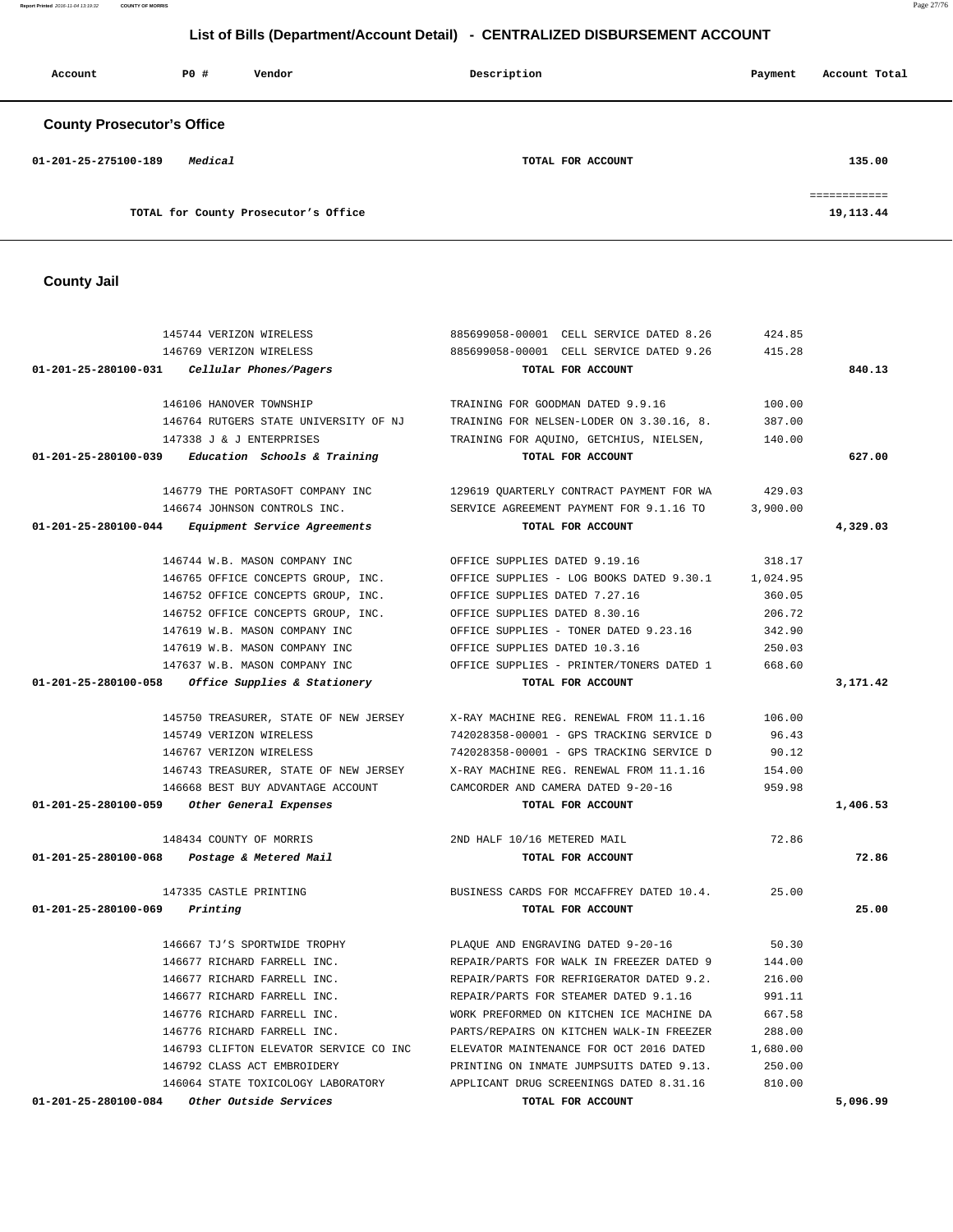| <b>County Jail</b>   |                                                                  |                                                                                     |                   |           |
|----------------------|------------------------------------------------------------------|-------------------------------------------------------------------------------------|-------------------|-----------|
|                      | 146671 KURT'S LOCKSMITH SERVICE, LLC                             | LOCKS DATED 9.14.16                                                                 | 2,491.45          |           |
|                      | 147320 CY DRAKE LOCKSMITHS, INC.                                 | KEYS DATED 10.11.16                                                                 | 9.60              |           |
| 01-201-25-280100-128 | Security Equipment                                               | TOTAL FOR ACCOUNT                                                                   |                   | 2,572.05  |
|                      | 145746 MORRIS PLAINS SMALL ENGINE INC                            | SLAP EQUIPMENT PARTS/REPAIR DATED 8.23.1                                            | 46.34             |           |
| 01-201-25-280100-130 | <b>SLAP</b>                                                      | TOTAL FOR ACCOUNT                                                                   |                   | 46.34     |
|                      | 146749 RICOH AMERICAS CORPORATION                                | LEASE PAYMENT FOR COPIER IN MAINTENANCE                                             | 742.57            |           |
|                      | 146750 RICOH AMERICAS CORPORATION                                | LEASE PAYMENT FOR COPIER IN ADMIN FROM 8                                            | 1,121.82          |           |
| 01-201-25-280100-164 | <i>Office Machines - Rental</i>                                  | TOTAL FOR ACCOUNT                                                                   |                   | 1,864.39  |
|                      | 146669 ARAMARK CHARLOTTE LOCKBOX                                 | 200334000 - STAFF & INMATE MEALS DATED 9                                            | 12,861.97         |           |
|                      | 146751 ARAMARK CHARLOTTE LOCKBOX                                 | 200334000 - STAFF & INMATE MEALS DATED 9                                            | 12,758.54         |           |
|                      | 146751 ARAMARK CHARLOTTE LOCKBOX                                 | 200334000 - STAFF MEALS DATED 9.28.16                                               | 899.10            |           |
|                      | 142718 ARAMARK CHARLOTTE LOCKBOX                                 | 200334000 - STAFF & INMATE MEALS DATED 7                                            | 13,584.25         |           |
|                      | 142718 ARAMARK CHARLOTTE LOCKBOX                                 | 200334000 - STAFF MEALS DATED 7.6.16                                                | 300.00            |           |
|                      | 147218 ARAMARK CHARLOTTE LOCKBOX                                 | 200334000 - STAFF & INMATE MEALS DATED 1                                            | 12,695.81         |           |
|                      | 147316 ARAMARK CHARLOTTE LOCKBOX                                 | 200334000 - STAFF AND INMATE MEALS DATED                                            | 12,683.94         |           |
|                      | 147316 ARAMARK CHARLOTTE LOCKBOX                                 | 200334000 - STAFF MEALS DATED 10.5.16                                               | 30.00             |           |
|                      | 147316 ARAMARK CHARLOTTE LOCKBOX                                 | 200334000 - STAFF MEALS DATED 10.5.16                                               | 584.35            |           |
|                      | 147316 ARAMARK CHARLOTTE LOCKBOX                                 | 200334000 - CLEANER DATED 10.5.16                                                   | 103.26            |           |
| 01-201-25-280100-185 | Food                                                             | TOTAL FOR ACCOUNT                                                                   |                   | 66,501.22 |
|                      | 146208 ATLANTIC HEALTH SYSTEM                                    | MEDICAL CARE FOR K. TREDWAY DATED 8.10.16                                           | 1,187.40          |           |
|                      | 145228 ATLANTIC HEALTH SYSTEM                                    | MEDICAL CARE FOR J.GONZALEZLUIS DATED 7.                                            | 5,423.60          |           |
|                      | 145228 ATLANTIC HEALTH SYSTEM                                    | MEDICAL CARE FOR P.HERRERA DATED 5.5.16                                             | 284.70            |           |
|                      | 146206 ATLANTIC HEALTH SYSTEM                                    | MEDICAL CARE FOR V. VERTETIS DATED 8.4.16                                           | 2,362.89          |           |
|                      | 146296 BIO-REFERENCE LABORATORIES, INC.                          | INMATE LAB WORK FOR AUG 2016 DATED 8.30.                                            | 1,433.35          |           |
|                      | 146659 HENRY SCHEIN INC                                          | MEDICAL SUPPLIES DATED 9.13.16                                                      | 2,871.91          |           |
|                      | 146663 DIVERSIFIED STORAGE                                       | MEDICAL FILE DIVIDERS DATED 9-16-16                                                 | 2,495.00          |           |
|                      | 145714 CAPITAL HEALTH SYSTEM                                     | MEDICAL CARE FOR R. TAJERIAN DATED 1.7.16                                           | 4,483.00          |           |
|                      | 145714 CAPITAL HEALTH SYSTEM                                     | MEDICAL CARE FOR J.GREENBERG DATED 1.8.1                                            | 592.00            |           |
|                      | 146662 CONTRACT PHARMACY SERVICES INC                            | FLU VACCINE DATED 9-20-16                                                           | 220.00            |           |
|                      | 146790 ATLANTIC HEALTH SYSTEM                                    | MEDICAL CARE FOR A.MIMS DATED 9.6.16                                                | 1,707.60          |           |
|                      | 146812 MOBILEX USA                                               | INMATE XRAYS FOR SEP 2016 DATED 10.1.16                                             | 340.00            |           |
|                      | 145717 MOBILEX USA                                               | INMATE XRAYS FOR AUG 2016 DATED 9.1.16                                              | 374.00            |           |
|                      | 147318 CONTRACT PHARMACY SERVICES INC                            | INMATE MEDICATION FOR SEPT 2016 DATED 9.                                            | 21, 154.39        |           |
| 01-201-25-280100-189 | Medical                                                          | TOTAL FOR ACCOUNT                                                                   |                   | 44,929.84 |
|                      | 146161 INSTITUTE FOR FORENSIC PSYCHOLOGY                         | NEW HIRE (6) PSYCH. EVALUATIONS DATED 8.                                            | 2,700.00          |           |
|                      | 146161 INSTITUTE FOR FORENSIC PSYCHOLOGY                         | NEW HIRE (14) PSYCH. EVALUATIONS DATED 8                                            | 6,300.00          |           |
|                      | 146161 INSTITUTE FOR FORENSIC PSYCHOLOGY                         | PSYCH. EVALUATION DATED 9.1.16                                                      | 975.00            |           |
|                      | 146295 INSTITUTE FOR FORENSIC PSYCHOLOGY                         | NEW HIRE (1) PSYCH. EVALUATION DATED 8.2                                            | 450.00            |           |
| 01-201-25-280100-198 | <i>Psychiatric Services</i>                                      | TOTAL FOR ACCOUNT                                                                   |                   | 10,425.00 |
|                      | 146768 ATLANTIC TACTICAL OF NJ, INC.                             | PROTECTIVE VEST FOR DUNBAR DATED 9.23.16                                            | 855.50            |           |
|                      | 146666 ATLANTIC TACTICAL OF NJ, INC.                             | 4 BADGES NUMBERED 129, 131, 133, 212 DATES                                          | 315.00            |           |
|                      | 145832 BOB BARKER COMPANY, INC.                                  | 25 PAIR OF PROTECTIVE RESPONSE GLOVES PL                                            | 1,161.91          |           |
|                      | 146293 TURN OUT UNIFORMS, INC.                                   | ACADEMY UNIFORMS FOR H.GONZALEZ DATED 8.                                            | 1,247.67          |           |
|                      | 146293 TURN OUT UNIFORMS, INC.                                   | ACADEMY UNIFORMS FOR SOTO DATED 8.9.16                                              | 1,076.69          |           |
|                      | 146293 TURN OUT UNIFORMS, INC.                                   | ACADEMY UNIFORMS FOR SOTO DATED 8.26.16                                             | 130.97            |           |
|                      | 146293 TURN OUT UNIFORMS, INC.                                   | ACADEMY UNIFORMS FOR CALI DATED 8.10.16                                             | 930.74            |           |
|                      |                                                                  |                                                                                     |                   |           |
|                      | 146293 TURN OUT UNIFORMS, INC.                                   | ACADEMY UNIFORMS FOR CALI DATED 8.16.16                                             | 250.95            |           |
|                      | 146293 TURN OUT UNIFORMS, INC.<br>146293 TURN OUT UNIFORMS, INC. | ACADEMY UNIFORMS FOR CALI DATED 8.18.16<br>ACADEMY UNIFORMS FOR HERMANN DATED 8.11. | 38.99<br>1,136.71 |           |
|                      | 146293 TURN OUT UNIFORMS, INC.                                   | ACADEMY UNIFORMS FOR HERMANN DATED 8.22.                                            | 59.99             |           |
|                      |                                                                  |                                                                                     |                   |           |

# **List of Bills (Department/Account Detail) - CENTRALIZED DISBURSEMENT ACCOUNT**

Account **PO #** Vendor **Description Description Payment** Account Total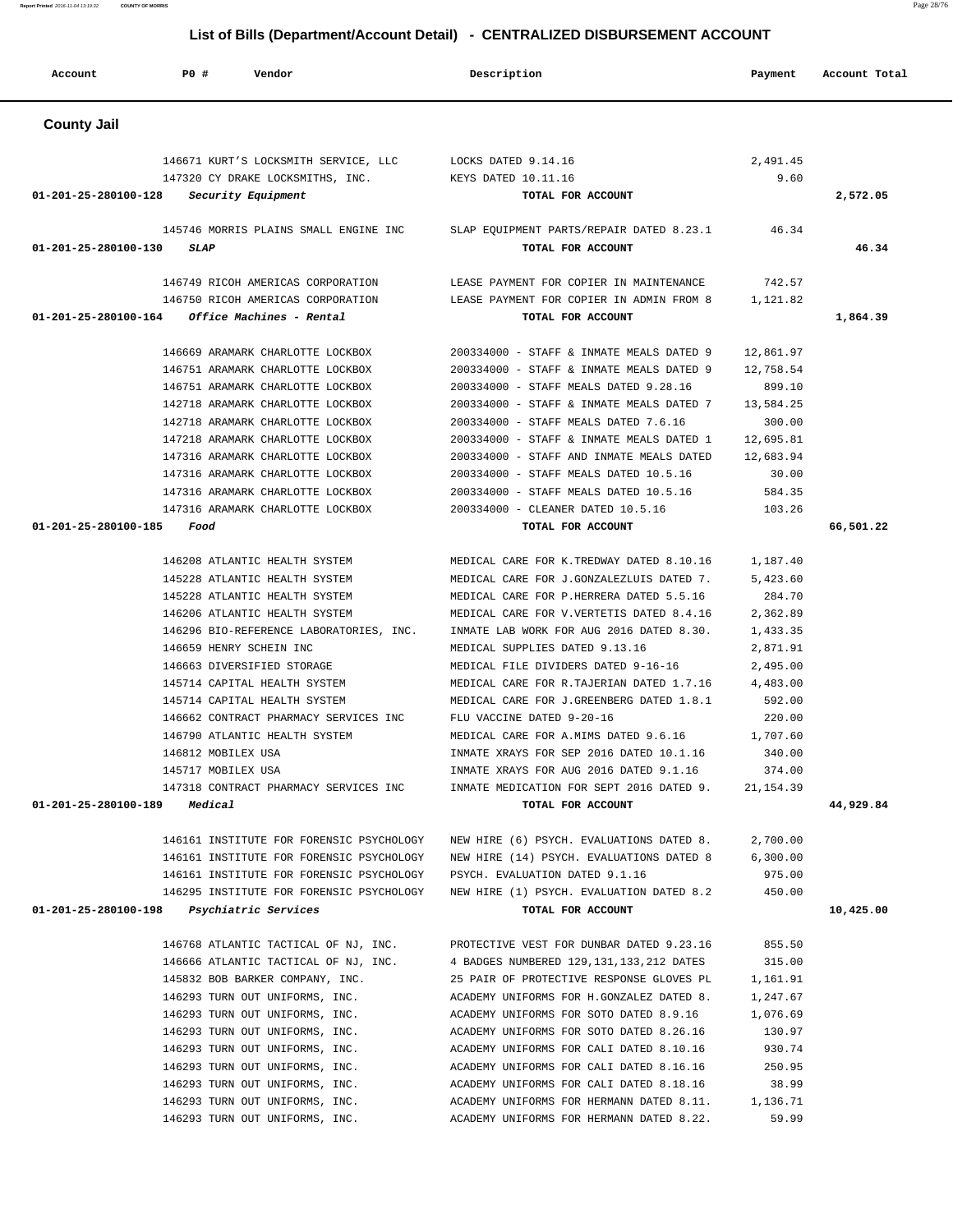# **List of Bills (Department/Account Detail) - CENTRALIZED DISBURSEMENT ACCOUNT**

| Account                                    | P0 #                                | Vendor                                                     | Description                                | Payment  | Account Total |
|--------------------------------------------|-------------------------------------|------------------------------------------------------------|--------------------------------------------|----------|---------------|
| <b>County Jail</b>                         |                                     |                                                            |                                            |          |               |
|                                            |                                     | 146745 UNIVERSAL UNIFORM SALES CO INC                      | UNIFORMS FOR MCCAFFREY DATED 8.26.16 28.00 |          |               |
|                                            |                                     | 146745 UNIVERSAL UNIFORM SALES CO INC                      | UNIFORMS FOR BABBIT DATED 8.26.16          | 238.00   |               |
|                                            |                                     | 146745 UNIVERSAL UNIFORM SALES CO INC                      | UNIFORMS FOR BABBIT DATED 8.26.16          | 17.00    |               |
|                                            |                                     | 146773 UNIVERSAL UNIFORM SALES CO INC                      | UNIFORMS FOR GUERRERIO DATED 9.27.16       | 105.00   |               |
|                                            |                                     | 146773 UNIVERSAL UNIFORM SALES CO INC                      | UNIFORMS FOR TUCKER DATED 9.22.16          | 795.00   |               |
|                                            |                                     | 146773 UNIVERSAL UNIFORM SALES CO INC                      | UNIFORMS FOR WENZEL DATED 9.21.16          | 199.00   |               |
|                                            |                                     | 146773 UNIVERSAL UNIFORM SALES CO INC                      | UNIFORMS FOR SIINO DATED 9.21.16           | 130.00   |               |
|                                            |                                     | 146773 UNIVERSAL UNIFORM SALES CO INC                      | UNIFORMS FOR C.WEBBER DATED 9.20.16        | 795.00   |               |
|                                            |                                     | 146773 UNIVERSAL UNIFORM SALES CO INC                      | UNIFORMS FOR VANDYKE DATED 9.19.16         | 795.00   |               |
|                                            |                                     | 146773 UNIVERSAL UNIFORM SALES CO INC                      | UNIFORMS FOR OCASIO DATED 9.19.16          | 795.00   |               |
|                                            |                                     | 146773 UNIVERSAL UNIFORM SALES CO INC                      | UNIFORMS FOR MANGIRO DATED 9.19.16         | 795.00   |               |
|                                            |                                     | 146775 UNIVERSAL UNIFORM SALES CO INC                      | UNIFORMS FOR SALONIA DATED 9.19.16         | 795.00   |               |
|                                            |                                     | 146775 UNIVERSAL UNIFORM SALES CO INC                      | UNIFORMS FOR BENEVENTO DATED 9.19.16       | 795.00   |               |
|                                            |                                     | 146775 UNIVERSAL UNIFORM SALES CO INC                      | UNIFORMS FOR DORIETY DATED 9.16.16         | 105.00   |               |
|                                            |                                     | 146775 UNIVERSAL UNIFORM SALES CO INC                      | UNIFORMS FOR FENSKE DATED 9.16.16          | 795.00   |               |
|                                            |                                     | 146775 UNIVERSAL UNIFORM SALES CO INC                      | UNIFORMS FOR ISSELIN DATED 9.16.16         | 795.00   |               |
|                                            |                                     | 146775 UNIVERSAL UNIFORM SALES CO INC                      | UNIFORMS FOR TOMZICK DATED 9.16.16         | 795.00   |               |
|                                            |                                     | 146775 UNIVERSAL UNIFORM SALES CO INC                      | UNIFORMS FOR FORRESTER DATED 9.15.16       | 795.00   |               |
|                                            |                                     | 146775 UNIVERSAL UNIFORM SALES CO INC                      | UNIFORMS FOR OTAEGUI DATED 9.15.16         | 795.00   |               |
|                                            |                                     | 01-201-25-280100-202 Uniform And Accessories               | TOTAL FOR ACCOUNT                          |          | 17,622.11     |
|                                            |                                     |                                                            |                                            |          |               |
|                                            | 146672 GRAINGER                     |                                                            | MAINTENANCE SUPPLIES - UTILITY CONTAINER   | 84.94    |               |
|                                            | 146672 GRAINGER                     |                                                            | MAINTENANCE SUPPLIES FILTERS DATED 9.12.   | 21.36    |               |
|                                            |                                     | 146673 FRANKLIN-GRIFFITH LLC                               | ELECTRICAL SUPPLIES DATED 9.13.16          | 33.74    |               |
|                                            |                                     | 146778 FRANKLIN-GRIFFITH LLC                               | ELECTRICAL SUPPLIES DATED 9.23.16          | 33.00    |               |
|                                            |                                     | 01-201-25-280100-249 Bldg Maintenance Supplies             | TOTAL FOR ACCOUNT                          |          | 173.04        |
|                                            |                                     | 146747 CALICO INDUSTRIES, INC.                             | FACILITY BAGS DATED 9.26.16                | 1,421.00 |               |
|                                            |                                     | 146748 E.A. MORSE & CO. INC.                               | LAUNDRY CLEANING SUPPLIES DATED 9.27.16    | 522.00   |               |
| $01-201-25-280100-252$ Janitorial Supplies |                                     |                                                            | TOTAL FOR ACCOUNT                          |          | 1,943.00      |
|                                            |                                     | 146676 FOWLER EQUIP CO INC.                                | WASHER PARTS/REPAIRS DATED 9.15.16         | 502.83   |               |
|                                            |                                     | 146676 FOWLER EQUIP CO INC.                                | WASHER PARTS/REPAIRS DATED 9.16.16         | 305.50   |               |
|                                            |                                     | 142695 FOWLER EQUIP CO INC.                                | DRYER PARTS/REPAIRS DATED 6.3.16           | 350.85   |               |
|                                            |                                     | $01-201-25-280100-262$ Machinery Repairs & Parts           | TOTAL FOR ACCOUNT                          |          | 1,159.18      |
|                                            |                                     | 146763 RUTGERS STATE UNIVERSITY OF NJ                      | TRAINING FOR GRAHAM ON 11.19.15            | 129.00   |               |
|                                            |                                     | $01-203-25-280100-039$ (2015) Education Schools & Training | TOTAL FOR ACCOUNT                          |          | 129.00        |
|                                            |                                     |                                                            |                                            |          |               |
|                                            |                                     | 145715 CAPITAL HEALTH SYSTEM                               | MEDICAL CARE FOR T. SAWYER DATED 12.30.14  | 952.00   |               |
|                                            |                                     | 145715 CAPITAL HEALTH SYSTEM                               | MEDICAL CARE FOR J.GREENBERG DATED 9.8.1   | 329.00   |               |
|                                            |                                     | 145715 CAPITAL HEALTH SYSTEM                               | MEDICAL CARE FOR J.GREENBERG DATED 11.24   | 5,035.00 |               |
|                                            | 01-203-25-280100-189 (2015) Medical |                                                            | TOTAL FOR ACCOUNT                          |          | 6,316.00      |

**TOTAL for County Jail 169,250.13**

### **County Youth Detention Facilit**

| 148232 EDWARD SHAPLEY                                | Food for cooking project | 15.75  |
|------------------------------------------------------|--------------------------|--------|
| Education Schools & Training<br>01-201-25-281100-039 | TOTAL FOR ACCOUNT        | 15.75  |
|                                                      |                          |        |
| 147180 W.B. MASON COMPANY INC                        | Toner, Blk, F/305A       | 208.59 |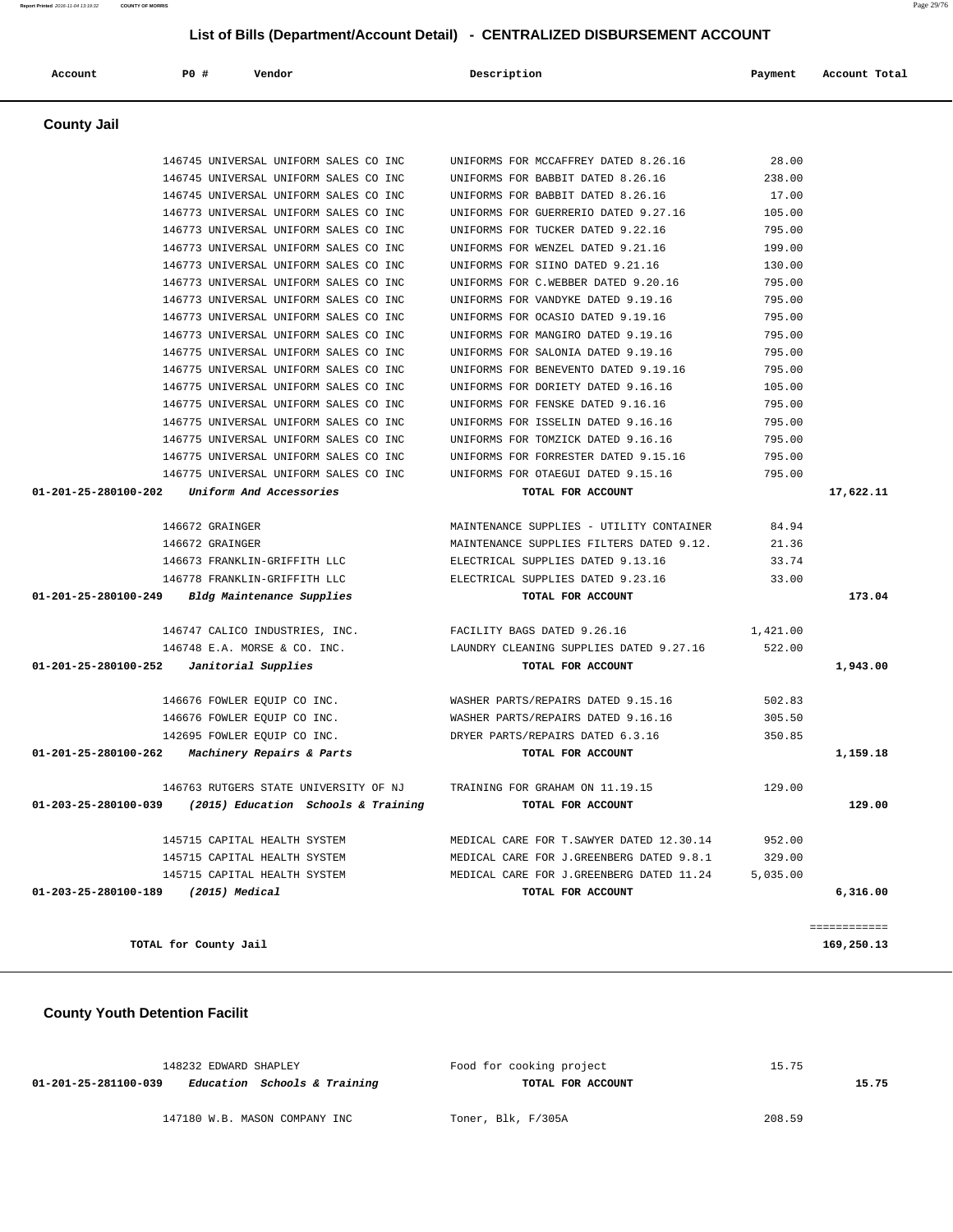**Report Printed** 2016-11-04 13:19:32 **COUNTY OF MORRIS** Page 30/76

# **List of Bills (Department/Account Detail) - CENTRALIZED DISBURSEMENT ACCOUNT**

| Account                               | PO#               | Vendor                                   | Description                              | Payment | Account Total |
|---------------------------------------|-------------------|------------------------------------------|------------------------------------------|---------|---------------|
| <b>County Youth Detention Facilit</b> |                   |                                          |                                          |         |               |
|                                       |                   | 147433 OFFICE CONCEPTS GROUP, INC.       | AAAA battery 2/pk                        | 7.60    |               |
|                                       |                   | 147433 OFFICE CONCEPTS GROUP, INC.       | Portable file box                        | 18.44   |               |
| 01-201-25-281100-058                  |                   | Office Supplies & Stationery             | TOTAL FOR ACCOUNT                        |         | 236.31        |
|                                       |                   | 148434 COUNTY OF MORRIS                  | 2ND HALF 10/16 METERED MAIL              | 12.56   |               |
| 01-201-25-281100-068                  |                   | Postage & Metered Mail                   | TOTAL FOR ACCOUNT                        |         | 12.56         |
|                                       |                   | 148357 COLONIAL TELEVISION               | 24" LG TV                                | 179.99  |               |
|                                       | 148355 TOM POLLIO |                                          | Bosch Phillips Allegiant LTC 8555/00 Sec | 49.99   |               |
| $01 - 201 - 25 - 281100 - 258$        | Equipment         |                                          | TOTAL FOR ACCOUNT                        |         | 229.98        |
|                                       |                   |                                          |                                          |         | ============  |
|                                       |                   | TOTAL for County Youth Detention Facilit |                                          |         | 494.60        |
|                                       |                   |                                          |                                          |         |               |

### **Road Repairs**

|                                     | 146806 SPACE FARMS INC                              | 9/1 9/30/2016 deer removal               | 4,095.00  |           |
|-------------------------------------|-----------------------------------------------------|------------------------------------------|-----------|-----------|
| 01-201-26-290100-036                | Contracted Services                                 | TOTAL FOR ACCOUNT                        |           | 4,095.00  |
|                                     | 147833 RICOH USA, INC.                              | Ricoh MPC2003 Serial #E205M660168 color  | 19.18     |           |
| 01-201-26-290100-058                | Office Supplies & Stationery                        | TOTAL FOR ACCOUNT                        |           | 19.18     |
|                                     | 148434 COUNTY OF MORRIS                             | 2ND HALF 10/16 METERED MAIL              | 1.41      |           |
| 01-201-26-290100-068                | Postage & Metered Mail                              | TOTAL FOR ACCOUNT                        |           | 1.41      |
|                                     | 147382 WASHINGTON TWP MUNICIPAL                     | fuel purchase per agreement 3rd quarter  | 762.68    |           |
|                                     | 147382 WASHINGTON TWP MUNICIPAL                     | fuel purchase per agreement 4th quarter  | 1,433.43  |           |
| 01-201-26-290100-140                | Gas Purchases                                       | TOTAL FOR ACCOUNT                        |           | 2,196.11  |
|                                     | 146632 COMCAST                                      | 8499 05 276 0081952 Billing Date 9/24/20 | 124.59    |           |
|                                     | 146632 COMCAST                                      | 8499 05 276 0081952 Billing Date 10/24/2 | 124.59    |           |
| 01-201-26-290100-146                | Telephone                                           | TOTAL FOR ACCOUNT                        |           | 249.18    |
|                                     | 146631 DENVILLE LINE PAINTING INC                   | Pavement Markings Various County Roads 9 | 10,949.10 |           |
| 01-201-26-290100-221 Beads & Paints |                                                     | TOTAL FOR ACCOUNT                        |           | 10,949.10 |
|                                     | 146393 TILCON NEW YORK INC.                         | I-6 Skin Patch                           | 1,959.30  |           |
|                                     | 146958 TILCON NEW YORK INC.                         | 1-5 FABC                                 | 2,025.74  |           |
|                                     | 146958 TILCON NEW YORK INC.                         | 1-6 Skin Patch                           | 1,278.10  |           |
|                                     | 147477 TILCON NEW YORK INC.                         | Liquid Asphalt                           | 54.10     |           |
|                                     | 147477 TILCON NEW YORK INC.                         | I-6 Skin Patch                           | 1,174.04  |           |
|                                     | 147477 TILCON NEW YORK INC.                         | $I-5$ FABC                               | 114.93    |           |
|                                     | 147477 TILCON NEW YORK INC.                         | I-6 Skin Patch                           | 1,848.70  |           |
| 01-201-26-290100-222                | Bituminous Concrete                                 | TOTAL FOR ACCOUNT                        |           | 8,454.91  |
|                                     | 146930 R.P. SMITH & SON, INC.                       | $6x6x12$ catch basins $9-26-2016$        | 998.40    |           |
|                                     | 146930 R.P. SMITH & SON, INC.                       | $6x6x12$ catch basins $9-27-2016$        | 780.00    |           |
|                                     |                                                     |                                          | 172.80    |           |
|                                     | 146930 R.P. SMITH & SON, INC.                       | 4x8x16 solid concrete 9-29-2016          |           |           |
|                                     | $01-201-26-290100-224$ Catch Basin Drainage & Pipes | TOTAL FOR ACCOUNT                        |           | 1,951.20  |
|                                     | 144460 OSBURN ASSOCIATES, INC.                      | QUOTE # 38230 sign 48"x30" Morristown Ai | 52.40     |           |

144460 OSBURN ASSOCIATES, INC. face 24"x6",R1.5 Single Horizontal Arrow 33.40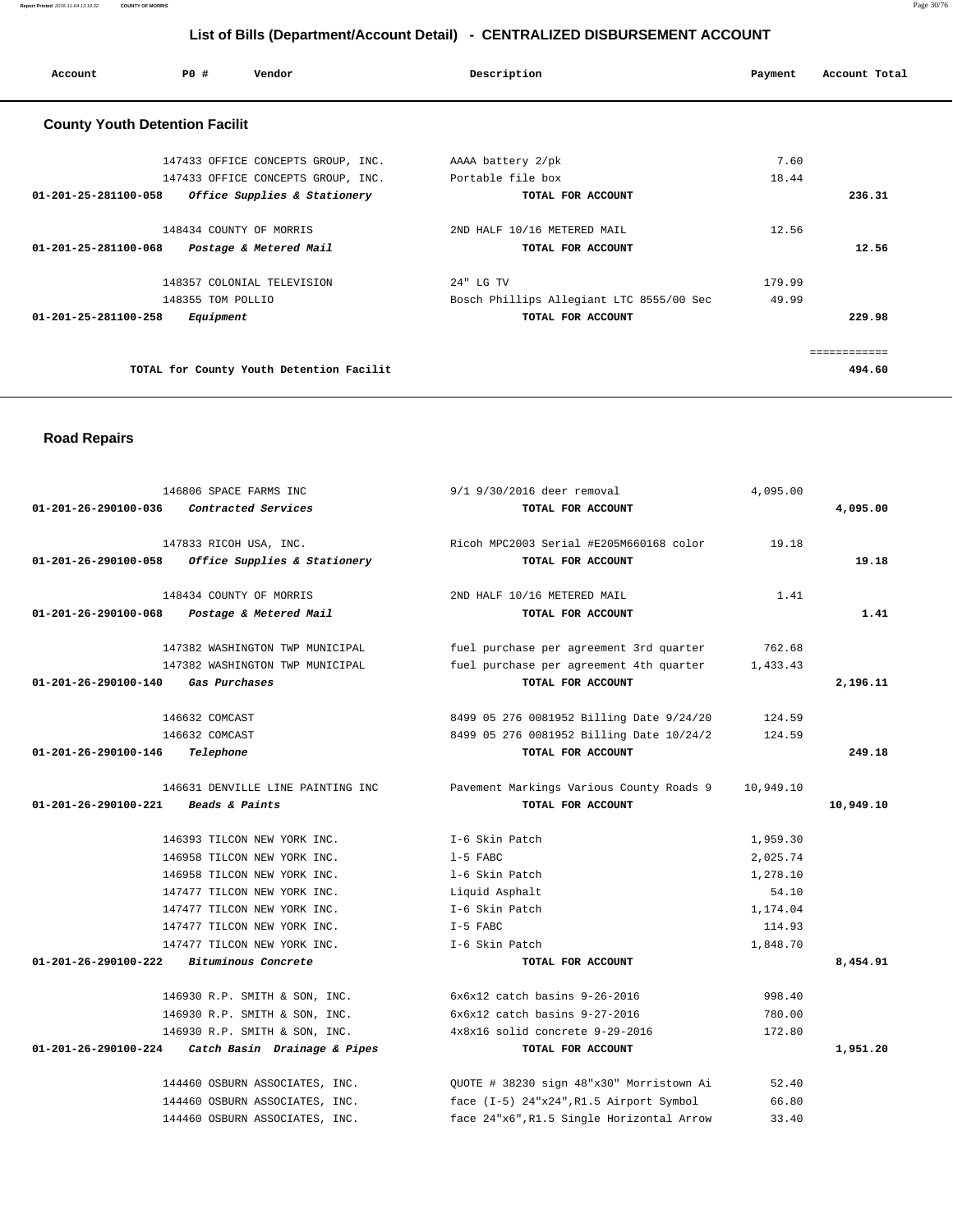|                                |                                     | 146956 AH HARRIS & SONS, INC. Concrete Green 60#/50plt Rapid Set 1,620.00 |         |          |
|--------------------------------|-------------------------------------|---------------------------------------------------------------------------|---------|----------|
|                                | 146956 AH HARRIS & SONS, INC.       | Delivery                                                                  | 50.00   |          |
| $01 - 201 - 26 - 292100 - 227$ | Concrete                            | TOTAL FOR ACCOUNT                                                         |         | 1,670.00 |
|                                | 145865 RICCIARDI BROTHERS OF        | All Pro 4" Mini Woven 12 PK                                               | 11.99   |          |
|                                | 145865 RICCIARDI BROTHERS OF        | BM DTM Acrylic Gloss White                                                | 803.36  |          |
|                                | 146957 SHERWIN WILLIAMS             | Handy Pro Pail                                                            | 22.58   |          |
|                                | 146957 SHERWIN WILLIAMS             | 3 inch Economy Brush                                                      | 41.60   |          |
|                                | 146957 SHERWIN WILLIAMS             | Handy Pro Pail Liner                                                      | 17.55   |          |
|                                | 146957 SHERWIN WILLIAMS             | Gallons of PI DTM EG Ultra                                                | 203.04  |          |
|                                | 146957 SHERWIN WILLIAMS             | Athl Orange WB                                                            | 11.18   |          |
|                                | 146957 SHERWIN WILLIAMS             | ATH White 2                                                               | 13.96   |          |
|                                | 146957 SHERWIN WILLIAMS             | 3" Economy Brush                                                          | 29.12   |          |
|                                | 146957 SHERWIN WILLIAMS             | Handy Pro Pail Liner                                                      | 13.78   |          |
|                                | 146957 SHERWIN WILLIAMS             | DISCOUNT                                                                  | $-2.07$ |          |
| 01-201-26-292100-234           | Paint                               | TOTAL FOR ACCOUNT                                                         |         | 1,166.09 |
|                                | 146057 GRAINGER                     | Utility pump, Torpedo Level, water nozzle,                                | 376.86  |          |
|                                | 146955 KENVIL POWER EQUIPMENT, INC. | Spool Insert (2)                                                          | 18.63   |          |
| 01-201-26-292100-239           | Small Tools                         | TOTAL FOR ACCOUNT                                                         |         | 395.49   |
|                                | 146100 COUNTY WELDING SUPPLY CO     | UN1072 Oxygen Compressed 2.2CWS251 cf Cy                                  | 18.50   |          |
|                                | 146100 COUNTY WELDING SUPPLY CO     | Hazardous Material                                                        | 3.00    |          |

# **Bridges and Culverts**

| Account                        | PO#   | Vendor                                  | Description                               | Payment | Account Total |
|--------------------------------|-------|-----------------------------------------|-------------------------------------------|---------|---------------|
| <b>Road Repairs</b>            |       |                                         |                                           |         |               |
|                                |       | 144460 OSBURN ASSOCIATES, INC.          | face(M6-MOD)21"x15", R1.5 Straight Arrow  | 14.62   |               |
|                                |       | 144460 OSBURN ASSOCIATES, INC.          | face(OM1-1)18x18, R1.5 Non Reflective Yel | 37.60   |               |
|                                |       | 144460 OSBURN ASSOCIATES, INC.          | face 30"x30" R 1.875 Black Border Only    | 417.60  |               |
|                                |       | 144460 OSBURN ASSOCIATES, INC.          | $face(I-8)24"x24", R1.5 Library Symbol$   | 66.80   |               |
|                                |       | 144460 OSBURN ASSOCIATES, INC.          | alum. blank 10"x12" .080 strd. holes      | 17.60   |               |
|                                |       | 147482 COUNTY WELDING SUPPLY CO         | oxygen compressed, acetylene, adaptor, t  | 149.54  |               |
|                                |       | 147383 OSBURN ASSOCIATES, INC.          | signs (RR2-1) 36x48,.080,R 2.25, Speed L  | 251.52  |               |
| 01-201-26-290100-238           |       | Signage                                 | TOTAL FOR ACCOUNT                         |         | 1,258.18      |
|                                |       | 145766 EASTERN CONCRETE MATERIALS, INC. | 3/4" QP 7/15/2016 Tickets # 21309143, 21  | 294.57  |               |
|                                |       | 146921 EASTERN CONCRETE MATERIALS, INC. | 9-12-2016 Ticket # 21319688               | 143.64  |               |
|                                |       | 146921 EASTERN CONCRETE MATERIALS, INC. | 9-16-2016 Ticket # 21320936               | 144.99  |               |
| $01 - 201 - 26 - 290100 - 244$ | Stone |                                         | TOTAL FOR ACCOUNT                         |         | 583.20        |
|                                |       | 146365 RICCIARDI BROTHERS               | latex traffic yellow paint                | 151.90  |               |
|                                |       | 146422 RICCIARDI BROTHERS               | latex traffic paint, roller frame, woost  | 179.02  |               |
|                                |       | 147385 MORRISTOWN LUMBER &              | tamper wood handle, solid poly drain pip  | 21.98   |               |
|                                |       | 147385 MORRISTOWN LUMBER &              | hose                                      | 65.98   |               |
|                                |       | 147390 COUNTY WELDING SUPPLY CO         | Acetylene                                 | 26.99   |               |
|                                |       | 147386 SUSSEX COUNTY MUA                | CTM00001CM Street Sweeping 10/7/2016      | 236.85  |               |
| 01-201-26-290100-260           |       | Construction Materials                  | TOTAL FOR ACCOUNT                         |         | 682.72        |
|                                |       | 146391 GALETON GLOVES                   | slush boots, latex gloves, vented hard h  | 640.14  |               |
| 01-201-26-290100-266           |       | Safety Items                            | TOTAL FOR ACCOUNT                         |         | 640.14        |
|                                |       |                                         |                                           |         | ============  |
|                                |       | TOTAL for Road Repairs                  |                                           |         | 31,080.33     |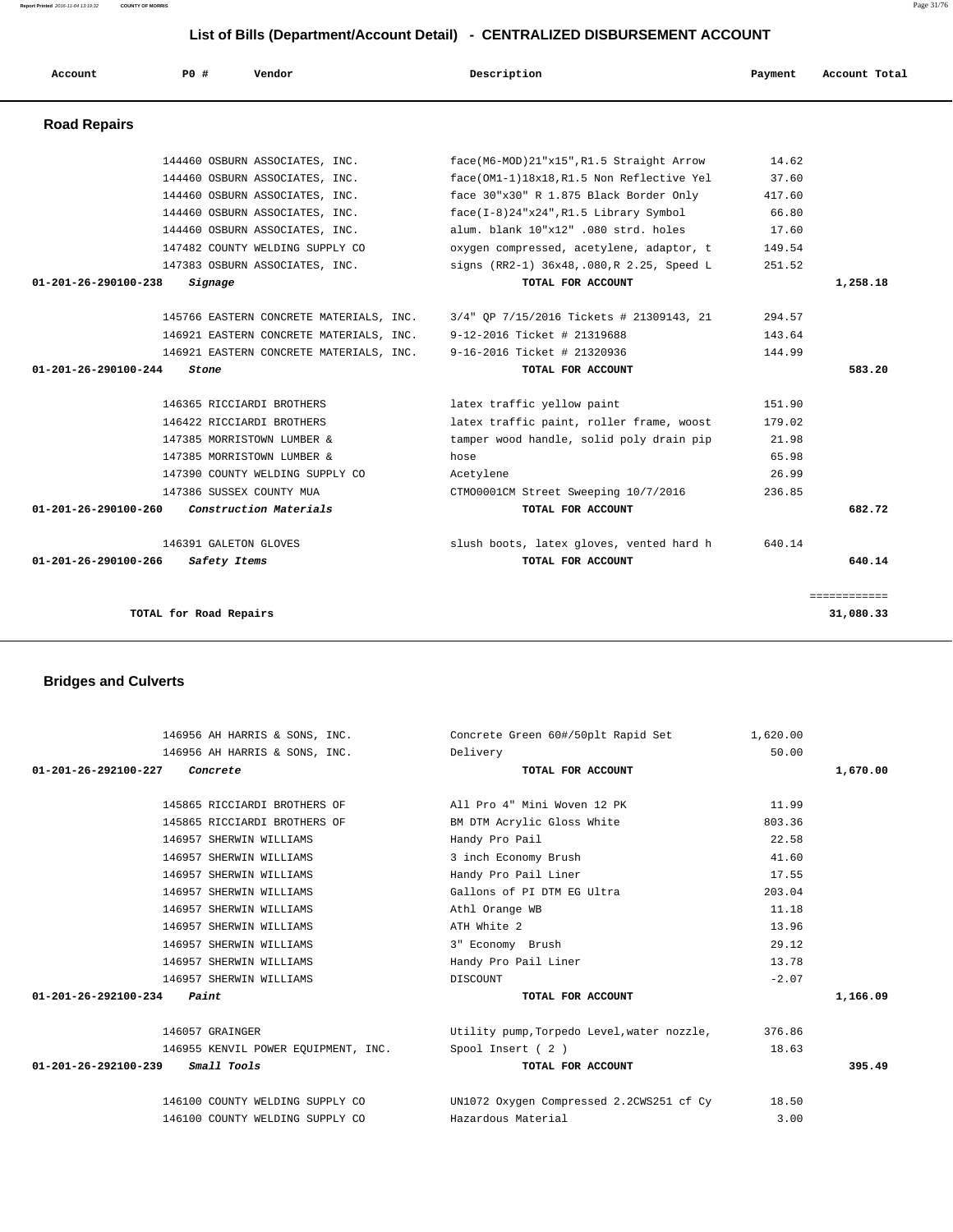**Report Printed** 2016-11-04 13:19:32 **COUNTY OF MORRIS** Page 32/76

# **List of Bills (Department/Account Detail) - CENTRALIZED DISBURSEMENT ACCOUNT**

| Account                        | PO#                | Vendor                          | Description                              | Payment  | Account Total |
|--------------------------------|--------------------|---------------------------------|------------------------------------------|----------|---------------|
| <b>Bridges and Culverts</b>    |                    |                                 |                                          |          |               |
|                                |                    | 146101 COUNTY WELDING SUPPLY CO | Regulator Repair                         | 129.00   |               |
|                                |                    | 146143 COUNTY WELDING SUPPLY CO | cws 125 cf argoncws 125 ar/co2 75/25cws  | 44.25    |               |
|                                |                    | 146143 COUNTY WELDING SUPPLY CO | UN1072 Oxygen Compressed 2.2, cws 251 cf | 21.50    |               |
| $01 - 201 - 26 - 292100 - 248$ |                    | Welding-Oxygen-Acetylene Etc    | TOTAL FOR ACCOUNT                        |          | 237.75        |
|                                | 146927 CABLEVISION |                                 | Cable Service for the Wharton Garage. Ac | 1,604.16 |               |
| $01 - 201 - 26 - 292100 - 259$ |                    | Equipment Rental                | TOTAL FOR ACCOUNT                        |          | 1,604.16      |
|                                |                    |                                 |                                          |          | ============  |
|                                |                    | TOTAL for Bridges and Culverts  |                                          |          | 5,073.49      |

### **Shade Tree Commission**

| 146945 MORRISTOWN LUMBER &                                      | spring snap, bolt snap, eye bolt w/nut,  | 27.62  |       |
|-----------------------------------------------------------------|------------------------------------------|--------|-------|
| $01 - 201 - 26 - 300100 - 098$<br>Other Operating&Repair Supply | TOTAL FOR ACCOUNT                        |        | 27.62 |
|                                                                 |                                          |        |       |
| 146943 FLEMINGTON DEPT STORE INC                                | Hood Pullover, pants                     | 227.93 |       |
| 147495 FLEMINGTON DEPT STORE INC                                | 505 light indigo, 505 stonewash, hiker,  | 233.81 |       |
| 147495 FLEMINGTON DEPT STORE INC                                | acrylic watch cap, logo tee, zip hood    | 208.93 |       |
| Uniform & Clothing Allowance<br>$01 - 201 - 26 - 300100 - 207$  | TOTAL FOR ACCOUNT                        | 670.67 |       |
|                                                                 |                                          |        |       |
| 146407 ONE SOURCE OF NEW JERSEY LLC                             | windshield de-icer                       | 158.49 |       |
| $01 - 201 - 26 - 300100 - 262$<br>Machinery Repairs & Parts     | TOTAL FOR ACCOUNT                        | 158.49 |       |
| 146406 CINTAS CORPORATION                                       | hand sanitizer, large 2"x3" patch, disin | 96.09  |       |
| 01-201-26-300100-266<br>Safety Items                            | TOTAL FOR ACCOUNT                        |        | 96.09 |
|                                                                 |                                          |        |       |
|                                                                 |                                          |        |       |
| TOTAL for Shade Tree Commission                                 |                                          | 952.87 |       |

# **Buildings & Grounds**

| 147981 WILLIAM F. BARNISH                                      | RENT FOR DOVER PROBATION / DECEMBER 2016   | 8,607.50 |          |
|----------------------------------------------------------------|--------------------------------------------|----------|----------|
| Building Rental<br>$01 - 201 - 26 - 310100 - 029$              | TOTAL FOR ACCOUNT                          |          | 8,607.50 |
|                                                                |                                            |          |          |
| 147071 ACORN TERMITE AND PEST                                  | 2016/ DATE<br>RE: PEST CONTROL - SEPTEMBER | 840.00   |          |
| Contracted Services<br>01-201-26-310100-036                    | TOTAL FOR ACCOUNT                          |          | 840.00   |
|                                                                |                                            |          |          |
| 147058 R & J CONTROL, INC.                                     | 002657/ RE: MORRIS VIEW/ 10-01-16          | 155.00   |          |
| 147060 AC & R INC                                              | RE: CH/ ICE MAKER MAINTENANCE/ 10-05-16    | 458.82   |          |
| 147060 AC & R INC                                              | RE: MOSQUITO/ ICE MAKER MAINTENANCE/ 10-   | 365.48   |          |
| 147059 CURRENT ELEVATOR TECHNOLOGY                             | RE: ELEVATOR MAINT - MORRIS VIEW/ OCTOBE   | 1,750.00 |          |
| 146541 WEBSTER PLUMBING &                                      | RE: HILL BUILDINGS/ 09-05-16               | 1,476.00 |          |
| 147667 AC & R INC                                              | RE: WHARTON GRG - MAINTENANCE              | 323.66   |          |
| 01-201-26-310100-044<br><i>Equipment Service Agreements</i>    | TOTAL FOR ACCOUNT                          |          | 4,528.96 |
| 147632 W.B. MASON COMPANY INC                                  | WO: B&G2016104/ RE: B&G/ 10-05-16          | 26.74    |          |
| 147632 W.B. MASON COMPANY INC                                  | WO:B&G20161012/ RE: B&G/ 10/13/16          | 83.91    |          |
| $01 - 201 - 26 - 310100 - 058$<br>Office Supplies & Stationery | TOTAL FOR ACCOUNT                          |          | 110.65   |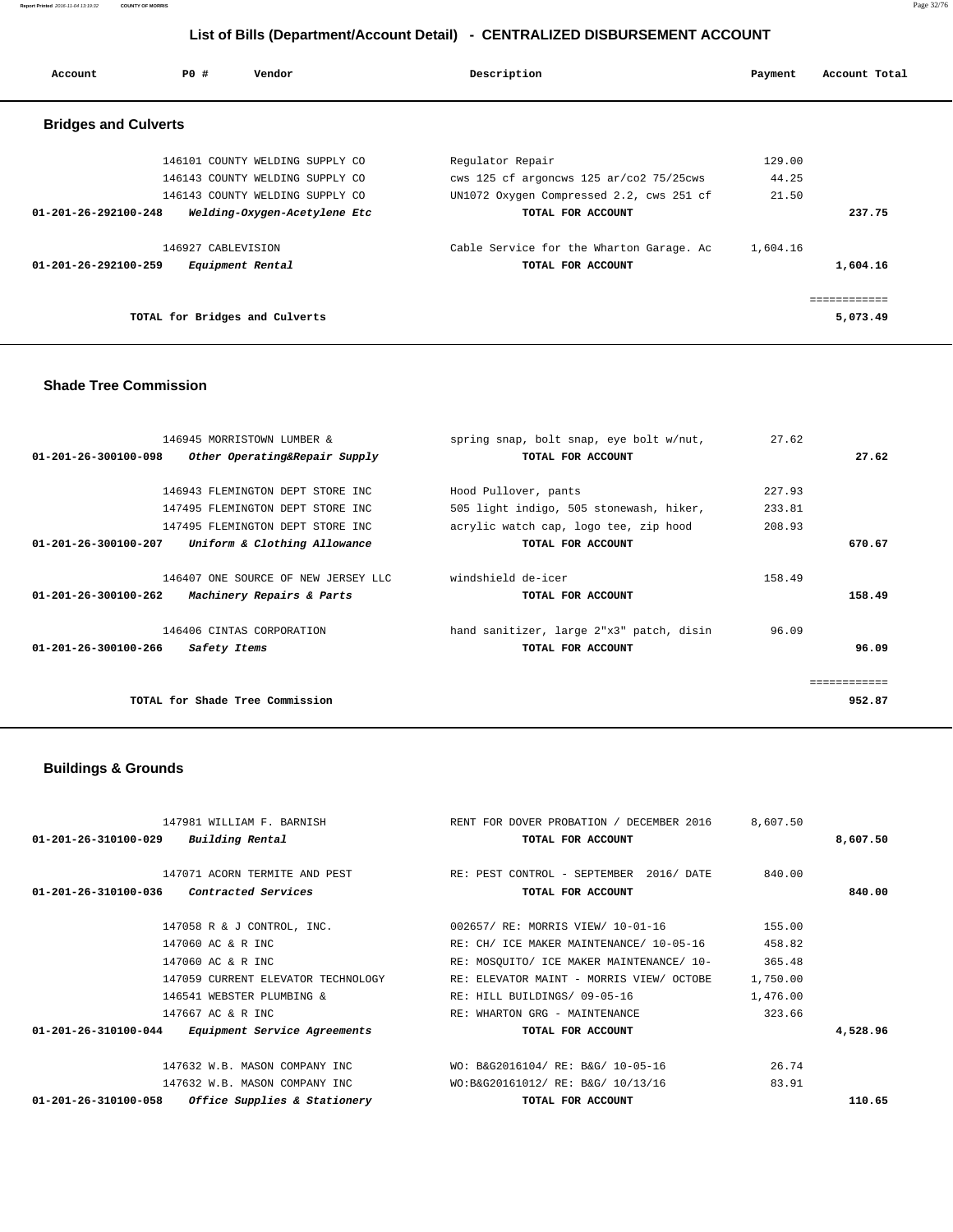**Report Printed** 2016-11-04 13:19:32 **COUNTY OF MORRIS** Page 33/76

# **List of Bills (Department/Account Detail) - CENTRALIZED DISBURSEMENT ACCOUNT**

| Account | PO# | Vendor<br>. | Description | Payment | Account Total |
|---------|-----|-------------|-------------|---------|---------------|
|         |     |             |             |         |               |

### **Buildings & Grounds**

| 01-201-26-310100-062<br>Parking Lot Rental            | TOTAL FOR ACCOUNT                        |          | 5,340.00  |
|-------------------------------------------------------|------------------------------------------|----------|-----------|
| 146061 CURRENT ELEVATOR TECHNOLOGY                    | RE: ELEVATOR MAINT - MORRIS VIEW/ SEPTEM | 1,750.00 |           |
| 146839 HANOVER TOWNSHIP                               | NJ STATE DCA REGISTRATION # 1412-00158-0 | 368.00   |           |
| 147052 EXTEL COMMUNICATIONS                           | RE: CH COMPLEX - DIAL TONES FOR ELEVATOR | 435.00   |           |
| 147048 ALL COUNTY RENTAL CENTER                       | RE: 911 MEMORIAL/ 09-14-16               | 1,494.50 |           |
| 147046 PAT SCANLAN LANDSCAPING, INC.                  | RE: LANDSCAPING/ 09-01-16                | 4,432.50 |           |
| 147061 BRANDNER DESIGN                                | RE: 911 MEMORIAL REPAIR/ 08-22-16        | 3,350.00 |           |
| 01-201-26-310100-084<br>Other Outside Services        | TOTAL FOR ACCOUNT                        |          | 11,830.00 |
| 147065 Crystal Springs                                | ACCOUNT# 699004915916860/ RE: B&G OFFICE | 30.99    |           |
| 147065 Crystal Springs                                | ACCOUNT# 699004915916976/ RE: WESTERN AV | 15.99    |           |
| 147065 Crystal Springs                                | ACCOUNT# 699004915917006/ RE: ADMINISTRA | 30.99    |           |
| 147065 Crystal Springs                                | ACCOUNT# 699004915917036/ RE: FREEHOLDER | 15.99    |           |
| 147065 Crystal Springs                                | ACCOUNT# 699004915917056/ 09-22-16       | 10.99    |           |
| 01-201-26-310100-095 Other Administrative Supplies    | TOTAL FOR ACCOUNT                        |          | 104.95    |
| 147067 GRAINGER                                       | RE: B&G/ 10-04-16                        | 142.44   |           |
| 01-201-26-310100-098<br>Other Operating&Repair Supply | TOTAL FOR ACCOUNT                        |          | 142.44    |
| 147050 MORRIS COUNTY MUNICIPAL                        | 000291/ RE: REFUSE REMOVAL/ SEPTEMBER 20 | 99.23    |           |
| 147049 MORRIS COUNTY MUNICIPAL                        | 100055/ WASTE COLLECTION - SEPTEMBER 201 | 5,656.24 |           |
| 147049 MORRIS COUNTY MUNICIPAL                        | 100055/ TIPPING FEES - SEPTEMBER 2016/ 1 | 1,688.71 |           |
| 01-201-26-310100-143<br>Rubbish & Trash Removal       | TOTAL FOR ACCOUNT                        |          | 7,444.18  |
| 148276 TRI-COUNTY SEWER & DRAIN                       | WO78588/RE: MORRIS VIEW - SEWER, WASTE,  | 1,455.00 |           |
| 01-201-26-310100-204<br>Plant Operations              | TOTAL FOR ACCOUNT                        |          | 1,455.00  |
| 147428 DANIEL RIEBEN                                  | RE: 2016 WORK BOOTS/ DATED 10-17-16      | 90.00    |           |
| 147666 KYLE PLUYMERS                                  | RE: 2016 WORK BOOTS/ DATED 10-20-16      | 90.00    |           |
| 147884 CHARLES UTTER                                  | RE: 2016 WORK BOOTS/ DATED 10-21-16      | 90.00    |           |
| 147067 GRAINGER                                       | WO78471/ RE: B&G/ 09-30-16               | 531.45   |           |
| 148253 DANIEL CANTY                                   | RE: 2016 WORK BOOTS/ DATED 10-30-16      | 90.00    |           |
| 147070 GRAINGER                                       | WO78471/ RE: B&G/ 09-30-16               | 1,160.60 |           |
| 147640 UNIVERSAL UNIFORM SALES CO. INC                | RE: JOHN HORMAZA- 2016 UNIFORMS-09-27-16 | 201.80   |           |
| 01-201-26-310100-207<br>Uniform & Clothing Allowance  | TOTAL FOR ACCOUNT                        |          | 2,253.85  |
| 148063 HOME DEPOT U.S.A., INC.                        | WO78558/ RE: B&G/10-20-16                | 56.95    |           |
| 01-201-26-310100-223<br>Building Repairs              | TOTAL FOR ACCOUNT                        |          | 56.95     |
| 146842 RICCIARDI BROTHERS OF                          | WO78331/ RE: OPI/ 09-01-16               | 376.46   |           |
| 146842 RICCIARDI BROTHERS OF                          | WO78340/ RE: A&R/ 09-08-16               | 20.94    |           |
| 146842 RICCIARDI BROTHERS OF                          | WO78340/ RE: A&R/ 09-12-16               | 144.13   |           |
| 146842 RICCIARDI BROTHERS OF                          | WO78352/ RE: CH/ 09-15-16                | 85.67    |           |
| 146842 RICCIARDI BROTHERS OF                          | WO78340/ RE: A&R/ 09-20-16               | 216.20   |           |
| 146842 RICCIARDI BROTHERS OF                          | WO78271/ RE: B&G/ 09-26-16               | 161.34   |           |
| 146842 RICCIARDI BROTHERS OF                          | WO78441/ RE: CH/ 09-27-16                | 102.37   |           |
| 146842 RICCIARDI BROTHERS OF                          | WO78841/ RE: CH/ 09-30-16                | 207.85   |           |
| 146837 SHERWIN-WILLIAMS                               | WO78078/ RE: CH/ 09-22-16                | 197.56   |           |
| $01 - 201 - 26 - 310100 - 234$ Paint                  | TOTAL FOR ACCOUNT                        |          | 1,512.52  |
| 147641 HOME DEPOT U.S.A., INC.                        | WO77887/ RE: OTA/ 10-19-16               | 319.64   |           |
| 147062 WATER WORKS SUPPLY CO., INC.                   | WO72992/ RE: PSTA/ 08-25-16              | 84.60    |           |
| 147062 WATER WORKS SUPPLY CO., INC.                   | WO72805/ RE: PSTA/ 09-27-16              | 1,201.29 |           |
| 147543 FASTENAL COMPANY                               | WO 77528/ RE: COUNTY GRG/ 10-14-16       | 603.53   |           |
| 147543 FASTENAL COMPANY                               | WO77528/ RE: COUNTY GRG/ 10-13-16        | 2,150.02 |           |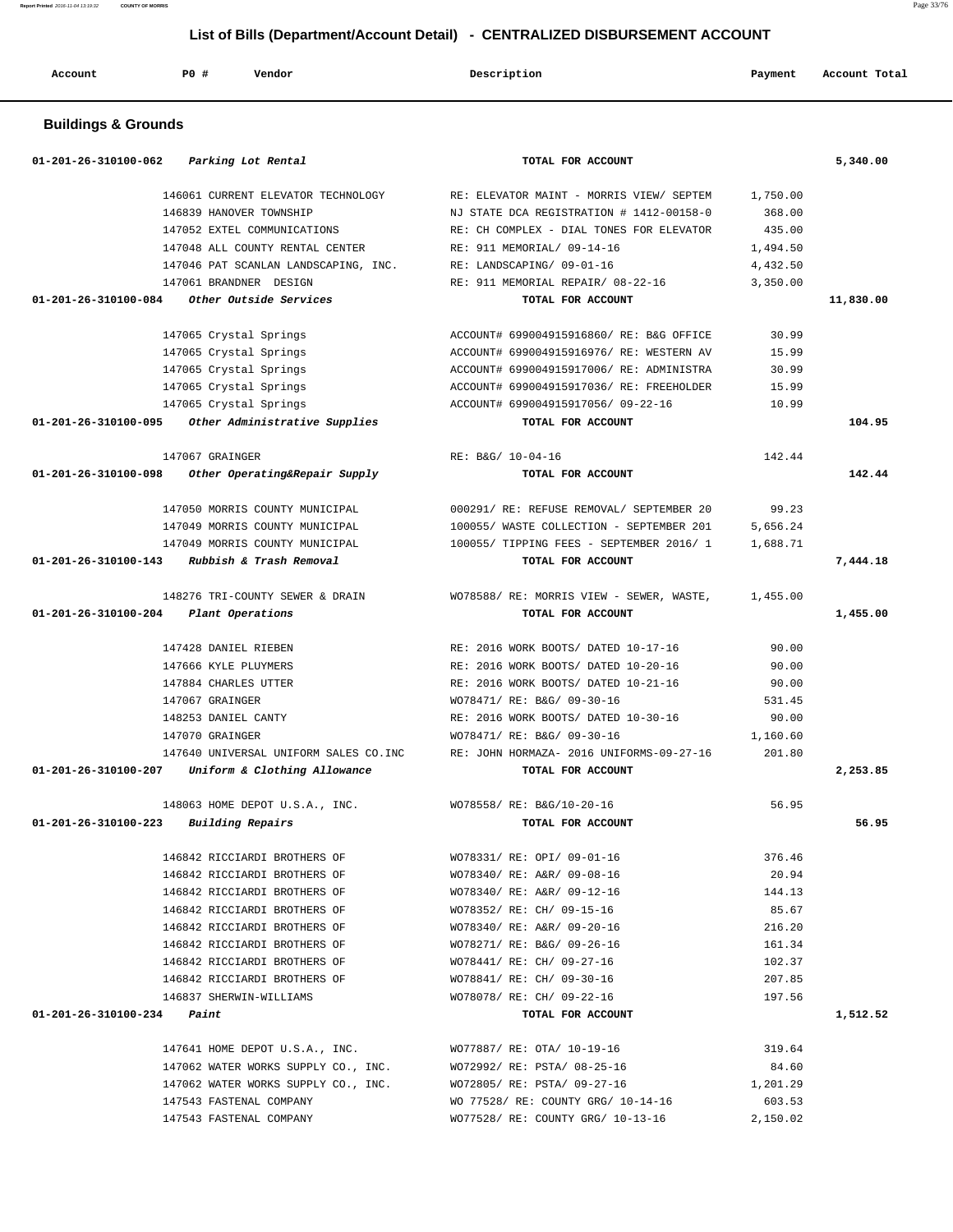| Account                                    | P0 #            | Vendor                               | Description                                      | Payment   | Account Total |
|--------------------------------------------|-----------------|--------------------------------------|--------------------------------------------------|-----------|---------------|
| <b>Buildings &amp; Grounds</b>             |                 |                                      |                                                  |           |               |
| 01-201-26-310100-235                       |                 | Pipes - Others                       | TOTAL FOR ACCOUNT                                |           | 4,540.86      |
|                                            |                 | 147641 HOME DEPOT U.S.A., INC.       | RE: SMALL TOOLS/10-06-16                         | 114.91    |               |
|                                            |                 | 147543 FASTENAL COMPANY              | WO78498/ RE: SMALL TOOLS/ 10-13-16               | 532.30    |               |
|                                            | 147067 GRAINGER |                                      | WO78478/ RE: SMALL TOOLS/ 10-03-16               | 36.30     |               |
|                                            | 147067 GRAINGER |                                      | WO78478/ RE: SMALL TOOLS/ 10-03-16               | 832.89    |               |
|                                            | 147067 GRAINGER |                                      | WO78478/ RE: SMALL TOOLS/ 10-04-16               | 68.22     |               |
|                                            | 147067 GRAINGER |                                      | WO78424/ RE: SMALL TOOLS/ 10-05-16               | 253.20    |               |
|                                            | 147067 GRAINGER |                                      | WO78424/ RE: SMALL TOOLS/ 10-05-16               | 117.58    |               |
|                                            | 147067 GRAINGER |                                      | WO78271/ RE: SMALL TOOLS/ 09-29-16               | 259.02    |               |
|                                            | 147070 GRAINGER |                                      | WO78490/ RE: B&G/ 10-05-16                       | 1,026.80  |               |
|                                            | 147070 GRAINGER |                                      | WO78479/ RE: SMALL TOOLS/ 10-03-16               | 62.56     |               |
| 01-201-26-310100-239                       |                 | Small Tools                          | TOTAL FOR ACCOUNT                                |           | 3,303.78      |
|                                            |                 | 146700 CONTINENTAL HARDWARE, INC.    | WO78290/ RE: A&R/ 09-21-16                       | 1,162.35  |               |
|                                            |                 | 146700 CONTINENTAL HARDWARE, INC.    | WO76885/ RE: CREDIT MEMO/ 08-29-16               | $-151.80$ |               |
|                                            |                 | 146700 CONTINENTAL HARDWARE, INC.    | WO78280. RE: PSTA/ 08-31-16                      | 619.40    |               |
|                                            |                 | 147641 HOME DEPOT U.S.A., INC.       | WO78546/ RE: B&G/ 10-20-16                       | 450.58    |               |
|                                            |                 | 147068 FASTENAL COMPANY              | WO78280/ RE: PSTA/ 10-03-16                      | 76.79     |               |
|                                            |                 | 147068 FASTENAL COMPANY              | WO78280/ RE: PSTA/ 10-03-16                      | 3.65      |               |
|                                            |                 | 147068 FASTENAL COMPANY              | WO78280/ RE: PSTA/ 10-04-16                      | 50.79     |               |
|                                            |                 | 147068 FASTENAL COMPANY              | WO78280/ RE: PSTA/ 10-05-16                      | 8.77      |               |
|                                            |                 | 148063 HOME DEPOT U.S.A., INC.       | WO78578/ RE: EXT SERV/ 10-27-16 2,172.74         |           |               |
|                                            |                 | 148063 HOME DEPOT U.S.A., INC.       | CREDIT MEMO CK#412052 10/06/16                   | $-98.92$  |               |
|                                            |                 | 148063 HOME DEPOT U.S.A., INC.       | WO78579/ RE: OPI/ 10-27-16                       | 149.19    |               |
|                                            | 147067 GRAINGER |                                      | WO78479/ RE: B&G/ 10-03-16                       | 80.50     |               |
|                                            | 147067 GRAINGER |                                      | WO78479/ RE: B&G/ 10-03-16                       | 590.78    |               |
|                                            | 147070 GRAINGER |                                      | RE: SHERIFF/ 09-23-16                            | 325.58    |               |
|                                            | 147070 GRAINGER |                                      | WO78488/ RE: PERSONNEL/ 10-05-16                 | 293.40    |               |
| 01-201-26-310100-249                       |                 | Bldg Maintenance Supplies            | TOTAL FOR ACCOUNT                                |           | 5,733.80      |
|                                            |                 | 147064 CERBO'S PARSIPPANY GREENHOUSE | WO78434/ RE: RETENTION BASINS/ 09-22-16 1,530.00 |           |               |
| 01-201-26-310100-251                       |                 | Ground Maintenance Supplies          | TOTAL FOR ACCOUNT                                |           | 1,530.00      |
|                                            |                 | 147047 JERSEY PAPER PLUS INC         | WO78467/ RE: B&G/ 09-30-16                       | 3,720.00  |               |
|                                            |                 | 147047 JERSEY PAPER PLUS INC         | WO78467/ RE: B&G/ 10-04-16                       | 1,799.60  |               |
|                                            |                 | 147631 DUBLIN JANITORIAL SUPPLY      | WO78466/ RE: B&G/ 10-03-16                       | 1,032.00  |               |
| $01-201-26-310100-252$ Janitorial Supplies |                 |                                      | TOTAL FOR ACCOUNT                                |           | 6,551.60      |
|                                            |                 | 147669 CLIFFSIDE BODY CORP           | WO78481/ RE: B&G/ 10-19-16                       | 195.32    |               |
| 01-201-26-310100-258                       | Equipment       |                                      | TOTAL FOR ACCOUNT                                |           | 195.32        |
|                                            |                 | 147069 R & J CONTROL, INC.           | 002838/ PSTA                                     | 310.00    |               |
|                                            |                 | 147069 R & J CONTROL, INC.           | 002839/ A & R BLDG-KOHLER                        | 155.00    |               |
|                                            |                 | 147069 R & J CONTROL, INC.           | 002840/ A & R BLDG - ONAN                        | 155.00    |               |
|                                            |                 | 147069 R & J CONTROL, INC.           | 002841/ JDC                                      | 155.00    |               |
|                                            |                 | 147069 R & J CONTROL, INC.           | 002866/ YOUTH SHELTER                            | 155.00    |               |
|                                            |                 | 147069 R & J CONTROL, INC.           | 002867/ COUNTY GARAGE                            | 155.00    |               |
|                                            |                 | 147069 R & J CONTROL, INC.           | 002868/ WHARTON                                  | 155.00    |               |
|                                            |                 | 147069 R & J CONTROL, INC.           | 002869/ SCHUYLER                                 | 155.00    |               |
|                                            |                 | 147069 R & J CONTROL, INC.           | 003091/ ROCKAWAY                                 | 155.00    |               |
|                                            |                 | 147069 R & J CONTROL, INC.           | 003092/ LONG VALLEY                              | 155.00    |               |
|                                            |                 | 147069 R & J CONTROL, INC.           | 003108/ HEALTH MNGMNT                            | 155.00    |               |
|                                            |                 | 147069 R & J CONTROL, INC.           | 003109/ MONTVILLE                                | 155.00    |               |
|                                            |                 | 147069 R & J CONTROL, INC.           | 003113/ CAC BLDG                                 | 155.00    |               |
|                                            |                 | 147069 R & J CONTROL, INC.           | 003114/ SEU                                      | 155.00    |               |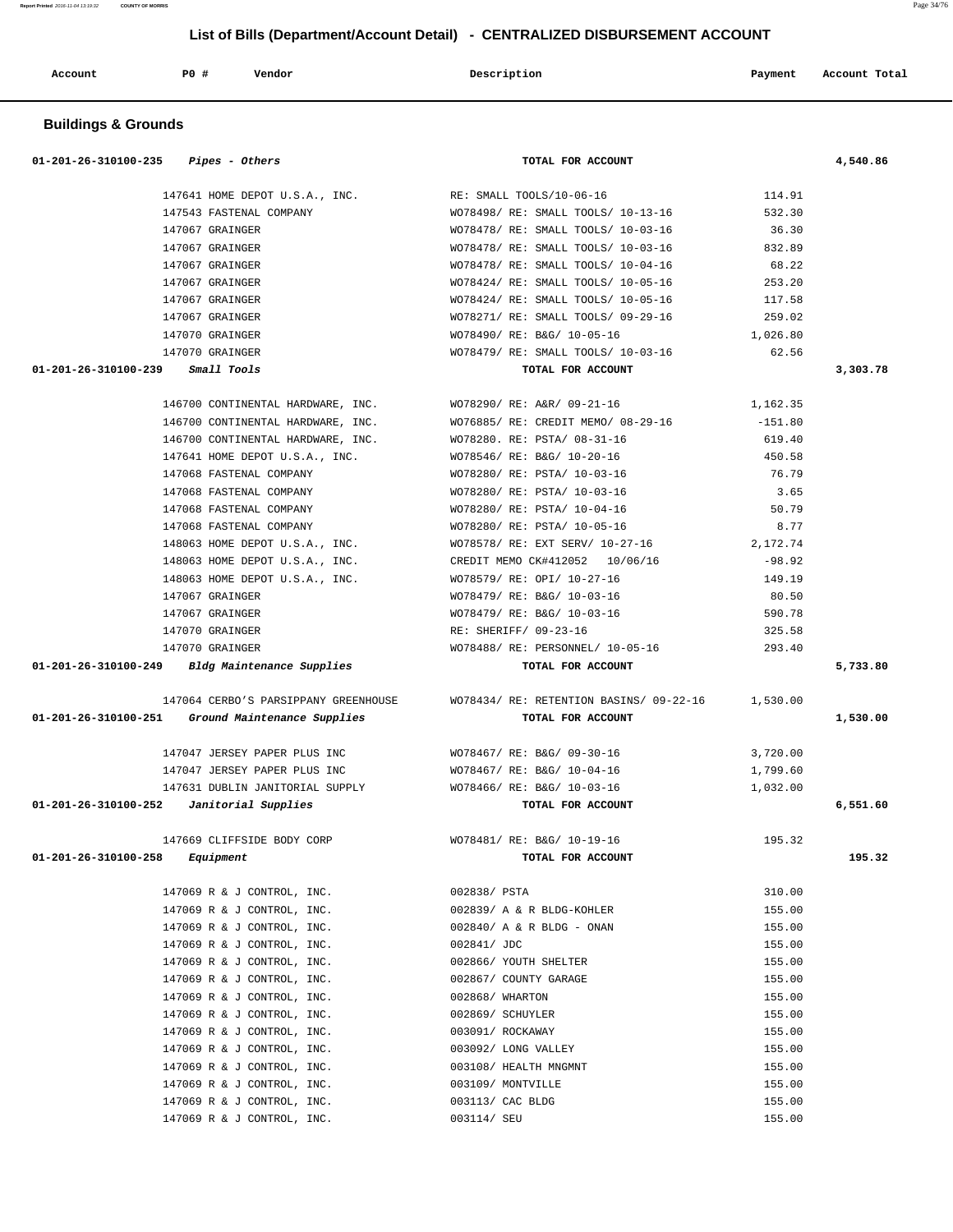| 147584 W.B. MASON COMPANY INC                        | Envelope             | 32.47  |
|------------------------------------------------------|----------------------|--------|
| 147584 W.B. MASON COMPANY INC                        | Ink stamp            | 3.72   |
| 147584 W.B. MASON COMPANY INC                        | Clipboard            | 5.88   |
| 147585 W.B. MASON COMPANY INC                        | Coffee               | 271.56 |
| 147585 W.B. MASON COMPANY INC                        | Sugar                | 42.50  |
| Office Supplies & Stationery<br>01-201-26-315100-058 | TOTAL FOR ACCOUNT    | 495.82 |
| 146899 TREASURER, STATE OF NEW JERSEY                | Vehicle Registration | 178.00 |
| 01-201-26-315100-082<br>Travel Expense               | TOTAL FOR ACCOUNT    | 178.00 |

 **01-201-26-315100-039 Education Schools & Training TOTAL FOR ACCOUNT 1,102.00**

 147762 W.B. MASON COMPANY INC Towel 134.80 147762 W.B. MASON COMPANY INC Freshener 3.04 147584 W.B. MASON COMPANY INC Sponge Sponge 1.85

 146271 LONGFELLOWS SANDWICH DELI Training Day catered lunch - 25 people 243.00 146896 MC VOCATIONAL SCHOOL DISTRICT Auto Electrical Systems- Edward Satorius 859.00

#### **Motor Services Center**

|           | 155.00 | 147069 R & J CONTROL, INC. $003132/$ LAW & PUBLIC SAFETY - 500K BALDO        |                                                  |
|-----------|--------|------------------------------------------------------------------------------|--------------------------------------------------|
|           |        | 147069 R & J CONTROL, INC. 003133/ LAW & PUBLIC SAFETY - WHISPERWAT 155.00   |                                                  |
|           | 155.00 | 147069 R & J CONTROL, INC. 003134/ FUEL TRANSFER STATION                     |                                                  |
|           | 155.00 |                                                                              | 147069 R & J CONTROL, INC. 0003135/ W&M          |
|           | 155.00 |                                                                              | 147069 R & J CONTROL, INC. 6003136/0TA           |
|           | 155.00 |                                                                              | 147069 R & J CONTROL, INC. 004143/ PSTA          |
| 3,720.00  |        | TOTAL FOR ACCOUNT                                                            | $01-201-26-310100-262$ Machinery Repairs & Parts |
|           |        | WO78500/ RE: YOUTH SHELTER/ 10-07-16 129.82                                  | 147635 JOHNSTONE SUPPLY                          |
|           | 77.40  |                                                                              |                                                  |
|           |        | 147635 JOHNSTONE SUPPLY WO78442/ RE: MC LIBRARY/ 10-13-16 5,326.20           |                                                  |
|           |        | 147635 JOHNSTONE SUPPLY 670.22 WO78506/RE: LAW & PUB SAFETY/ 10-13-16 370.22 |                                                  |
|           | 41.03  | 147635 JOHNSTONE SUPPLY WO78516/RE: B&G/ 10-13-16                            |                                                  |
|           |        | 147635 JOHNSTONE SUPPLY 61.54 WO78521/ RE: WARRANTS/ 10-13-16 150.54         |                                                  |
|           |        | 147953 JOHNSTONE SUPPLY WO78504/ RE: DEIDRE O'BRIEN CTR/ 10-18-1 5,648.06    |                                                  |
|           | 17.20  | 147953 JOHNSTONE SUPPLY WO78344/ RE: B&G/ 10-20-16                           |                                                  |
|           | 34.52  | 148305 JOHNSTONE SUPPLY WO78529/RE: CTY GARAGE/ 10-17-16                     |                                                  |
|           | 150.54 | 148305 JOHNSTONE SUPPLY WO78521/RE: WARRANTS/10-17-16                        |                                                  |
|           |        | 148305 JOHNSTONE SUPPLY 6078575/RE: 8 CT ST/ 10-25-16 107.06                 |                                                  |
|           | 31.94  | WO78575/ RE: 8 CT ST/ 10-25-16                                               | 148305 JOHNSTONE SUPPLY                          |
|           | 77.89  | 147670 FASTENAL COMPANY 6000000 WOT8439/RE: PSTA/09-30-16                    |                                                  |
| 12,162.42 |        | TOTAL FOR ACCOUNT                                                            | 01-201-26-310100-264 Heat & A/C                  |
|           | 83.59  | 146394 FRANKLIN-GRIFFITH LLC WO78402/MV/ 09-16-16                            |                                                  |
|           | 379.96 | 146394 FRANKLIN-GRIFFITH LLC WO78401/ RE: MV/ 09-16-16                       |                                                  |
|           | 207.92 | 146394 FRANKLIN-GRIFFITH LLC WO78360/ RE: HUMAN SERVICES/ 09-16-16           |                                                  |
|           |        | 146394 FRANKLIN-GRIFFITH LLC WO78227/ re: ch/ 08-25-16 134.28                |                                                  |
|           | 71.25  | WO78430/ RE: CH/ 09-23-16                                                    | 147070 GRAINGER                                  |
| 877.00    |        | TOTAL FOR ACCOUNT                                                            | $01 - 201 - 26 - 310100 - 265$ Electrical        |

# **Buildings & Grounds**

 **Account P0 # Vendor Description Payment Account Total**

 147069 R & J CONTROL, INC. 003130/ LAW & PUBLIC SAFETY - 225K BALDO 155.00 147069 R & J CONTROL, INC. 003131/ LAW & PUBLIC SAFETY - TRAILER 155.00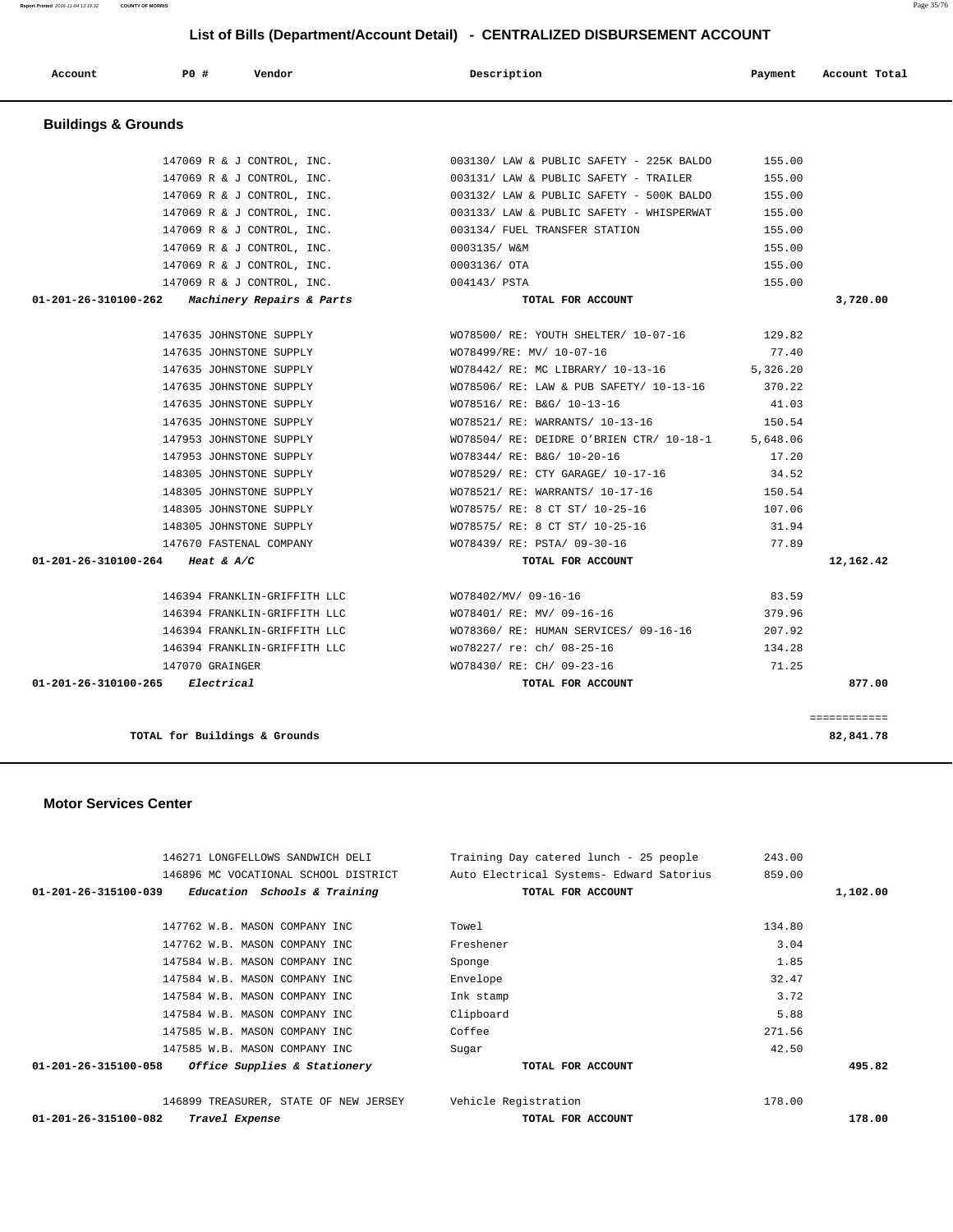# **List of Bills (Department/Account Detail) - CENTRALIZED DISBURSEMENT ACCOUNT**

| Account | P0# | Vendor | Description | Payment | Account Total |
|---------|-----|--------|-------------|---------|---------------|
|         |     |        |             |         |               |

#### **Motor Services Center**

| 146947 Y-PERS INC                                     | Freight                                  | 58.40    |
|-------------------------------------------------------|------------------------------------------|----------|
| 146772 HELM                                           | Fleet Service & Training                 | 2,750.00 |
| 146897 NIELSEN RT 46, INC.                            | Recall front safety belt, recall c/s ove | 230.00   |
| 146897 NIELSEN RT 46, INC.                            | Radiator / Labor                         | 549.98   |
| 146897 NIELSEN RT 46, INC.                            | Coolant                                  | 15.90    |
| 146942 SHEAFFER SUPPLY, INC.                          | Capscrews                                | 2.70     |
| 146942 SHEAFFER SUPPLY, INC.                          | Hex                                      | 3.00     |
| 146976 BOONTON AUTO PARTS                             | Chroma black                             | 70.48    |
| 146976 BOONTON AUTO PARTS                             | Chroma mid temp                          | 25.12    |
| 146976 BOONTON AUTO PARTS                             | Selective clear                          | 24.69    |
| 146976 BOONTON AUTO PARTS                             | Select Clear Act.Fast                    | 11.09    |
| 147250 MSC INDUSTRIAL SUPPLY CO.                      | 24Y Roloc Disc                           | 52.23    |
| 147250 MSC INDUSTRIAL SUPPLY CO.                      | 36Y Roloc Disc                           | 44.94    |
| 147250 MSC INDUSTRIAL SUPPLY CO.                      | Joy dishwashing liquid                   | 14.28    |
| 147250 MSC INDUSTRIAL SUPPLY CO.                      | Plus sorbent univ pad                    | 490.00   |
| 147923 NESTLE WATERS NORTH AMERICA INC.               | 09/15/16-10/14/16 06J0435051180          | 46.02    |
| 147582 SHEAFFER SUPPLY, INC.                          | H/W                                      | 8.00     |
| 147582 SHEAFFER SUPPLY, INC.                          | Hex, 100                                 | 10.24    |
| 146960 J & D SALES & SERVICE LLC                      | Wand                                     | 86.73    |
| 146960 J & D SALES & SERVICE LLC                      | Close                                    | 2.83     |
| 146960 J & D SALES & SERVICE LLC                      | Union                                    | 14.96    |
| 146960 J & D SALES & SERVICE LLC                      | Male Adapter                             | 11.70    |
| 146960 J & D SALES & SERVICE LLC                      | $11/4th$ MPT                             | 11.70    |
| 146960 J & D SALES & SERVICE LLC                      | Trans                                    | 495.00   |
| 146960 J & D SALES & SERVICE LLC                      | Technical Service Time                   | 270.00   |
| 146960 J & D SALES & SERVICE LLC                      | Service Charge                           | 185.00   |
| 146961 J & D SALES & SERVICE LLC                      | Contractor                               | 85.00    |
| 146961 J & D SALES & SERVICE LLC                      | Piston                                   | 95.00    |
| 146961 J & D SALES & SERVICE LLC                      | Oil                                      | 14.95    |
| 146961 J & D SALES & SERVICE LLC                      | Oil Seals                                | 8.28     |
| 146961 J & D SALES & SERVICE LLC                      | HP Seals                                 | 13.46    |
| 146961 J & D SALES & SERVICE LLC                      | Elect                                    | 31.62    |
| 146961 J & D SALES & SERVICE LLC                      | 0-Rings                                  | 3.00     |
| 146961 J & D SALES & SERVICE LLC                      | Spray Nozzle                             | 20.18    |
| 146961 J & D SALES & SERVICE LLC                      | Thermostat                               | 58.74    |
| 146961 J & D SALES & SERVICE LLC                      | Fuel Nozzle                              | 21.27    |
| 146961 J & D SALES & SERVICE LLC                      | 110 Valves                               | 91.17    |
| 146961 J & D SALES & SERVICE LLC                      | Valves                                   | 45.00    |
| 146961 J & D SALES & SERVICE LLC                      | 2 Piece Seal                             | 6.62     |
| 146961 J & D SALES & SERVICE LLC                      | Suction Hose                             | 12.21    |
| 146961 J & D SALES & SERVICE LLC                      | Union Nut                                | 1.04     |
| 146961 J & D SALES & SERVICE LLC                      | Cutting Ring                             | 1.09     |
| 146961 J & D SALES & SERVICE LLC                      | Nozzle Holder                            | 37.88    |
| 146961 J & D SALES & SERVICE LLC                      | Trigger Pipeline                         | 45.13    |
| 146961 J & D SALES & SERVICE LLC                      | Labor                                    | 495.00   |
| 146961 J & D SALES & SERVICE LLC                      | Service Call                             | 90.00    |
| 146965 MOYE HANDLING SYSTEMS INC                      | Annual OSHA Inspections at the Motor Sho | 978.64   |
| 147380 MORRISTOWN LUMBER &                            | Mach hammer                              | 6.99     |
| 147380 MORRISTOWN LUMBER &                            | Weatherflex Hose                         | 14.99    |
| 146933 BEAUTIFUL RAGS                                 | Red shop towels                          | 288.00   |
| 146933 BEAUTIFUL RAGS                                 | Freight                                  | 40.56    |
| 148330 MARK CARTER                                    | MOTOR VEHICLE COMMISSION - 9 TITLES Date | 480.00   |
| 01-201-26-315100-098<br>Other Operating&Repair Supply | TOTAL FOR ACCOUNT                        | 8,608.81 |
|                                                       |                                          |          |

| 146876 AMERICAN WEAR INC. | Uniforms and Mat Rental Services | 212.74 |
|---------------------------|----------------------------------|--------|
| 146876 AMERICAN WEAR INC. | Garment R-Steve Cole             | .00    |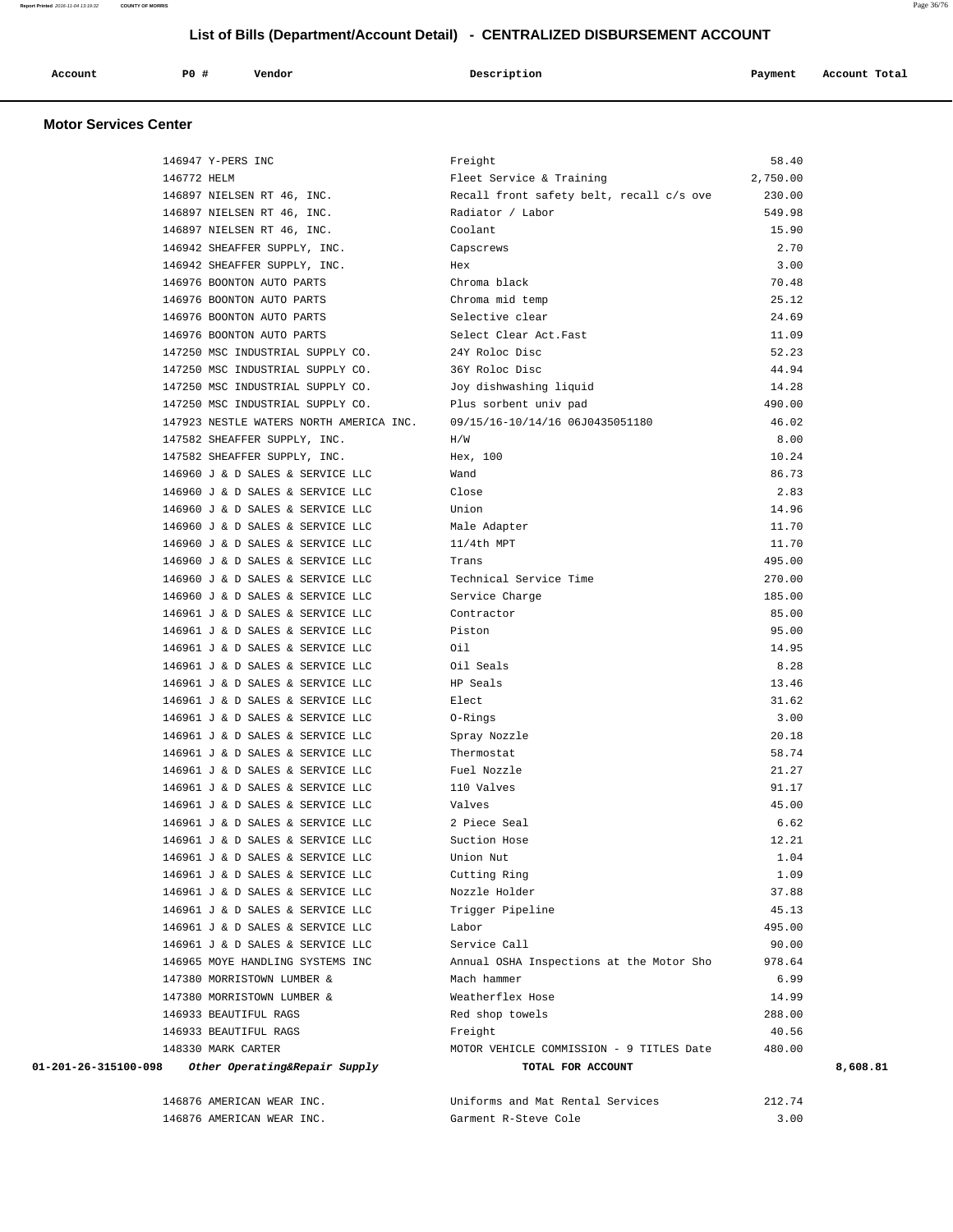**Report Printed** 2016-11-04 13:19:32 **COUNTY OF MORRIS** Page 37/76

## **List of Bills (Department/Account Detail) - CENTRALIZED DISBURSEMENT ACCOUNT**

| Account | P0 # | Vendor | Description | Payment | Account Total |
|---------|------|--------|-------------|---------|---------------|
|         |      |        |             |         |               |

| 01-201-26-315100-207<br>Uniform & Clothing Allowance                         | TOTAL FOR ACCOUNT                        |                 | 428.48   |
|------------------------------------------------------------------------------|------------------------------------------|-----------------|----------|
| 146940 PETROCHOICE                                                           | Air 1 Def (55 gal)                       | 750.00          |          |
| 01-201-26-315100-225<br>Chemicals & Sprays                                   | TOTAL FOR ACCOUNT                        |                 | 750.00   |
| 146939 PETROCHOICE                                                           | Mobile Del 1300 S SAE 15W40 (BULK)       | 3,885.00        |          |
| 146938 PETROCHOICE                                                           | Exxon Humble H 32 (BULK)                 | 1,782.34        |          |
| Lubricants & Anti Freeze<br>01-201-26-315100-232                             | TOTAL FOR ACCOUNT                        |                 | 5,667.34 |
|                                                                              |                                          |                 |          |
| 146980 INTER CITY TIRE                                                       | P225/60R18                               | 667.62          |          |
| 146883 BARNWELL HOUSE OF TIRES, INC.                                         | P265/60R18                               | 564.04          |          |
| 146884 BARNWELL HOUSE OF TIRES, INC.                                         | P235-75R15                               | 87.87           |          |
| 146882 BARNWELL HOUSE OF TIRES, INC.                                         | 245/65R17                                | 507.00          |          |
| 146881 BARNWELL HOUSE OF TIRES, INC.                                         | 11R225 PC RDA                            | 292.00          |          |
| 146881 BARNWELL HOUSE OF TIRES, INC.                                         | Com Rim Regin-powder coat                | 50.00           |          |
| 146881 BARNWELL HOUSE OF TIRES, INC.                                         | TR572 Valve                              | 14.00           |          |
| 146881 BARNWELL HOUSE OF TIRES, INC.                                         | Med Truck Monut/dismount                 | 45.00           |          |
| 146880 BARNWELL HOUSE OF TIRES, INC.                                         | P225/60R195                              | 511.10          |          |
| 146880 BARNWELL HOUSE OF TIRES, INC.                                         | Com Rim Refin                            | 50.00           |          |
| 146880 BARNWELL HOUSE OF TIRES, INC.                                         | Tr416 Bent valve                         | 10.00           |          |
| 146880 BARNWELL HOUSE OF TIRES, INC.                                         | Med Truck Monut/dismount                 | 45.00           |          |
| 146880 BARNWELL HOUSE OF TIRES, INC.                                         | Medium Truck Wheel Balance               | 64.00           |          |
| 146879 BARNWELL HOUSE OF TIRES, INC.                                         | 11R225 PC RDA                            | 292.00          |          |
| 146879 BARNWELL HOUSE OF TIRES, INC.                                         | 11R225 Casing                            | 170.00          |          |
| 146879 BARNWELL HOUSE OF TIRES, INC.                                         | 255/70R225<br>Valve                      | 109.00<br>21.00 |          |
| 146879 BARNWELL HOUSE OF TIRES, INC.<br>146879 BARNWELL HOUSE OF TIRES, INC. |                                          | 75.00           |          |
| 146879 BARNWELL HOUSE OF TIRES, INC.                                         | Com open rim<br>Med truck mount/dismount | 67.50           |          |
| 146877 BARNWELL HOUSE OF TIRES, INC.                                         | P225/60R17                               | 80.81           |          |
| 146878 BARNWELL HOUSE OF TIRES, INC.                                         | 11R225 PC RDA                            | 146.00          |          |
| 146878 BARNWELL HOUSE OF TIRES, INC.                                         | 11R225 Casing                            | 85.00           |          |
| 146878 BARNWELL HOUSE OF TIRES, INC.                                         | Used 10L HP Wheel                        | 45.00           |          |
| 146878 BARNWELL HOUSE OF TIRES, INC.                                         | Com Open Rim Refine-power coat           | 25.00           |          |
| 146878 BARNWELL HOUSE OF TIRES, INC.                                         | Valve                                    | 14.00           |          |
| 146878 BARNWELL HOUSE OF TIRES, INC.                                         | Med truck mount/dismount                 | 45.00           |          |
| 01-201-26-315100-245<br>Tires                                                | TOTAL FOR ACCOUNT                        |                 | 4,082.94 |
| 146946 TOMAR INDUSTRIES INC                                                  | Kleenex                                  | 55.25           |          |
| 146946 TOMAR INDUSTRIES INC                                                  | Pump                                     | 34.65           |          |
| 146946 TOMAR INDUSTRIES INC                                                  | Toilet tissue                            | 64.75           |          |
| 01-201-26-315100-252<br>Janitorial Supplies                                  | TOTAL FOR ACCOUNT                        |                 | 154.65   |
|                                                                              |                                          |                 |          |
| 146934 DRIVE LINE SERVICES OF NJ INC                                         | U-Joint                                  | 13.38           |          |
| 146934 DRIVE LINE SERVICES OF NJ INC                                         | Yoke                                     | 32.41           |          |
| 147251 SAMSON METAL SERVICES                                                 | Material                                 | 90.00           |          |
| 146954 BROWN TRUCK GROUP                                                     | Compressor                               | 653.02          |          |
| 146954 BROWN TRUCK GROUP                                                     | Core Chrage                              | 379.00          |          |
| 146954 BROWN TRUCK GROUP                                                     | Gasket air compressor                    | 32.26           |          |
| 146954 BROWN TRUCK GROUP                                                     | Gasket Pump                              | 12.50           |          |
| 146954 BROWN TRUCK GROUP                                                     | Heater                                   | 7.23            |          |
| 146954 BROWN TRUCK GROUP                                                     | Elbow drain hose                         | 28.86           |          |
| 147309 HOOVER TRUCK CENTERS INC                                              | Link                                     | 363.24          |          |
| 147565 HOOVER TRUCK CENTERS INC                                              | Clamp                                    | 9.68            |          |
| 147565 HOOVER TRUCK CENTERS INC                                              | Tube                                     | 84.48           |          |
| 147565 HOOVER TRUCK CENTERS INC                                              | Conn-Male                                | 9.14            |          |
| 147565 HOOVER TRUCK CENTERS INC                                              | Coupling                                 | 3.67            |          |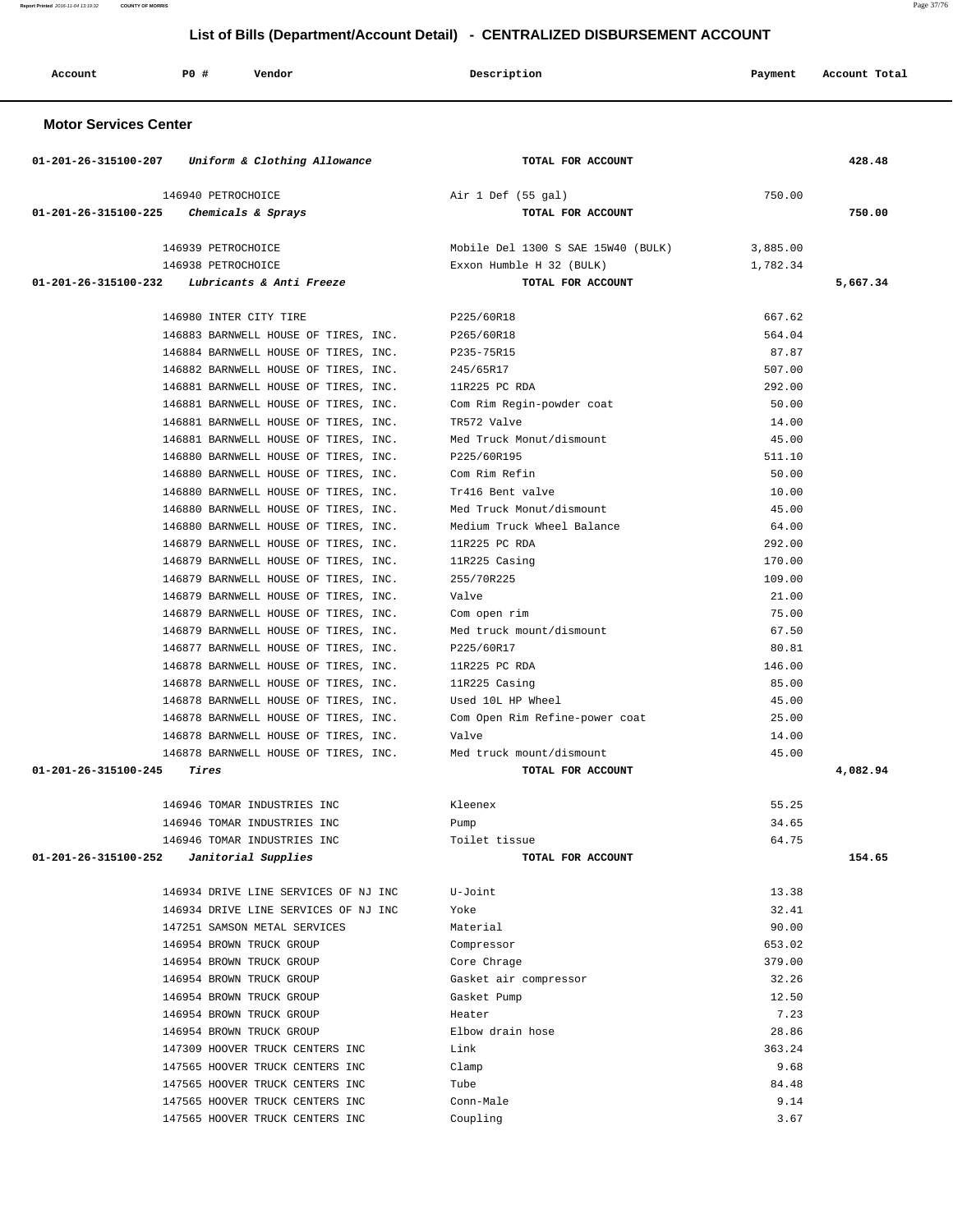|  | Account<br>. | PO# | Vendor | Description | Payment | Account Total |
|--|--------------|-----|--------|-------------|---------|---------------|
|--|--------------|-----|--------|-------------|---------|---------------|

| 147565 HOOVER TRUCK CENTERS INC                   | Beaded Hose                          | 4.14            |          |
|---------------------------------------------------|--------------------------------------|-----------------|----------|
| 147566 HOOVER TRUCK CENTERS INC                   | GasketClamp                          | 6.53            |          |
| 147566 HOOVER TRUCK CENTERS INC                   | Stud                                 | 26.68           |          |
| 147566 HOOVER TRUCK CENTERS INC                   | Nut                                  | 11.16           |          |
| 147566 HOOVER TRUCK CENTERS INC                   | Kit                                  | 3,448.47        |          |
| 147566 HOOVER TRUCK CENTERS INC                   | Core Deposit                         | 924.00          |          |
| 147566 HOOVER TRUCK CENTERS INC                   | Clamp                                | 18.15           |          |
| 147566 HOOVER TRUCK CENTERS INC                   | Screw                                | 14.60           |          |
| 147566 HOOVER TRUCK CENTERS INC                   | Hose                                 | 26.29           |          |
| 147566 HOOVER TRUCK CENTERS INC                   | Clamp                                | 6.90            |          |
| 147566 HOOVER TRUCK CENTERS INC                   | Screw                                | 118.58          |          |
| 147566 HOOVER TRUCK CENTERS INC                   | Washer                               | 23.12           |          |
|                                                   | Screw                                | 3.68            |          |
| 147566 HOOVER TRUCK CENTERS INC                   |                                      |                 |          |
| 147566 HOOVER TRUCK CENTERS INC                   | Seal O-Ring                          | 3.55            |          |
| 147566 HOOVER TRUCK CENTERS INC                   | Seal O-Ring                          | 2.69            |          |
| 147566 HOOVER TRUCK CENTERS INC                   | Seal O-Ring                          | 3.82            |          |
| 147566 HOOVER TRUCK CENTERS INC                   | Screw                                | 27.51           |          |
| 147566 HOOVER TRUCK CENTERS INC                   | Screw                                | 28.82           |          |
| 147566 HOOVER TRUCK CENTERS INC                   | Washer                               | 15.36           |          |
| 147566 HOOVER TRUCK CENTERS INC                   | Washer                               | 17.15           |          |
| 147566 HOOVER TRUCK CENTERS INC                   | Tube                                 | 29.30           |          |
| 147566 HOOVER TRUCK CENTERS INC                   | Tube                                 | 25.81           |          |
| 147566 HOOVER TRUCK CENTERS INC                   | Tube                                 | 66.69           |          |
| 147566 HOOVER TRUCK CENTERS INC                   | Tube                                 | 61.14           |          |
| 147566 HOOVER TRUCK CENTERS INC                   | Seal o-ring                          | 9.73            |          |
| 147566 HOOVER TRUCK CENTERS INC                   | Seal                                 | 2.69            |          |
| 147566 HOOVER TRUCK CENTERS INC                   | Gasket                               | 3.08            |          |
| 147566 HOOVER TRUCK CENTERS INC                   | Seal                                 | 3.07            |          |
| 147566 HOOVER TRUCK CENTERS INC                   | Connection                           | 10.00           |          |
| 147566 HOOVER TRUCK CENTERS INC                   | Plug                                 | 3.47            |          |
| 147566 HOOVER TRUCK CENTERS INC                   | Seal                                 | 5.90            |          |
| 147566 HOOVER TRUCK CENTERS INC                   | Pipe                                 | 48.50           |          |
| 147566 HOOVER TRUCK CENTERS INC                   | Clamp                                | 18.80           |          |
| 147566 HOOVER TRUCK CENTERS INC                   | Kit                                  | 908.28          |          |
| 147566 HOOVER TRUCK CENTERS INC                   | Core Deposit                         | 192.50          |          |
| 147422 SOMERSET HILLS TOWING                      | TOWING (#9/6)                        | 607.32          |          |
| 146964 MID-ATLANTIC TRUCK CENTRE INC              | Belt Fan                             | 117.11          |          |
| 146963 MID-ATLANTIC TRUCK CENTRE INC              | Gauge Low                            | 37.81           |          |
| 146963 MID-ATLANTIC TRUCK CENTRE INC              | Switch Fuel                          | 24.00           |          |
| 146941 PROGRESSIVE HYDRAULICS INC                 | Coupler                              | 553.00          |          |
| 146941 PROGRESSIVE HYDRAULICS INC                 | Nipple                               | 240.30          |          |
| 01-201-26-315100-261<br>Spare Parts for Equipment | TOTAL FOR ACCOUNT                    |                 | 9,429.02 |
|                                                   |                                      |                 |          |
| 146888 D&B AUTO SUPPLY                            | Gas cap                              | 7.56            |          |
| 146888 D&B AUTO SUPPLY                            | Wheel nut                            | 61.76           |          |
| 146888 D&B AUTO SUPPLY                            | Fuel tanks                           | 102.77          |          |
| 146888 D&B AUTO SUPPLY                            |                                      | 27.19           |          |
| 146888 D&B AUTO SUPPLY                            |                                      |                 |          |
|                                                   | Straps                               |                 |          |
|                                                   | Push-pull                            | 84.36           |          |
| 146888 D&B AUTO SUPPLY                            | Brake Rotor                          | 219.70          |          |
| 146888 D&B AUTO SUPPLY                            | Plier                                | 89.24           |          |
| 146887 D&B AUTO SUPPLY                            | Hose edn                             | 166.16          |          |
| 146887 D&B AUTO SUPPLY                            | Disc pad                             | 54.16           |          |
| 146887 D&B AUTO SUPPLY                            | New water pump                       | 47.08           |          |
| 146887 D&B AUTO SUPPLY                            | V-belt                               | 16.28           |          |
| 146887 D&B AUTO SUPPLY<br>146887 D&B AUTO SUPPLY  | Napagold air filter<br>Ignition coil | 23.38<br>342.40 |          |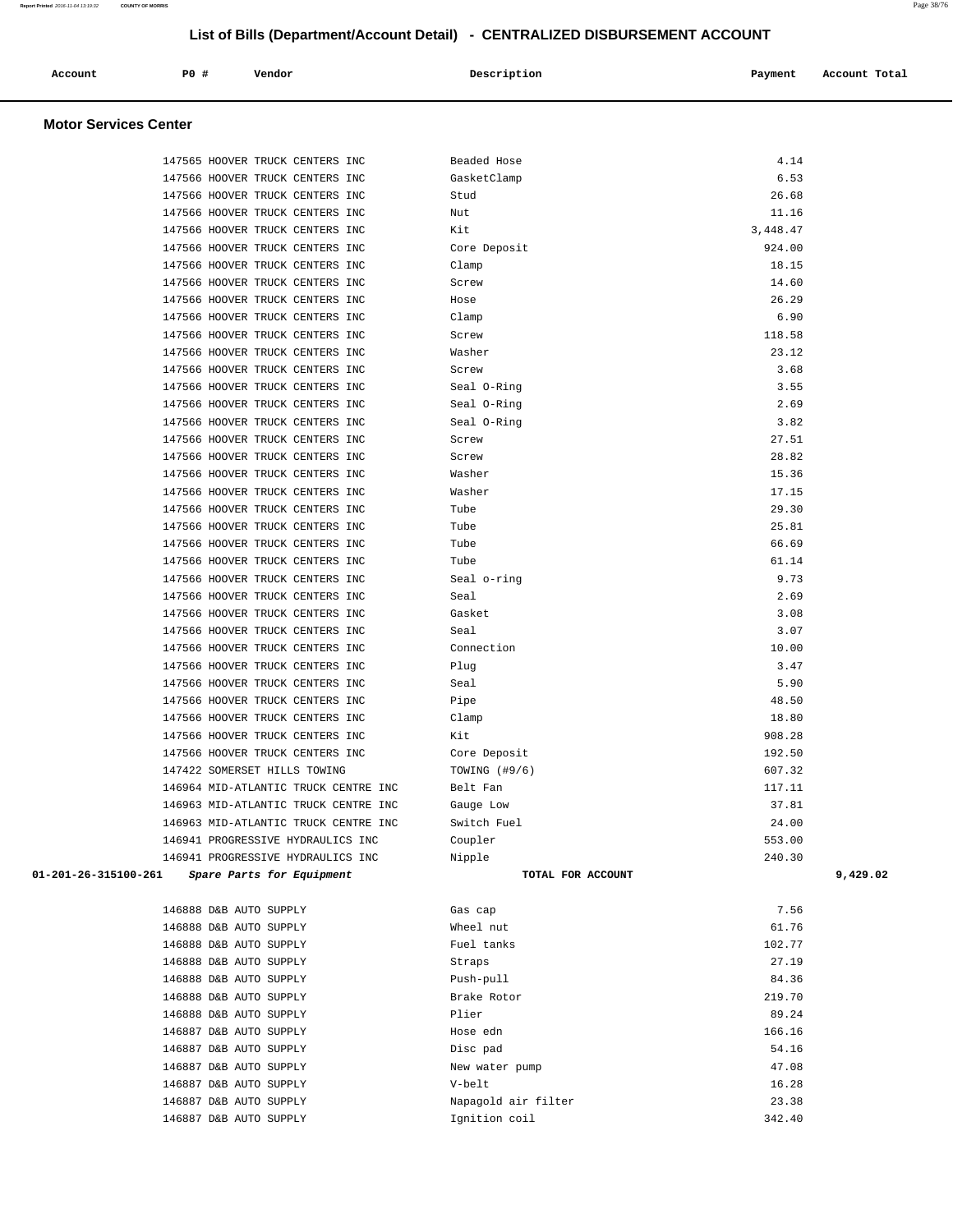|  |  | Account<br>. | P0# | Vendor | Description | Payment | Account Total |
|--|--|--------------|-----|--------|-------------|---------|---------------|
|--|--|--------------|-----|--------|-------------|---------|---------------|

| 146887 D&B AUTO SUPPLY                           | Floor mat                | 26.99           |
|--------------------------------------------------|--------------------------|-----------------|
| 146887 D&B AUTO SUPPLY                           | Steer wheel cv           | 13.50           |
| 146887 D&B AUTO SUPPLY                           | Powerate4d belt          | 25.16           |
| 146887 D&B AUTO SUPPLY                           | Superbond                | 3.40            |
| 146887 D&B AUTO SUPPLY                           | P-tex thirdlock          | 37.98           |
| 146891 D&B AUTO SUPPLY                           | Credit                   | $-127.80$       |
| 146891 D&B AUTO SUPPLY                           | Electric fuel pump       | 186.82          |
| 146891 D&B AUTO SUPPLY                           | Power Steering Hose      | 24.19           |
| 146891 D&B AUTO SUPPLY                           | Pull pin                 | 6.81            |
| 146891 D&B AUTO SUPPLY                           | Brake Rotor              | 204.80          |
| 146891 D&B AUTO SUPPLY                           | Air Filter               | 16.22           |
| 146891 D&B AUTO SUPPLY                           | Air Filter               | 16.95           |
| 146891 D&B AUTO SUPPLY                           | Oil Fil                  | 16.32           |
| 146891 D&B AUTO SUPPLY                           | Clamp                    | 16.80           |
| 146891 D&B AUTO SUPPLY                           | ATF plus 4               | 37.52           |
| 146891 D&B AUTO SUPPLY                           | Brakleen Aerosol         | 57.36           |
| 146891 D&B AUTO SUPPLY                           | Blaster Penetrant        | 35.10           |
| 146891 D&B AUTO SUPPLY                           | 12ox Spray               | 35.10           |
| 146891 D&B AUTO SUPPLY                           | Fluid 3-32oz             | 36.18           |
| 146891 D&B AUTO SUPPLY                           | Super Belt               | 10.88           |
| 146890 D&B AUTO SUPPLY                           | U-Joint                  | 17.01           |
| 146890 D&B AUTO SUPPLY                           | U-Joint front shaft      | 34.02           |
| 146890 D&B AUTO SUPPLY                           | Air Fresh                | 23.92           |
| 146890 D&B AUTO SUPPLY                           | Air Filter               | 34.64           |
| 146890 D&B AUTO SUPPLY                           | Oil Filter               | 13.60           |
| 146890 D&B AUTO SUPPLY                           | Oil Fil                  | 6.01            |
| 146890 D&B AUTO SUPPLY                           | Dexcool                  | 67.39           |
| 146890 D&B AUTO SUPPLY                           | Impact socket            | 8.45            |
| 146890 D&B AUTO SUPPLY                           | Jack Oil                 | 8.48            |
| 146978 D&B AUTO SUPPLY                           | Napa Gold Fuel           | 13.39           |
| 146978 D&B AUTO SUPPLY                           | New Starter              | 163.76          |
| 146978 D&B AUTO SUPPLY                           | Air Filter               | 11.50           |
| 146978 D&B AUTO SUPPLY                           | NapaGold Oil             | 5.14            |
| 146978 D&B AUTO SUPPLY                           | Napa Gold Oil            | 22.35           |
| 146978 D&B AUTO SUPPLY                           | Oil filter               | 12.02           |
| 146978 D&B AUTO SUPPLY                           | Tool                     | 12.97           |
| 146978 D&B AUTO SUPPLY                           | Bead Sealer              | 17.33           |
|                                                  |                          |                 |
| 146978 D&B AUTO SUPPLY                           | U-Joint<br>Ball RC/Hitch | 15.99           |
| 146978 D&B AUTO SUPPLY<br>146978 D&B AUTO SUPPLY | Oiler                    | 304.16<br>13.01 |
|                                                  | Armor All Prot           |                 |
| 146978 D&B AUTO SUPPLY<br>146978 D&B AUTO SUPPLY |                          | 82.68           |
|                                                  | Gasket                   | 9.57            |
| 146978 D&B AUTO SUPPLY                           | Disc Pad                 | 54.17           |
| 146978 D&B AUTO SUPPLY                           | Led Cordless lamp        | 65.99           |
| 146978 D&B AUTO SUPPLY                           | Signal Lamp              | 32.10           |
| 146935 D&B AUTO SUPPLY                           | Hub bearing              | 107.35          |
| 146935 D&B AUTO SUPPLY                           | Starter                  | 198.96          |
| 146935 D&B AUTO SUPPLY                           | Core deposit             | 44.00           |
| 146935 D&B AUTO SUPPLY                           | Fuel filter              | 5.86            |
| 146935 D&B AUTO SUPPLY                           | Brake hardware kit       | 19.80           |
| 146935 D&B AUTO SUPPLY                           | Brake shoes              | 62.61           |
| 146935 D&B AUTO SUPPLY                           | Core deposit             | 9.00            |
| 146935 D&B AUTO SUPPLY                           | Disc brake               | 22.51           |
| 146935 D&B AUTO SUPPLY                           | Seal                     | 16.04           |
| 146935 D&B AUTO SUPPLY                           | Disc pad                 | 63.58           |
| 146935 D&B AUTO SUPPLY                           | Brake rotor              | 129.56          |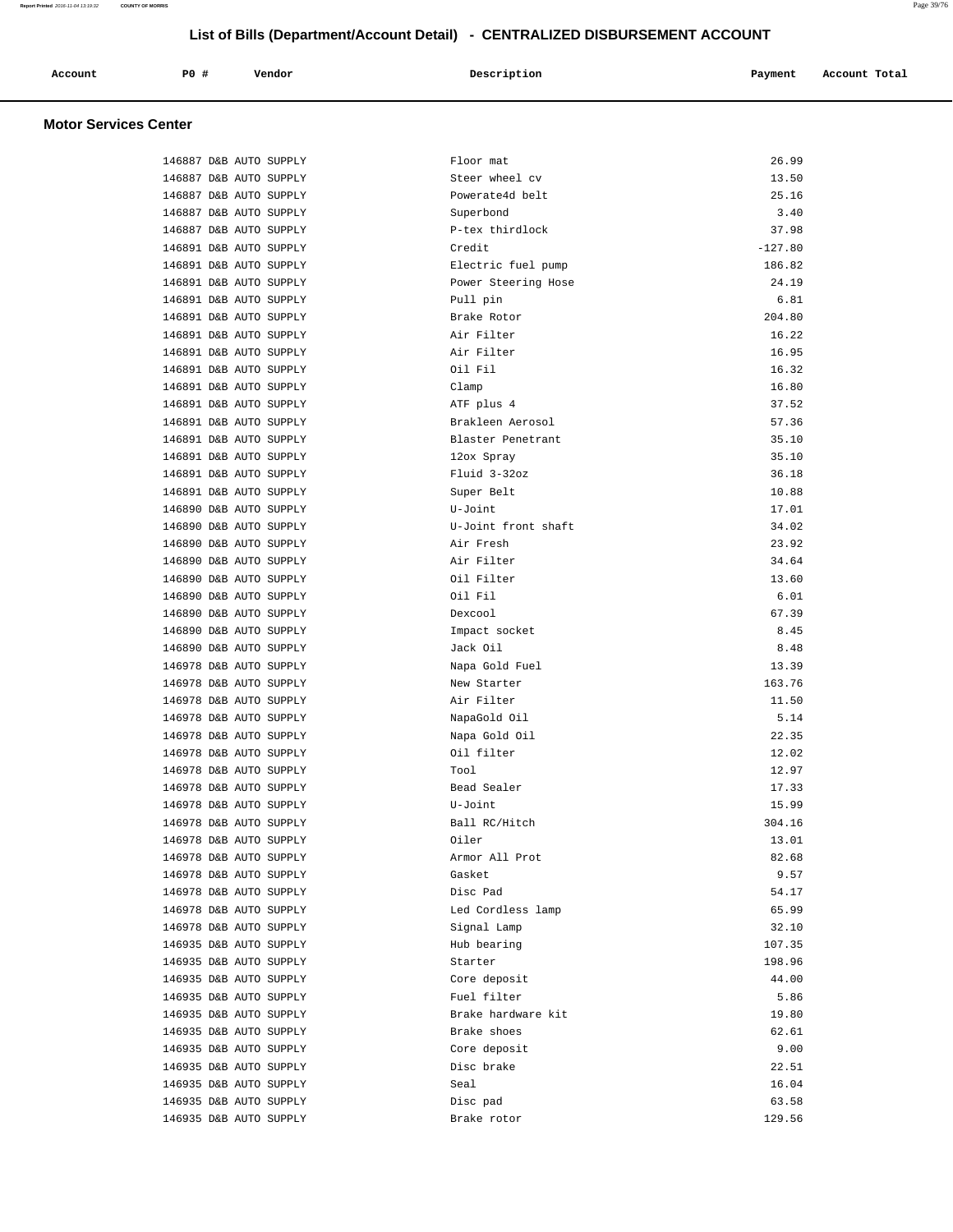| P0 #<br>Description<br>Vendor<br>Account<br>Payment<br>Account Total<br>.<br>. |  |
|--------------------------------------------------------------------------------|--|
|--------------------------------------------------------------------------------|--|

| 146977 D&B AUTO SUPPLY       | Alarm                                    | 29.73     |
|------------------------------|------------------------------------------|-----------|
| 146977 D&B AUTO SUPPLY       | Oil Filter                               | 4.97      |
| 146977 D&B AUTO SUPPLY       | Brake Rotor                              | 137.72    |
| 146977 D&B AUTO SUPPLY       | Platinum Spark Plug                      | 18.96     |
| 146977 D&B AUTO SUPPLY       | Disc Brake                               | 43.40     |
| 146977 D&B AUTO SUPPLY       | Disc Brake                               | 50.08     |
| 146977 D&B AUTO SUPPLY       | Hose End                                 | 42.70     |
| 146977 D&B AUTO SUPPLY       | Blow Gun                                 | 7.06      |
| 146977 D&B AUTO SUPPLY       | 10T Oil                                  | 14.78     |
| 146977 D&B AUTO SUPPLY       | Buld                                     | 17.80     |
| 146977 D&B AUTO SUPPLY       | Miniature buld                           | 12.80     |
| 146977 D&B AUTO SUPPLY       | Brakleen Aerosol                         | 28.68     |
| 146977 D&B AUTO SUPPLY       | Led Clamp                                | 12.18     |
| 146977 D&B AUTO SUPPLY       | U-Joint                                  | 11.19     |
| 146977 D&B AUTO SUPPLY       | Flex Hose                                | 41.63     |
| 146889 D&B AUTO SUPPLY       | Credit                                   | $-166.56$ |
| 146889 D&B AUTO SUPPLY       | Sensor                                   | 79.98     |
| 146889 D&B AUTO SUPPLY       | Air Fil                                  | 11.16     |
| 146889 D&B AUTO SUPPLY       | Disc Pad                                 | 54.17     |
| 146889 D&B AUTO SUPPLY       | Disc Pad                                 | 46.42     |
| 146889 D&B AUTO SUPPLY       | U-Joint                                  | 6.84      |
| 146889 D&B AUTO SUPPLY       | Sil Comp                                 | 66.12     |
| 146968 ROUTE 23 AUTOMALL LLC | Credit                                   | $-648.54$ |
| 146968 ROUTE 23 AUTOMALL LLC | Credit                                   | $-32.09$  |
| 146968 ROUTE 23 AUTOMALL LLC | Credit                                   | $-57.35$  |
| 146968 ROUTE 23 AUTOMALL LLC | Screen Asy                               | 52.14     |
| 146968 ROUTE 23 AUTOMALL LLC | Transmission fluid                       | 50.64     |
| 146968 ROUTE 23 AUTOMALL LLC | Tube Asy                                 | 76.15     |
| 146968 ROUTE 23 AUTOMALL LLC | Resistor Asy                             | 24.83     |
| 146968 ROUTE 23 AUTOMALL LLC | Fluid Transmission                       | 50.64     |
| 146968 ROUTE 23 AUTOMALL LLC | Step Asy                                 | 379.82    |
| 146968 ROUTE 23 AUTOMALL LLC | Moulding                                 | 69.28     |
| 146968 ROUTE 23 AUTOMALL LLC | Lamp Asy                                 | 17.54     |
| 146968 ROUTE 23 AUTOMALL LLC | Fluid Transmission                       | 25.32     |
| 146968 ROUTE 23 AUTOMALL LLC | Socket Wire                              | 12.20     |
| 146968 ROUTE 23 AUTOMALL LLC | Masp Asy                                 | 33.40     |
| 146906 NAPA OF ROCKAWAY      | OT Gloss Black                           | 81.42     |
| 146906 NAPA OF ROCKAWAY      | GL Black                                 | 22.68     |
| 146907 NAPA OF ROCKAWAY      | Power Steering                           | 22.43     |
| 146907 NAPA OF ROCKAWAY      | Power Steering Pressure                  | 19.35     |
| 146905 NAPA OF ROCKAWAY      | Napa Oil Seal                            | 75.20     |
| 146904 NAPA OF ROCKAWAY      | FT White                                 | 11.34     |
| 146903 NAPA OF ROCKAWAY      | Topside creeper                          | 255.00    |
| 146902 NAPA OF ROCKAWAY      | Battery                                  | 140.38    |
| 146902 NAPA OF ROCKAWAY      | Core Deposit                             | 18.00     |
| 146966 NIELSEN DODGE - C-J-R | Seal Axle                                | 15.12     |
| 146898 NIELSEN DODGE - C-J-R | AF Line brake                            | 41.69     |
| 146936 NIELSEN DODGE - C-J-R | Insulator                                | 132.25    |
| 146937 NIELSEN DODGE - C-J-R | AE aupport                               | 131.10    |
| 146967 NIELSEN DODGE - C-J-R | AA none igni                             | 126.50    |
| 146230 AAMCO TRANSMISSIONS   | Credit - Vehicle Courtesy Check          | $-75.00$  |
| 146230 AAMCO TRANSMISSIONS   | Multi-Point                              | 75.00     |
| 146230 AAMCO TRANSMISSIONS   | (UNIT (10-14)Transmission service, excha | 2,999.73  |
| 146959 FLEMINGTON CHRYSLER   | Grille                                   | 73.87     |
| 146959 FLEMINGTON CHRYSLER   | Emblem                                   | 30.53     |
| 146959 FLEMINGTON CHRYSLER   | Fascia                                   | 244.74    |
|                              |                                          |           |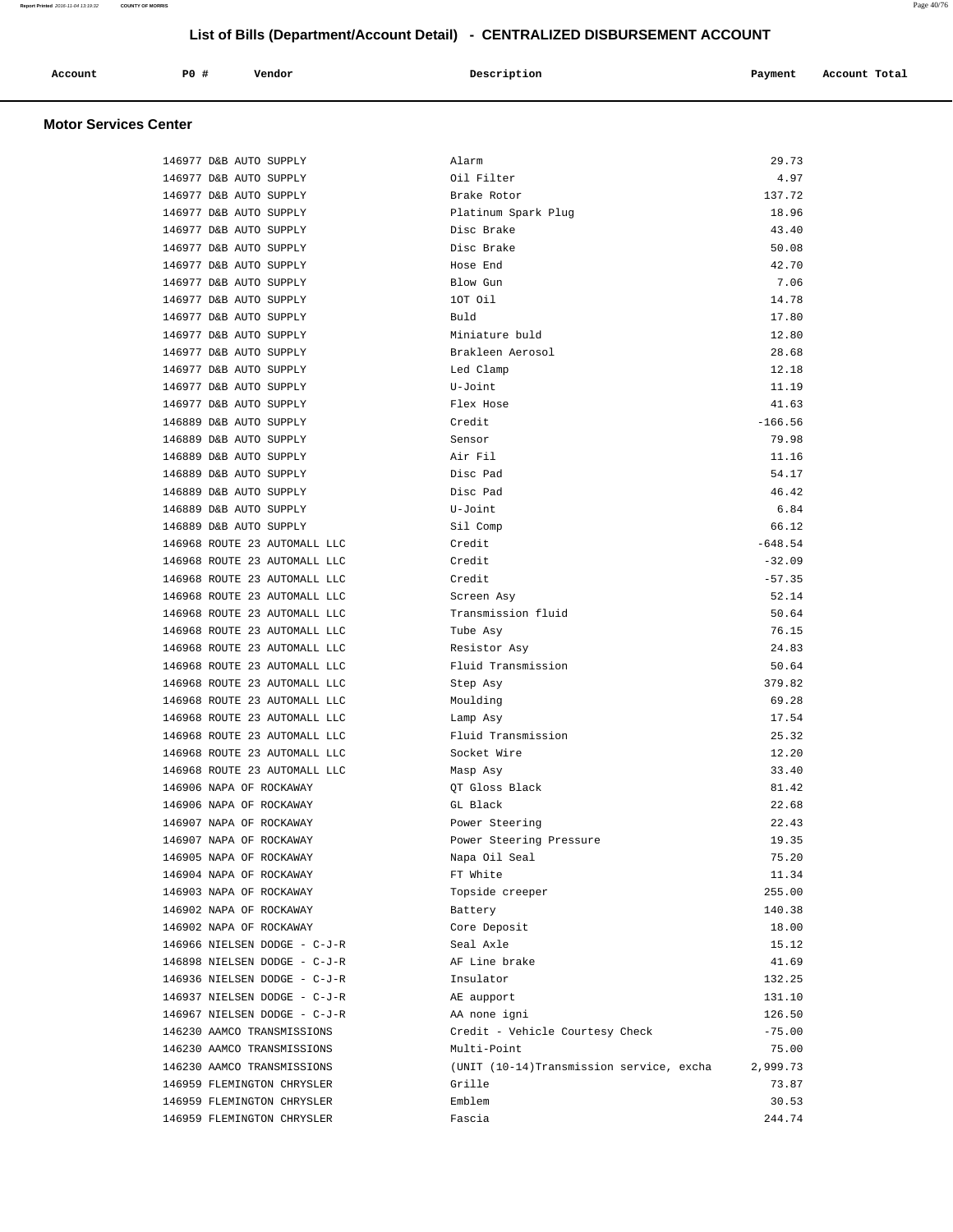| P <sub>0</sub><br>Vendor<br>Account<br>Payment<br>Description<br>$\sim$ $\sim$<br>.<br>. |  |  |  |  |  |  | Account Total<br>. |
|------------------------------------------------------------------------------------------|--|--|--|--|--|--|--------------------|
|------------------------------------------------------------------------------------------|--|--|--|--|--|--|--------------------|

| 147476 D&B AUTO SUPPLY               | Oil Filter             | 21.32     |
|--------------------------------------|------------------------|-----------|
| 147476 D&B AUTO SUPPLY               | License Plate          | 8.76      |
| 147476 D&B AUTO SUPPLY               | NapaGold Oil Filter    | 10.28     |
| 147476 D&B AUTO SUPPLY               | Oil Filter             | 18.03     |
| 147476 D&B AUTO SUPPLY               | M/C Lamp               | 3.56      |
| 147476 D&B AUTO SUPPLY               | Lamp                   | 12.03     |
| 147476 D&B AUTO SUPPLY               | Lamp                   | 17.70     |
| 147476 D&B AUTO SUPPLY               | Brake Drum             | 97.02     |
| 147476 D&B AUTO SUPPLY               | Reman Rrake Caliper    | 57.16     |
| 147476 D&B AUTO SUPPLY               | Core Deposit           | 61.73     |
| 147476 D&B AUTO SUPPLY               | Reman Brake caliper    | 57.16     |
| 147476 D&B AUTO SUPPLY               | Core Deposit           | 61.73     |
| 147476 D&B AUTO SUPPLY               | Sway Bar Frame Bushing | 7.11      |
| 147476 D&B AUTO SUPPLY               | Exhaust Elbow          | 29.14     |
| 147476 D&B AUTO SUPPLY               | Brake Rotor            | 145.38    |
| 147476 D&B AUTO SUPPLY               | Disc Pad               | 61.28     |
| 147476 D&B AUTO SUPPLY               | Fuel Filter            | 3.49      |
| 147476 D&B AUTO SUPPLY               | Air Filter             | 34.64     |
| 147476 D&B AUTO SUPPLY               | Oil Filter             | 16.32     |
| 147476 D&B AUTO SUPPLY               | hanger                 | 15.72     |
| 147561 D&B AUTO SUPPLY               | Credit                 | $-152.60$ |
| 147561 D&B AUTO SUPPLY               | Sensa-Trac             | 83.72     |
| 147561 D&B AUTO SUPPLY               | Rack and Pinion        | 169.55    |
| 147561 D&B AUTO SUPPLY               | Core Deposit           | 194.40    |
| 147561 D&B AUTO SUPPLY               | Disc Pad               | 60.07     |
| 147561 D&B AUTO SUPPLY               | Brake Rotor            | 154.32    |
| 147561 D&B AUTO SUPPLY               | Drop Light             | 80.36     |
| 147561 D&B AUTO SUPPLY               | Plug                   | 6.55      |
| 147561 D&B AUTO SUPPLY               | Oil Filter             | 4.97      |
| 147561 D&B AUTO SUPPLY               | Air Filter             | 33.08     |
| 147561 D&B AUTO SUPPLY               | Fuel Filter            | 6.05      |
| 147561 D&B AUTO SUPPLY               | Oil Filter             | 6.19      |
| 147561 D&B AUTO SUPPLY               | Brakleen Aresosl       | 57.36     |
| 147562 D&B AUTO SUPPLY               | Reman Brake Shoes      | 34.39     |
| 147562 D&B AUTO SUPPLY               | Core Deposit           | 6.50      |
| 147562 D&B AUTO SUPPLY               | Control arm and ball   | 57.10     |
| 147562 D&B AUTO SUPPLY               | Alarm                  | 29.73     |
| 147562 D&B AUTO SUPPLY               | Disc pad               | 54.09     |
| 147562 D&B AUTO SUPPLY               | Combination box lamp   | 37.68     |
| 147562 D&B AUTO SUPPLY               | Hose end               | 52.24     |
| 147562 D&B AUTO SUPPLY               | Air filter             | 16.95     |
| 147562 D&B AUTO SUPPLY               | Rotor only             | 150.28    |
| 147562 D&B AUTO SUPPLY               | Disc Pad               | 61.28     |
| 147562 D&B AUTO SUPPLY               | Exhaust elbow          | 30.45     |
| 147562 D&B AUTO SUPPLY               | Wheel nuts             | 58.80     |
| 147562 D&B AUTO SUPPLY               | Hose end               | 29.46     |
| 147562 D&B AUTO SUPPLY               | Hose end               | 70.25     |
| 147562 D&B AUTO SUPPLY               | Hose end               | 83.08     |
|                                      |                        |           |
| 147562 D&B AUTO SUPPLY               | Brake Rotor            | 212.70    |
| 147310 JASPER ENGINE & TRANSMISSIONS | Torgshift              | 4,507.00  |
| 147577 NAPA OF ROCKAWAY              | Credit                 | $-18.00$  |
| 147577 NAPA OF ROCKAWAY              | Oil Fiilter            | 3.47      |
| 147577 NAPA OF ROCKAWAY              | Napa Gold filter       | 10.82     |
| 147577 NAPA OF ROCKAWAY              | Air Filter             | 14.12     |
| 147576 RE-TRON TECHNOLOGIES INC.     | Monster Power          | 239.97    |
| 147576 RE-TRON TECHNOLOGIES INC.     | Stud terminal          | 219.10    |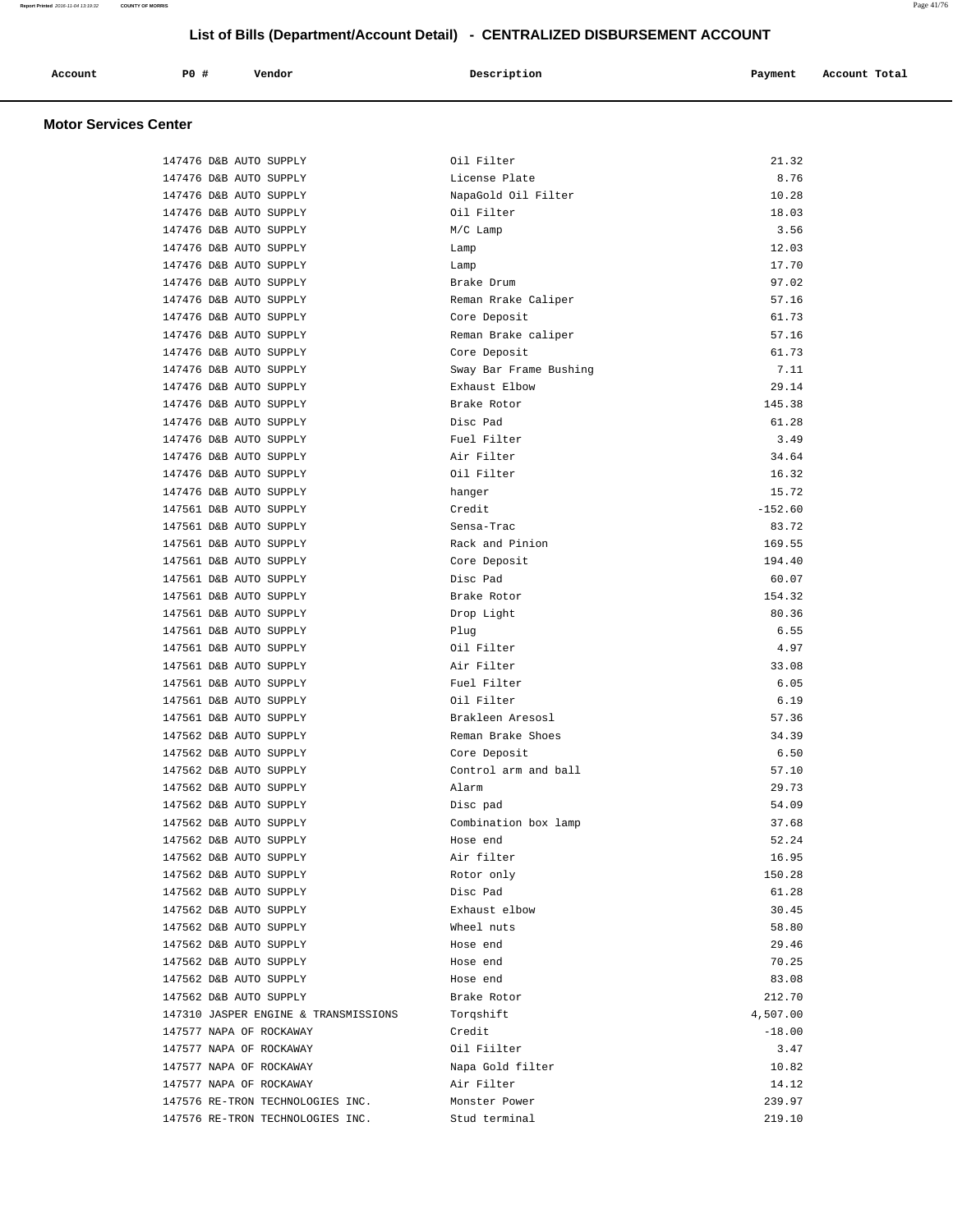| Account | <b>PO #</b> | Vendor | Description | Payment | Account Total |
|---------|-------------|--------|-------------|---------|---------------|
|         |             |        |             |         |               |

## **Motor Services Center**

| 01-201-26-315100-291 | Vehicle Repairs                      | TOTAL FOR ACCOUNT                        | 18,071.65 |
|----------------------|--------------------------------------|------------------------------------------|-----------|
|                      | 147475 D&B AUTO SUPPLY               | Logic Probe                              | 27.70     |
|                      | 147475 D&B AUTO SUPPLY               | Intermediate Pipe                        | 53.94     |
|                      | 147475 D&B AUTO SUPPLY               | Tail Pipe                                | 56.55     |
|                      | 147475 D&B AUTO SUPPLY               | Ouiet Flow Muffler                       | 86.56     |
|                      | 147475 D&B AUTO SUPPLY               | Intermediate Pipe                        | 16.96     |
|                      | 147475 D&B AUTO SUPPLY               | Gasket                                   | 7.22      |
|                      | 147475 D&B AUTO SUPPLY               | U-Joint                                  | 9.59      |
|                      | 147475 D&B AUTO SUPPLY               | Napa oil Seal                            | 7.70      |
|                      | 147475 D&B AUTO SUPPLY               | Maxi Pack                                | 6.90      |
|                      | 147475 D&B AUTO SUPPLY               | Core Deposit                             | 6.50      |
|                      | 147475 D&B AUTO SUPPLY               | Raman brake shoes                        | 34.39     |
|                      | 147475 D&B AUTO SUPPLY               | Repair Kit                               | 8.02      |
|                      | 147475 D&B AUTO SUPPLY               | Repair Kit                               | 8.02      |
|                      | 147475 D&B AUTO SUPPLY               | Brake Rotor                              | 91.82     |
|                      | 147475 D&B AUTO SUPPLY               | Disc Brake Pads                          | 43.40     |
|                      | 147281 D&B AUTO SUPPLY               | Mirros                                   | 11.98     |
|                      | 147281 D&B AUTO SUPPLY               | Terminal/GM                              | 31.50     |
|                      | 147281 D&B AUTO SUPPLY               | Terminal/GM                              | 30.00     |
|                      | 147281 D&B AUTO SUPPLY               | Terminal/GM                              | 76.50     |
|                      | 147281 D&B AUTO SUPPLY               | Terminal/GM                              | 75.75     |
|                      | 147281 D&B AUTO SUPPLY               | Lamp                                     | 16.05     |
|                      | 147281 D&B AUTO SUPPLY               | Map                                      | 16.47     |
|                      | 147281 D&B AUTO SUPPLY               | Oil cap                                  | 4.89      |
|                      | 147281 D&B AUTO SUPPLY               | Napa Ruglyde 1 gal                       | 9.89      |
|                      | 147278 CY DRAKE LOCKSMITHS, INC.     | KEY                                      | 26.00     |
|                      | 147287 FLEMINGTON BUICK CHEVROLET    | Cluster                                  | 225.00    |
|                      | 147289 FLEMINGTON BUICK CHEVROLET    | Molding                                  | 70.27     |
|                      | 147311 MORRISTOWN AUTO BODY INC      | TOWING - 44197 GL 10/06 OK DCTOWED TO MA | 225.00    |
|                      | 146962 JASPER ENGINE & TRANSMISSIONS | Fullkit                                  | 259.00    |
|                      | 147576 RE-TRON TECHNOLOGIES INC.     | Core Return                              | $-60.00$  |
|                      | 147576 RE-TRON TECHNOLOGIES INC.     | Core Return                              | $-45.00$  |
|                      | 147576 RE-TRON TECHNOLOGIES INC.     | Core Deposit                             | 60.00     |
|                      | 147576 RE-TRON TECHNOLOGIES INC.     | Core Deposit                             | 45.00     |

**TOTAL for Motor Services Center 48,968.71**

============

## **Mosquito Extermination**

|  | 147332 JASON VIVIAN       | Reimbursement for Cell Phone July, Augus |  |  | 60.00 |
|--|---------------------------|------------------------------------------|--|--|-------|
|  | 147333 JOHN ZEGERS        | Reimbursement for Cell Phone July, Augus |  |  | 60.00 |
|  | 147323 JEFFREY DONNELLY   | Reimbursement for Cell Phone July, Augus |  |  | 60.00 |
|  | 147319 JUSTIN CHUPLIS     | Reimbursement for Cell Phone July, Augus |  |  | 60.00 |
|  | 147361 KRISTIAN MCMORLAND | Reimbursement for Cell Phone July, Augus |  |  | 60.00 |
|  | 147328 MELISSA MARTIN     | Reimbursement for Cell Phone July, Augus |  |  | 60.00 |
|  | 147326 MICHAEL HENDERSON  | Reimbursement for Cell Phone July, Augus |  |  | 60.00 |
|  | 147324 RONALD FOSTER      | Reimbursement for Cell Phone July, Augus |  |  | 60.00 |
|  | 147317 ROGER ARMSTRONG    | Reimbursement for Cell Phone July, Augus |  |  | 60.00 |
|  | 147321 SEAN DEL BENE      | Reimbursement for Cell Phone July, Augus |  |  | 60.00 |
|  | 147331 THOMAS REMBIS      | Reimbursement for Cell Phone July, Augus |  |  | 60.00 |
|  | 147329 WILLIAM MOTT       | Reimbursement for Cell Phone July, Augus |  |  | 60.00 |
|  | 147327 WALTER JONES       | Reimbursement for Cell Phone July, Augus |  |  | 60.00 |

| Reimbursement for Cell Phone July, Auqus |  |  | 60.00 |
|------------------------------------------|--|--|-------|
| Reimbursement for Cell Phone July, Augus |  |  | 60.00 |
| Reimbursement for Cell Phone July, Augus |  |  | 60.00 |
| Reimbursement for Cell Phone July, Augus |  |  | 60.00 |
| Reimbursement for Cell Phone July, Augus |  |  | 60.00 |
| Reimbursement for Cell Phone July, Augus |  |  | 60.00 |
| Reimbursement for Cell Phone July, Augus |  |  | 60.00 |
| Reimbursement for Cell Phone July, Augus |  |  | 60.00 |
| Reimbursement for Cell Phone July, Augus |  |  | 60.00 |
| Reimbursement for Cell Phone July, Augus |  |  | 60.00 |
| Reimbursement for Cell Phone July, Augus |  |  | 60.00 |
| Reimbursement for Cell Phone July, Augus |  |  | 60.00 |
| Reimbursement for Cell Phone July, Augus |  |  | 60.00 |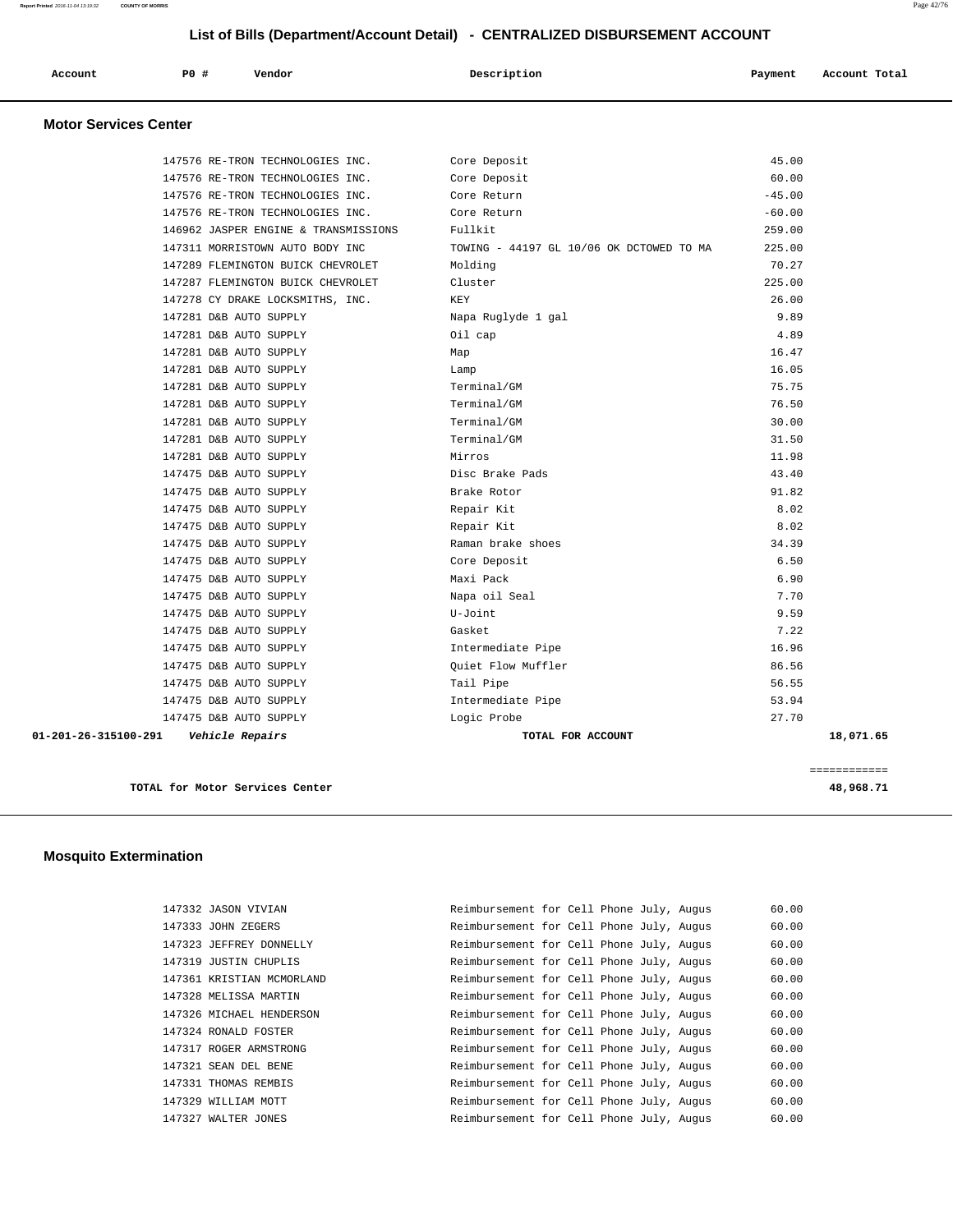| Renort Printed 2016-11-04 13:19:32<br>COUNTY OF MORRIS |     |                                      |                                                                              |         | Page 43/76    |
|--------------------------------------------------------|-----|--------------------------------------|------------------------------------------------------------------------------|---------|---------------|
|                                                        |     |                                      | List of Bills (Department/Account Detail) - CENTRALIZED DISBURSEMENT ACCOUNT |         |               |
| Account                                                | PO# | Vendor                               | Description                                                                  | Payment | Account Total |
| <b>Mosquito Extermination</b>                          |     |                                      |                                                                              |         |               |
|                                                        |     | 147479 CHARLES MOORE                 | Reimbursement for Cell Phone July, Augus                                     | 60.00   |               |
|                                                        |     | 147881 TERESA DUCKWORTH              | Reimburse Cell Phone July, Aug & Sept 20                                     | 60.00   |               |
|                                                        |     | 147916 ERROL WOLLARY                 | Reimbursement for Cell Phone July, Augus                                     | 60.00   |               |
| 01-201-26-320100-031                                   |     | Cellular Phones/Pagers               | TOTAL FOR ACCOUNT                                                            |         | 1,020.00      |
|                                                        |     | 146856 NORTHEASTERN MOSOUITO         | Registration for Teresa Duckworth to att                                     | 225.00  |               |
|                                                        |     | 147213 TREASURER STATE OF NEW JERSEY | Sean Del Bene Pesticide Operators Licens                                     | 30.00   |               |
|                                                        |     | 147213 TREASURER STATE OF NEW JERSEY | Walter Jones Pesticide Operators License                                     | 30.00   |               |
|                                                        |     | 147213 TREASURER STATE OF NEW JERSEY | Charles Moore Pesticide Operators Licens                                     | 30.00   |               |
|                                                        |     | 147213 TREASURER STATE OF NEW JERSEY | Errol Wollary Pesticide Operators Licens                                     | 30.00   |               |
|                                                        |     | 147231 TREASURER STATE OF NEW JERSEY | Roger Armstrong Pesticide Applicators Li                                     | 80.00   |               |
|                                                        |     | 147231 TREASURER STATE OF NEW JERSEY | Russell Berger Pesticide Applicators Lic                                     | 80.00   |               |
|                                                        |     | 147231 TREASURER STATE OF NEW JERSEY | Justin Chuplis Pesticide Applicators Lic                                     | 80.00   |               |
|                                                        |     | 147231 TREASURER STATE OF NEW JERSEY | Jeffrey Donnelly Pesticide Applicators L                                     | 80.00   |               |
|                                                        |     | 147231 TREASURER STATE OF NEW JERSEY | Teresa Duckworth Pesticide Applicators L                                     | 80.00   |               |
|                                                        |     | 147231 TREASURER STATE OF NEW JERSEY | Michael Henderson Pesticide Applicators                                      | 80.00   |               |
|                                                        |     | 147231 TREASURER STATE OF NEW JERSEY | William Karlak Pesticide Applicators Lic                                     | 80.00   |               |
|                                                        |     | 147231 TREASURER STATE OF NEW JERSEY | Melissa Martin Pesticide Applicators Lic                                     | 80.00   |               |
|                                                        |     | 147231 TREASURER STATE OF NEW JERSEY | Kristian McMorland Pesticide Applicators                                     | 80.00   |               |
|                                                        |     | 147231 TREASURER STATE OF NEW JERSEY | William Mott Pesticide Applicators Licen                                     | 80.00   |               |
|                                                        |     | 147231 TREASURER STATE OF NEW JERSEY | Michael Rosellini Pesticide Applicators                                      | 80.00   |               |
|                                                        |     | 147231 TREASURER STATE OF NEW JERSEY | Jason Vivian Pesticide Applicators Licen                                     | 80.00   |               |
|                                                        |     | 147231 TREASURER STATE OF NEW JERSEY | John Zegers Pesticide Applicators Licens                                     | 80.00   |               |
| 01-201-26-320100-039                                   |     | Education Schools & Training         | TOTAL FOR ACCOUNT                                                            |         | 1,385.00      |
|                                                        |     | 147357 NJ ADVANCE MEDIA, LLC         | ULV Spray Notice Insertion Date10-4-16                                       | 138.46  |               |
| 01-201-26-320100-051                                   |     | Legal                                | TOTAL FOR ACCOUNT                                                            |         | 138.46        |
|                                                        |     | 147880 RICOH USA, INC.               | Color Copies - Machine ID#7222 7/1/16 -                                      | 200.76  |               |
| 01-201-26-320100-163                                   |     | Office Machines                      | TOTAL FOR ACCOUNT                                                            |         | 200.76        |
|                                                        |     | 146948 ALLEN PAPER & SUPPLY CO       | Spring Grove Toilet Tissue 2 Ply (4.5 X3                                     | 31.15   |               |
|                                                        |     | 146948 ALLEN PAPER & SUPPLY CO       | C Fold Towel White (2400/CS) #4819C                                          | 25.60   |               |
| 01-201-26-320100-249                                   |     | Bldg Maintenance Supplies            | TOTAL FOR ACCOUNT                                                            |         | 56.75         |
|                                                        |     | 147451 OTTO KRUSE                    | Mosquito Trap 5/16/16 - 10/7/16 Locatio                                      | 65.00   |               |

 147450 LORRAINE RINALDI Mosquito Trap Operation 5/16/16 - 10/7/1 65.00 147452 EDWARD ROSELLINI Mosquito Trap Operation 5/16/16 - 10/7/1 65.00 147454 CLIFFORD JENKINSON Mosquito Trap Operations 9/1/16 - 10/7/1 13.00 147449 B.J MOORE Mosquito Trap Operation - 5/16/16 - 10/7 65.00 147448 F.M.B.A LOCAL #70 Mosquito Trap Operations - 5/16/16 - 10/ 65.00 147453 MICHAEL NOLL Mosquito Trap Operation 5/16/16 - 10/7/1 65.00

## **01-201-26-320100-251 Ground Maintenance Supplies TOTAL FOR ACCOUNT 403.00**

146920 JOHNSON TRUCK ACCESSORIES INC Tiedown Straps #TD6FTX1.5 JOHPARTS 64.95

 **01-201-26-320100-258 Equipment TOTAL FOR ACCOUNT 64.95** 147254 POLITI AUTO PARTS INC. Oil Filter #CFI85348 18.60 147254 POLITI AUTO PARTS INC. Oil Filter #CFI84502 13.86 147254 POLITI AUTO PARTS INC. CARQUEST Thermostat #CTH48708 25.52 147254 POLITI AUTO PARTS INC. Antifreeze #ANT ZXG051 16.89 147254 POLITI AUTO PARTS INC. 18 Kleenview #RWP K18 6.14 147254 POLITI AUTO PARTS INC. Air Filter #CFI83883 14.87 147254 POLITI AUTO PARTS INC. Kleenview Wiper Blade #RWP K21 14.28 147424 CY DRAKE LOCKSMITHS, INC. Key 37.95 147424 CY DRAKE LOCKSMITHS, INC. Programming 60.00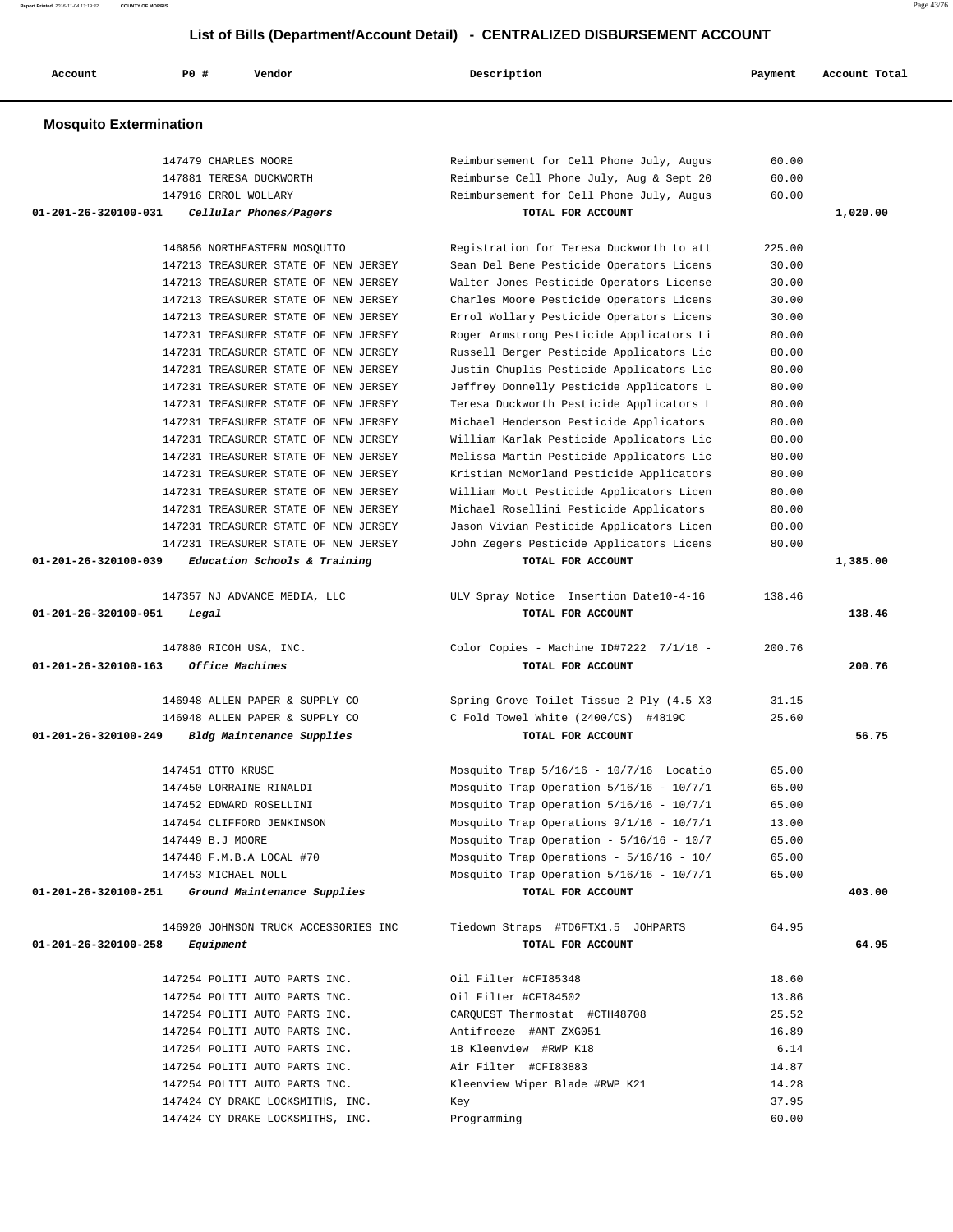**Report Printed** 2016-11-04 13:19:32 **COUNTY OF MORRIS** Page 44/76

## **List of Bills (Department/Account Detail) - CENTRALIZED DISBURSEMENT ACCOUNT**

| Account                       | PO# | Description<br>Vendor            |                   |  | Account Total                            |
|-------------------------------|-----|----------------------------------|-------------------|--|------------------------------------------|
| <b>Mosquito Extermination</b> |     |                                  |                   |  |                                          |
| 01-201-26-320100-291          |     | Vehicle Repairs                  | TOTAL FOR ACCOUNT |  | 218.19                                   |
|                               |     | TOTAL for Mosquito Extermination |                   |  | ------------<br>------------<br>3,487.11 |

## **Health Management**

|                                | 147519 MORRISTOWN MEDICAL CENTER                | For the month of September 2016          | 10,000.00 |              |
|--------------------------------|-------------------------------------------------|------------------------------------------|-----------|--------------|
| 01-201-27-330100-079           | Special Projects                                | TOTAL FOR ACCOUNT                        |           | 10,000.00    |
|                                |                                                 |                                          |           |              |
|                                | 146872 RICOH AMERICAS CORPORATION               | Ricoh MPC3003S Copier Contract # 12656   | 690.99    |              |
|                                | $01-201-27-330100-164$ Office Machines - Rental | TOTAL FOR ACCOUNT                        |           | 690.99       |
|                                | 146870 UNITED PARCEL SERVICE                    | Shipped noise meter                      | 67.60     |              |
|                                | 145600 FASTENAL COMPANY                         |                                          |           |              |
|                                |                                                 | Quote 41561 Supplies for trailer and haz | 1,096.90  |              |
|                                | 145600 FASTENAL COMPANY                         |                                          | 54.75     |              |
|                                | 142151 FF1 PROFESSIONAL SAFETY SERVICES         | Quote 148531-shirts J Deacon and C Goss  | 1,273.55  |              |
|                                | 145918 ATLANTIC COMMUNICATIONS                  | Trailer repairs per attached Quote #MCH9 | 765.00    |              |
|                                | 148434 COUNTY OF MORRIS                         | 2ND HALF 10/16 METERED MAIL              | 51.99     |              |
|                                | 147469 OFFICE CONCEPTS GROUP, INC.              | supplies                                 | 161.12    |              |
| $01 - 201 - 27 - 330100 - 210$ | Environmental Compliance                        | TOTAL FOR ACCOUNT                        |           | 3,470.91     |
|                                |                                                 |                                          |           |              |
|                                |                                                 |                                          |           | ============ |
|                                | TOTAL for Health Management                     |                                          |           | 14,161.90    |
|                                |                                                 |                                          |           |              |

#### **Human Services**

| 146848 Crystal Springs<br>01-201-27-331100-058<br>Office Supplies & Stationery               | Water cooler rental + 6 bottles of water<br>TOTAL FOR ACCOUNT | 15.99<br>15.99   |
|----------------------------------------------------------------------------------------------|---------------------------------------------------------------|------------------|
| 148434 COUNTY OF MORRIS<br>01-201-27-331100-068<br>Postage & Metered Mail                    | 2ND HALF 10/16 METERED MAIL<br>TOTAL FOR ACCOUNT              | 143.75<br>143.75 |
| 147929 LONGFELLOWS SANDWICH DELI<br>01-201-27-331100-088<br>Meeting Exp Advisory Board Etc   | Division of Community & Behavioral Healt<br>TOTAL FOR ACCOUNT | 137.99<br>137.99 |
| 146974 RICOH AMERICAS CORPORATION<br>01-201-27-331100-164<br><i>Office Machines - Rental</i> | 2016 MPC3503 Copier #15675 Community & B<br>TOTAL FOR ACCOUNT | 754.09<br>754.09 |
|                                                                                              |                                                               |                  |
| TOTAL for Human Services                                                                     |                                                               | 1,051.82         |

## **Youth Shelter**

|                      | 145291 LIFESAVERS INC        | INSTRUCTOR RECERTIFICATION FEE FOR Ann B | 65.00 |
|----------------------|------------------------------|------------------------------------------|-------|
| 01-201-27-331110-039 | Education Schools & Training | TOTAL FOR ACCOUNT                        | 65.00 |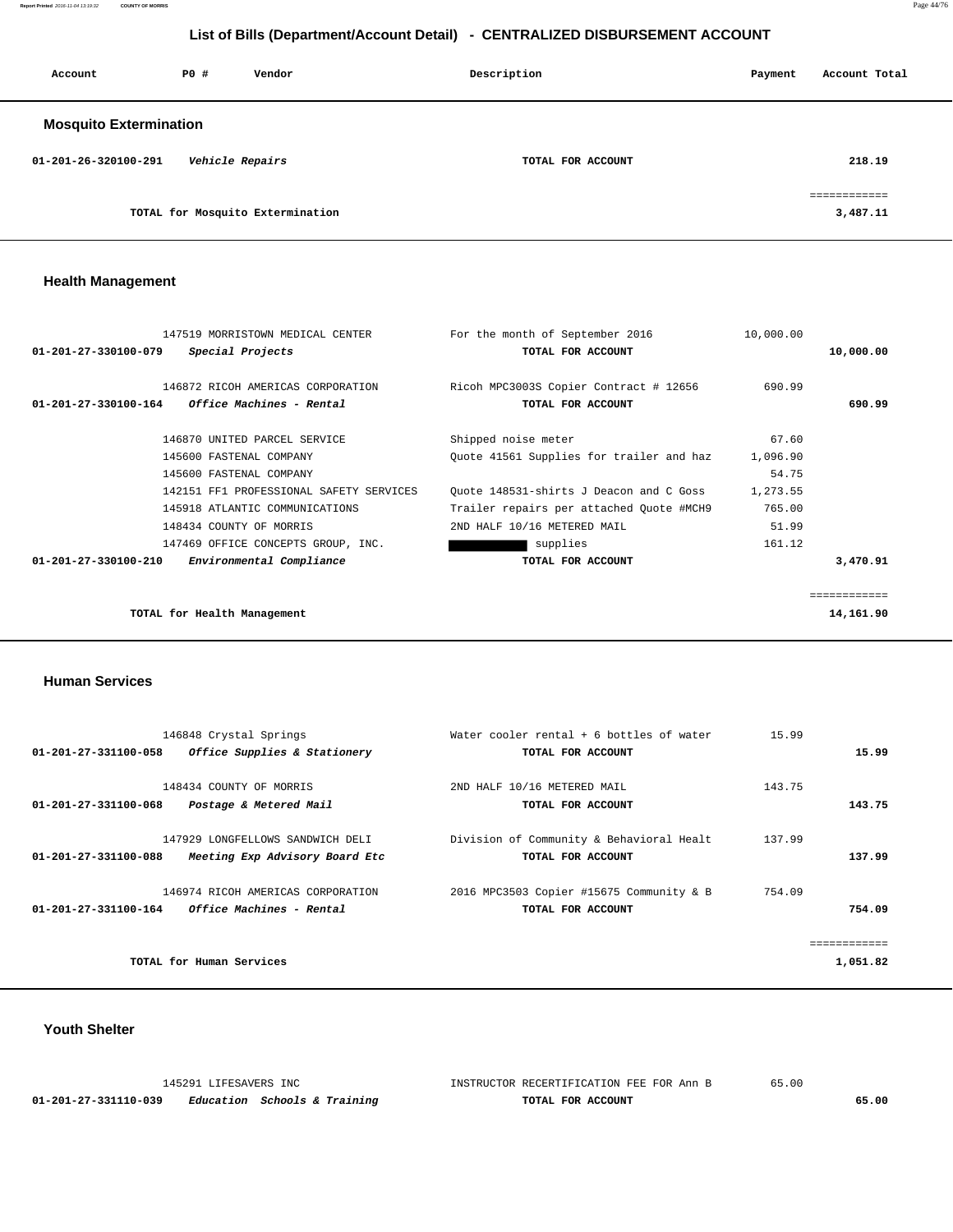**Report Printed** 2016-11-04 13:19:32 **COUNTY OF MORRIS** Page 45/76

## **List of Bills (Department/Account Detail) - CENTRALIZED DISBURSEMENT ACCOUNT**

| Account                        | PO#                     | Vendor                                   | Description                              | Payment  | Account Total |
|--------------------------------|-------------------------|------------------------------------------|------------------------------------------|----------|---------------|
| <b>Youth Shelter</b>           |                         |                                          |                                          |          |               |
|                                | 147948 THOMAS POLLIO    |                                          | Heaven Hill Farm no receipt 10/8/16      | 48.85    |               |
|                                | 147948 THOMAS POLLIO    |                                          | Parking for Renaissance Parking 10/22/20 | 30.00    |               |
|                                | 147948 THOMAS POLLIO    |                                          | Purchase of Gift Cards 10/25/16          | 150.00   |               |
|                                | 147948 THOMAS POLLIO    |                                          | Cinepolisusa movies for residents at the | 23.00    |               |
|                                | 147948 THOMAS POLLIO    |                                          | Donaldson's Farm Youth Shelter Activity  | 9.08     |               |
| 01-201-27-331110-059           |                         | Other General Expenses                   | TOTAL FOR ACCOUNT                        |          | 477.86        |
|                                | 148434 COUNTY OF MORRIS |                                          | 2ND HALF 10/16 METERED MAIL              | 7.63     |               |
| 01-201-27-331110-068           |                         | Postage and Metered Mail                 | TOTAL FOR ACCOUNT                        |          | 7.63          |
|                                |                         | 147498 RICOH AMERICAS CORPORATION        | Third quarter payment for Ricoh MP C4503 | 940.16   |               |
| 01-201-27-331110-164           |                         | Office Machines - Rental                 | TOTAL FOR ACCOUNT                        |          | 940.16        |
|                                |                         | 147742 SODEXO INC & AFFILIATES           | Dietary Services for 8/27/2016 through 9 | 2,975.60 |               |
|                                |                         | 147742 SODEXO INC & AFFILIATES           | Congregate Meals                         | 2,026.01 |               |
|                                |                         | 147742 SODEXO INC & AFFILIATES           | AFI & other                              | 1,913.67 |               |
| $01 - 201 - 27 - 331110 - 185$ | Food                    |                                          | TOTAL FOR ACCOUNT                        |          | 6,915.28      |
|                                |                         | 146722 WHITES HEALTHCARE ENTERPRISES INC | Medications for Youth Shelter Residents  | 197.14   |               |
| $01 - 201 - 27 - 331110 - 189$ | Medical                 |                                          | TOTAL FOR ACCOUNT                        |          | 197.14        |
|                                |                         | 147255 JERSEY PAPER PLUS INC             | Coarse Paper & Household Supplies        | 290.50   |               |
| 01-201-27-331110-252           |                         | Janitorial Supplies                      | TOTAL FOR ACCOUNT                        |          | 290.50        |
|                                | 146723 AC & R INC       |                                          | Repair of Youth Shelter Refrigerator 9/1 | 11.00    |               |
|                                | 146723 AC & R INC       |                                          | First half hour                          | 115.00   |               |
|                                | 146723 AC & R INC       |                                          | Labor                                    | 28.75    |               |
| 01-201-27-331110-262           |                         | Machinery Repairs & Parts                | TOTAL FOR ACCOUNT                        |          | 154.75        |
|                                |                         |                                          |                                          |          | ============  |
|                                | TOTAL for Youth Shelter |                                          |                                          |          | 9,048.32      |

## **Office on Aging**

|                                | 147342 ANDREA BATISTONI        | August Car Insurance 2016              | 12.00  |          |
|--------------------------------|--------------------------------|----------------------------------------|--------|----------|
|                                | 147342 ANDREA BATISTONI        | September Car Insurance 2016           | 12.00  |          |
|                                | 147343 BETH DENMEAD            | September Car Insurance 2016           | 12.00  |          |
| $01 - 201 - 27 - 333100 - 048$ | Insurance                      | TOTAL FOR ACCOUNT                      |        | 36.00    |
|                                | 148434 COUNTY OF MORRIS        | 2ND HALF 10/16 METERED MAIL            | 207.97 |          |
| 01-201-27-333100-068           | Postage & Metered Mail         | TOTAL FOR ACCOUNT                      |        | 207.97   |
|                                | 147342 ANDREA BATISTONI        | August Auto Mileage 2016               | 51.45  |          |
|                                | 147342 ANDREA BATISTONI        | September Auto Mileage 2016            | 143.85 |          |
|                                | 147343 BETH DENMEAD            | September Morristown Parking 2016      | 1.50   |          |
|                                | 147343 BETH DENMEAD            | September Auto Mileage 2016            | 130.90 |          |
| $01 - 201 - 27 - 333100 - 082$ | Travel Expense                 | TOTAL FOR ACCOUNT                      |        | 327.70   |
|                                | 147918 GET WELL HOUSE CALL P.C | Competency Evaluation APS GS 10/5/2016 | 700.00 |          |
|                                | 147918 GET WELL HOUSE CALL P.C | Competency Evaluation APS EC 10/5/2016 | 700.00 |          |
| 01-201-27-333100-084           | Other Outside Services         | TOTAL FOR ACCOUNT                      |        | 1,400.00 |
|                                |                                |                                        |        |          |
|                                |                                |                                        |        |          |

**TOTAL for Office on Aging 1,971.67 1,971.67** 

============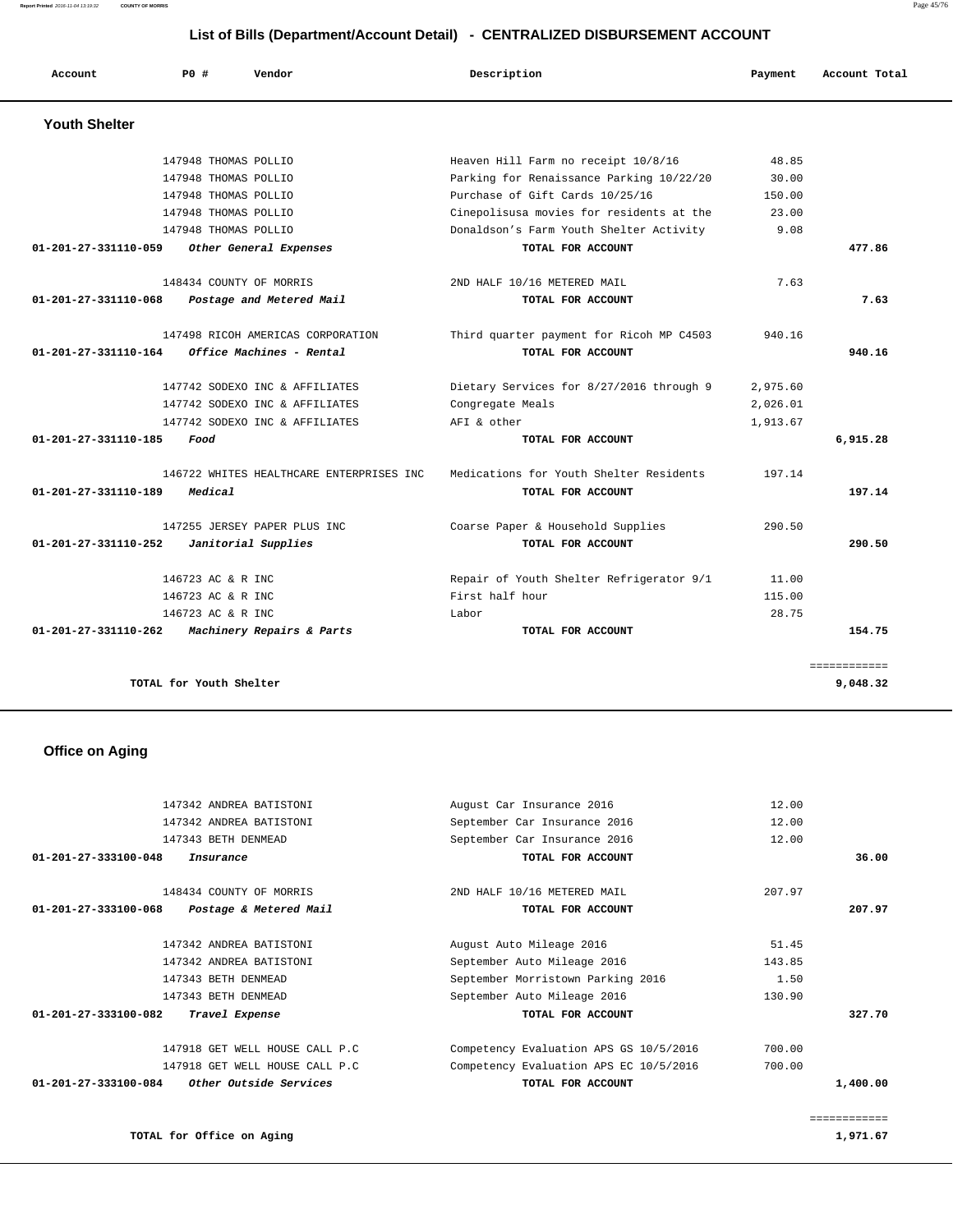## **Report Printed** 2016-11-04 13:19:32 **COUNTY OF MORRIS** Page 46/76  **List of Bills (Department/Account Detail) - CENTRALIZED DISBURSEMENT ACCOUNT**

|  | Account | <b>PO#</b> | Vendor | Description | Payment | Account Total |
|--|---------|------------|--------|-------------|---------|---------------|
|--|---------|------------|--------|-------------|---------|---------------|

## **Grant in Aid**

|                                | 147540 ALFRE INC.<br>147540 ALFRE INC.                                                                                                                        | Med Monitoring - Qtr 3 2016<br>Halfway House bed days - Qtr 3 2016                                                                                                                                     | 250.00<br>15,930.00                                       |           |
|--------------------------------|---------------------------------------------------------------------------------------------------------------------------------------------------------------|--------------------------------------------------------------------------------------------------------------------------------------------------------------------------------------------------------|-----------------------------------------------------------|-----------|
|                                | 01-201-27-342000-453 Grant in Aid GIA: ALFRE INC                                                                                                              | TOTAL FOR ACCOUNT                                                                                                                                                                                      |                                                           | 16,180.00 |
|                                | 148082 NEW JERSEY AIDS SERVICES<br>01-201-27-342000-454 Grant in Aid GIA: ERIC JOHNSON                                                                        | Q3-1636- Transitional Housing for person<br>TOTAL FOR ACCOUNT                                                                                                                                          | 9,710.00                                                  | 9,710.00  |
|                                | 148093 MC ORGANIZATION FOR HISPANIC<br>01-201-27-342000-459 Grant in Aid GIA: HISPANIC AFFAIRS                                                                | Q3-GIA-1602 Community Outreach Program<br>TOTAL FOR ACCOUNT                                                                                                                                            | 6,785.00                                                  | 6,785.00  |
| 01-201-27-342000-460           | 147598 HOMELESS SOLUTIONS, INC.<br>Grant in Aid GIA:HOUSING SOLUTIONS                                                                                         | Q3-GIA-1610 Family Shelter and Men's Pro<br>TOTAL FOR ACCOUNT                                                                                                                                          | 2,284.00                                                  | 2,284.00  |
| 01-201-27-342000-461           | 148095 JERSEY BATTERED WOMEN'S<br>Grant in Aid GIA: BATTERED WOMEN                                                                                            | Q3-GIA-1607 Protective Services/ Simon H<br>TOTAL FOR ACCOUNT                                                                                                                                          | 21,270.00                                                 | 21,270.00 |
|                                | 147539 CORNERSTONE FAMILY PROGRAMS<br>01-201-27-342000-462 Grant in Aid GIA: FAMILY SERVICES                                                                  | 171 Social Work hrs - Qtr 3 2016<br>TOTAL FOR ACCOUNT                                                                                                                                                  | 6, 276.00                                                 | 6,276.00  |
|                                | 147928 ATLANTIC HEALTH SYSTEM/MMH<br>01-201-27-342000-464 Grant in Aid GIA: MORR MEMOR. HOSPITAL                                                              | 03-GIA-1609- CIS Short-term (STAT)<br>TOTAL FOR ACCOUNT                                                                                                                                                | 14,673.00                                                 | 14,673.00 |
|                                | 147597 ROXBURY DAY CARE CENTER, INC.<br>01-201-27-342000-467 Grant in Aid GIA: ROXBURY DAY CARE SCHOL                                                         | Q3-GIA-1634 Infant/Toddler Program Child<br>TOTAL FOR ACCOUNT                                                                                                                                          | 5,764.00                                                  | 5,764.00  |
|                                | 147518 MENTAL HEALTH ASSOCIATION OF<br>147516 MENTAL HEALTH ASSOCIATION OF<br>148080 MENTAL HEALTH ASSOCIATION OF                                             | Q3-GIA-1652 Tenant Based Rental Assistan<br>03-GIA-1668 Edna's Haven Resource Center<br>Q3-GIA-1622 Step off the Streets                                                                               | 2,011.50<br>3,794.00<br>2,085.00                          |           |
|                                | 147596 MENTAL HEALTH ASSOCIATION OF<br>01-201-27-342000-470 Grant in Aid GIA:MC MENTAL HEALTH ASSOC                                                           | Q3-GIA-1637 Forensic Liaison<br>TOTAL FOR ACCOUNT                                                                                                                                                      | 22,974.00                                                 | 30,864.50 |
|                                | 147515 FAMILY PROMISE OF<br>01-201-27-342000-475 Grant in Aid GIA: INTERFAITH COUNCIL                                                                         | Q3-GIA-1651 Tenant Based Rental Assistan<br>TOTAL FOR ACCOUNT                                                                                                                                          | 244.00                                                    | 244.00    |
|                                | 147520 NORWESCAP INC<br>$01-201-27-342000-477$ Grant in Aid GIA: NORWESCAP                                                                                    | 03-GIA-1653 Family Self-Sufficiency Prog<br>TOTAL FOR ACCOUNT                                                                                                                                          | 5,336.00                                                  | 5,336.00  |
| $01 - 201 - 27 - 342000 - 478$ | 147600 PARSIPPANY CHILD DAY CARE CTR.<br>Grant in Aid GIA: PARSIPPANY CHILD DC                                                                                | Q3-GIA-1655 Infant Program<br>TOTAL FOR ACCOUNT                                                                                                                                                        | 2,670.00                                                  | 2,670.00  |
| 01-201-27-342000-480           | 147529 CFCS - HOPE HOUSE<br>Grant in Aid GIA: HOPEHOUSEOPERTNFIXIT                                                                                            | SEP-GIA-1621 The Aids Center from 91/16/<br>TOTAL FOR ACCOUNT                                                                                                                                          | 2,966.00                                                  | 2,966.00  |
| 01-201-27-342000-483           | 147517 NEWBRIDGE SERVICES INC<br>Grant in Aid Aid Ment Hlth Cnt-New Bridg                                                                                     | Q3-GIA-1611 Core Mental Health Services<br>TOTAL FOR ACCOUNT                                                                                                                                           | 88,969.00                                                 | 88,969.00 |
|                                | 147606 SAINT CLARE'S HOSPITAL<br>147605 SAINT CLARE'S HOSPITAL<br>147608 SAINT CLARE'S HOSPITAL<br>147550 ST. CLARE'S HOSPITAL<br>147550 ST. CLARE'S HOSPITAL | 03-GIA-1630 Prime Healthcare/ St. Clare'<br>Q3-GIA-1618 Supportive Community Living<br>Q3-GIA-1616 Prime Healthcare/ St. Clare'<br>IOP sessions - Qtr 3 2016<br>Relapse Prevention groups - Qtr 3 2016 | 82,556.00<br>16,018.00<br>66,357.00<br>8,120.00<br>225.00 |           |
|                                | 147550 ST. CLARE'S HOSPITAL<br>147550 ST. CLARE'S HOSPITAL<br>147550 ST. CLARE'S HOSPITAL                                                                     | Ind. Sessions - Qtr 3 2016<br>Family Support and Ed - Qtr 3 2016<br>RT Transportation - Qtr 3 2016                                                                                                     | 1,035.00<br>1,500.00<br>4,725.00                          |           |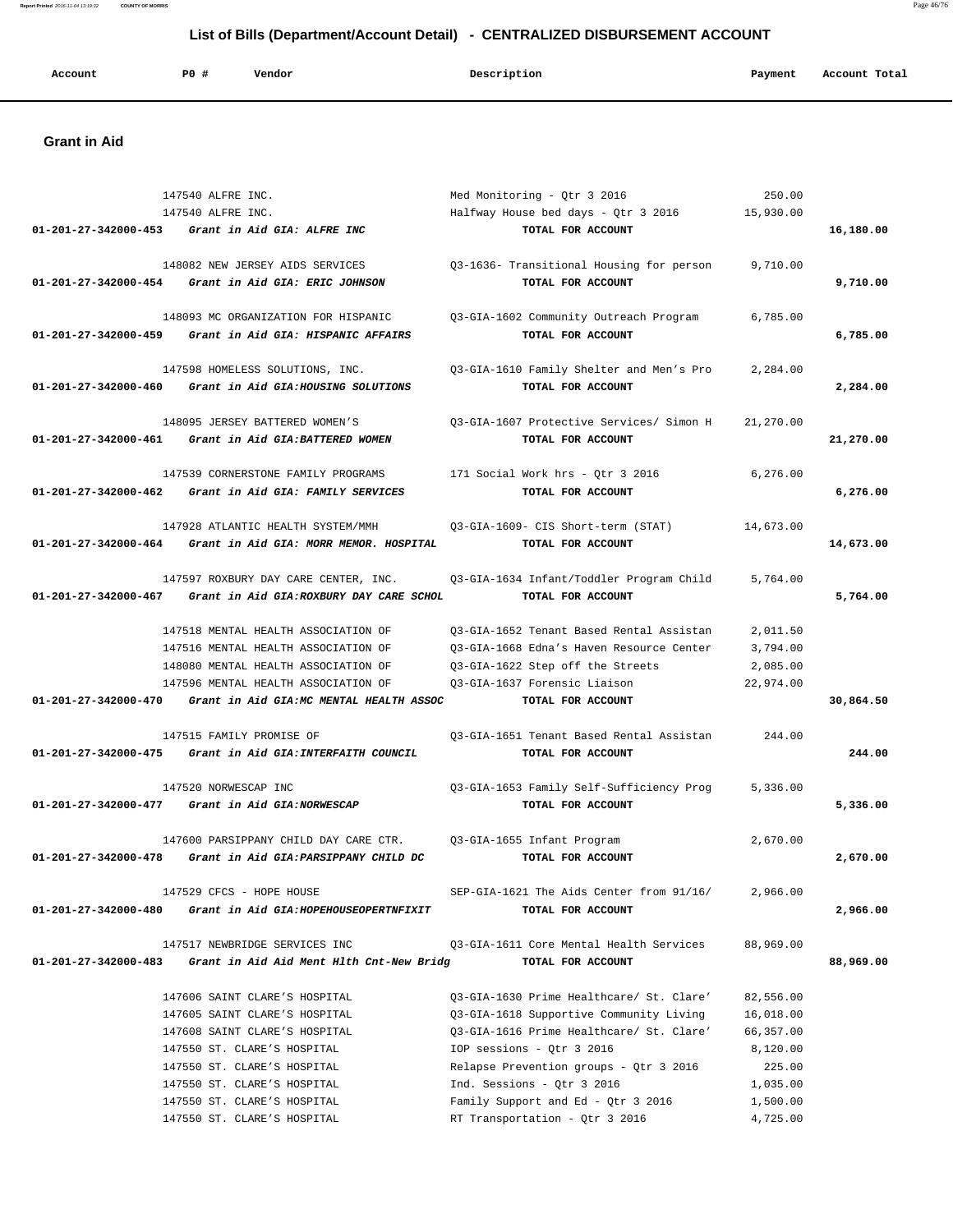**Report Printed** 2016-11-04 13:19:32 **COUNTY OF MORRIS** Page 47/76

## **List of Bills (Department/Account Detail) - CENTRALIZED DISBURSEMENT ACCOUNT**

| Account                                       | PO#                    | Vendor                                                         | Description                              | Payment   | Account Total              |
|-----------------------------------------------|------------------------|----------------------------------------------------------------|------------------------------------------|-----------|----------------------------|
| <b>Grant in Aid</b>                           |                        |                                                                |                                          |           |                            |
|                                               |                        | 147550 ST. CLARE'S HOSPITAL                                    | Psych Med Monitoring - Qtr 3 2016        | 400.00    |                            |
| 01-201-27-342000-484                          |                        | Grant in Aid Aid Ment Hlth Cnt-St Clares                       | TOTAL FOR ACCOUNT                        |           | 180,995.00                 |
|                                               |                        | 147521 LEGAL SERVICES OF NORTHWEST                             | Q3-GIA-1628 Commitment Hearings          | 10,948.00 |                            |
| $01 - 201 - 27 - 342000 - 486$                |                        | Grant in Aid NJ Bureau of Chldrn Srvcs                         | TOTAL FOR ACCOUNT                        |           | 10,948.00                  |
|                                               | 148086 DEIRDRE'S HOUSE |                                                                | 03-GIA-1665 Caregiver Support and Educat | 8,377.00  |                            |
|                                               | 148087 DEIRDRE'S HOUSE |                                                                | 03-GIA-1648 Child Abuse Prevention for S | 3,200.00  |                            |
|                                               |                        | 01-201-27-342000-487 Grant in Aid: DEIDRE OBRIEN CHILD ADV CTR | TOTAL FOR ACCOUNT                        |           | 11,577.00                  |
|                                               |                        | 148083 FAMILY INTERVENTION                                     | Q3-GIA-1623 Family Outreach Services     | 14,446.00 |                            |
| $01 - 201 - 27 - 342000 - 489$                |                        | Grant in Aid: Family Intervention                              | TOTAL FOR ACCOUNT                        |           | 14,446.00                  |
|                                               |                        | 147547 DAYTOP VILLAGE OF NJ, INC.                              | OP Adol - August 2016                    | 1,728.00  |                            |
|                                               |                        | 147547 DAYTOP VILLAGE OF NJ, INC.                              | Urine Screens Adol - August 2016         | 120.00    |                            |
|                                               |                        | 147547 DAYTOP VILLAGE OF NJ, INC.                              | OP Adult - August 2016                   | 2,400.00  |                            |
|                                               |                        | 147547 DAYTOP VILLAGE OF NJ, INC.                              | Urine Screens Adult - August 2016        | 100.00    |                            |
|                                               |                        | 147547 DAYTOP VILLAGE OF NJ, INC.                              | IOP Adult - August 2016                  | 1,560.00  |                            |
|                                               |                        | 147547 DAYTOP VILLAGE OF NJ, INC.                              | Urine Screen Adult IOP - August 2016     | 20.00     |                            |
|                                               |                        | 148070 DAYTOP VILLAGE OF NJ, INC.                              | OP Adolescent - September 2016           | 2,016.00  |                            |
|                                               |                        | 148070 DAYTOP VILLAGE OF NJ, INC.                              | Urine Drug Screens (Adol) - September 20 | 180.00    |                            |
|                                               |                        | 148070 DAYTOP VILLAGE OF NJ, INC.                              | OP Adult - September 2016                | 1,248.00  |                            |
|                                               |                        | 148070 DAYTOP VILLAGE OF NJ, INC.                              | Urine Drug Screens (Adult) - September 2 | 60.00     |                            |
|                                               |                        | 148070 DAYTOP VILLAGE OF NJ, INC.                              | IOP Adult - September 2016               | 1,300.00  |                            |
|                                               |                        | 148070 DAYTOP VILLAGE OF NJ, INC.                              | Urine Drug Screens (Adult IOP) - Septemb | 120.00    |                            |
| 01-201-27-342000-490 Grant in Aid: Daytop     |                        |                                                                | TOTAL FOR ACCOUNT                        |           | 10,852.00                  |
|                                               |                        | 147542 NEW HOPE FOUNDATION INC.                                | Workshop days - September 2016           | 3,150.00  |                            |
| 01-201-27-342000-491                          |                        | Grant in Aid: New Hope                                         | TOTAL FOR ACCOUNT                        |           | 3,150.00                   |
|                                               |                        | 147514 HEAD START COMMUNITY                                    | 03-GIA-1670 Fatherhood Initiative        | 650.00    |                            |
| 01-201-27-342000-496 Grant in Aid: Head Start |                        |                                                                | TOTAL FOR ACCOUNT                        |           | 650.00                     |
|                                               | TOTAL for Grant in Aid |                                                                |                                          |           | ============<br>446,609.50 |

## **Seniors, Disabled & Veterans**

| 147917 SABRINA BAARDA<br>Other General Expenses<br>01-201-27-343100-059 | September Auto Insurance Reimbursement<br>TOTAL FOR ACCOUNT | 12.00 | 12.00 |
|-------------------------------------------------------------------------|-------------------------------------------------------------|-------|-------|
| 147917 SABRINA BAARDA<br>01-201-27-343100-082<br>Travel Expense         | September Mileage Reimbursement<br>TOTAL FOR ACCOUNT        | 29.75 | 29.75 |
| TOTAL for Seniors, Disabled & Veterans                                  |                                                             |       | 41.75 |

## **County Board of Social Service**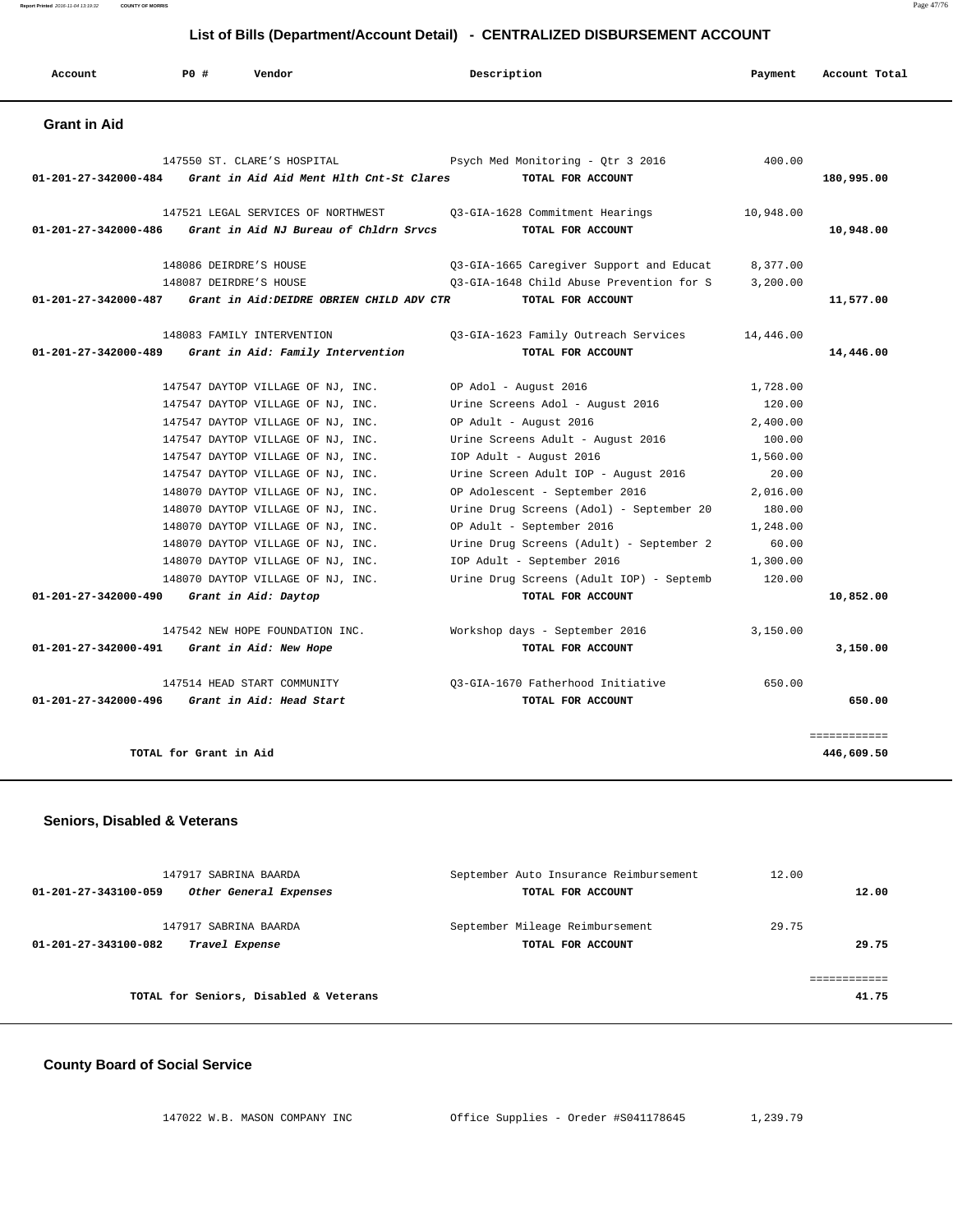| P <sub>0</sub><br>Vendor<br>Account<br>Description<br>Payment<br>Account Total<br>.<br>. |  |  |  |  |  |  |  |
|------------------------------------------------------------------------------------------|--|--|--|--|--|--|--|
|------------------------------------------------------------------------------------------|--|--|--|--|--|--|--|

## **County Board of Social Service**

| 01-201-27-345100-058 | Office Supplies & Stationery             | TOTAL FOR ACCOUNT                        |           | 1,287.27     |
|----------------------|------------------------------------------|------------------------------------------|-----------|--------------|
|                      | 146562 BENAY FIORE                       | INTERPRETING SERVICE FEE ON 09/13/2016   | 160.00    |              |
|                      | 146562 BENAY FIORE                       | Travel fee                               | 20.00     |              |
|                      | 147205 Crystal Springs                   | Water for Morris Township - 09/06/16 Acc | 106.93    |              |
|                      | 147024 J. O'BRIEN CO INC                 | Flap Closure and MaxLabel Strap          | 285.34    |              |
| 01-201-27-345100-059 | Other General Expenses                   | TOTAL FOR ACCOUNT                        |           | 572.27       |
|                      | 145371 NJBIZ                             | Renewal of Subscription for NJBIZ for a  | 64.95     |              |
| 01-201-27-345100-070 | Publication & Subscriptions              | TOTAL FOR ACCOUNT                        |           | 64.95        |
|                      | 147499 RICOH AMERICAS CORPORATION        | 10 Copier maintenance for 8/22/16 to 11/ | 6,749.62  |              |
|                      | 147405 RICOH USA, INC.                   | Copier rental charges for 9/16 to 11/16  | 543.97    |              |
| 01-201-27-345100-164 | Office Machines - Rental                 | TOTAL FOR ACCOUNT                        |           | 7,293.59     |
|                      | 146518 PITNEY BOWES CREDIT CORP          | Maintenance charges for mail machine - 0 | 174.00    |              |
| 01-201-27-345100-166 | Office Machine- Repair                   | TOTAL FOR ACCOUNT                        |           | 174.00       |
|                      | 147980 CITYSIDE ARCHIVES, LTD            | OFFICE OF TEMP ASSISTANCE DATED 10/07/2  | 475.50    |              |
|                      | 147980 CITYSIDE ARCHIVES, LTD            |                                          | 200.00    |              |
| 01-201-27-345100-257 | Rental - Other                           | TOTAL FOR ACCOUNT                        |           | 675.50       |
|                      | 146534 U.S. SECURITY ASSOCIATES, INC.    | Security Officer - 09/16/16 - 09/22/16   | 1,905.30  |              |
|                      | 146493 U.S. SECURITY ASSOCIATES, INC.    | Payment for Security Officer - 9/9/16 to | 1,916.26  |              |
|                      | 148315 JOHNSON & JOHNSON, ESQS           | Legal services rendered for the month of | 540.00    |              |
|                      | 148315 JOHNSON & JOHNSON, ESQS           | CS - MCOTA                               | 3,204.00  |              |
|                      | 148315 JOHNSON & JOHNSON, ESQS           | Collections - MCOTA                      | 2,605.00  |              |
|                      | 147240 UNITRONIX DATA SYSTEMS INC        | Software Maintenance for the month of Oc | 6,137.20  |              |
| 01-201-27-345100-325 | Special Services                         | TOTAL FOR ACCOUNT                        |           | 16,307.76    |
|                      | 146592 DELTA DENTAL OF NEW JERSEY, INC.  | Dental Coverage for October 2016 - Acct. | 2,614.95  |              |
|                      | 146539 DELTA DENTAL OF NEW JERSEY, INC.  | COBRA - Dental coverage for 10/16 - Grou | 586.91    |              |
|                      | 146538 DELTA DENTAL OF NEW JERSEY, INC.  | COBRA - Dental coverage for 10/16 - Grou | 154.45    |              |
|                      | 146537 DELTA DENTAL OF NEW JERSEY, INC.  | Dental coverage for 10/16 - Bill Group - | 738.99    |              |
|                      | 146536 DELTA DENTAL OF NEW JERSEY, INC.  | Dental coverage for 10/16 - Bill Group 0 | 254.60    |              |
|                      | 146535 DELTA DENTAL OF NEW JERSEY, INC.  | COBRA - Dental coverage for 10/16 - Bill | 27.37     |              |
|                      | 144432 DELTA DENTAL OF NEW JERSEY, INC.  | COBRA Dental coverage for February 2016  | 308.90    |              |
|                      | 144432 DELTA DENTAL OF NEW JERSEY, INC.  | COBRA - March 2016                       | 154.45    |              |
|                      | 144432 DELTA DENTAL OF NEW JERSEY, INC.  | COBRA - April 2016                       | 154.45    |              |
|                      | 144432 DELTA DENTAL OF NEW JERSEY, INC.  | COBRA - May 2016                         | 154.45    |              |
|                      | 144432 DELTA DENTAL OF NEW JERSEY, INC.  | COBRA - June 2016                        | 154.45    |              |
|                      | 144432 DELTA DENTAL OF NEW JERSEY, INC.  | COBRA - July 2016                        | 154.45    |              |
| 01-201-27-345100-329 | Hospital Insurance Premiums              | TOTAL FOR ACCOUNT                        |           | 5,458.42     |
|                      | 148316 JAMES MCDANIEL                    | CSP - Mileage reimb. for August to Octob | 162.75    |              |
|                      | 148380 JULIO PORRAO                      | FSS - Mileage reimb. for July 1 to Septe | 107.10    |              |
| 01-201-27-345100-332 | <i>Mileage</i>                           | TOTAL FOR ACCOUNT                        |           | 269.85       |
|                      | 146570 TREASURER. ST OF NJ               | Data Processing & EBT billing statements | 70,128.03 |              |
| 01-201-27-345100-354 | FAMIS and ACSES                          | TOTAL FOR ACCOUNT                        |           | 70,128.03    |
|                      | 148454 NISIVOCCIA, LLP                   | Billing in connection with the audit of  | 39,795.00 |              |
| 01-203-27-345100-024 | (2015) Audit                             | TOTAL FOR ACCOUNT                        |           | 39,795.00    |
|                      |                                          |                                          |           | ============ |
|                      | TOTAL for County Board of Social Service |                                          |           | 142,026.64   |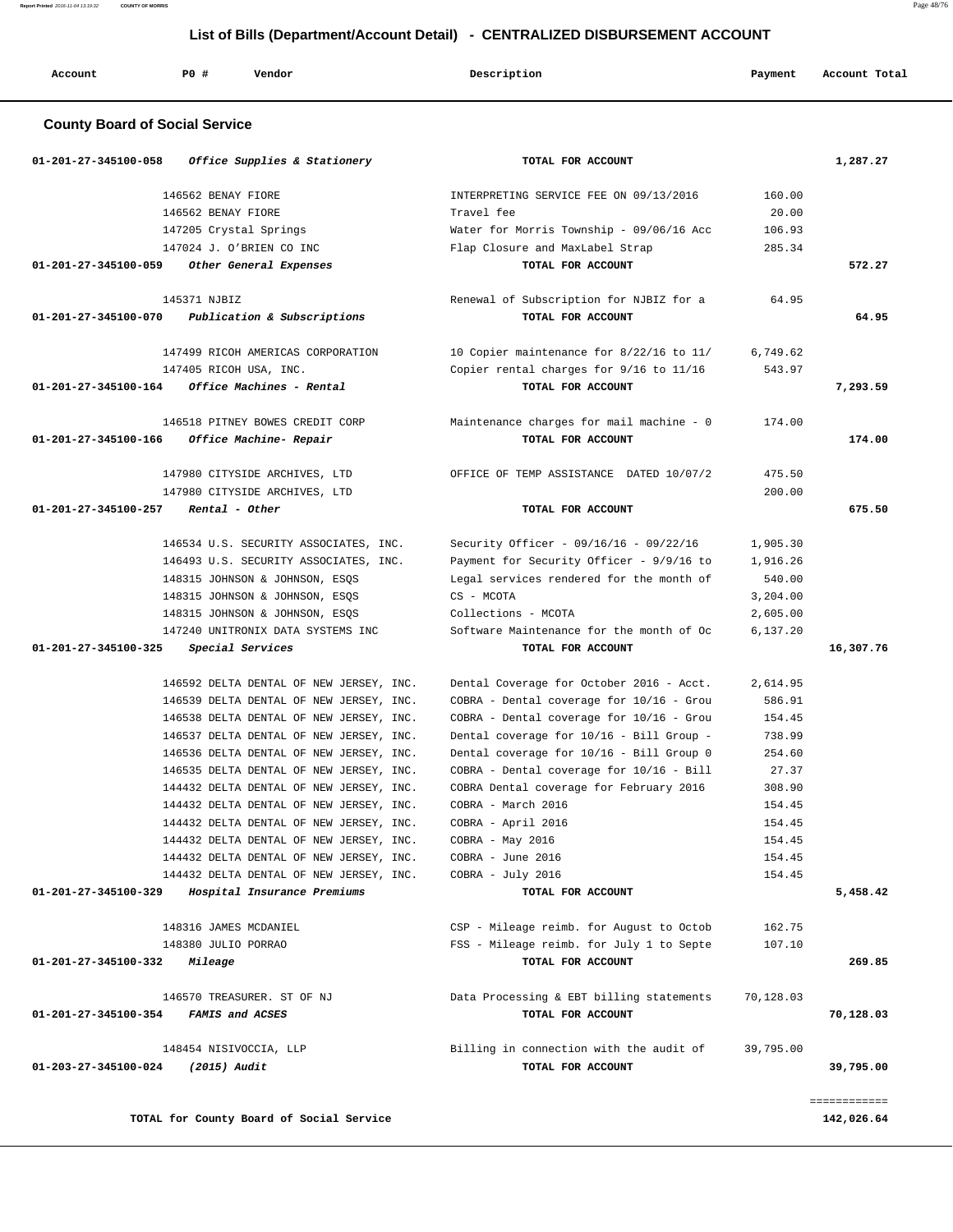**Report Printed** 2016-11-04 13:19:32 **COUNTY OF MORRIS** Page 49/76

## **List of Bills (Department/Account Detail) - CENTRALIZED DISBURSEMENT ACCOUNT**

| Account                        | PO#                          | Vendor | Description               | Account Total<br>Payment |
|--------------------------------|------------------------------|--------|---------------------------|--------------------------|
| DEPARTMENT 349110              |                              |        |                           |                          |
|                                | 147926 ESSEX COUNTY HOSPITAL |        | D.H. September 1-30, 2016 | 3,775.80                 |
|                                | 147926 ESSEX COUNTY HOSPITAL |        | September Recoveries      | $-146.97$                |
|                                | 147879 ESSEX COUNTY HOSPITAL |        | A.L. September 1-30, 2016 | 3,775.80                 |
|                                | 147879 ESSEX COUNTY HOSPITAL |        | September Recoveries      | $-95.63$                 |
| $01 - 201 - 27 - 349110 - 090$ | Program Expenditures         |        | TOTAL FOR ACCOUNT         | 7,309.00                 |
|                                |                              |        |                           |                          |
|                                |                              |        |                           | ============             |
|                                | TOTAL for DEPARTMENT 349110  |        |                           | 7,309.00                 |

#### **MV:Administration**

|                                                 | 148203 CHERYL ANN HAYES                | RN, 10-16-2016 thru 10-29-2016             | 296.74    |           |
|-------------------------------------------------|----------------------------------------|--------------------------------------------|-----------|-----------|
|                                                 | 148204 DAMACINA L. OKE                 | LPN, 10-16-2016 thru 10-29-2016            | 1,467.98  |           |
|                                                 | 148205 DANILO LAPID                    | RN, 10-16-2016 thru 10-29-2016             | 1,480.74  |           |
|                                                 | 148206 DAVID JEAN-LOUIS                | LPN, 10-16-2016 thru 10-29-2016            | 886.82    |           |
|                                                 | 148207 EDITHA MARQUEZ                  | RN, 10-16-2016 thru 10-29-2016             | 907.24    |           |
|                                                 | 148208 ELLEN M. NOLL                   | LPN, 10-16-2016 thru 10-29-2016            | 1,907.91  |           |
|                                                 | 148209 EVELYN TOLENTINO                | RN,10-16-2016 thru 10-29-2016              | 1,306.84  |           |
|                                                 | 148210 GEORGINA GRAY-HORSLEY           | LPN, 10-16-2016 thru 10-29-2016            | 700.35    |           |
|                                                 | 148211 HARRIET VALLECER RN             | RN, 10-16-2016 thru 10-29-2016             | 888.74    |           |
|                                                 | 148212 ILLIENE CHARLES, RN             | RN, 10-16-2016 thru 10-29-2016             | 3,309.28  |           |
|                                                 | 148213 LOREEN RAFISURA                 | RN, 10-16-2016 thru 10-29-2016             | 560.55    |           |
|                                                 | 148214 LOUISE R. MACCHIA               | RN, 10-16-2016 thru 10-29-2016             | 3,023.64  |           |
|                                                 | 148215 MADUKWE IMO IBOKO, RN           | RN, 10-16-2016 thru 10-29-2016             | 2,374.29  |           |
|                                                 | 148216 MARIA CARMELITA OBLINA          | LPN, 10-16-2016 thru 10-29-2016            | 464.58    |           |
|                                                 | 148217 MARION ENNIS                    | LPN, 10-16-2016 thru 10-29-2016            | 2,403.30  |           |
|                                                 | 148218 MARTHA YAGHI                    | RN, 10-16-2016 thru 10-29-2016             | 1,187.70  |           |
|                                                 | 148219 MELOJANE CELESTINO              | RN, 10-16-2016 thru 10-29-2016             | 296.74    |           |
|                                                 | 148220 MICHELLE CAPILI                 | RN, 10-16-2016 thru 10-29-2016             | 1,779.33  |           |
|                                                 | 148221 MIRLENE ESTRIPLET               | RN, 10-16-2016 thru 10-29-2016             | 4,781.14  |           |
|                                                 | 148222 ROSE DUMAPIT                    | RN, 10-16-2016 thru 10-29-2016             | 1,196.95  |           |
|                                                 | 148223 SHELLEY REINER                  | LPN, 10-16-2016 thru 10-29-2016            | 1,166.38  |           |
|                                                 | 148224 TEODORA O. DELEON               | RN, 10-16-2016 thru 10-29-2016             | 593.85    |           |
|                                                 | 148202 CARRELLE L CALIXTE              | LPN, 10-16-2016 thru 10-29-2016            | 2,904.93  |           |
|                                                 | 148201 CANDIDO CAMPOS                  | RN, 10-16-2016 thru 10-29-2016             | 1,187.33  |           |
|                                                 | 148200 BARKEL FLEMMING                 | LPN, 10-16-2016 thru 10-29-2016            | 2,560.99  |           |
|                                                 | 148199 ARNEL P GARCIA                  | LPN, 10-16-2016 thru 10-29-2016            | 2,779.65  |           |
| 01-201-27-350100-013                            | Temporary Help - Per Diem Nurses       | TOTAL FOR ACCOUNT                          |           | 42,413.99 |
|                                                 | 148194 AEQUOR HEALTHCARE SERVICES, LLC | Nursing, 8/14 thru 8/20/2016               | 15,212.35 |           |
|                                                 | 148194 AEQUOR HEALTHCARE SERVICES, LLC | Nursing, 8/21 thru 8/27/2016               | 15,955.52 |           |
|                                                 | 148194 AEQUOR HEALTHCARE SERVICES, LLC | Nursing, 8/28 thru 9/03/2016               | 11,366.22 |           |
|                                                 | 148194 AEQUOR HEALTHCARE SERVICES, LLC | Nursing, 9/04 thru 9/10/2016               | 9,805.72  |           |
| 01-201-27-350100-016                            | Outside Salaries & Wages               | TOTAL FOR ACCOUNT                          |           | 52,339.81 |
|                                                 | 147300 eSOLUTIONS, INC.                | 5374, Medicare Claims Processing & Activi  | 9,489.63  |           |
|                                                 | 148198 WESCOM SOLUTONS INC.            | morr-1, Training Database, October~2016    | 100.00    |           |
|                                                 | 148198 WESCOM SOLUTONS INC.            | morr-1, ADT/MDS/3rd Party Integration, Oct | 3,479.15  |           |
| 01-201-27-350100-040 Electronic Data Processing |                                        | TOTAL FOR ACCOUNT                          |           | 13,068.78 |
|                                                 | 147991 KATHY ANN KRISINSKI             | Seasonal/Holiday Decorations for Residen   | 114.06    |           |
|                                                 | 145970 PATTERSON MEDICAL SUPPLY, INC.  | 104022452, 9-2-2016                        | 237.61    |           |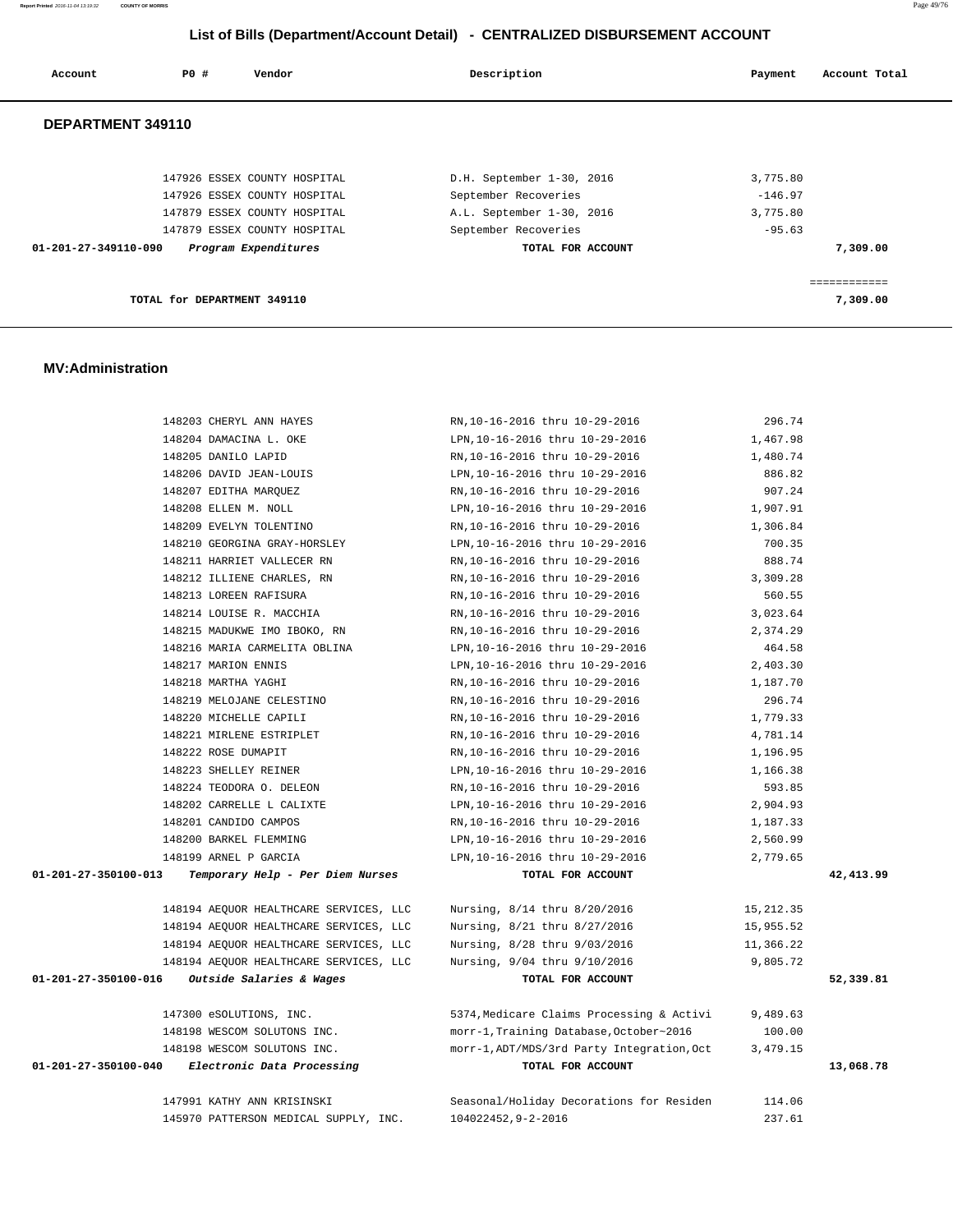|  | Account<br>. | P0 | Vendor | Description | Payment | Account Total |
|--|--------------|----|--------|-------------|---------|---------------|
|--|--------------|----|--------|-------------|---------|---------------|

#### **MV:Administration**

| $01 - 201 - 27 - 350100 - 046$<br>General Stores         | TOTAL FOR ACCOUNT           | 366.67       |
|----------------------------------------------------------|-----------------------------|--------------|
| 146826 OFFICE CONCEPTS GROUP, INC.                       | 17983,9-15-2016             | 188.73       |
| 146826 OFFICE CONCEPTS GROUP, INC.                       | 17983, 9-29-2016            | 1,822.78     |
| 146826 OFFICE CONCEPTS GROUP, INC.                       | 17983, 9-29-2016            | 90.00        |
| 01-201-27-350100-058<br>Office Supplies & Stationery     | TOTAL FOR ACCOUNT           | 2,101.51     |
| 148434 COUNTY OF MORRIS                                  | 2ND HALF 10/16 METERED MAIL | 129.83       |
| $01 - 201 - 27 - 350100 - 068$<br>Postage & Metered Mail | TOTAL FOR ACCOUNT           | 129.83       |
| 146826 OFFICE CONCEPTS GROUP, INC.                       | 17983,9-26-2016             | 332.02       |
| 146826 OFFICE CONCEPTS GROUP, INC.                       | 17983, 9-29-2016            | 188.40       |
| 146798 ASSOCIATED SALES AND BAG CO.                      | 314307, 9-21-2016           | 687.10       |
| 145965 MCKESSON MEDICAL SURGICAL                         | 1225058,9-7-2016            | 393.29       |
| $01 - 201 - 27 - 350100 - 266$<br>Safety Items           | TOTAL FOR ACCOUNT           | 1,600.81     |
|                                                          |                             | ============ |
| TOTAL for MV:Administration                              |                             | 112,021.40   |

## **MV:Building Services**

| 146829 SPEEDWELL ELECTRIC MOTORS                          | Inspected Chiller#1 & Replaced Belts, 4-  | 434.90   |
|-----------------------------------------------------------|-------------------------------------------|----------|
| 146829 SPEEDWELL ELECTRIC MOTORS                          | Inspected Chiller#2 & Replaced Belts, 5-4 | 434.90   |
| 146841 SCALES INDUSTRIAL                                  | 20869,6-30-2016                           | 3,161.63 |
| 146841 SCALES INDUSTRIAL                                  | 20869,8-11-2016                           | 527.10   |
| 146828 SCHINDLER ELEVATOR CORPORATION                     | 5000013604,6-13-2016                      | 859.91   |
| 146828 SCHINDLER ELEVATOR CORPORATION                     | 5000013604,6-30-2016                      | 859.91   |
| 146840 R & J CONTROL, INC.                                | $002657, 8 - 31 - 2016$                   | 754.50   |
| 146840 R & J CONTROL, INC.                                | 002657,9-1-2016                           | 155.00   |
| 146817 CARRIER CORPORATION                                | M71251,7-7-2016                           | 1,066.40 |
| 146818 D & B PARTS CORPORATION WO#:2016-13933,3-23-2016   |                                           | 512.00   |
| 146803 FRANKLIN-GRIFFITH LLC                              | 17362,4-25-2016                           | 275.40   |
| 146803 FRANKLIN-GRIFFITH LLC                              | 17362,4-25-2016                           | 124.31   |
| 146803 FRANKLIN-GRIFFITH LLC                              | 17362,4-29-2016                           | 476.00   |
| 146803 FRANKLIN-GRIFFITH LLC                              | 17362,4-29-2016                           | 553.07   |
| 146820 FRANKLIN-GRIFFITH LLC                              | 19644,7-27-2016                           | 346.88   |
| 146820 FRANKLIN-GRIFFITH LLC                              | 19644,8-4-2016                            | 92.61    |
| 146820 FRANKLIN-GRIFFITH LLC                              | 19644,8-10-2016                           | 114.84   |
| 146820 FRANKLIN-GRIFFITH LLC 19644,8-12-2016              |                                           | 33.02    |
| 146820 FRANKLIN-GRIFFITH LLC 19644,8-17-2016[Credit Memo] |                                           | $-76.56$ |
| 146822 HB & HS, INC.                                      | Repair of Patient Lift Devices, 6-30-2016 | 1,641.50 |
| 146822 HB & HS, INC.                                      | Repair of Patient Lift Devices, 9-8-2016  | 1,803.00 |
| 146822 HB & HS, INC.                                      | Repair of Patient Lift Devices, 9-22-2016 | 1,572.00 |
| 146833 LEGEND MEDICAL PRODUCTS                            | MOVI,4-18-2016                            | 874.60   |
| 146833 LEGEND MEDICAL PRODUCTS MOVI, 4-22-2016            |                                           | 171.65   |
| 146833 LEGEND MEDICAL PRODUCTS                            | MOVI,4-22-2016                            | 200.99   |
| 146833 LEGEND MEDICAL PRODUCTS                            | MOVI, 4-28-2016                           | 425.10   |
| 146833 LEGEND MEDICAL PRODUCTS                            | MOVI, 5-02-2016                           | 1,133.20 |
| 146833 LEGEND MEDICAL PRODUCTS                            | MOVI,5-04-2016                            | 624.75   |
| 146833 LEGEND MEDICAL PRODUCTS                            | MOVI,5-09-2016                            | 874.55   |
| 146833 LEGEND MEDICAL PRODUCTS                            | MOVI,5-09-2016                            | 874.40   |
| 146833 LEGEND MEDICAL PRODUCTS                            | MOVI,5-10-2016                            | 765.95   |
| 146833 LEGEND MEDICAL PRODUCTS                            | MOVI, 5-11-2016                           | 1,427.48 |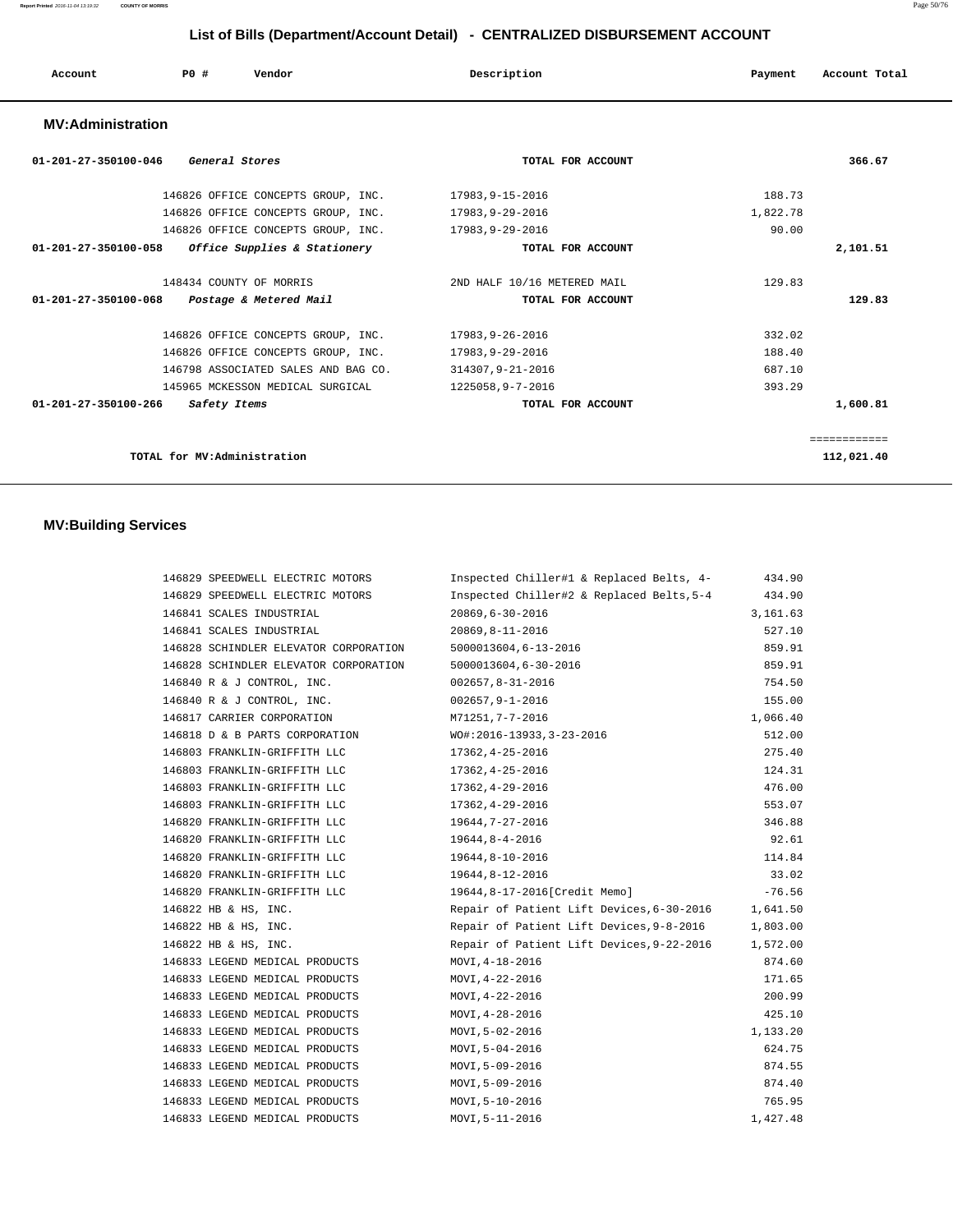| Account                     | PO#                             | Vendor                         | Description        | Payment  | Account Total |
|-----------------------------|---------------------------------|--------------------------------|--------------------|----------|---------------|
| <b>MV:Building Services</b> |                                 |                                |                    |          |               |
|                             |                                 | 146833 LEGEND MEDICAL PRODUCTS | MOVI, 5-18-2016    | 313.65   |               |
|                             |                                 | 146833 LEGEND MEDICAL PRODUCTS | MOVI, 5-20-2016    | 1,182.99 |               |
|                             |                                 | 146833 LEGEND MEDICAL PRODUCTS | MOVI, 5-23-2016    | 216.95   |               |
|                             |                                 | 146833 LEGEND MEDICAL PRODUCTS | MOVI, 6-03-2016    | 377.00   |               |
|                             |                                 | 146833 LEGEND MEDICAL PRODUCTS | MOVI, 6-03-2016    | 34.18    |               |
|                             |                                 | 146833 LEGEND MEDICAL PRODUCTS | MOVI, 6-08-2016    | 39.18    |               |
|                             |                                 | 146833 LEGEND MEDICAL PRODUCTS | MOVI, 6-10-2016    | 59.45    |               |
|                             |                                 | 146833 LEGEND MEDICAL PRODUCTS | MOVI, 6-16-2016    | 161.00   |               |
|                             |                                 | 146825 MOE DISTRIBUTORS INC.   | BMOR15, 8-16-2016  | 216.65   |               |
| 01-201-27-350110-262        |                                 | Machinery Repairs & Parts      | TOTAL FOR ACCOUNT  |          | 26,139.74     |
|                             |                                 | 145045 PRAXAIR DISTRIBUTION    | 71615034,8-12-2015 | 144.86   |               |
|                             |                                 | 145045 PRAXAIR DISTRIBUTION    | 71615034,8-12-2015 | 264.22   |               |
|                             |                                 | 145045 PRAXAIR DISTRIBUTION    | 71615034,8-13-2015 | 144.86   |               |
|                             |                                 | 145045 PRAXAIR DISTRIBUTION    | 71615034,8-14-2015 | 383.58   |               |
|                             |                                 | 145045 PRAXAIR DISTRIBUTION    | 71615034,8-14-2015 | 379.85   |               |
|                             |                                 | 145045 PRAXAIR DISTRIBUTION    | 71615034,8-14-2015 | 383.58   |               |
|                             |                                 | 145045 PRAXAIR DISTRIBUTION    | 71615034,8-14-2015 | 264.22   |               |
| 01-203-27-350110-036        |                                 | (2015) Contracted Services     | TOTAL FOR ACCOUNT  |          | 1,965.17      |
|                             |                                 |                                |                    |          | ============  |
|                             | TOTAL for MV: Building Services |                                |                    |          | 28,104.91     |

 **MV:Dietary** 

| 146823 RICHARD FARRELL INC.                       | 7,117-8-24-2016   | 704.00 |
|---------------------------------------------------|-------------------|--------|
| Machinery Repairs & Parts<br>01-201-27-350115-262 | TOTAL FOR ACCOUNT | 704.00 |
|                                                   |                   |        |
|                                                   |                   |        |
| TOTAL for MV:Dietary                              |                   | 704.00 |
|                                                   |                   |        |

#### **MV:Nursing**

| 148009 PHARMA CARE INC                                                              | MORR02, September~2016                                        | 3,828.24  |          |
|-------------------------------------------------------------------------------------|---------------------------------------------------------------|-----------|----------|
| Consultation Fee<br>01-201-27-350130-035                                            | TOTAL FOR ACCOUNT                                             |           | 3,828.24 |
| 148195 IPC HOSPITALIST PHYSICIANS NJ<br>Contracted Services<br>01-201-27-350130-036 | Professional Medical Services, 7-18 thru<br>TOTAL FOR ACCOUNT | 6, 175.50 | 6,175.50 |
| 146814 ASSOCIATED SALES AND BAG CO.                                                 | 314307,9-20-2016                                              | 767.21    |          |
| 146826 OFFICE CONCEPTS GROUP, INC.                                                  | 17983,9-20-2016                                               | 142.56    |          |
| 145964 MCKESSON MEDICAL SURGICAL                                                    | 122058,8-24-2016                                              | 1,774.80  |          |
| 146136 MEDLINE INDUSTRIES INC                                                       | 1183053,9-10-2016                                             | 2,495.00  |          |
| 146136 MEDLINE INDUSTRIES INC                                                       | 1183053, 9-12-2016 [Credit Memo]                              | $-167.92$ |          |
| 148196 JML MEDICAL INC.                                                             | 5MOC02,10-10-2016                                             | 1,900.75  |          |
| 148196 JML MEDICAL INC.                                                             | 5MOC02, 10-13-2016                                            | 847.66    |          |
| 01-201-27-350130-046<br>General Stores                                              | TOTAL FOR ACCOUNT                                             |           | 7,760.06 |

**TOTAL for MV:Nursing 17,763.80**

============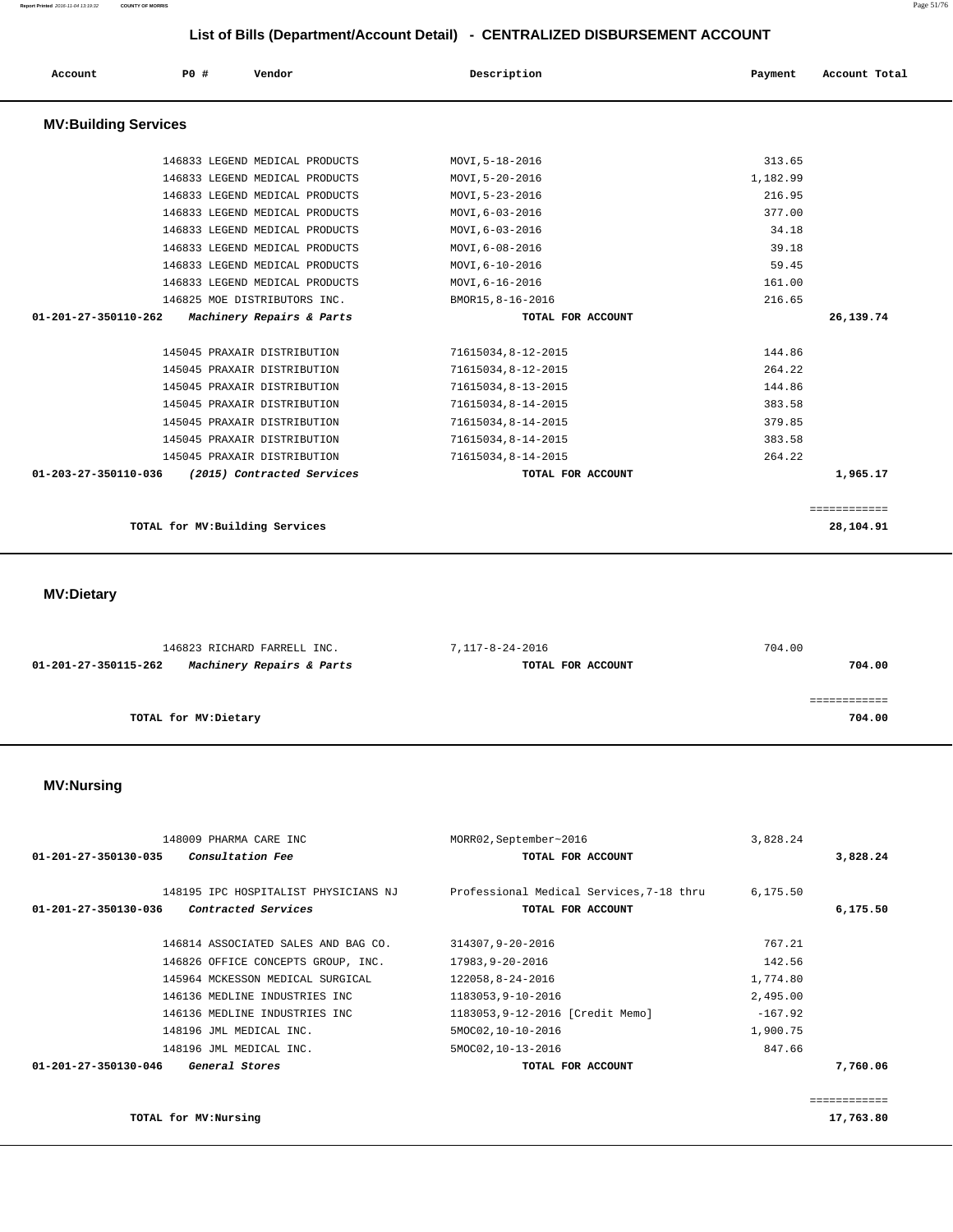| Account<br>. | <b>PO #</b> | Vendor | Description | Payment | Account Total |
|--------------|-------------|--------|-------------|---------|---------------|
|              |             |        |             |         |               |

#### **MV:Recreation/Volunteer Svc**

| 147957 CABLEVISION<br>Contracted Services<br>01-201-27-350135-036 | 07876-533982-01-2, November~2016<br>TOTAL FOR ACCOUNT | 3,634.54 | 3,634.54 |
|-------------------------------------------------------------------|-------------------------------------------------------|----------|----------|
| 147958 KERRY KUBER                                                | Stretching with Kerry, 10-5 thru 10-19-20             | 300.00   |          |
| 143873 S & S WORLDWIDE, INC.                                      | 10100263,7-19-2016                                    | 127.98   |          |
| 143873 S & S WORLDWIDE, INC.                                      | 10100263,7-21-2016                                    | 27.97    |          |
| 146827 ORIENTAL TRADING COMPANY INC.                              | 19407861,9-20-2016                                    | 202.45   |          |
| 148197 JENNIFER CARPINTERI                                        | Resident Activities, September/October~20             | 291.95   |          |
| Patient Activities<br>01-201-27-350135-194                        | TOTAL FOR ACCOUNT                                     |          | 950.35   |
|                                                                   |                                                       |          |          |
| TOTAL for MV: Recreation/Volunteer Svc                            |                                                       |          | 4,584.89 |

## **MV:Rehabilitation**

| 145969 PATTERSON MEDICAL SUPPLY, INC.  | 104022452,8-16-2016 | 25.16 |
|----------------------------------------|---------------------|-------|
| 01-201-27-350140-046<br>General Stores | TOTAL FOR ACCOUNT   | 25.16 |
|                                        |                     |       |
|                                        |                     |       |
| TOTAL for MV: Rehabilitation           |                     | 25.16 |

## **County Adjuster**

| TONER, F/HP80A              | 149.68      |
|-----------------------------|-------------|
| TOTAL FOR ACCOUNT           | 149.68      |
| 2ND HALF 10/16 METERED MAIL | 489.79      |
| TOTAL FOR ACCOUNT           | 489.79      |
|                             | ----------- |
|                             | 639.47      |
|                             |             |

#### **Dental Clinic**

|                         | 146739 ROBERT A. CHARMOY, DMD PA         | M. Cerrato $9/12/16$ - Filling | 65.00  |
|-------------------------|------------------------------------------|--------------------------------|--------|
|                         | 146739 ROBERT A. CHARMOY, DMD PA         | M. Cerrato $9/27/16$ - Filling | 65.00  |
|                         | 146291 ROBERT A. CHARMOY, DMD PA         | M. Cerrato 9/8/16 - Filling    | 65.00  |
| 01-201-27-365100-095    | Dental Clinic Other Administrative Suppl | TOTAL FOR ACCOUNT              | 195.00 |
|                         |                                          |                                |        |
|                         |                                          |                                |        |
| TOTAL for Dental Clinic |                                          |                                | 195.00 |
|                         |                                          |                                |        |

 **County Library**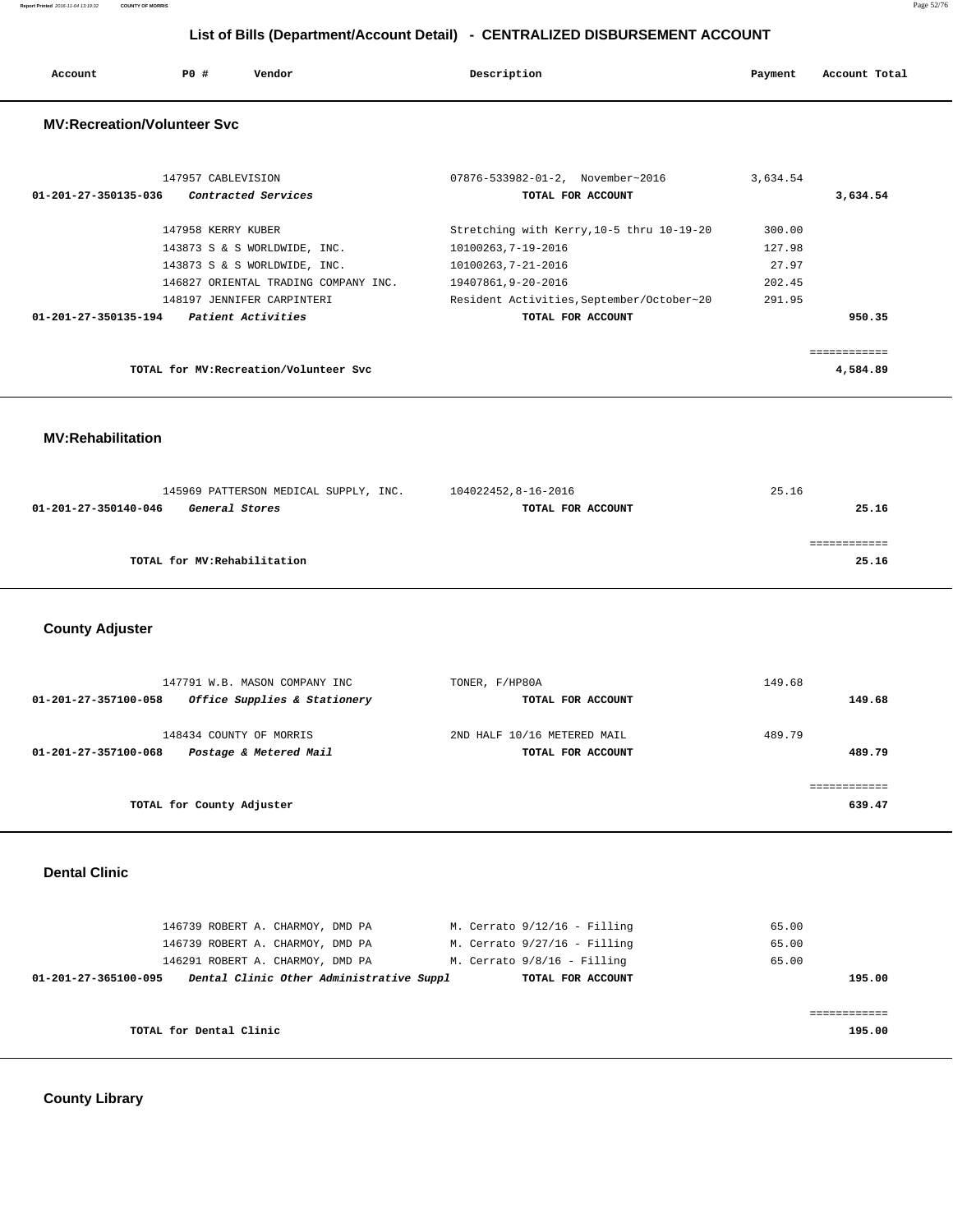**Report Printed** 2016-11-04 13:19:32 **COUNTY OF MORRIS** Page 53/76

## **List of Bills (Department/Account Detail) - CENTRALIZED DISBURSEMENT ACCOUNT**

| Account               | P0 #                     | Vendor                 | Description       | Payment | Account Total          |
|-----------------------|--------------------------|------------------------|-------------------|---------|------------------------|
| <b>County Library</b> |                          |                        |                   |         |                        |
| 01-201-29-390100-068  |                          | Postage & Metered Mail | TOTAL FOR ACCOUNT |         | 823.82                 |
|                       | TOTAL for County Library |                        |                   |         | ============<br>823.82 |

## **County Superintendent of Schoo**

| 2ND HALF 10/16 METERED MAIL<br>81.60 |
|--------------------------------------|
| 81.60<br>TOTAL FOR ACCOUNT           |
|                                      |
|                                      |
| 81.60                                |
|                                      |

## **Contribution to County College**

| 148177 COUNTY COLLEGE OF MORRIS             | 1st Half November 2016 Operating Budget | 492,916.67 |
|---------------------------------------------|-----------------------------------------|------------|
| <i>Expenditures</i><br>01-201-29-395100-090 | TOTAL FOR ACCOUNT                       | 492,916.67 |
|                                             |                                         |            |
|                                             |                                         |            |
| TOTAL for Contribution to County College    |                                         | 492,916.67 |
|                                             |                                         |            |

## **Rutgers Extension Service**

| 148434 COUNTY OF MORRIS                                  | 2ND HALF 10/16 METERED MAIL       | 8.35         |
|----------------------------------------------------------|-----------------------------------|--------------|
| $01 - 201 - 29 - 396100 - 068$<br>Postage & Metered Mail | TOTAL FOR ACCOUNT                 | 8.35         |
|                                                          |                                   |              |
| 147594 RICOH USA, INC.                                   | Color copies on MPC4502           | 562.52       |
| 147594 RICOH USA, INC.                                   | Color copies on MPC3002           | 163.52       |
| $01 - 201 - 29 - 396100 - 069$<br>Printing               | TOTAL FOR ACCOUNT                 | 726.04       |
|                                                          |                                   |              |
| 147396 KATHY MURARIK                                     | mileage, conferences & meetings   | 283.48       |
| 148139 DAVID S LOS                                       | Mileage                           | 64.12        |
| 148373 KELLY DZIAK                                       | Mileage                           | 220.86       |
| $01 - 201 - 29 - 396100 - 082$<br>Travel Expense         | TOTAL FOR ACCOUNT                 | 568.46       |
| 147396 KATHY MURARIK                                     | administrative supplies           | 56.53        |
| 147392 BETTER IMPACT, INC.                               | Volunteer Hours Tracking Software | 290.00       |
| Other Administrative Supplies<br>01-201-29-396100-095    | TOTAL FOR ACCOUNT                 | 346.53       |
|                                                          |                                   | ============ |
| TOTAL for Rutgers Extension Service                      |                                   | 1,649.38     |
|                                                          |                                   |              |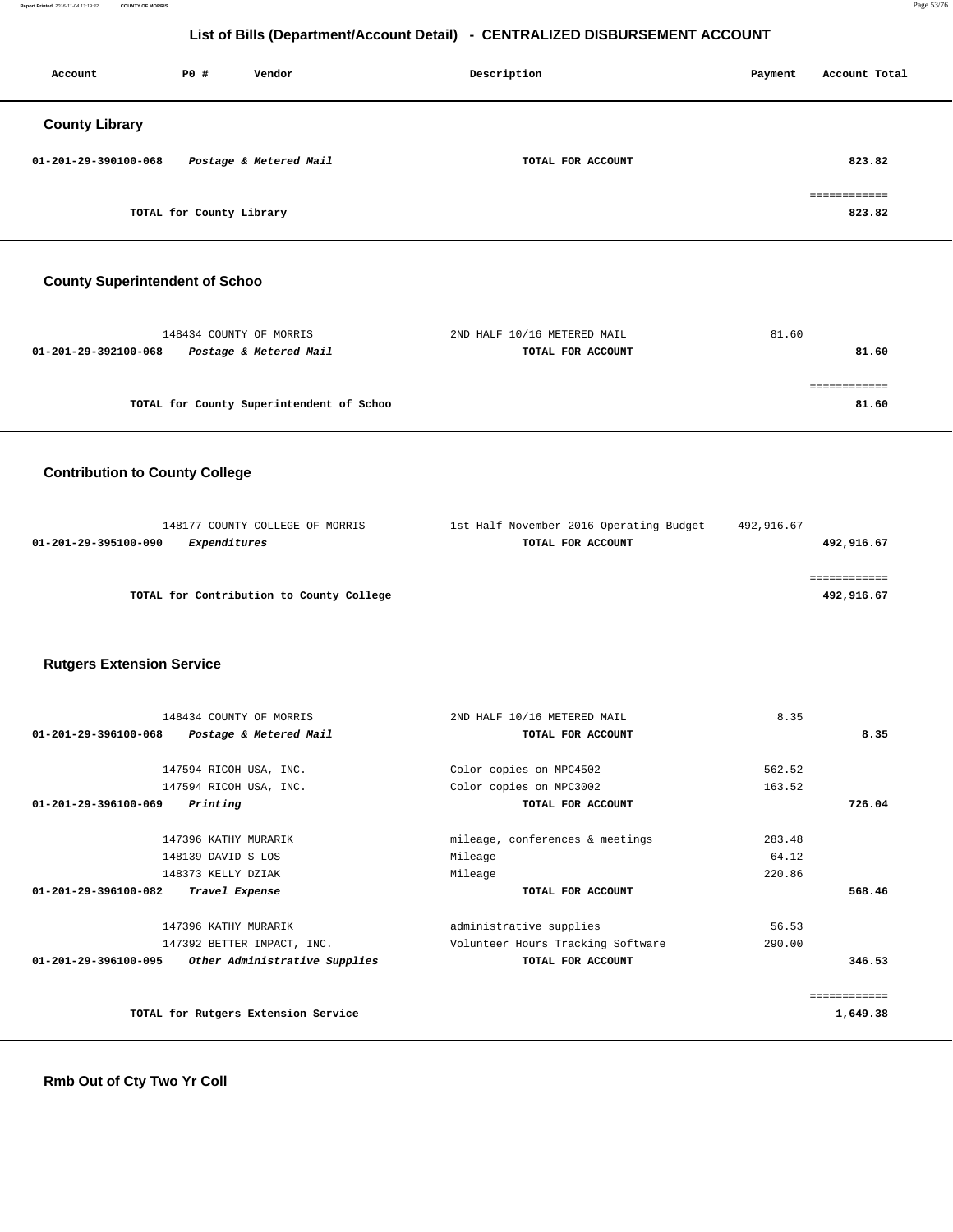**Report Printed** 2016-11-04 13:19:32 **COUNTY OF MORRIS** Page 54/76

## **List of Bills (Department/Account Detail) - CENTRALIZED DISBURSEMENT ACCOUNT**

| Account                    | PO# | Vendor                                  | Description       | Payment | Account Total          |
|----------------------------|-----|-----------------------------------------|-------------------|---------|------------------------|
| Rmb Out of Cty Two Yr Coll |     |                                         |                   |         |                        |
| 01-201-29-397100-090       |     | Rmb Out of Cty Two Yr Coll Expenditures | TOTAL FOR ACCOUNT |         | 662.88                 |
|                            |     | TOTAL for Rmb Out of Cty Two Yr Coll    |                   |         | ------------<br>662.88 |

## **Cont M.C. School of Tech**

|                      | 148179 MC VOCATIONAL SCHOOL DISTRICT  | 11/16 District Taxes to be Raised | 274,610.00 |
|----------------------|---------------------------------------|-----------------------------------|------------|
| 01-201-29-400100-090 | Cont M.C. School of Tech Expenditures | TOTAL FOR ACCOUNT                 | 274,610.00 |
|                      |                                       |                                   |            |
|                      |                                       |                                   | ---------- |
|                      | TOTAL for Cont M.C. School of Tech    |                                   | 274,610.00 |
|                      |                                       |                                   |            |

## **Fire and Police Academy**

| 147591 COACHING SYSTEMS, LLC                          | CEVO 3 Fire Response Books  | 800.00       |
|-------------------------------------------------------|-----------------------------|--------------|
| 147591 COACHING SYSTEMS, LLC                          | Shipping (Approximate)      | 15.72        |
| Books & Periodicals<br>$01 - 201 - 29 - 407100 - 028$ | TOTAL FOR ACCOUNT           | 815.72       |
|                                                       |                             |              |
| 146416 MORRISTOWN LUMBER &                            | Masking Tape                | 11.37        |
| 147483 ONE SOURCE COMMUNICATIONS SOLUTIONS            | 1.5" Binders                | 267.52       |
| 147483 ONE SOURCE COMMUNICATIONS SOLUTIONS            | Shipping                    | 30.00        |
| 147483 ONE SOURCE COMMUNICATIONS SOLUTIONS            | 1" Binders                  | 573.12       |
| 147483 ONE SOURCE COMMUNICATIONS SOLUTIONS Shipping   |                             | 46.00        |
| 01-201-29-407100-059<br>Other General Expenses        | TOTAL FOR ACCOUNT           | 928.01       |
| 148434 COUNTY OF MORRIS                               | 2ND HALF 10/16 METERED MAIL | 85.42        |
| 01-201-29-407100-068<br>Postage & Metered Mail        | TOTAL FOR ACCOUNT           | 85.42        |
| 147236 M.C. MUA-MT OLIVE                              | Tipping Fees                | 378.94       |
| 01-201-29-407100-143<br>Rubbish & Trash Removal       | TOTAL FOR ACCOUNT           | 378.94       |
| 146415 COUNTY WELDING SUPPLY CO                       | Refill Cylinder             | 29.99        |
| 146415 COUNTY WELDING SUPPLY CO                       | Hydro-Static Test           | 27.00        |
| 146415 COUNTY WELDING SUPPLY CO                       | Hazardous Material Charge   | 3.00         |
| Building Repairs<br>$01 - 201 - 29 - 407100 - 223$    | TOTAL FOR ACCOUNT           | 59.99        |
| 145061 FF1 PROFESSIONAL SAFETY SERVICES               | Pompier Belts, M, L, XL     | 895.56       |
| $01 - 201 - 29 - 407100 - 258$<br>Equipment           | TOTAL FOR ACCOUNT           | 895.56       |
|                                                       |                             | ============ |
| TOTAL for Fire and Police Academy                     |                             | 3,163.64     |

## **Utilities**

| 147472 JERSEY CENTRAL POWER & LIGHT | 10-00-84-5137-1-0 Berkshire Valley Rd-Ke | 17.59 |
|-------------------------------------|------------------------------------------|-------|
| 147471 JERSEY CENTRAL POWER & LIGHT | 10-00-84-5117-1-4 Berkshire Valley Road- | 17.32 |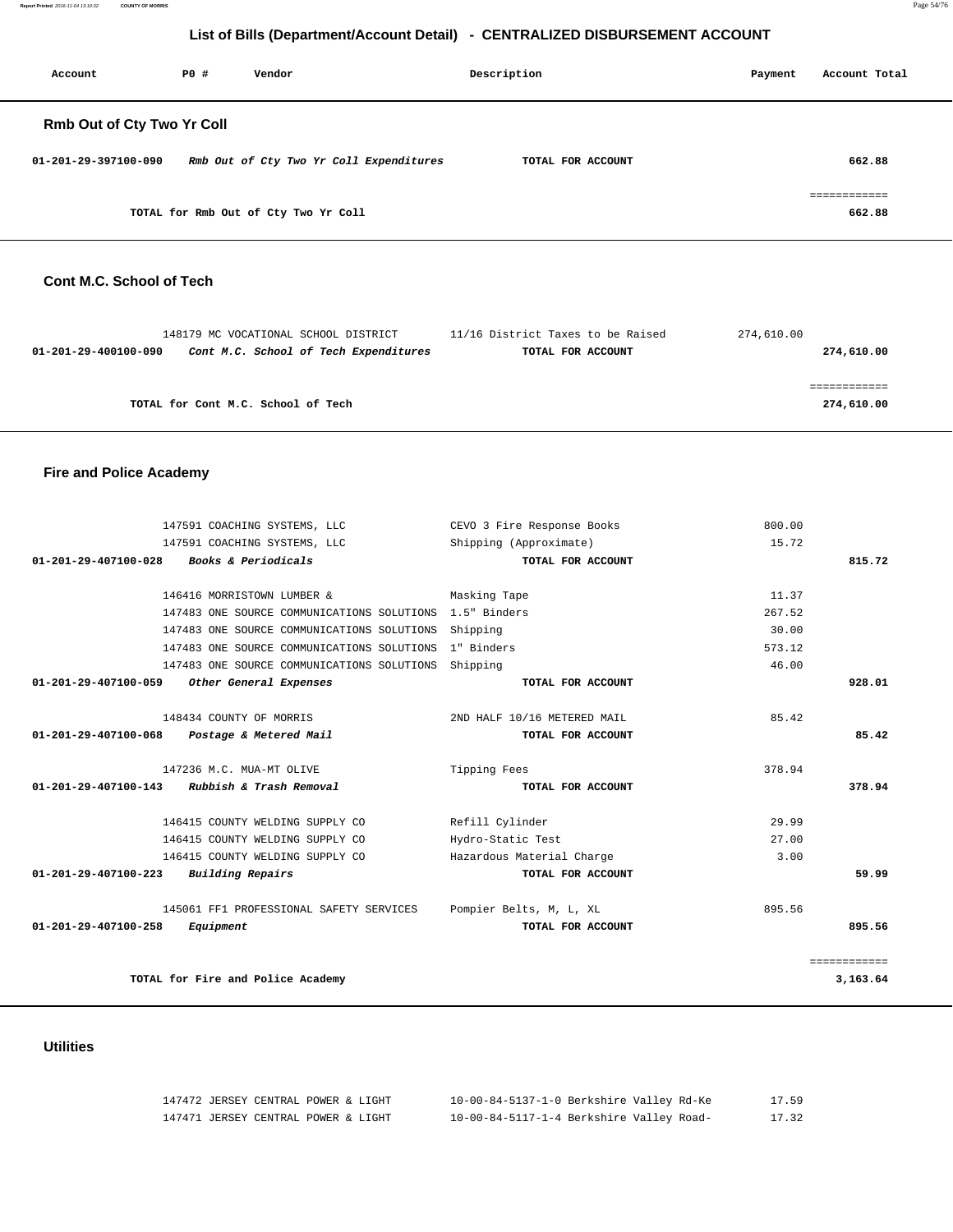| Account              | PO#<br>Vendor                         | Description                              | Payment    | Account Total |
|----------------------|---------------------------------------|------------------------------------------|------------|---------------|
| <b>Utilities</b>     |                                       |                                          |            |               |
|                      | 147439 JERSEY CENTRAL POWER & LIGHT   | 10-00-59-9968-9-0 Rt 15 & Dewey Ave-Whar | 63.15      |               |
|                      | 146403 JERSEY CENTRAL POWER & LIGHT   | 100 118 444 189 Howard Blvd Mt. Arlingto | 46.24      |               |
|                      | 146022 JERSEY CENTRAL POWER & LIGHT   | 100 105 119 190 O Rt 10 & Hillside Ave-L | 40.96      |               |
|                      | 148060 JERSEY CENTRAL POWER & LIGHT   | 100 079 438 253 - CAC COMPLEX            | 11,313.89  |               |
|                      | 147668 JERSEY CENTRAL POWER & LIGHT   | 100 102 601 695 - COMM CENTER 9/16/16 -  | 15, 151.38 |               |
|                      | 147652 JERSEY CENTRAL POWER & LIGHT   | 100 102 459 516 - WARRANTS 9/15/16 - 10/ | 859.03     |               |
|                      | 147481 JERSEY CENTRAL POWER & LIGHT   | 10-00-44-7627-6-1 Rt 46 and Canfield Ave | 32.13      |               |
|                      | 147653 JERSEY CENTRAL POWER & LIGHT   | 10-00-01-6063-0-8 St Lighting Dover 10-1 | 646.38     |               |
|                      | 147654 JERSEY CENTRAL POWER & LIGHT   | 10-00-05-8414-2-2 St Lighting Morristown | 341.88     |               |
|                      | 147871 JERSEY CENTRAL POWER & LIGHT   | 10-00-89-1397-3-5 Rt 206 Chester 10-24-2 | 125.46     |               |
|                      | 148277 JERSEY CENTRAL POWER & LIGHT   | 100 004 885 628- MOSQUITO CONTROL        | 631.42     |               |
|                      | 148324 JERSEY CENTRAL POWER & LIGHT   | 10-00-28-8978-6-4 Mt. Arlington 10-25-20 | 55.26      |               |
| 01-201-31-430100-137 | Electricity                           | TOTAL FOR ACCOUNT                        |            | 29,376.36     |
|                      | 146655 SUBURBAN PROPANE -2347         | Propane                                  | 857.20     |               |
|                      | 146655 SUBURBAN PROPANE -2347         | Safety P&T Fee                           | 9.92       |               |
|                      | 147661 N.J. NATURAL GAS COMPANY       | 22-0009-4999-6Y MONTVILLE 9/13/16 - 10/  | 221.06     |               |
|                      | 147555 SUBURBAN PROPANE -2347         | Propane                                  | 756.44     |               |
|                      | 147555 SUBURBAN PROPANE -2347         | Safety P&T Fee                           | 9.92       |               |
| 01-201-31-430100-141 | Natural Gas                           | TOTAL FOR ACCOUNT                        |            | 1,854.54      |
|                      | 147847 CITYSIDE ARCHIVES, LTD         | Morris View                              | 459.62     |               |
| 01-201-31-430100-143 | Rubbish & Trash Removal               | TOTAL FOR ACCOUNT                        |            | 459.62        |
|                      | 148065 TAX COLLECTOR                  | 502-0 / A & R BLDG                       | 16, 241.28 |               |
|                      | 148065 TAX COLLECTOR                  | 2083-0 / COURTHOUSE                      | 21,056.64  |               |
|                      | 148065 TAX COLLECTOR                  | 513-0 / 8 COURT ST                       | 172.00     |               |
|                      | 148065 TAX COLLECTOR                  | 2593-0 / SCHUYLER                        | 1,605.12   |               |
|                      | 148065 TAX COLLECTOR                  | 512-0 / 6 COURT ST                       | 126.75     |               |
|                      | 148065 TAX COLLECTOR                  | 3688-0 / W & M                           | 142.48     |               |
|                      | 148065 TAX COLLECTOR                  | 5537-0 / CORRECTION FACILITY             | 37,857.60  |               |
|                      | 147634 MONTVILLE TWP WATER & SEWER    | ACCOUNT# 103379/ SEWER                   | 100.66     |               |
| 01-201-31-430100-144 | Sewer                                 | TOTAL FOR ACCOUNT                        |            | 77,302.53     |
|                      | 147960 STERICYCLE INC.                | 8074425, November~2016                   | 1,340.77   |               |
|                      | 01-201-31-430100-145 Solid Waste Cost | TOTAL FOR ACCOUNT                        |            | 1,340.77      |
|                      |                                       |                                          |            |               |
|                      | 146566 EXTEL COMMUNICATIONS           | Network/Telecom Wiring as per quote Date | 6,987.00   |               |
|                      | 147080 VERIZON                        | 973-838-8083 446 48Y, 9/28/16, Kinnelon  | 35.24      |               |
|                      | 147080 VERIZON                        | 973-361-0398 892 16Y, Randolph TS (10/1/ | 131.93     |               |
|                      | 147080 VERIZON                        | 973-328-3165 445 58Y, 10/4/16, Dover WT  | 35.15      |               |
|                      | 147080 VERIZON                        | 973-829-0312 882 15Y, 10/4/16, Randolph  | 68.13      |               |
|                      | 147524 VERIZON                        | 973-299-6835 828 04Y, 10/10/16, Boonton  | 35.14      |               |
|                      | 147524 VERIZON                        | 973-584-2050 195 53Y, 10/11/16, Mt Rd Ro | 30.88      |               |
|                      | 147173 VERIZON                        | 973 993-1440 628 16Y 10/01/16            | 68.14      |               |
|                      | 147463 VERIZON                        | Account 609 Z64-6804 073 45Y - 10/2016   | 530.25     |               |
|                      | 146867 VERIZON CABS                   | 201 M55-4914 825, 9/25/16, T1 American T | 1,121.21   |               |
|                      | 146866 VERIZON CABS                   | 201 M55-5534 968, 9/25/16, E911 fiber li | 1,584.58   |               |
|                      | 147458 AT&T                           | - FAX Circuits                           | 10.21      |               |
|                      | 147458 AT&T                           | - Legacy Centrex/POT                     | 31.09      |               |
|                      | 147511 OPTIMUM LIGHTPATH              | Account 53521                            | 9,251.30   |               |
|                      | 147459 VERIZON                        | 973 682-4353 854 87Y 10/2016             | 1,063.85   |               |
|                      | 147460 VERIZON                        | 201 V63-2073 999 44Y 10/2016             | 795.80     |               |
|                      | 147462 VERIZON                        | 201 Z43-6526 999 90Y 10/2016             | 7,012.43   |               |
|                      | 147841 VERIZON                        | 973 993-1440 628 16Y 09/01/16            | 68.22      |               |
|                      | 147841 VERIZON                        | 973 267-2255 164 81Y 09/19/16            | $-58.61$   |               |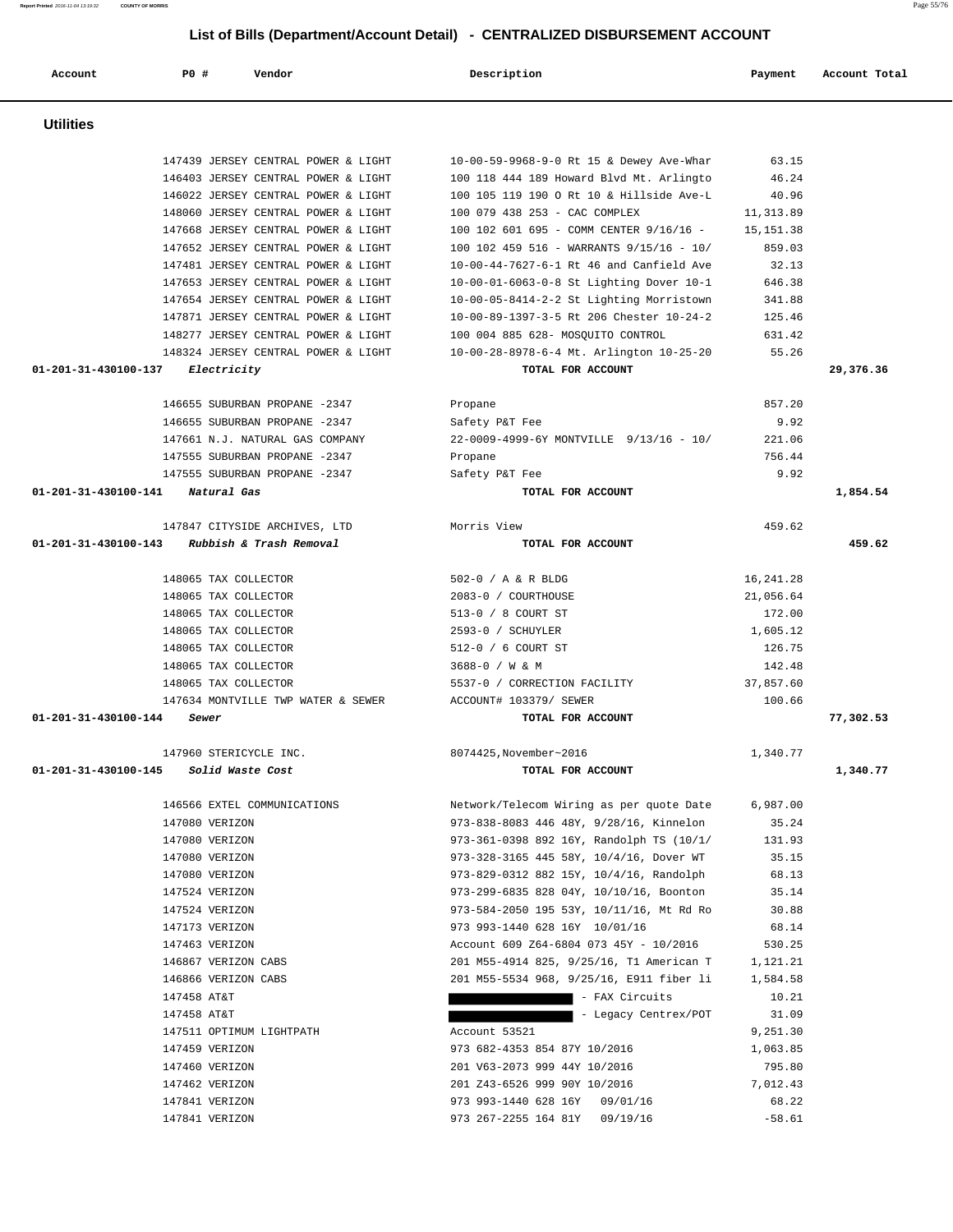| Account              | P0#<br>Vendor                      | Description                              | Payment  | Account Total |
|----------------------|------------------------------------|------------------------------------------|----------|---------------|
| <b>Utilities</b>     |                                    |                                          |          |               |
|                      | 147461 VERIZON BUSINESS            | Account 6000083582X26                    | 99.51    |               |
| 01-201-31-430100-146 | Telephone                          | TOTAL FOR ACCOUNT                        |          | 28,983.54     |
|                      | 147434 SOUTHEAST MORRIS COUNTY     | 0124100340.00/ 6 CT ST/ 07-01-16 THRU 10 | 57.96    |               |
|                      | 147434 SOUTHEAST MORRIS COUNTY     | 0124100360.00/ 8 CT ST/ 06-30-16 THRU 10 | 198.90   |               |
|                      | 147434 SOUTHEAST MORRIS COUNTY     | 0124101640.01/ W & M/ 07-01-16 THRU 10-0 | 148.54   |               |
|                      | 147634 MONTVILLE TWP WATER & SEWER | ACCOUNT# 103379/ WATER                   | 13.95    |               |
|                      | 148300 SOUTHEAST MORRIS COUNTY     | 211000004000/ A & R BLDG                 | 1,610.11 |               |
|                      | 148300 SOUTHEAST MORRIS COUNTY     | 211000004500/ CH                         | 3,055.00 |               |
|                      | 148300 SOUTHEAST MORRIS COUNTY     | 212000084700/ CORRECTION FACILITY        | 6,228.35 |               |
|                      | 148300 SOUTHEAST MORRIS COUNTY     | 211000005000/ ADM CTS                    | 1,264.16 |               |
|                      | 148300 SOUTHEAST MORRIS COUNTY     | 212000053001/ SHADETREE                  | 2,750.47 |               |
| 01-201-31-430100-147 | Water                              | TOTAL FOR ACCOUNT                        |          | 15,327.44     |
|                      |                                    |                                          |          |               |
|                      |                                    |                                          |          | ============  |
|                      | TOTAL for Utilities                |                                          |          | 154,644.80    |

 **Contingent** 

| 148180 COUNTY OF MORRIS                      | Jeffrey Fredericks - 30 2016 - Employee | 585.52 |
|----------------------------------------------|-----------------------------------------|--------|
| 148180 COUNTY OF MORRIS                      | Contributory Insurance Premiums         | 40.67  |
| Program Expenditures<br>01-201-35-470100-090 | TOTAL FOR ACCOUNT                       | 626.19 |
|                                              |                                         |        |
|                                              |                                         |        |
| TOTAL for Contingent                         |                                         | 626.19 |
|                                              |                                         |        |

 **Nutrition** 

| 147345 EDWIN GUEVARA                                  | Plastic Storage Containers               | 12.00  |
|-------------------------------------------------------|------------------------------------------|--------|
| 01-201-41-716100-059<br>Other General Expenses        | TOTAL FOR ACCOUNT                        | 12.00  |
| 147979 JERSEY PAPER PLUS INC                          | Order # 807734Looped Mop Head            | 24.05  |
| 147979 JERSEY PAPER PLUS INC                          | Order # 316546 Site Supplies             | 116.01 |
| 147979 JERSEY PAPER PLUS INC                          | Order # 807225 Med Powder-Free Vinyl Glo | 42.46  |
| Other Operating&Repair Supply<br>01-201-41-716100-098 | TOTAL FOR ACCOUNT                        | 182.52 |
|                                                       |                                          |        |
| TOTAL for Nutrition                                   |                                          | 194.52 |

 **Area Plan Grant** 

| 148455 NISIVOCCIA, LLP                      |                   | 9,492.00 |
|---------------------------------------------|-------------------|----------|
| (2015) Expenditures<br>01-203-41-716110-090 | TOTAL FOR ACCOUNT | 9,492.00 |
|                                             |                   |          |
|                                             |                   |          |
| TOTAL for Area Plan Grant                   |                   | 9,492.00 |
|                                             |                   |          |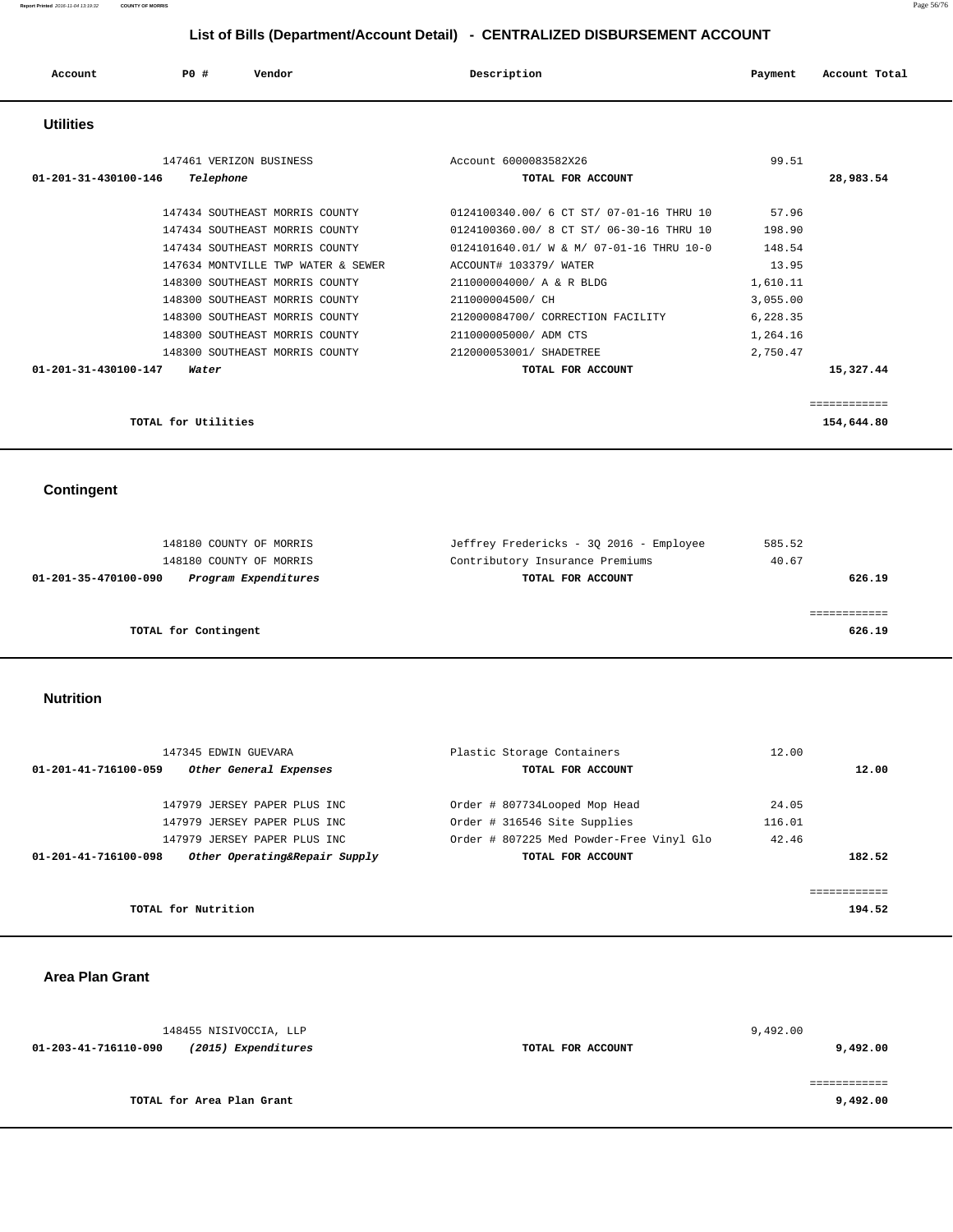**Report Printed** 2016-11-04 13:19:32 **COUNTY OF MORRIS** Page 57/76

## **List of Bills (Department/Account Detail) - CENTRALIZED DISBURSEMENT ACCOUNT**

| Account              | PO#                         | Vendor                                      | Description                              | Payment | Account Total            |
|----------------------|-----------------------------|---------------------------------------------|------------------------------------------|---------|--------------------------|
| DEPARTMENT 718710    |                             |                                             | <b>Grant Fund</b>                        |         |                          |
|                      |                             | 145712 FASTENAL COMPANY                     | Quote 41559 Supplies for MRC trailer     | 294.16  |                          |
|                      |                             | 146873 W.B. MASON COMPANY INC               | Customer # C1033751 Supplies invoice dat | 892.37  |                          |
|                      |                             | 148435 COUNTY OF MORRIS                     | 2ND HALF 10/16 METERED MAIL              | 59.60   |                          |
| 02-213-41-718710-391 |                             | Public Health Emer Grant $(7/1/16-6/30/17)$ | TOTAL FOR ACCOUNT                        |         | 1,246.13                 |
|                      | TOTAL for DEPARTMENT 718710 |                                             |                                          |         | ============<br>1,246.13 |

#### **DEPARTMENT 741615**

|                      | TOTAL for DEPARTMENT 741615    |                                          |          | 8,732.10 |
|----------------------|--------------------------------|------------------------------------------|----------|----------|
|                      |                                |                                          |          |          |
| 02-213-41-741615-392 | WFNJ-TANF (7/1/15-12/31/16)    | TOTAL FOR ACCOUNT                        |          | 8,732.10 |
|                      | 148455 NISIVOCCIA, LLP         |                                          | 3,910.43 |          |
|                      | 148142 EDWARDS LEARNING CENTER | Jeanette V.                              | 453.00   |          |
|                      | 145568 SPRINT NEXTEL           |                                          | 1.30     |          |
|                      | 145477 ACRO SERVICE CORP       | Insinga, K., W/E 8/28/16.                | 945.84   |          |
|                      | 145477 ACRO SERVICE CORP       | Insinga, K., W/E 8/21/16.                | 1,182.30 |          |
|                      | 145477 ACRO SERVICE CORP       | Insinga, K., W/E 8/21/16, parking fees f | 100.00   |          |
|                      | 145477 ACRO SERVICE CORP       | Insinga, K., W/E 8/14/16.                | 945.84   |          |
|                      | 145477 ACRO SERVICE CORP       | Insinga, K., W/E 8/7/16.                 | 1,182.30 |          |
|                      | 145432 CENTURYLINK             |                                          | 11.09    |          |

#### **DEPARTMENT 741620**

| 148000 EDWARDS LEARNING CENTER<br>James T.                                            | 208.00   |
|---------------------------------------------------------------------------------------|----------|
| 148455 NISIVOCCIA, LLP                                                                | 2,162.55 |
| WFNJ-General Assistance(7/1/15-12/31/16)<br>02-213-41-741620-392<br>TOTAL FOR ACCOUNT | 2,370.55 |
|                                                                                       |          |
|                                                                                       |          |
| TOTAL for DEPARTMENT 741620                                                           | 2,370.55 |
|                                                                                       |          |

| 148005 RUTGERS, THE STATE UNIVERSITY              | Lynn S.           | 800.00   |
|---------------------------------------------------|-------------------|----------|
| 148145 AVTECH INSTITUTE                           | Khawar I.         | 266.40   |
| 148455 NISIVOCCIA, LLP                            |                   | 9.94     |
| 02-213-41-741635-392<br>WDPP-DW (7/1/15-12/31/16) | TOTAL FOR ACCOUNT | 1,076.34 |
|                                                   |                   |          |
|                                                   |                   |          |
| TOTAL for DEPARTMENT 741635                       |                   | 1,076.34 |
|                                                   |                   |          |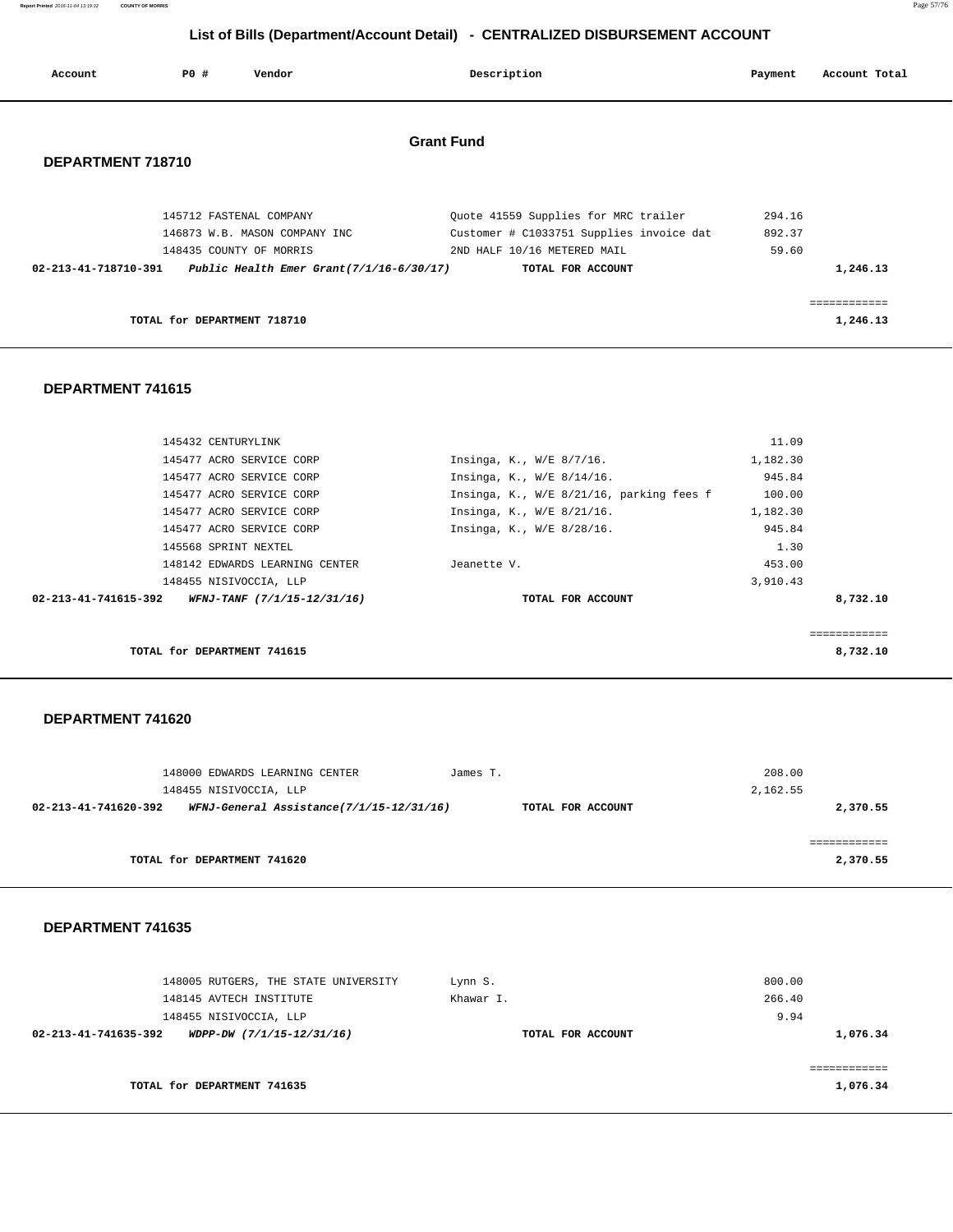**Report Printed** 2016-11-04 13:19:32 **COUNTY OF MORRIS** Page 58/76

## **List of Bills (Department/Account Detail) - CENTRALIZED DISBURSEMENT ACCOUNT**

| Account              | P0 #                        | Vendor                       | Description             | Account Total<br>Payment |
|----------------------|-----------------------------|------------------------------|-------------------------|--------------------------|
|                      |                             |                              |                         |                          |
|                      |                             | 147141 TELESEARCH INC        | Lilly H., W/E 10/2//16. | 23.17                    |
|                      |                             | 147139 PLIC SBD GRAND ISLAND |                         | 10.85                    |
|                      |                             | 148143 MANUELA SCHUSTER      |                         | 22.38                    |
| 02-213-41-741715-392 |                             | WFNJ-TANF (7/1/16-12/31/17)  | TOTAL FOR ACCOUNT       | 56.40                    |
|                      |                             |                              |                         | eessessesses             |
|                      | TOTAL for DEPARTMENT 741715 |                              |                         | 56.40                    |
|                      |                             |                              |                         |                          |

#### **DEPARTMENT 741720**

|                      | 145432 CENTURYLINK            |                          | 5.55        |
|----------------------|-------------------------------|--------------------------|-------------|
|                      | 147141 TELESEARCH INC         | Lilly H., W/E 10/2//16.  | 52.12       |
|                      | 145477 ACRO SERVICE CORP      | Moreno, E., W/E 8/7/16.  | 1,075.55    |
|                      | 145477 ACRO SERVICE CORP      | Moreno, E., W/E 8/14/16. | 1,075.55    |
|                      | 145477 ACRO SERVICE CORP      | Moreno, E., W/E 8/28/16. | 860.44      |
|                      | 145477 ACRO SERVICE CORP      | Moreno, E. W/E 8/21/16   | 1,075.55    |
|                      | 145568 SPRINT NEXTEL          |                          | 0.65        |
|                      | 147139 PLIC SBD GRAND ISLAND  |                          | 24.40       |
|                      | 148143 MANUELA SCHUSTER       |                          | 22.38       |
|                      | 148155 ROBOTECH CAD SOLUTIONS | Mark W.                  | 1,600.00    |
| 02-213-41-741720-392 |                               |                          | 5,792.19    |
|                      |                               |                          |             |
|                      |                               |                          | =========== |
|                      | TOTAL for DEPARTMENT 741720   |                          | 5,792.19    |
|                      |                               |                          |             |

#### **DEPARTMENT 741730**

| 148455 NISIVOCCIA, LLP                              |                   | 795.08 |
|-----------------------------------------------------|-------------------|--------|
| 02-213-41-741730-392<br>WFNJ-WLLP (7/1/16-12/31/17) | TOTAL FOR ACCOUNT | 795.08 |
|                                                     |                   |        |
|                                                     |                   |        |
| TOTAL for DEPARTMENT 741730                         |                   | 795.08 |

|                      | 145432 CENTURYLINK              |                         | 99.82    |
|----------------------|---------------------------------|-------------------------|----------|
|                      | 147141 TELESEARCH INC           | Lilly H., W/E 10/2//16. | 133.20   |
|                      | 147999 EZ WHEELS DRIVING SCHOOL | Engels R.               | 1,066.40 |
|                      | 147139 PLIC SBD GRAND ISLAND    |                         | 62.36    |
|                      | 143388 IBM CORP                 |                         | 479.98   |
|                      | 148455 NISIVOCCIA, LLP          |                         | 5,509.78 |
| 02-213-41-742705-391 | WIOA Adult (7/1/15-6/30/17)     | TOTAL FOR ACCOUNT       | 7,351.54 |
|                      |                                 |                         |          |
|                      |                                 |                         |          |
|                      | TOTAL for DEPARTMENT 742705     |                         | 7,351.54 |
|                      |                                 |                         |          |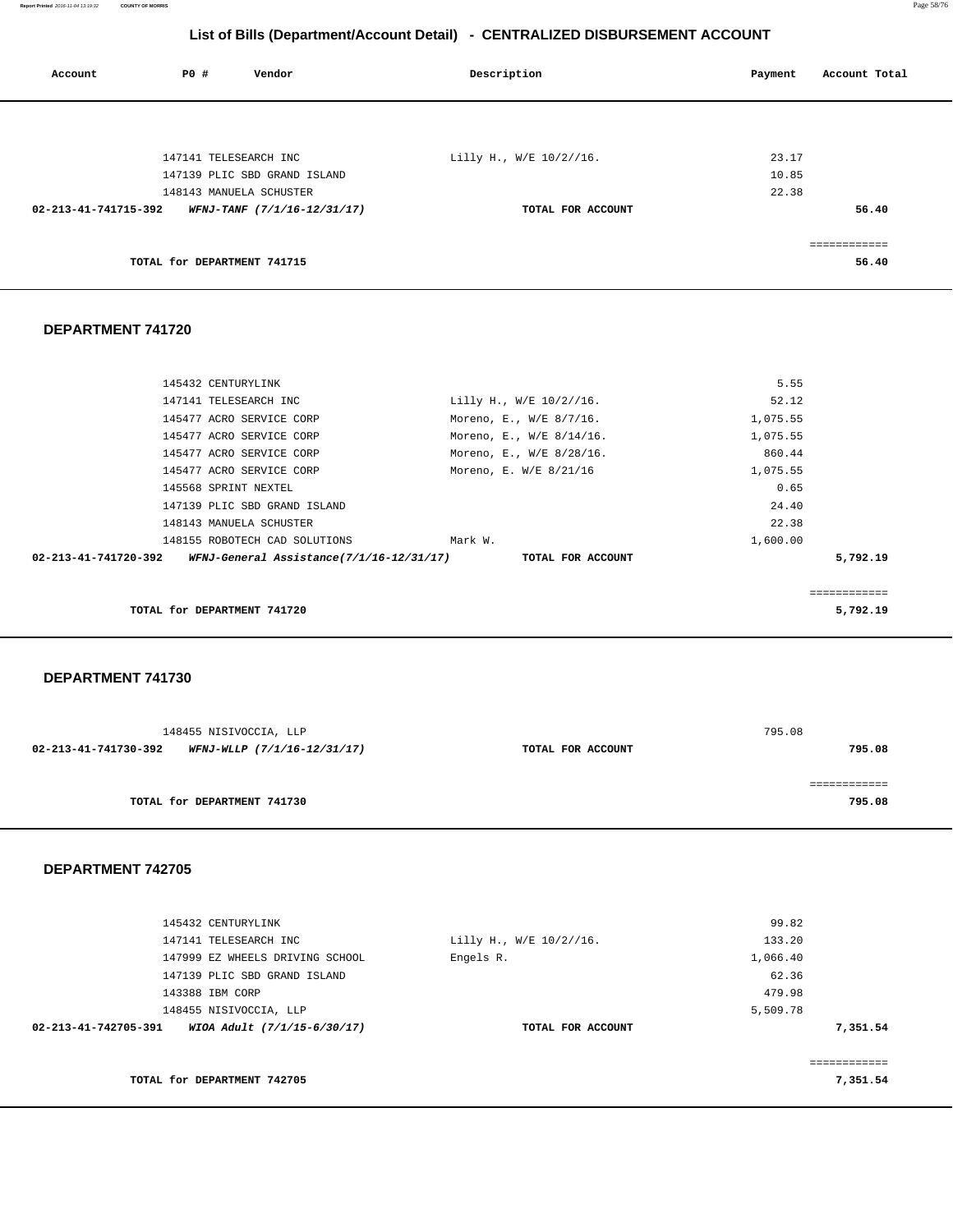| Account | P0 # | Vendor | Description | Payment | Account Total |
|---------|------|--------|-------------|---------|---------------|
|         |      |        |             |         |               |

|                      | TOTAL for DEPARTMENT 742710             |                                          |           | 16,304.30 |
|----------------------|-----------------------------------------|------------------------------------------|-----------|-----------|
|                      |                                         |                                          |           |           |
| 02-213-41-742710-391 | WIOA Dislocated Worker (7/1/15-6/30/17) | TOTAL FOR ACCOUNT                        |           | 16,304.30 |
|                      | 148455 NISIVOCCIA, LLP                  |                                          | 10,175.60 |           |
|                      | 148148 BERKELEY COLLEGE                 | Renee L.                                 | 3,200.00  |           |
|                      | 148098 BERGEN BLENDED ACADEMY           | Elizabeth P.                             | 716.25    |           |
|                      | 148145 AVTECH INSTITUTE                 |                                          | 586.60    |           |
|                      | 143388 IBM CORP                         | Cloud Service Level agreement for traini | 519.98    |           |
|                      | 148435 COUNTY OF MORRIS                 | 2ND HALF 10/16 METERED MAIL              | 554.47    |           |
|                      | 147139 PLIC SBD GRAND ISLAND            | 1062765-10001 Group life insurance premi | 138.29    |           |
|                      | 145568 SPRINT NEXTEL                    | Bill dated Aug. 30, 2016; 973-765-3723.  | 12.38     |           |
|                      | 147141 TELESEARCH INC                   | Lilly H., W/E 10/2//16.                  | 295.37    |           |
|                      | 145432 CENTURYLINK                      | 973-383-1048; Bill dated -A<br>310372742 | 105.36    |           |

#### **DEPARTMENT 742720**

| 147397 NEWBRIDGE SERVICES INC                      | Ricardo C., Follow-up 01, 02 & 03.                 | 681.75   |              |
|----------------------------------------------------|----------------------------------------------------|----------|--------------|
| 147397 NEWBRIDGE SERVICES INC                      | Malik L., Follow-up Q1, Q2.                        | 454.50   |              |
| 147397 NEWBRIDGE SERVICES INC                      | Christian P., Follow-up 01.                        | 505.00   |              |
| 147397 NEWBRIDGE SERVICES INC                      | Follow-up 01                                       | 227.25   |              |
| 145432 CENTURYLINK                                 |                                                    | 55.46    |              |
| 147141 TELESEARCH INC                              | Lilly H., W/E 10/2//16.                            | 75.29    |              |
| 145477 ACRO SERVICE CORP                           | Bryant, J. W/E 8/7/16.                             | 1,290.45 |              |
| 145477 ACRO SERVICE CORP                           | Carrigan, M., $W/E = 8/7/16$ . parking fees 100.00 |          |              |
| 145477 ACRO SERVICE CORP                           | Carrigan, M.,W/E 8/7/16.                           | 1,194.48 |              |
| 145477 ACRO SERVICE CORP                           | Bryant, J., W/E 8/14/16.                           | 1,290.45 |              |
| 145477 ACRO SERVICE CORP                           | Carrigan, M., W/E 8/14/16.                         | 1,161.30 |              |
| 145477 ACRO SERVICE CORP                           | Bryant, J., W/E 8/21/16.                           | 1,032.36 |              |
| 145477 ACRO SERVICE CORP                           | Carrigan, M., W/E 8/21/16.                         | 1,161.30 |              |
| 145477 ACRO SERVICE CORP                           | Bryant, J., W/E 8/28/16.                           | 1,290.45 |              |
| 145477 ACRO SERVICE CORP                           | Carrigan, M., W/E 8/28/16.                         | 1,177.89 |              |
| 145568 SPRINT NEXTEL                               |                                                    | 6.51     |              |
| 147139 PLIC SBD GRAND ISLAND                       |                                                    | 35.25    |              |
| 148455 NISIVOCCIA, LLP                             |                                                    | 3,554.62 |              |
| 02-213-41-742720-391 WIOA Youth $(7/1/15-6/30/17)$ | TOTAL FOR ACCOUNT                                  |          | 15,294.31    |
|                                                    |                                                    |          |              |
|                                                    |                                                    |          | ============ |
| TOTAL for DEPARTMENT 742720                        |                                                    |          | 15,294.31    |

| WIOA Adult (7/1/16-6/30/18)<br>02-213-41-742805-391 | TOTAL FOR ACCOUNT                | 9,917,26 |
|-----------------------------------------------------|----------------------------------|----------|
| 148158 EZ WHEELS DRIVING SCHOOL                     | Eder L. .                        | 1,069.52 |
| 148157 EZ WHEELS DRIVING SCHOOL                     | Lauren W.                        | 1,069.52 |
| 148147 AVTECH INSTITUTE                             | Richard R.                       | 800.00   |
| 148143 MANUELA SCHUSTER                             |                                  | 46.99    |
| 148003 WILLIAM PATERSON UNIVERSITY                  | Jason H.                         | 1,920.00 |
| 145568 SPRINT NEXTEL                                |                                  | 11.73    |
| 147399 VALLEY VISION CARE                           | OJT Jacqueline K. 4/7/16-8/13/16 | 4,999.50 |
|                                                     |                                  |          |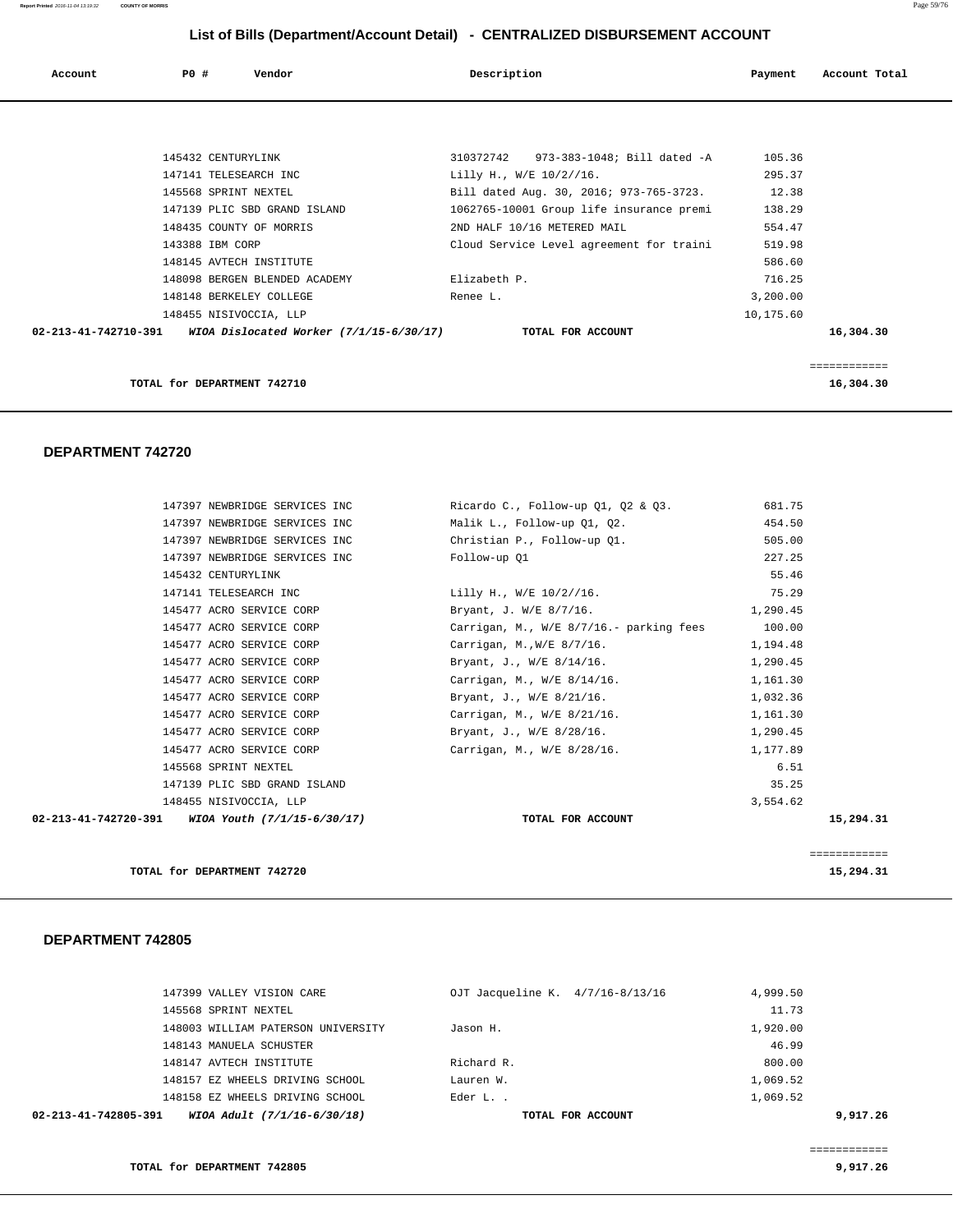| Account | PO # | Vendor | Description | Payment | Account Total |
|---------|------|--------|-------------|---------|---------------|
|         |      |        |             |         |               |

#### **DEPARTMENT 742810**

| TOTAL for DEPARTMENT 742810 |                                                               |                                     |          | 22,835.72   |
|-----------------------------|---------------------------------------------------------------|-------------------------------------|----------|-------------|
|                             |                                                               |                                     |          | =========== |
| 02-213-41-742810-391        | WIOA Dislocated Worker $(7/1/16 - 6/30/18)$ TOTAL FOR ACCOUNT |                                     |          | 22,835.72   |
| 148154 LASCOMP INSTITUTE    |                                                               | Julianna S.                         | 3,200.00 |             |
|                             | 148153 JERSEY TRACTOR TRAILER                                 | Delroy D.                           | 3,200.00 |             |
|                             | 148149 INFORMATION & TECHNOLOGY                               | Kenneth K.                          | 2,130.00 |             |
|                             | 148160 EZ WHEELS DRIVING SCHOOL                               | Angel P. L.                         | 1,013.08 |             |
|                             | 148159 EZ WHEELS DRIVING SCHOOL                               | Edward J. D.                        | 1,013.08 |             |
|                             | 148156 EZ WHEELS DRIVING SCHOOL                               | Thomas E. W.                        | 685.44   |             |
| 148150 CUTTING EDGE ACADEMY |                                                               | Estina F.                           | 707.56   |             |
| 148103 BBMK VENTURES        |                                                               | Jack A., Dates: 7/25/16 to 9/29/16. | 4,995.00 |             |
| 148143 MANUELA SCHUSTER     |                                                               | Travel from 5/19/16 to 9/14/16.     | 105.16   |             |
|                             | 148013 RUTGERS, THE STATE UNIVERSITY                          | Andrew K.                           | 3,200.00 |             |
|                             | 148004 WILLIAM PATERSON UNIVERSITY                            | Michael M.                          | 1,520.00 |             |
|                             | 148006 EZ WHEELS DRIVING SCHOOL                               | Dorent F.                           | 1,066.40 |             |
|                             |                                                               |                                     |          |             |

#### **DEPARTMENT 742820**

|                      | 147400 SUSSEX COUNTY TECH SCHOOL | Brian S.          | 1,650.00 |
|----------------------|----------------------------------|-------------------|----------|
|                      | 148143 MANUELA SCHUSTER          |                   | 26.85    |
| 02-213-41-742820-391 | WIOA Youth (7/1/16-6/30/18)      | TOTAL FOR ACCOUNT | 1,676.85 |
|                      |                                  |                   |          |
|                      |                                  |                   |          |
|                      | TOTAL for DEPARTMENT 742820      |                   | 1,676.85 |
|                      |                                  |                   |          |

#### **DEPARTMENT 752620**

| 148084 CENTER FOR EVALUATION<br>148081 JERSEY BATTERED WOMEN'S     | 03-JJ-1612- CEC-CAP<br>03-JJ-1606 JBWS Choices | 22,249.00<br>1,500.00 |
|--------------------------------------------------------------------|------------------------------------------------|-----------------------|
| $SCP-Program$ Services $(1/1/16-12/31/16)$<br>02-213-41-752620-392 | TOTAL FOR ACCOUNT                              | 23,749.00             |
|                                                                    |                                                |                       |
| TOTAL for DEPARTMENT 752620                                        |                                                | 23,749.00             |

## **Chapter 51**

| 147549 CFCS - HOPE HOUSE          | Group Sessions - September 2016      | 680.00 |
|-----------------------------------|--------------------------------------|--------|
| 147549 CFCS - HOPE HOUSE          | Case management - September 2016     | 300.00 |
| 147607 DAYTOP VILLAGE OF NJ, INC. | Med Management (Adol) - August 2016  | 30.00  |
| 147607 DAYTOP VILLAGE OF NJ, INC. | Evals (Adult) - August 2016          | 450.00 |
| 147607 DAYTOP VILLAGE OF NJ, INC. | Med Management (Adult) - August 2016 | 60.00  |
| 147548 DAYTOP VILLAGE OF NJ. INC. | Evals (Adol) - September 2016        | 450.00 |
| 147548 DAYTOP VILLAGE OF NJ, INC. | Eval (Adult) - September 2016        | 150.00 |
| 147548 DAYTOP VILLAGE OF NJ, INC. | Med Management - September 2016      | 60.00  |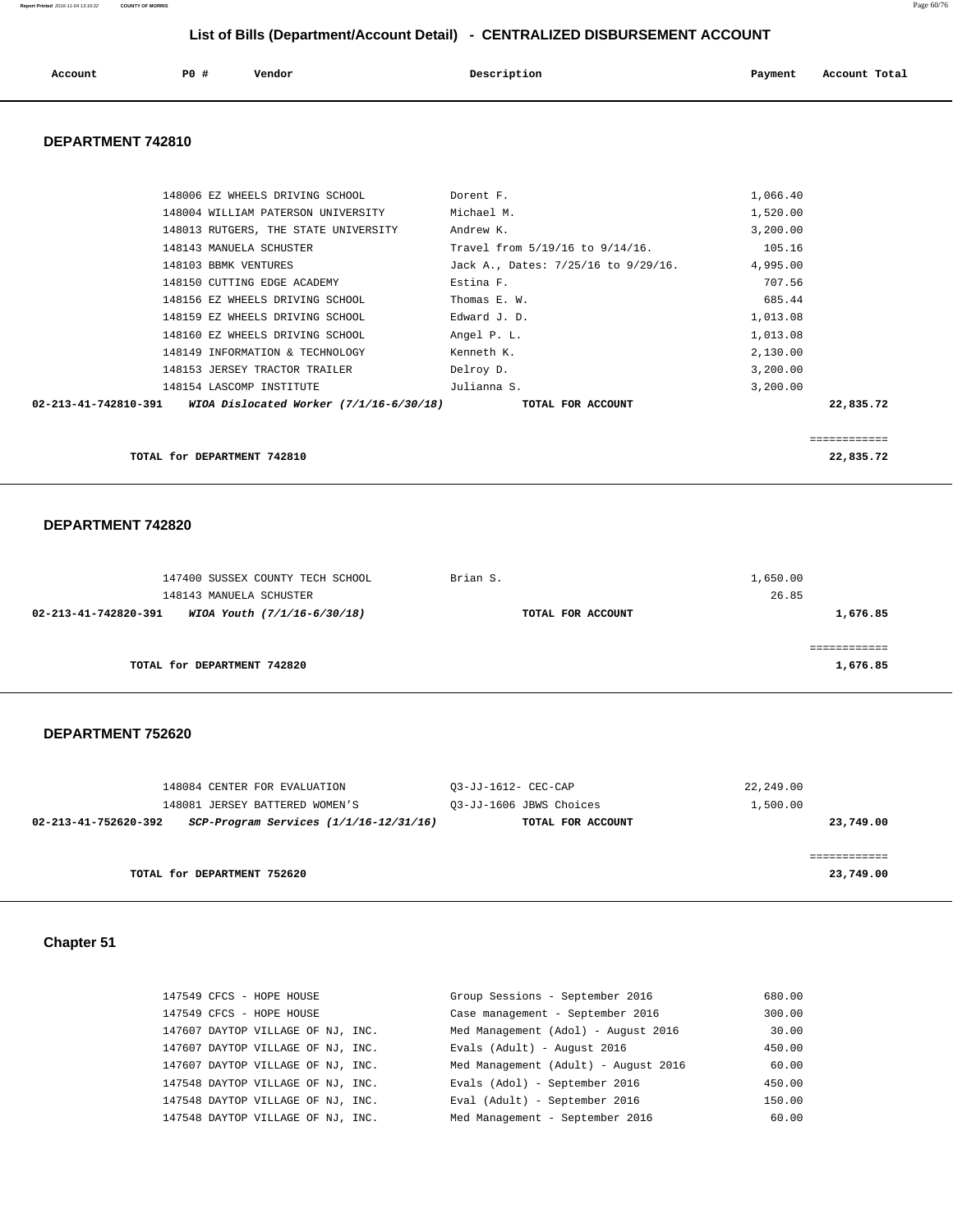| Account           | PO#<br>Vendor                       | Description                             | Account Total<br>Payment |  |  |
|-------------------|-------------------------------------|-----------------------------------------|--------------------------|--|--|
| <b>Chapter 51</b> |                                     |                                         |                          |  |  |
|                   | 147541 NEWBRIDGE SERVICES INC       | Individual Sessions - Otr 3 2016        | 3,978.00                 |  |  |
|                   | 147541 NEWBRIDGE SERVICES INC       | Group Sessions - Qtr 3 2016             | 697.00                   |  |  |
|                   | 147541 NEWBRIDGE SERVICES INC       | Case management - Qtr 3 2016            | 700.00                   |  |  |
|                   | 147541 NEWBRIDGE SERVICES INC       | Supervision units - Otr 3 2016          | 900.00                   |  |  |
|                   | 147551 ST. CLARE'S HOSPITAL         | Detox bed days                          | 4,692.00                 |  |  |
|                   | 147553 TURNING POINT, INC           | Detox bed days - September 2016         | 3,060.00                 |  |  |
|                   | 147530 MORRISTOWN MEDICAL CENTER    | Psych Evals - September 2016            | 400.00                   |  |  |
|                   | 147530 MORRISTOWN MEDICAL CENTER    | Drug Screen - September 2016            | 50.00                    |  |  |
|                   | 147530 MORRISTOWN MEDICAL CENTER    | IOP Sessions - September 2016           | 1,740.00                 |  |  |
|                   | 147546 FREEDOM HOUSE INC.           | Halfway House bed days - September 2016 | 7,740.00                 |  |  |
|                   | 147546 FREEDOM HOUSE INC.           | Less client share                       | $-300.00$                |  |  |
|                   | 147552 MENTAL HEALTH ASSOCIATION OF | 8 hour workshop for 14 participants     | 5,000.00                 |  |  |
|                   | 147845 CORNERSTONE FAMILY PROGRAMS  | SW hours - Qtr 3 2016                   | 6,679.40                 |  |  |

 147845 CORNERSTONE FAMILY PROGRAMS Client Transportation - Qtr 3 2016 133.00 147845 CORNERSTONE FAMILY PROGRAMS Less rounding  $-0.40$  **02-213-41-757605-392 Chapter 51 (1/1/16-12/31/16) TOTAL FOR ACCOUNT 39,024.00**

============

```
 TOTAL for Chapter 51 39,024.00
```
#### **DEPARTMENT 758610**

| TOTAL for DEPARTMENT 758610                                  |                                          | 3,338.70 |
|--------------------------------------------------------------|------------------------------------------|----------|
|                                                              |                                          |          |
| Municipal Alliance (1/1/16-12/31/16)<br>02-213-41-758610-394 | TOTAL FOR ACCOUNT                        | 3,338.70 |
| 148096 TOWNSHIP OF MONTVILLE                                 | 2016 Montville Municipal Alliance Supple | 2,000.00 |
| 148092 WHARTON BORO MUNICIPAL                                | 2016 Municipal Alliance Supplemental Exp | 320.85   |
| 147513 TOWNSHIP OF CHESTER                                   | 2016 Chester Municipal Alliance Suppleme | 1,017.85 |

#### **DEPARTMENT 758710**

|                      |                                       |                                          | ----------- |
|----------------------|---------------------------------------|------------------------------------------|-------------|
|                      |                                       |                                          |             |
| 02-213-41-758710-392 | Municipal Alliance $(7/1/16-6/30/17)$ | TOTAL FOR ACCOUNT                        | 9,417.81    |
|                      | 148094 TOWNSHIP OF MONTVILLE          | 01-Fiscal Year 2017 Montville Municipal  | 283.35      |
|                      | 148090 HANOVER TWP MUNICIPAL ALLIANCE | 01-Fiscal Year 2016 Hanover Municipal Al | 1,622.98    |
|                      | 148088 TOWNSHIP OF EAST HANOVER       | 01-Fiscal Year 2017 East Hanover Municip | 470.00      |
|                      | 148091 TOWNSHIP OF RANDOLPH           | Ol-Fiscal Year 2017 Randolph Municipal A | 1,192.29    |
|                      | 147504 TOWNSHIP OF CHESTER            | 01-Fiscal Year 2017 Chester Municipal Al | 986.20      |
|                      | 147602 TOWNSHIP OF ROXBURY            | 01-Fiscal Year 2017 Roxbury Municipal Al | 2,861.77    |
|                      | 147601 MORRIS PLAINS MUNICIPAL ALL.   | 01-Fiscal Year 2017 Morris Plains Munici | 105.22      |
|                      | 147599 WHARTON BORO MUNICIPAL         | Ol-Fiscal Year 2017 Wharton Municipal Al | 1,896.00    |

**TOTAL for DEPARTMENT 758710** 9,417.81

 **Safe Communities Construction**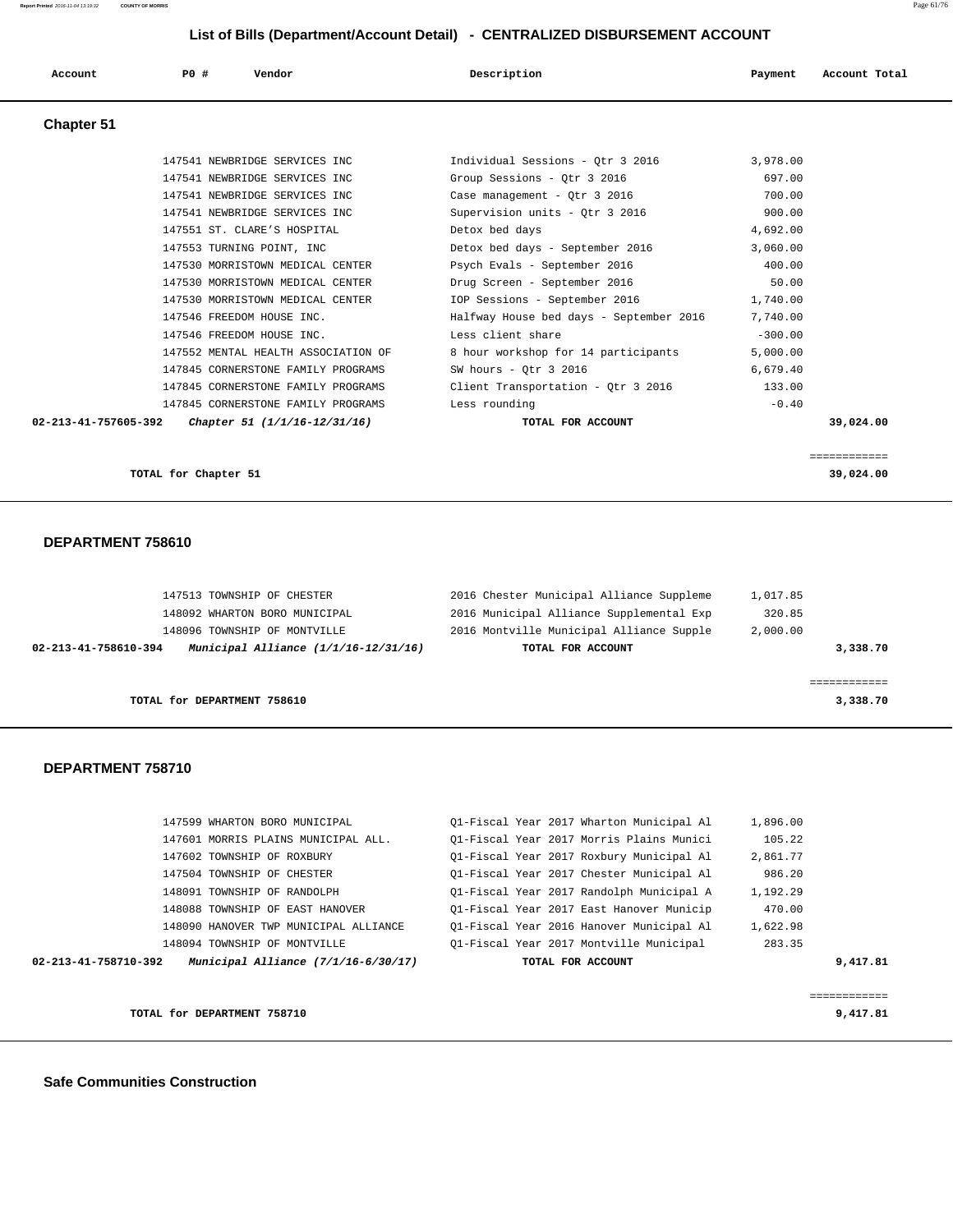**Report Printed** 2016-11-04 13:19:32 **COUNTY OF MORRIS** Page 62/76

## **List of Bills (Department/Account Detail) - CENTRALIZED DISBURSEMENT ACCOUNT**

| Account                              | PO# | Vendor                                  | Description       | Payment | Account Total             |
|--------------------------------------|-----|-----------------------------------------|-------------------|---------|---------------------------|
| <b>Safe Communities Construction</b> |     |                                         |                   |         |                           |
| 02-213-41-773605-391                 |     | Safe Communities $(10/1/15 - 9/30/16)$  | TOTAL FOR ACCOUNT |         | 23,958.02                 |
|                                      |     | TOTAL for Safe Communities Construction |                   |         | ------------<br>23,958.02 |

#### **DEPARTMENT 774605**

| 147302 HANOVER TOWNSHIP                                | August 2016 - D.Kaiser - DRE Grant Reim | 220.00 |
|--------------------------------------------------------|-----------------------------------------|--------|
| DRE Call Out (10/1/15-9/30/16)<br>02-213-41-774605-391 | TOTAL FOR ACCOUNT                       | 220.00 |
|                                                        |                                         |        |
|                                                        |                                         |        |
| TOTAL for DEPARTMENT 774605                            |                                         | 220.00 |
|                                                        |                                         |        |

 **MAPS** 

| 02-213-41-786505-394 | MAPS (1/1/15-12/31/15)                | TOTAL FOR ACCOUNT                        | 54,584.52  |
|----------------------|---------------------------------------|------------------------------------------|------------|
|                      | 147377 FIVE TOWN REGIONAL DIAL-A-RIDE | 1st Ouarter 2016 SCADRTAP five town dial | 24, 414.51 |
|                      | 147376 FIVE TOWN REGIONAL DIAL-A-RIDE | 2nd Quarter 2016 SCADRTAP five town dial | 24,414.51  |
|                      | 147374 TOWNSHIP OF ROXBURY            | SCDRTP Period 1st Ouarter & 2nd Ouarter  | 3,055.50   |
|                      | 147375 SENIOR SERVICES CENTER OF      | SCDRTP Period 1st & 2nd Quarter 2016     | 2,700.00   |
|                      |                                       |                                          |            |

TOTAL for MAPS 54,584.52

#### **DEPARTMENT 808620**

| 02-213-41-808620-391 | Megan's Law & LLEA $(3/1/16 - 8/31/16)$ | TOTAL FOR ACCOUNT                        | 7,869.30 |
|----------------------|-----------------------------------------|------------------------------------------|----------|
|                      | 144989 TEOUIPMENT INC.                  | 5 Year Full Service Warranty and 3 year  | 719.10   |
|                      | 144989 TEOUIPMENT INC.                  | "Install SMART Board on wall, rail or fl | 750.00   |
|                      | 144989 TEOUIPMENT INC.                  | X-Large Fusion Micro-Adjustable Fixed W  | 266.00   |
|                      | 144989 TEOUIPMENT INC.                  | 25ft. HDMI Cable                         | 34.20    |
|                      | 144989 TEOUIPMENT INC.                  | Item#SPNL-6075 Smart Board 6075 Interact | 6.100.00 |

**TOTAL for DEPARTMENT 808620 7,869.30**

|  | DEPARTMENT 864607 |  |
|--|-------------------|--|
|--|-------------------|--|

| 148022 T.Y. LIN INTERNATIONAL                                  | Sussex Tpke Construciton Supportin Rando | 31,560.62 |
|----------------------------------------------------------------|------------------------------------------|-----------|
| 148021 GREENMAN PEDERSEN INC                                   | Construction Inspection Services for Sus | 36,519.12 |
| Sussex(CR617)STP-0350 (9/8/14-3/18/18)<br>02-213-41-864607-391 | TOTAL FOR ACCOUNT                        | 68,079.74 |
|                                                                |                                          |           |
|                                                                |                                          |           |
| TOTAL for DEPARTMENT 864607                                    |                                          | 68,079.74 |
|                                                                |                                          |           |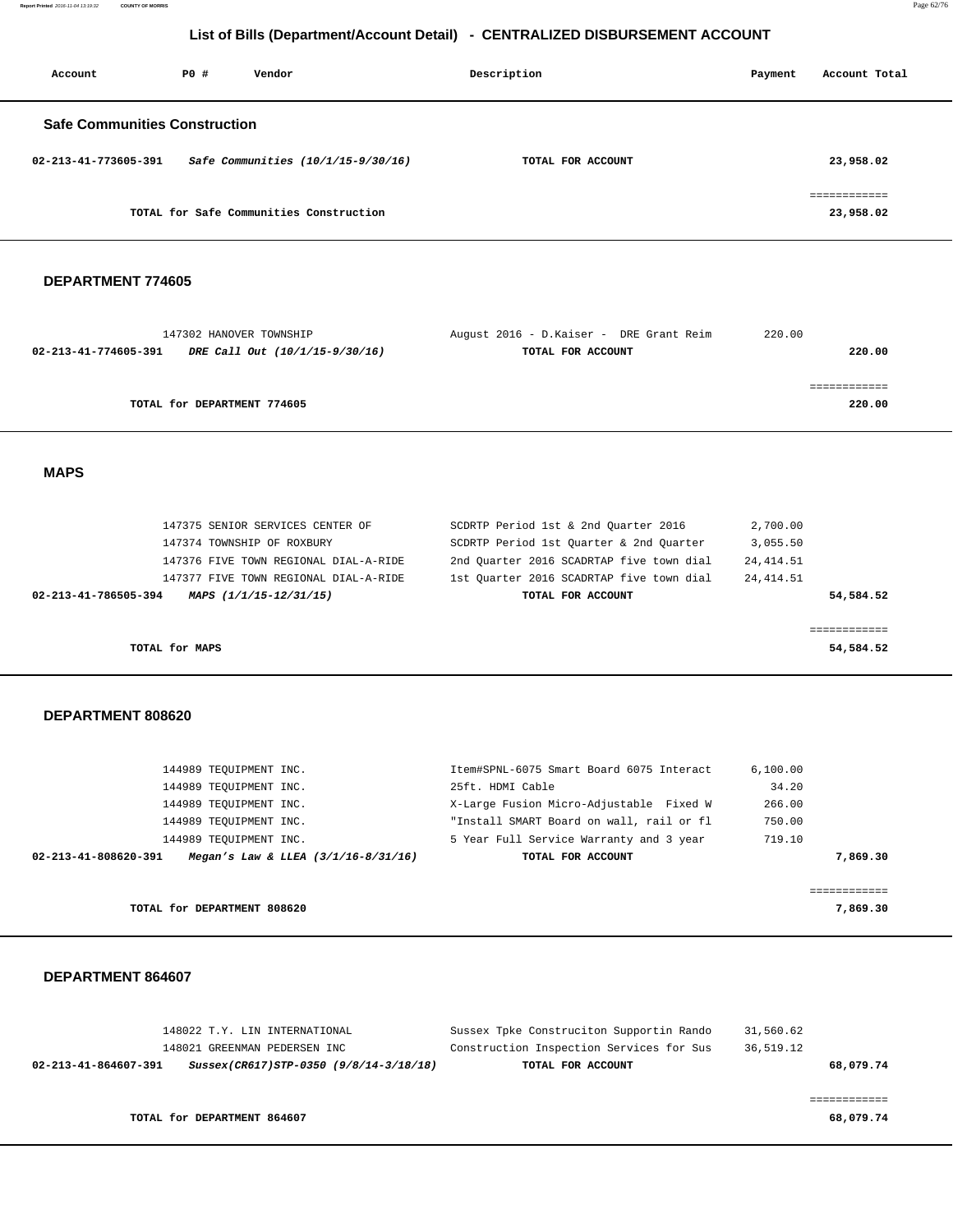| Account<br>. | P <sub>0</sub> | Vendor | Description | Payment | Account Total |
|--------------|----------------|--------|-------------|---------|---------------|
|              |                |        |             |         |               |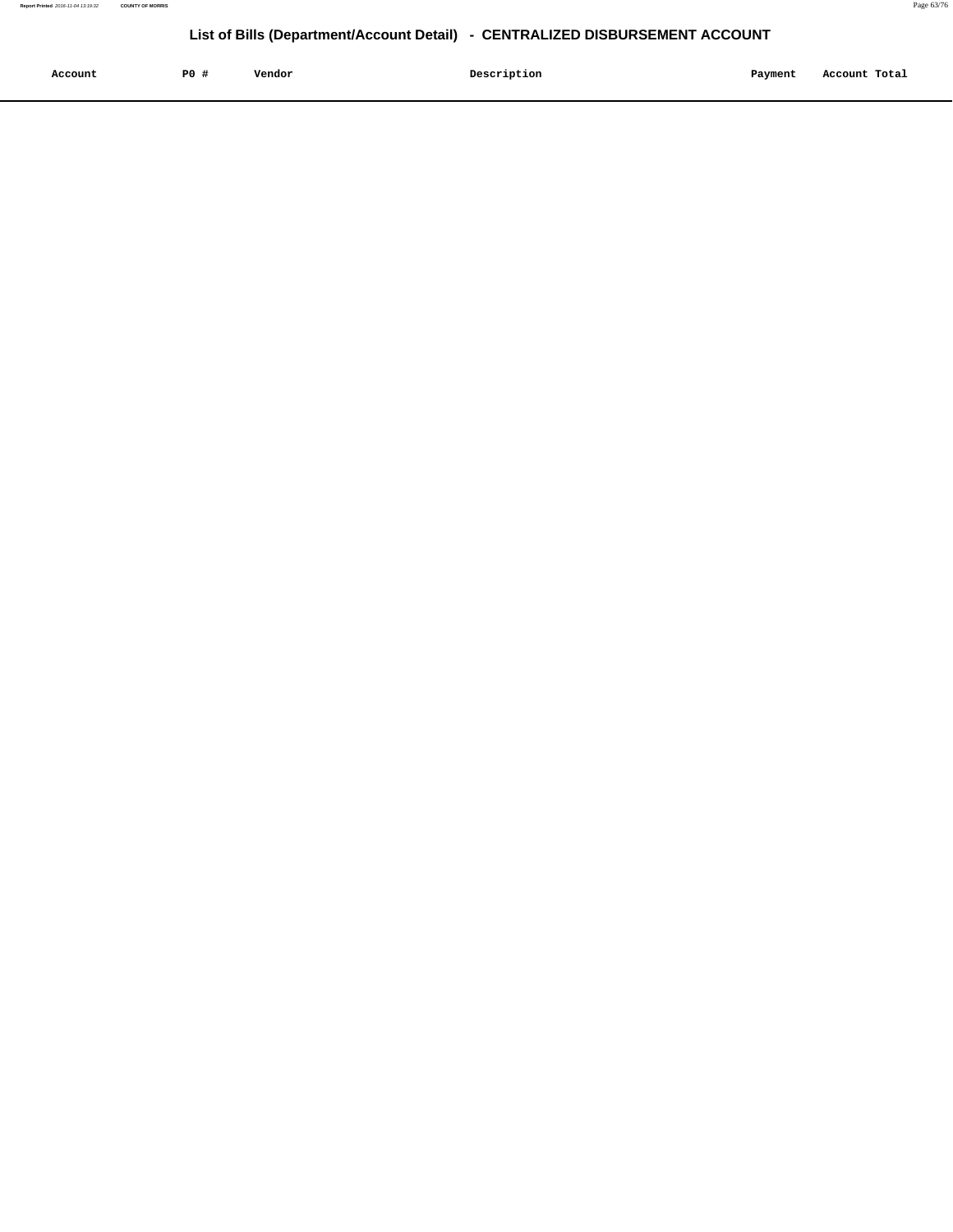| Report Printed 2016-11-04 13:19:32                                           | <b>COUNTY OF MORRIS</b>                                |                                                                  |                                                               |          | Page 64/76               |  |  |  |  |
|------------------------------------------------------------------------------|--------------------------------------------------------|------------------------------------------------------------------|---------------------------------------------------------------|----------|--------------------------|--|--|--|--|
| List of Bills (Department/Account Detail) - CENTRALIZED DISBURSEMENT ACCOUNT |                                                        |                                                                  |                                                               |          |                          |  |  |  |  |
| Account                                                                      | P0 #                                                   | Vendor                                                           | Description                                                   | Payment  | Account Total            |  |  |  |  |
|                                                                              | <b>County Capital</b><br>Acq of prop in Twp of Washgtn |                                                                  |                                                               |          |                          |  |  |  |  |
| 04-216-55-953029-909                                                         |                                                        | 147648 WATERS, MCPHERSON, MCNEILL, P.C.<br>Miscellaneous - Other | legal services Schooley's Mountain Acqui<br>TOTAL FOR ACCOUNT | 3,619.50 | 3,619.50                 |  |  |  |  |
|                                                                              |                                                        | TOTAL for Acq of prop in Twp of Washgtn                          |                                                               |          | ============<br>3,619.50 |  |  |  |  |
| Abatmnt/demol-Fac on Greystone                                               |                                                        |                                                                  |                                                               |          |                          |  |  |  |  |
| 04-216-55-953087-909                                                         |                                                        | 147293 DECOTIIS, FITZPATRICK &<br>Miscellaneous - Other          | Greystone Psychiatric Hospital September<br>TOTAL FOR ACCOUNT | 914.72   | 914.72                   |  |  |  |  |
|                                                                              |                                                        | TOTAL for Abatmnt/demol-Fac on Greystone                         |                                                               |          | ============<br>914.72   |  |  |  |  |
| Analy dam condition, rehab dams                                              |                                                        |                                                                  |                                                               |          |                          |  |  |  |  |
| 04-216-55-953113-909                                                         |                                                        | 148152 CIVIL DYNAMICS INC<br>Miscellaneous - Other               | Canty's Lake Dam Rehabilitation Design<br>TOTAL FOR ACCOUNT   | 5,625.00 | 5,625.00                 |  |  |  |  |
|                                                                              |                                                        |                                                                  |                                                               |          | ============             |  |  |  |  |

# **Cty Road Drainage Improvements**

| 143875 MALICK AND SCHERER PC<br>143857 MALICK AND SCHERER PC | County Roadway Dedication & Easement Rev<br>County Roadway Dedication Review Souther | 390.00<br>390.00 |
|--------------------------------------------------------------|--------------------------------------------------------------------------------------|------------------|
| 04-216-55-953178-909<br>Miscellaneous - Other                | TOTAL FOR ACCOUNT                                                                    | 780.00           |
| TOTAL for Cty Road Drainage Improvements                     |                                                                                      | 780.00           |

**TOTAL for Analy dam condition,rehab dams 5,625.00**

## **Bridge DesignConst varCty Loc**

|                      | 148448 STANDARD & POOR'S RATING SERVICES | PROFESSIONAL FEES FOR WORK IN RELATION T | 117.21 |
|----------------------|------------------------------------------|------------------------------------------|--------|
| 04-216-55-953184-909 | Miscellaneous - Other                    | TOTAL FOR ACCOUNT                        | 117.21 |
|                      |                                          |                                          |        |
|                      |                                          |                                          |        |
|                      | TOTAL for Bridge DesignConst varCty Loc  |                                          | 117.21 |
|                      |                                          |                                          |        |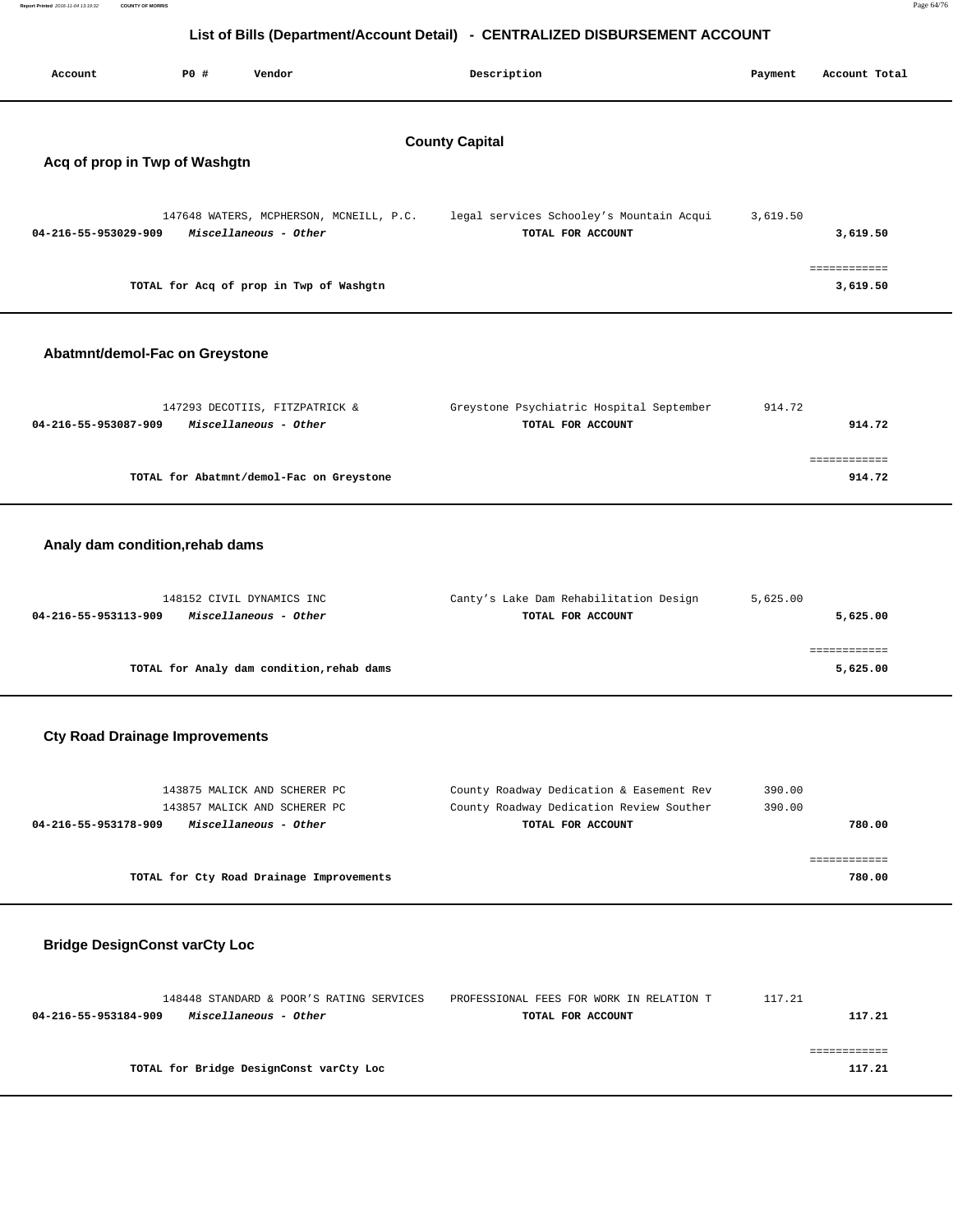**Report Printed** 2016-11-04 13:19:32 **COUNTY OF MORRIS** Page 65/76

## **List of Bills (Department/Account Detail) - CENTRALIZED DISBURSEMENT ACCOUNT**

| Account              | PO#                         | Vendor                                   | Description                              | Payment  | Account Total |
|----------------------|-----------------------------|------------------------------------------|------------------------------------------|----------|---------------|
|                      |                             |                                          |                                          |          |               |
|                      | 146689 R.S. KNAPP CO INC    |                                          | Plans & Specifications for the project C | 300.07   |               |
|                      |                             | 148448 STANDARD & POOR'S RATING SERVICES | PROFESSIONAL FEES FOR WORK IN RELATION T | 1,362.00 |               |
|                      |                             | 148173 BOSWELL ENGINEERING INC           | Professional Engineering Services MC-105 | 3,174.60 |               |
| 04-216-55-953225-909 |                             | Bridge Design, Renov, Construc - Var Loc | TOTAL FOR ACCOUNT                        |          | 4,836.67      |
|                      |                             |                                          |                                          |          | ------------- |
|                      | TOTAL for DEPARTMENT 953225 |                                          |                                          |          | 4,836.67      |

#### **DEPARTMENT 953235**

|                             | 148448 STANDARD & POOR'S RATING SERVICES | PROFESSIONAL FEES FOR WORK IN RELATION T | 71.50 |       |
|-----------------------------|------------------------------------------|------------------------------------------|-------|-------|
| 04-216-55-953235-909        | Upgrades to Fire/Sprinkler Sys-var Facil | TOTAL FOR ACCOUNT                        |       | 71.50 |
|                             |                                          |                                          |       |       |
|                             |                                          |                                          |       |       |
| TOTAL for DEPARTMENT 953235 |                                          |                                          |       | 71.50 |
|                             |                                          |                                          |       |       |

#### **DEPARTMENT 953259**

|                      |                             | 148448 STANDARD & POOR'S RATING SERVICES | PROFESSIONAL FEES FOR WORK IN RELATION T | 1,492.11 |
|----------------------|-----------------------------|------------------------------------------|------------------------------------------|----------|
| 04-216-55-953259-909 |                             | RenovCentrlAveComplx-StClare/NonprofMall | TOTAL FOR ACCOUNT                        | 1,492.11 |
|                      |                             |                                          |                                          |          |
|                      |                             |                                          |                                          |          |
|                      | TOTAL for DEPARTMENT 953259 |                                          |                                          | 1,492.11 |

#### **DEPARTMENT 953269**

|                      | TOTAL for DEPARTMENT 953269              |                                          | 9,044.93  |
|----------------------|------------------------------------------|------------------------------------------|-----------|
|                      |                                          |                                          |           |
| 04-216-55-953269-909 | Bridge Design/Constr - var locations     | TOTAL FOR ACCOUNT                        | 9,044.93  |
|                      | 148448 STANDARD & POOR'S RATING SERVICES | PROFESSIONAL FEES FOR WORK IN RELATION T | 1,271.38  |
|                      | 148448 STANDARD & POOR'S RATING SERVICES | PROFESSIONAL FEES FOR WORK IN RELATION T | 3, 163.55 |
|                      | 147872 DEWBERRY ENGINEERS, INC.          | Professional Engineering Services for th | 4,214.00  |
|                      | 147647 WATERS, MCPHERSON, MCNEILL, P.C.  | legal services - Coryan Corp - Bridge Pr | 396.00    |

|                             | 147727 THE RBA GROUP INC.            | Professional Services rendered concernin | 2,960.18 |
|-----------------------------|--------------------------------------|------------------------------------------|----------|
| 04-216-55-953270-909        | Road Design/Construc - var locations | TOTAL FOR ACCOUNT                        | 2,960.18 |
|                             |                                      |                                          |          |
|                             |                                      |                                          |          |
| TOTAL for DEPARTMENT 953270 |                                      |                                          | 2,960.18 |
|                             |                                      |                                          |          |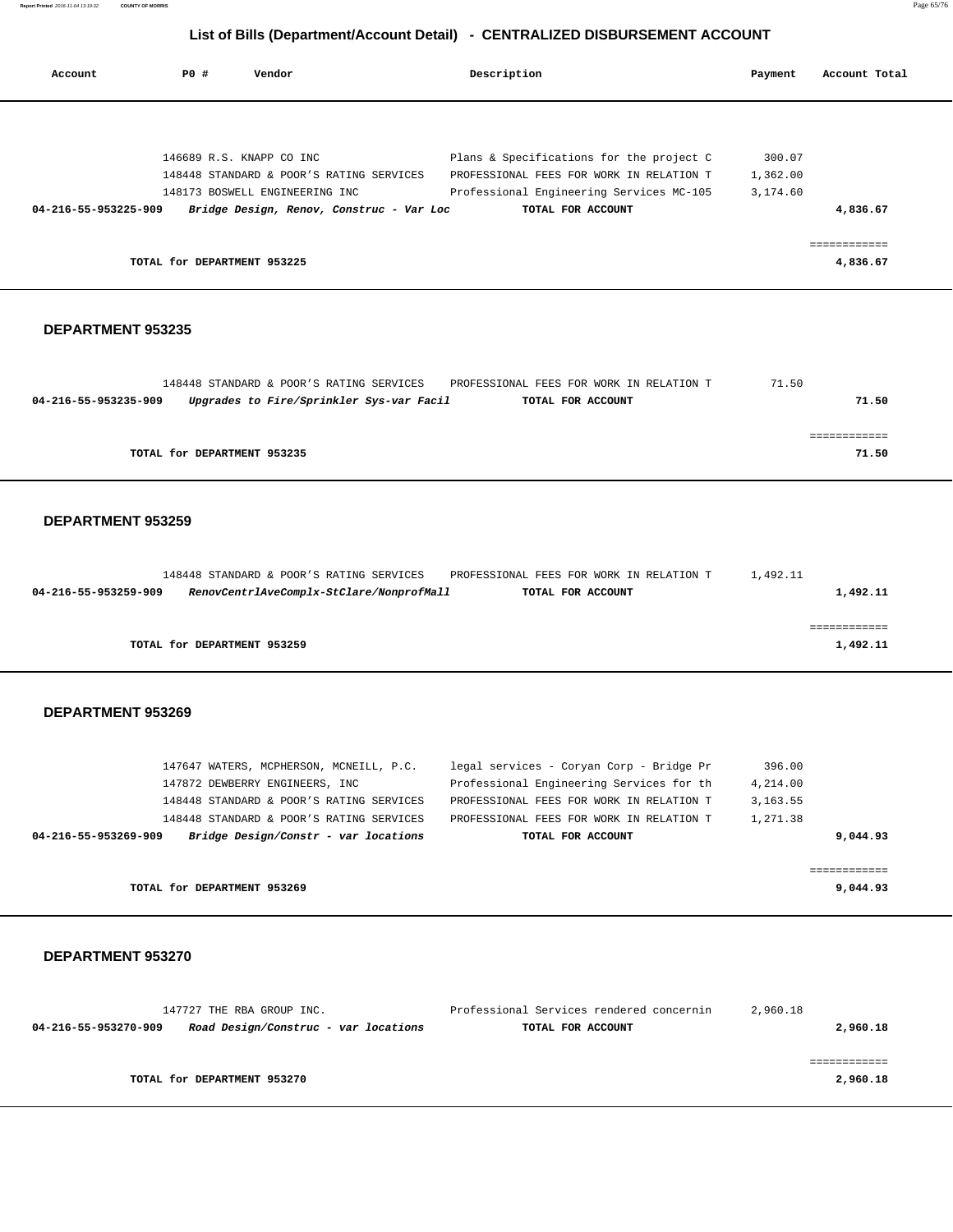**Report Printed** 2016-11-04 13:19:32 **COUNTY OF MORRIS** Page 66/76

#### **List of Bills (Department/Account Detail) - CENTRALIZED DISBURSEMENT ACCOUNT**

| Account              | P0 #                        | Vendor                                  | Description            | Payment  | Account Total            |
|----------------------|-----------------------------|-----------------------------------------|------------------------|----------|--------------------------|
|                      |                             | 146541 WEBSTER PLUMBING &               | RE: A&R - P3/ 09-20-16 | 5,981.59 |                          |
| 04-216-55-953290-951 |                             | Plumbing Fixture Rplcments - BldgsGrnds | TOTAL FOR ACCOUNT      |          | 5,981.59                 |
|                      | TOTAL for DEPARTMENT 953290 |                                         |                        |          | ------------<br>5,981.59 |

#### **DEPARTMENT 953320**

|                      | 148151 LTI INC                           | Landscape Redesign at Central Park for L | 16,231.00 |
|----------------------|------------------------------------------|------------------------------------------|-----------|
| 04-216-55-953320-951 | InstalTurfFields/PhaseIICentrlPk-PblcWrk | TOTAL FOR ACCOUNT                        | 16,231.00 |
|                      |                                          |                                          |           |
|                      |                                          |                                          |           |
|                      | TOTAL for DEPARTMENT 953320              |                                          | 16,231.00 |
|                      |                                          |                                          |           |

#### **DEPARTMENT 953329**

|                             | 147595 BOWMAN CONSULTING COMPANY           | Realignment of Schooley's Mountain Road | 8,366.47 |          |
|-----------------------------|--------------------------------------------|-----------------------------------------|----------|----------|
|                             | 148170 BOWMAN CONSULTING COMPANY           | Realignment of Schooley's Mountain Road | 997.50   |          |
| 04-216-55-953329-909        | Design, Building, Rehab of Roads-PublWorks | TOTAL FOR ACCOUNT                       |          | 9,363.97 |
|                             |                                            |                                         |          |          |
|                             |                                            |                                         |          |          |
| TOTAL for DEPARTMENT 953329 |                                            |                                         |          | 9,363.97 |
|                             |                                            |                                         |          |          |

#### **DEPARTMENT 953347**

|                      | 148448 STANDARD & POOR'S RATING SERVICES | PROFESSIONAL FEES FOR WORK IN RELATION T | 870.89 |
|----------------------|------------------------------------------|------------------------------------------|--------|
| 04-216-55-953347-909 | HVAC-Replace or Repair Various Bldgs     | TOTAL FOR ACCOUNT                        | 870.89 |
|                      |                                          |                                          |        |
|                      |                                          |                                          |        |
|                      | TOTAL for DEPARTMENT 953347              |                                          | 870.89 |
|                      |                                          |                                          |        |

#### **DEPARTMENT 953348**

|                      | 148448 STANDARD & POOR'S RATING SERVICES | PROFESSIONAL FEES FOR WORK IN RELATION T | 317.64 |        |
|----------------------|------------------------------------------|------------------------------------------|--------|--------|
| 04-216-55-953348-909 | Various Roof Replace - County Wide       | TOTAL FOR ACCOUNT                        |        | 317.64 |
|                      |                                          |                                          |        |        |
|                      |                                          |                                          |        |        |
|                      | TOTAL for DEPARTMENT 953348              |                                          |        | 317.64 |
|                      |                                          |                                          |        |        |

#### **DEPARTMENT 953349**

 **04-216-55-953349-956 Various Bldging Repairs-County Wide TOTAL FOR ACCOUNT 1,360.00**

148247 PANCIELLO CONSTRUCTION LLC RE: FIX STEPS - 8 COURT ST/ 10-29-16 1,360.00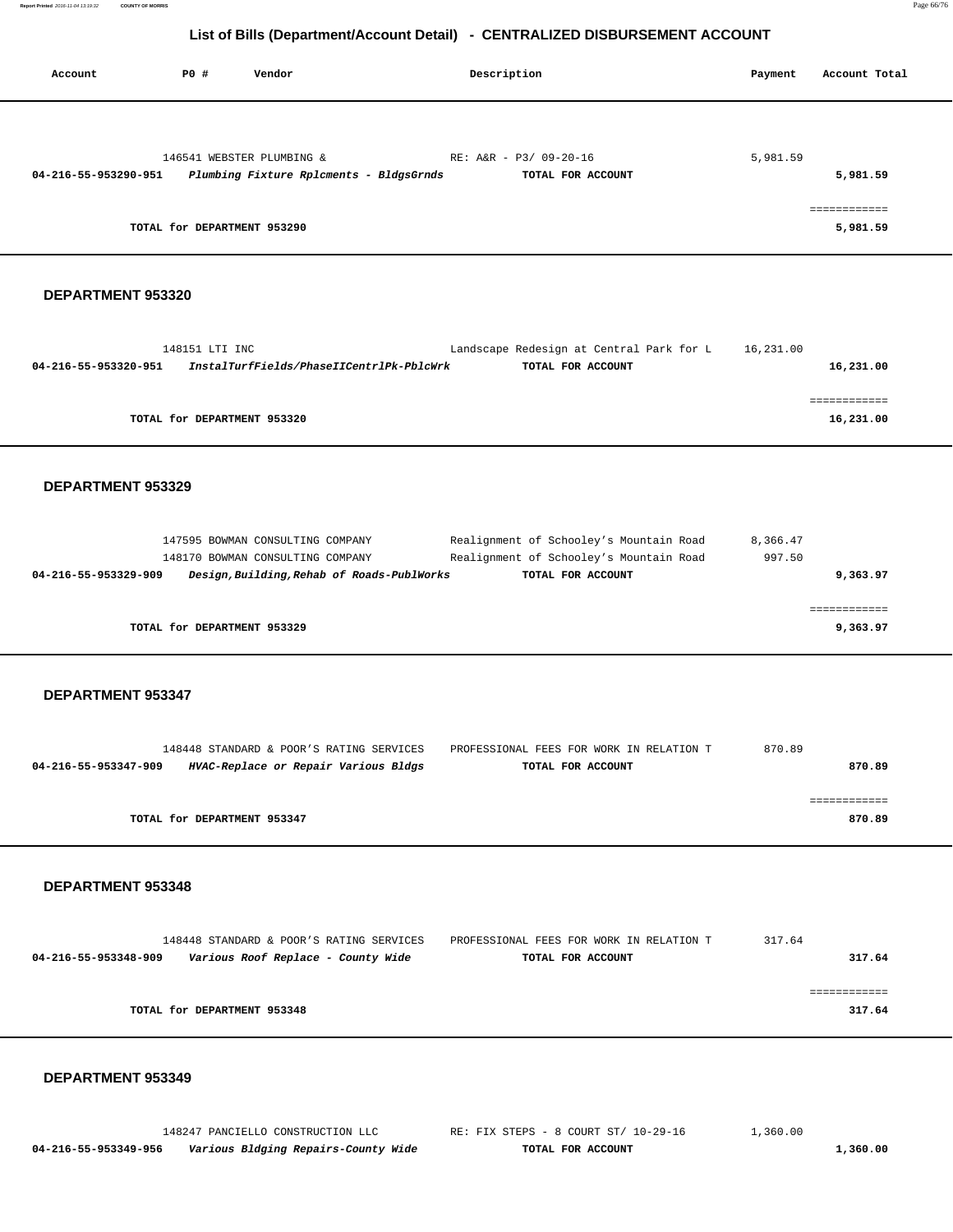| Account           | PO#                         | Vendor | Description | Account Total<br>Payment |
|-------------------|-----------------------------|--------|-------------|--------------------------|
| DEPARTMENT 953349 |                             |        |             |                          |
|                   | TOTAL for DEPARTMENT 953349 |        |             | 1,360.00                 |

#### **DEPARTMENT 953351**

|                      | 148448 STANDARD & POOR'S RATING SERVICES | PROFESSIONAL FEES FOR WORK IN RELATION T | 195.74 |
|----------------------|------------------------------------------|------------------------------------------|--------|
| 04-216-55-953351-909 | Elevator Upgrades Various Cty Bldgs      | TOTAL FOR ACCOUNT                        | 195.74 |
|                      |                                          |                                          |        |
|                      |                                          |                                          |        |
|                      | TOTAL for DEPARTMENT 953351              |                                          | 195.74 |
|                      |                                          |                                          |        |

#### **DEPARTMENT 953353**

| 146162 T & M ASSOCIATES                                    | PROJECT DESIGN AND CONTRACTOR SELECT FOR | 1,858.80 |
|------------------------------------------------------------|------------------------------------------|----------|
| 148448 STANDARD & POOR'S RATING SERVICES                   | PROFESSIONAL FEES FOR WORK IN RELATION T | 988.10   |
| Various Improvements at Courthouse<br>04-216-55-953353-909 | TOTAL FOR ACCOUNT                        | 2,846.90 |
|                                                            |                                          |          |
|                                                            |                                          |          |
| TOTAL for DEPARTMENT 953353                                |                                          | 2,846.90 |
|                                                            |                                          |          |

#### **DEPARTMENT 953354**

|                      | 148448 STANDARD & POOR'S RATING SERVICES | PROFESSIONAL FEES FOR WORK IN RELATION T | 135.97 |
|----------------------|------------------------------------------|------------------------------------------|--------|
| 04-216-55-953354-909 | VOIP System-Electric & Emergency Power   | TOTAL FOR ACCOUNT                        | 135.97 |
|                      |                                          |                                          |        |
|                      |                                          |                                          |        |
|                      | TOTAL for DEPARTMENT 953354              |                                          | 135.97 |
|                      |                                          |                                          |        |

| 146496 R.S. KNAPP CO INC                                    | Plans & Specs for the Milling & Resurfac | 38.44    |              |
|-------------------------------------------------------------|------------------------------------------|----------|--------------|
| 148448 STANDARD & POOR'S RATING SERVICES                    | PROFESSIONAL FEES FOR WORK IN RELATION T | 1,924.62 |              |
| 148172 BOSWELL ENGINEERING INC                              | Professional Engineering Services MC-103 | 284.88   |              |
| Various Road-Designs & Construction<br>04-216-55-953356-909 | TOTAL FOR ACCOUNT                        |          | 2,247.94     |
|                                                             |                                          |          |              |
| 146395 ROAD SAFETY SYSTEMS LLC                              | Guide Rail Accident on 167 Route 202 in  | 3,557.50 |              |
| Various Road-Designs & Construction<br>04-216-55-953356-940 | TOTAL FOR ACCOUNT                        |          | 3,557.50     |
|                                                             |                                          |          |              |
|                                                             |                                          |          | ------------ |
| TOTAL for DEPARTMENT 953356                                 |                                          |          | 5,805.44     |
|                                                             |                                          |          |              |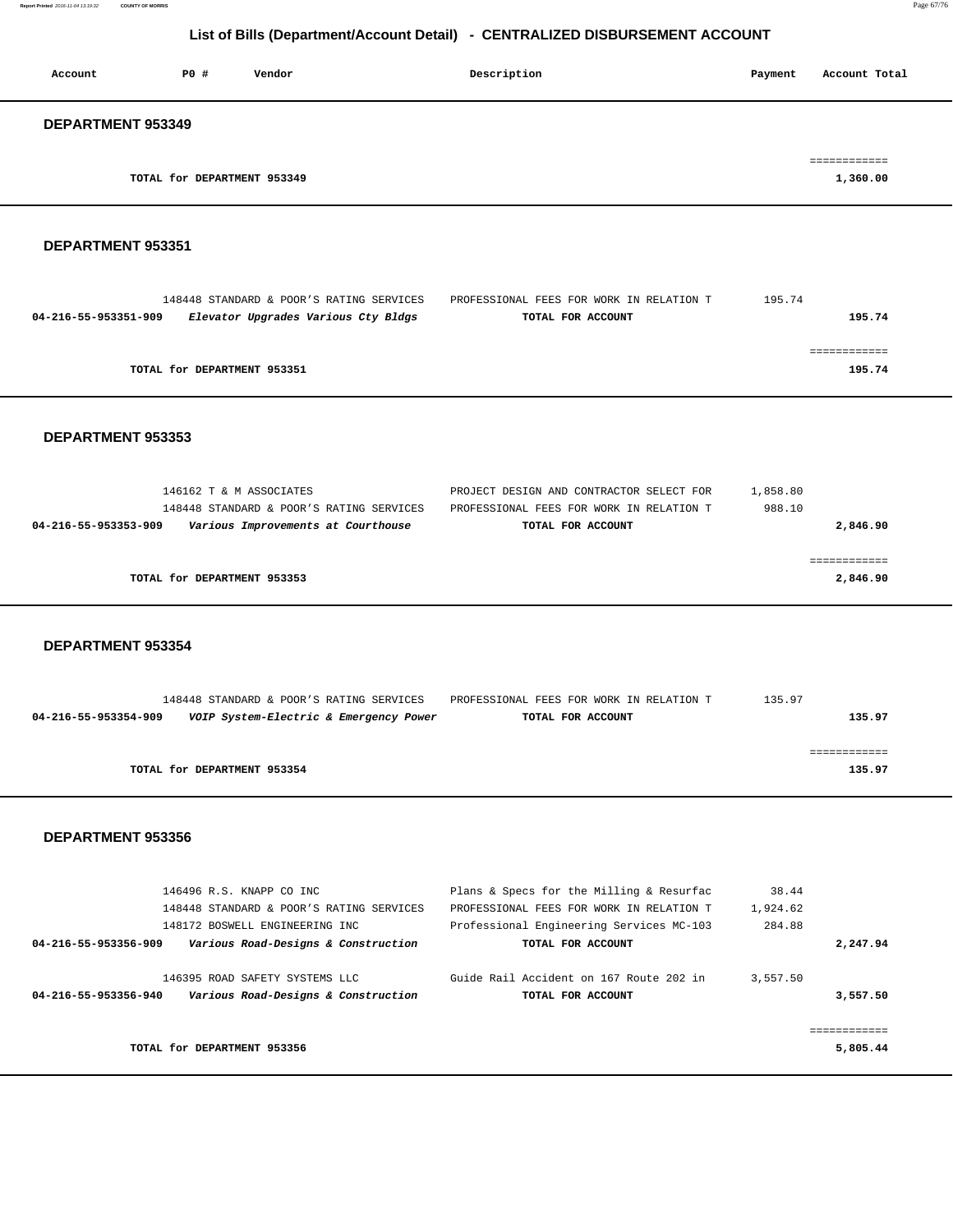| Account              | PO#                         | Vendor                                                                        | Description                                                   | Payment  | Account Total            |
|----------------------|-----------------------------|-------------------------------------------------------------------------------|---------------------------------------------------------------|----------|--------------------------|
| 04-216-55-953357-909 |                             | 148448 STANDARD & POOR'S RATING SERVICES<br>Replace & Upgrade Various Bridges | PROFESSIONAL FEES FOR WORK IN RELATION T<br>TOTAL FOR ACCOUNT | 1,851.95 | 1,851.95                 |
|                      | TOTAL for DEPARTMENT 953357 |                                                                               |                                                               |          | ============<br>1,851.95 |

#### **DEPARTMENT 953358**

|                      | 148448 STANDARD & POOR'S RATING SERVICES | PROFESSIONAL FEES FOR WORK IN RELATION T | 353.98 |
|----------------------|------------------------------------------|------------------------------------------|--------|
| 04-216-55-953358-909 | Replace & Upgrade Various Culverts       | TOTAL FOR ACCOUNT                        | 353.98 |
|                      |                                          |                                          |        |
|                      |                                          |                                          |        |
|                      | TOTAL for DEPARTMENT 953358              |                                          | 353.98 |
|                      |                                          |                                          |        |

#### **DEPARTMENT 953362**

|                      | 148448 STANDARD & POOR'S RATING SERVICES | PROFESSIONAL FEES FOR WORK IN RELATION T | 1,093.59 |
|----------------------|------------------------------------------|------------------------------------------|----------|
| 04-216-55-953362-909 | Security Improvement AR Bldg/Courthouse  | TOTAL FOR ACCOUNT                        | 1,093.59 |
|                      |                                          |                                          |          |
|                      |                                          |                                          |          |
|                      | TOTAL for DEPARTMENT 953362              |                                          | 1,093.59 |
|                      |                                          |                                          |          |
|                      |                                          |                                          |          |

#### **DEPARTMENT 953363**

|                      | 146490 CHERRY WEBER & ASSOC. PC          | Construction Inspection Services - Lakes | 14,206.50 |
|----------------------|------------------------------------------|------------------------------------------|-----------|
|                      | 147650 WATERS, MCPHERSON, MCNEILL, P.C.  | legal services - Acquis B.224, Lots 1,2, | 1,642.21  |
|                      | 147650 WATERS, MCPHERSON, MCNEILL, P.C.  | legal services - Sussex Randolph Buildin | 74.00     |
|                      | 147649 WATERS, MCPHERSON, MCNEILL, P.C.  | legal services - Randolph Town Center As | 239.84    |
|                      | 147905 BOSWELL ENGINEERING INC           | Professional Engineering Services for MC | 1,090.00  |
|                      | 146353 CHERRY WEBER & ASSOC. PC          | Construction Inspection Services - Cente | 7,540.50  |
|                      | 146489 CHERRY WEBER & ASSOC. PC          | Construction Inspection Services - Kenvi | 9,584.00  |
|                      | 146352 CHERRY WEBER & ASSOC. PC          | Construction Inspection Services - Mt Ho | 1,073.00  |
|                      | 148448 STANDARD & POOR'S RATING SERVICES | PROFESSIONAL FEES FOR WORK IN RELATION T | 242.63    |
|                      | 148167 KELLER & KIRKPATRICK              | Group B (4 Roadway Improvement Projects) | 273.90    |
| 04-216-55-953363-909 | Paving & Resurfacing Various Roads       | TOTAL FOR ACCOUNT                        | 35,966.58 |
|                      |                                          |                                          |           |

|                             | _____________<br>____________ |
|-----------------------------|-------------------------------|
| TOTAL for DEPARTMENT 953363 | 35,966.58                     |

| B&G Interior Building Improvements<br>04-216-55-953383-940 | TOTAL FOR ACCOUNT             | 15,933.12 |
|------------------------------------------------------------|-------------------------------|-----------|
| 148064 RFS COMMERCIAL, INC.                                | WO78290/ RE: OPI/ 10-20-16    | 2,495.00  |
| 148064 RFS COMMERCIAL, INC.                                | WO78289/RE: SHERIFF/ 10-20-16 | 7,594.12  |
| 148064 RFS COMMERCIAL, INC.                                | WO78496/ RE: B&G/ 10-21-16    | 1,995.00  |
| 148296 RFS COMMERCIAL, INC.                                | WO78416/ RE: MV/ 10-06-16     | 3,849.00  |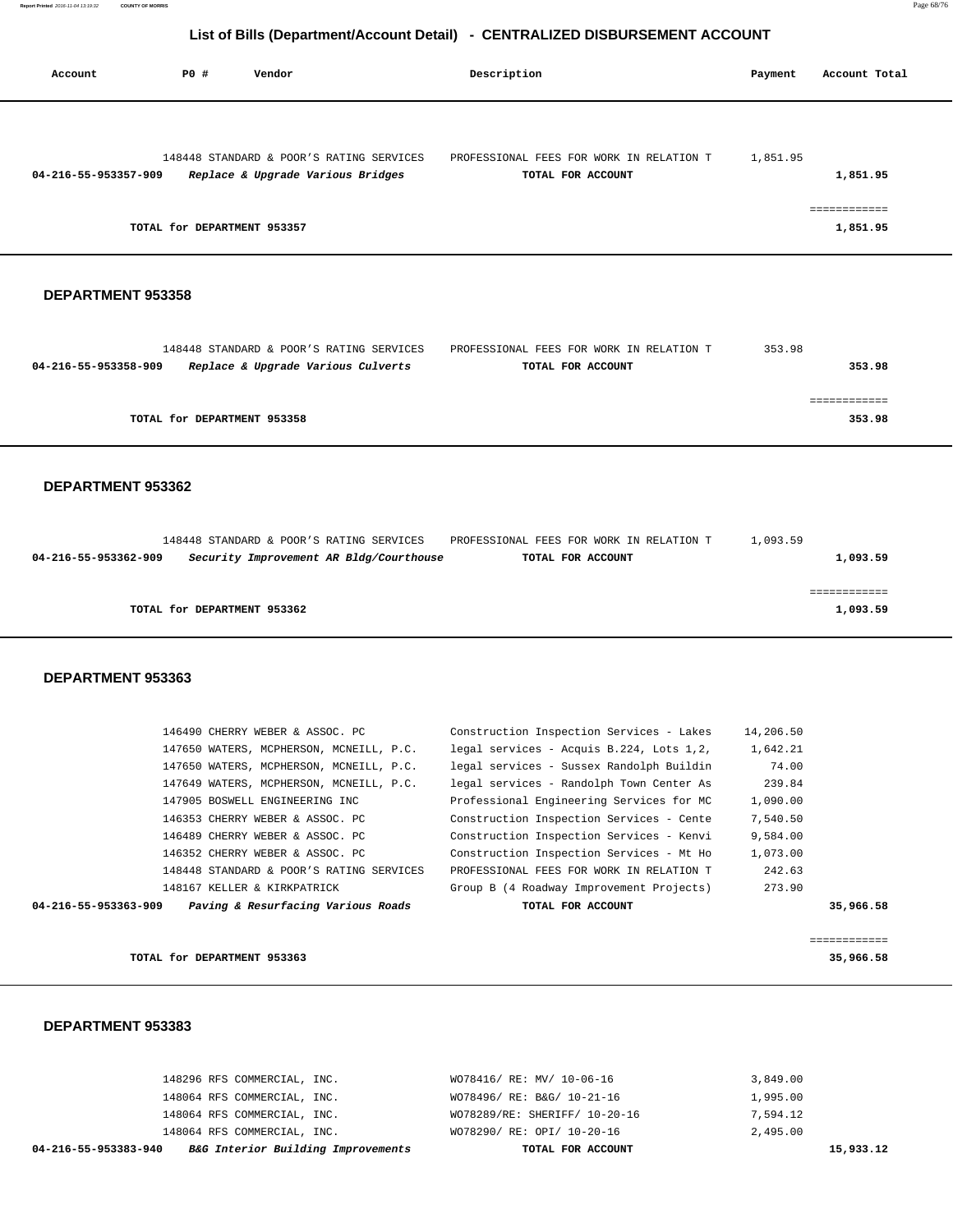**Report Printed** 2016-11-04 13:19:32 **COUNTY OF MORRIS** Page 69/76

## **List of Bills (Department/Account Detail) - CENTRALIZED DISBURSEMENT ACCOUNT**

| Account                  | PO# | Vendor | Description | Payment | Account Total |
|--------------------------|-----|--------|-------------|---------|---------------|
| <b>DEPARTMENT 953383</b> |     |        |             |         | ------------  |

**TOTAL for DEPARTMENT 953383 15,933.12** 

#### **DEPARTMENT 953385**

| 145881 CARRIER CORPORATION                                     | RE: PSTA - CONDENSING UNIT FOR AUDITORIU | 24,432.00 |
|----------------------------------------------------------------|------------------------------------------|-----------|
| 145881 CARRIER CORPORATION                                     | RE: PSTA - RENTAL OF AC UNIT/ 08-25-16   | 6.592.00  |
| 145881 CARRIER CORPORATION                                     | RE: LONG HILL TOWERS/ 08-25-16           | 897.18    |
| 145881 CARRIER CORPORATION                                     | RE: A&R/ 08-25-16                        | 1,812.81  |
| 145881 CARRIER CORPORATION                                     | RE: A&R/ 08-25-16                        | 717.28    |
| 145881 CARRIER CORPORATION                                     | RE: RANDOLPH SHELTERS/ 08-26-16          | 1,354.88  |
| 145881 CARRIER CORPORATION                                     | RE: DOVER TOWER/ 08-26-16                | 285.00    |
| 145881 CARRIER CORPORATION                                     | RE: RANDOLPH SHELTERS/ 08-26-16          | 1,411.79  |
| 145881 CARRIER CORPORATION                                     | RE: COUNTY LIBRARY/ 09-12-16             | 623.00    |
| Replace Repair Upgrade HVAC Var. Build<br>04-216-55-953385-940 | TOTAL FOR ACCOUNT                        | 38,125.94 |
|                                                                |                                          |           |
|                                                                |                                          |           |

**TOTAL for DEPARTMENT 953385** 38,125.94

#### **DEPARTMENT 953387**

| TOTAL for DEPARTMENT 953387                        |                                          | 18,704.92 |
|----------------------------------------------------|------------------------------------------|-----------|
| Various Bridge Replacement<br>04-216-55-953387-909 | TOTAL FOR ACCOUNT                        | 18,704.92 |
| 142537 VAN CLEEF ENGINEERING ASSOC                 | Repairs/Rehabilitation of County Route 5 | 1,916.50  |
| 147659 CHRISTOPHER P STATILE PA                    | Professional Engineering Design Services | 8,132.00  |
| 147659 CHRISTOPHER P STATILE PA                    | Professional Engineering Design Services | 4,919.50  |
| 148027 CHERRY WEBER & ASSOC. PC                    | Engineering Design Services for Bridge N | 1,238.00  |
| 147732 CHERRY WEBER & ASSOC. PC                    | Engineering Design Services for County B | 236.92    |
| 148026 BOSWELL ENGINEERING INC                     | Professional Engineering Services MC-106 | 970.50    |
| 147646 WATERS, MCPHERSON, MCNEILL, P.C.            | September invoice - Joshua Wistuk        | 168.00    |
| 147646 WATERS, MCPHERSON, MCNEILL, P.C.            | September invoice - Valerie Schmidt      | 1,123.50  |

#### **DEPARTMENT 953388**

| 146953 WINNER FORD FLEET                                 | 2016 Ford F550 with 11" Sign Service Uti<br>87,500.00 |
|----------------------------------------------------------|-------------------------------------------------------|
| Equip. & Vehicle Replacement-PPW<br>04-216-55-953388-957 | 87,500.00<br>TOTAL FOR ACCOUNT                        |
|                                                          |                                                       |
|                                                          |                                                       |
| TOTAL for DEPARTMENT 953388                              | 87,500.00                                             |
|                                                          |                                                       |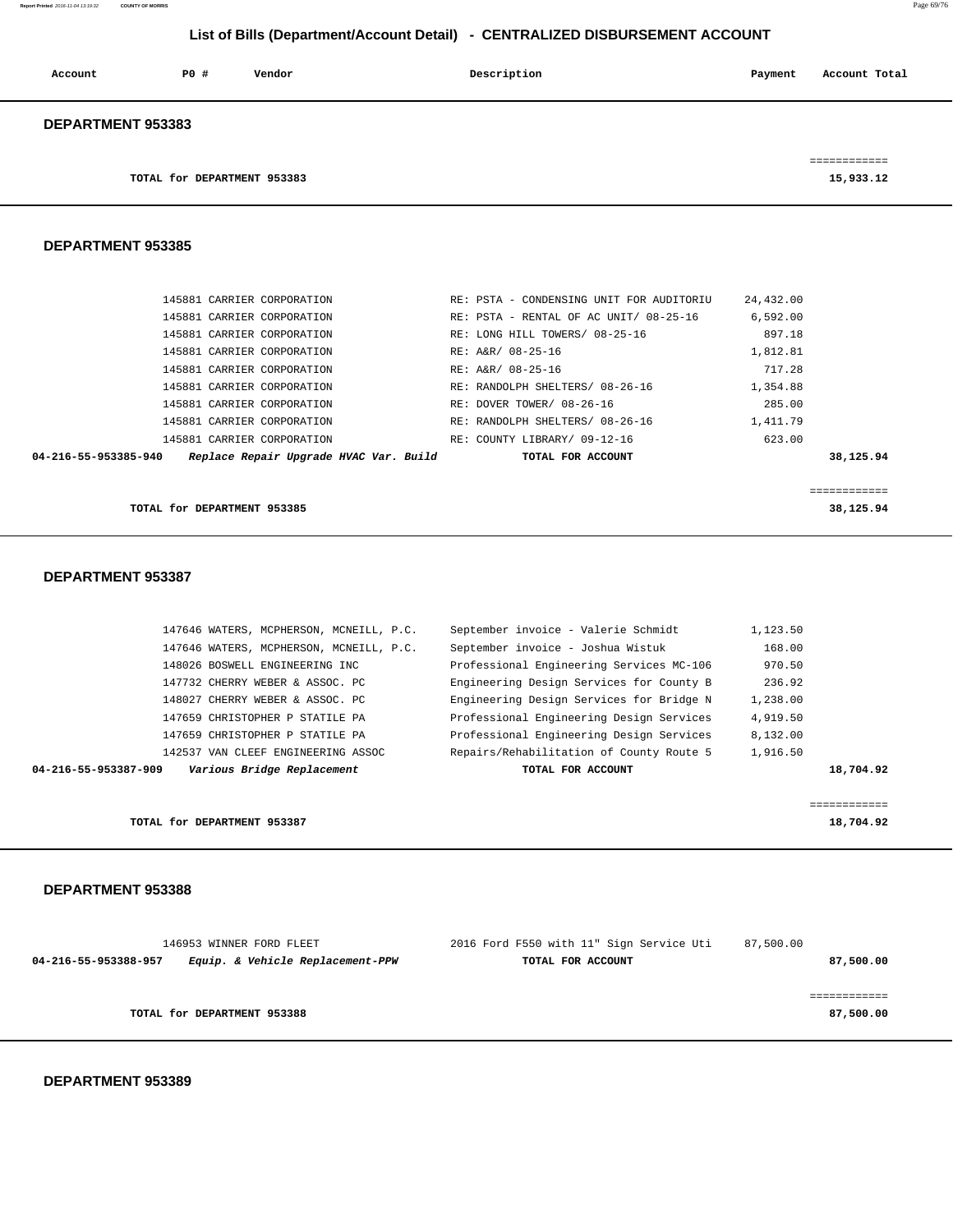**Report Printed** 2016-11-04 13:19:32 **COUNTY OF MORRIS** Page 70/76

## **List of Bills (Department/Account Detail) - CENTRALIZED DISBURSEMENT ACCOUNT**

| Account                  | PO#                         | Vendor                                                                 | Description                                                  | Payment  | Account Total             |
|--------------------------|-----------------------------|------------------------------------------------------------------------|--------------------------------------------------------------|----------|---------------------------|
| <b>DEPARTMENT 953389</b> |                             |                                                                        |                                                              |          |                           |
| 04-216-55-953389-940     |                             | 147075 CHERRY VALLEY TRACTOR<br>B&G-Equip./Vehicles, Ext. Improvements | NEW HOLLAND SNOW BLADE WITH RUBBER EDGE<br>TOTAL FOR ACCOUNT | 4,918.02 | 11,716.76                 |
|                          | TOTAL for DEPARTMENT 953389 |                                                                        |                                                              |          | ------------<br>11,716.76 |

#### **DEPARTMENT 953400**

|                      | 148168 E2 PROJECT MANAGEMENT LLC       | Professional Services rendered for the H | 11,889.63 |           |
|----------------------|----------------------------------------|------------------------------------------|-----------|-----------|
| 04-216-55-953400-909 | Hanover DPW Garage Contamination Final | TOTAL FOR ACCOUNT                        |           | 11,889.63 |
|                      |                                        |                                          |           |           |
|                      |                                        |                                          |           |           |
|                      | TOTAL for DEPARTMENT 953400            |                                          |           | 11,889.63 |
|                      |                                        |                                          |           |           |

#### **DEPARTMENT 953416**

| 148448 STANDARD & POOR'S RATING SERVICES                 | PROFESSIONAL FEES FOR WORK IN RELATION T | 275.45 |
|----------------------------------------------------------|------------------------------------------|--------|
| B&G - Exterior Building Projects<br>04-216-55-953416-909 | TOTAL FOR ACCOUNT                        | 275.45 |
|                                                          |                                          |        |
|                                                          |                                          |        |
| TOTAL for DEPARTMENT 953416                              |                                          | 275.45 |
|                                                          |                                          |        |

## **DEPARTMENT 953417**

|                      | 148448 STANDARD & POOR'S RATING SERVICES |                                          | PROFESSIONAL FEES FOR WORK IN RELATION T | 614.19 |
|----------------------|------------------------------------------|------------------------------------------|------------------------------------------|--------|
| 04-216-55-953417-909 |                                          | PublicWorks-EnviroClean-Greyst/HanovrGar | TOTAL FOR ACCOUNT                        | 614.19 |
|                      |                                          |                                          |                                          |        |
|                      |                                          |                                          |                                          |        |
|                      | TOTAL for DEPARTMENT 953417              |                                          |                                          | 614.19 |

|                      | 145356 MALICK AND SCHERER PC<br>148448 STANDARD & POOR'S RATING SERVICES | County Roadway Dedication Review Souther<br>PROFESSIONAL FEES FOR WORK IN RELATION T | 390.00<br>765.39           |
|----------------------|--------------------------------------------------------------------------|--------------------------------------------------------------------------------------|----------------------------|
| 04-216-55-953419-909 | PublicWorks-Railroad&Road Constr/Resurf                                  | TOTAL FOR ACCOUNT                                                                    | 1,155.39                   |
| 04-216-55-953419-951 | 148028 KONKUS CORPORATION<br>PublicWorks-Railroad&Road Constr/Resurf     | Labor, Materials and Services for the Mi<br>TOTAL FOR ACCOUNT                        | 521,034.30<br>521,034.30   |
|                      | TOTAL for DEPARTMENT 953419                                              |                                                                                      | ------------<br>522,189.69 |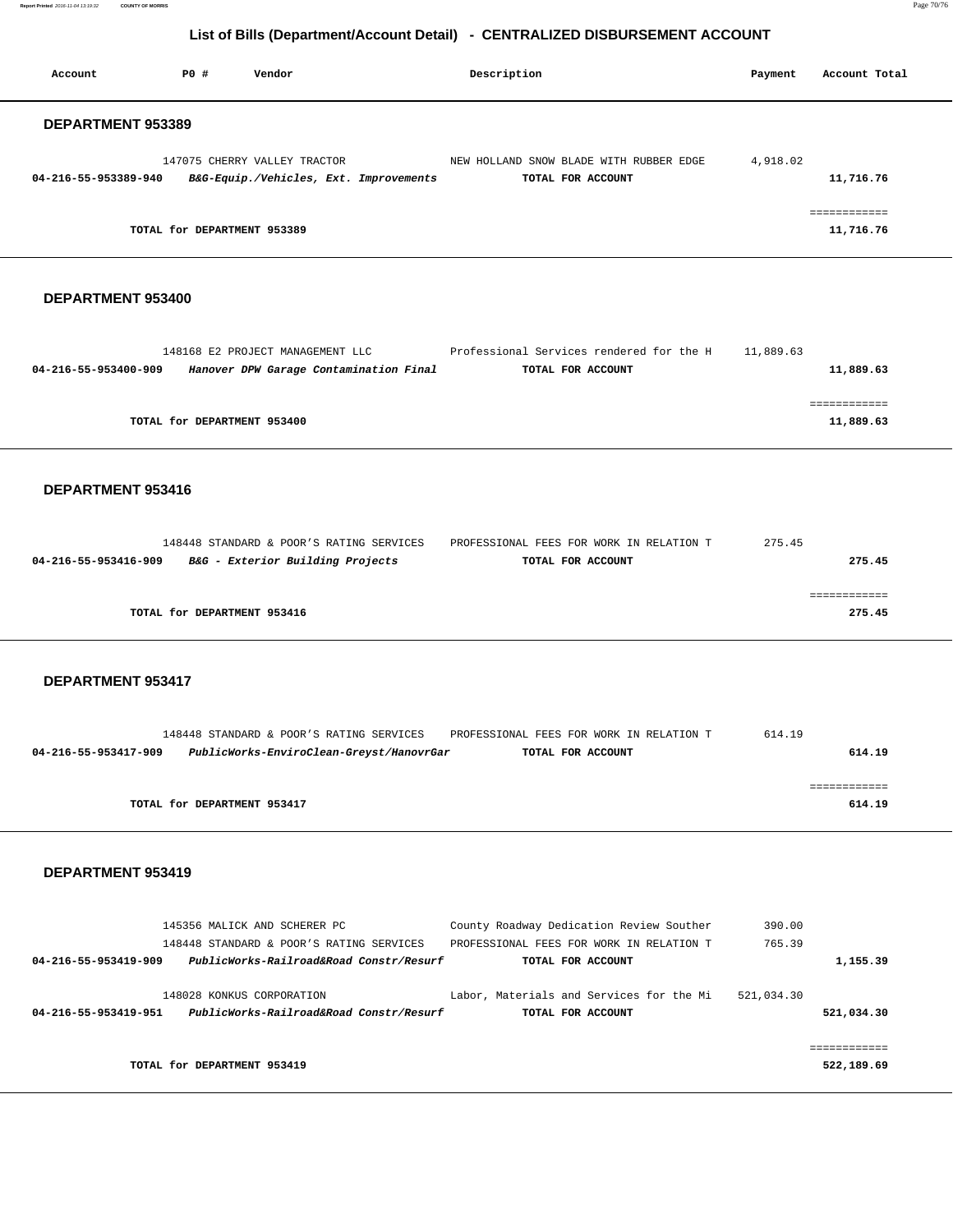**Report Printed** 2016-11-04 13:19:32 **COUNTY OF MORRIS** Page 71/76

## **List of Bills (Department/Account Detail) - CENTRALIZED DISBURSEMENT ACCOUNT**

| Account              | PO#                                    | Vendor                                                                                                                                                                                                                                                         | Description                                                                                                                                                                                           | Payment                                                            | Account Total             |
|----------------------|----------------------------------------|----------------------------------------------------------------------------------------------------------------------------------------------------------------------------------------------------------------------------------------------------------------|-------------------------------------------------------------------------------------------------------------------------------------------------------------------------------------------------------|--------------------------------------------------------------------|---------------------------|
| 04-216-55-953420-909 |                                        | 148448 STANDARD & POOR'S RATING SERVICES<br>B&G - Interior Building Improvements                                                                                                                                                                               | PROFESSIONAL FEES FOR WORK IN RELATION T<br>TOTAL FOR ACCOUNT                                                                                                                                         | 1,360.83                                                           | 1,360.83                  |
| 04-216-55-953420-951 | 147063 R.D. SALES<br>147658 R.D. SALES | 147063 R.D. SALES DOOR & HARDWARE LLC<br>DOOR & HARDWARE LLC<br>DOOR & HARDWARE LLC<br>147658 R.D. SALES DOOR & HARDWARE LLC<br>147077 JUPITER ENVIRONMENTAL SERVICS INC.<br>147076 JUPITER ENVIRONMENTAL SERVICS INC.<br>B&G - Interior Building Improvements | RE: CH/ 09-09-16<br>RE: LAW & PUB SAFETY/ 09-12-16<br>RE: COUNTY LIBRARY/ 09-15-16<br>RE: WHARTON GARAGE/ 09-26-16<br>RE: EXTEMSION SERVICES/ 09-13-16<br>RE: WARRANTS/ 09-13-16<br>TOTAL FOR ACCOUNT | 1,575.00<br>1,685.00<br>315.00<br>2,125.00<br>3,940.00<br>6,595.00 | 16,235.00                 |
|                      | TOTAL for DEPARTMENT 953420            |                                                                                                                                                                                                                                                                |                                                                                                                                                                                                       |                                                                    | ============<br>17,595.83 |

#### **DEPARTMENT 953442**

| London Fog Mag Truck Mounted Units | 6,420.00                               |
|------------------------------------|----------------------------------------|
| TOTAL FOR ACCOUNT                  | 6,420.00                               |
|                                    |                                        |
|                                    |                                        |
|                                    | 6,420.00                               |
|                                    | PubWorks-Rplcmnt (2) Sprayers-Mosquito |

## **Cty Bridge Design&Construction**

| 148024 CHERRY WEBER & ASSOC. PC               | Engineering Services for the Replacement | 552.10 |
|-----------------------------------------------|------------------------------------------|--------|
| Miscellaneous - Other<br>04-216-55-953908-909 | TOTAL FOR ACCOUNT                        | 552.10 |
|                                               |                                          |        |
|                                               |                                          |        |
| TOTAL for Cty Bridge Design&Construction      |                                          | 552.10 |
|                                               |                                          |        |

#### **DEPARTMENT 954359**

|                      | 148448 STANDARD & POOR'S RATING SERVICES | PROFESSIONAL FEES FOR WORK IN RELATION T | 79.70 |
|----------------------|------------------------------------------|------------------------------------------|-------|
| 04-216-55-954359-909 | Replace & Upgrade Security Cameras       | TOTAL FOR ACCOUNT                        | 79.70 |
|                      |                                          |                                          |       |
|                      |                                          |                                          |       |
|                      | TOTAL for DEPARTMENT 954359              |                                          | 79.70 |

|                      | 148448 STANDARD & POOR'S RATING SERVICES |                                          | PROFESSIONAL FEES FOR WORK IN RELATION T |                   | 557.94 |        |
|----------------------|------------------------------------------|------------------------------------------|------------------------------------------|-------------------|--------|--------|
| 04-216-55-954423-909 |                                          | Corrections-Shower/Kitchen Floor Upgrade |                                          | TOTAL FOR ACCOUNT |        | 557.94 |
|                      |                                          |                                          |                                          |                   |        |        |
|                      |                                          |                                          |                                          |                   |        |        |
|                      | TOTAL for DEPARTMENT 954423              |                                          |                                          |                   |        | 557.94 |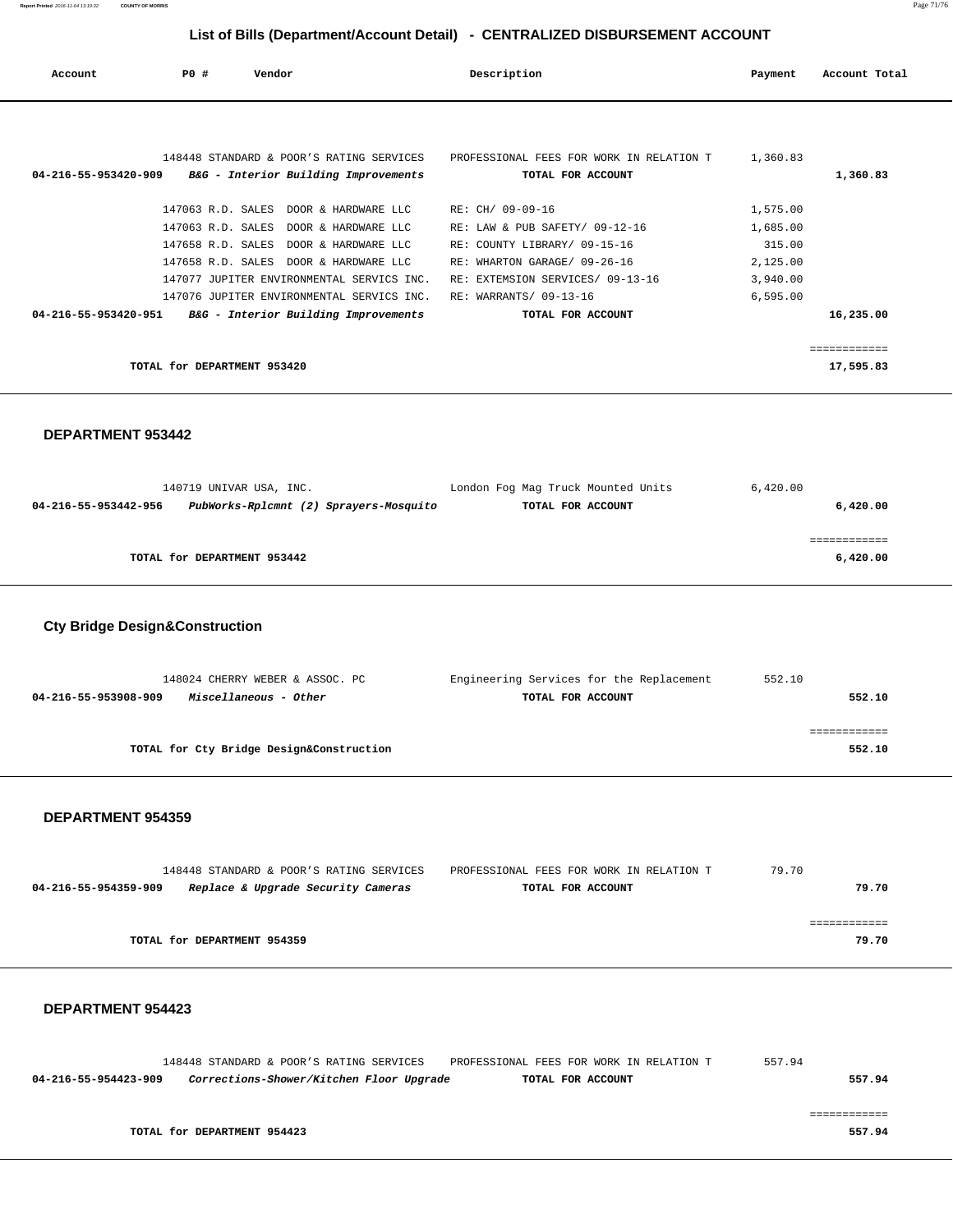| Report Printed 2016-11-04 13:19:32 | <b>COUNTY OF MORRIS</b> | Page 72/76 |
|------------------------------------|-------------------------|------------|
|                                    |                         |            |

| Account                  | PO# | Vendor                                 | Description                              | Payment  | Account Total |
|--------------------------|-----|----------------------------------------|------------------------------------------|----------|---------------|
| <b>DEPARTMENT 954434</b> |     |                                        |                                          |          |               |
|                          |     |                                        |                                          |          |               |
|                          |     | 141726 ATLANTIC TACTICAL OF NJ, INC.   | ITEM #ASP4112 - ASP Sentry 26" Friction  | 356.50   |               |
|                          |     | 141726 ATLANTIC TACTICAL OF NJ, INC.   | ITEM #ASP140 - Baton Window Breakaway/CO | 110.60   |               |
|                          |     | 141726 ATLANTIC TACTICAL OF NJ, INC.   | ITEM #ASP110 - ASP Tactical Mirror 3" di | 14.75    |               |
|                          |     | 141726 ATLANTIC TACTICAL OF NJ, INC.   | ITEM #FNH121 - FNH USA FN303 Less Lethal | 1,546.16 |               |
|                          |     | 141726 ATLANTIC TACTICAL OF NJ, INC.   | ITEN #DEF326 - Def Tec Launcher Deployme | 255.20   |               |
|                          |     | 141726 ATLANTIC TACTICAL OF NJ, INC.   | ITEM #25J-POL-1 - Protech NATO-2 Enhance | 6,844.00 |               |
| 04-216-55-954434-956     |     | Sheriff - Various Upgrades & Equipment | TOTAL FOR ACCOUNT                        |          | 9,127.21      |
|                          |     |                                        |                                          |          |               |
|                          |     |                                        |                                          |          |               |
|                          |     | TOTAL for DEPARTMENT 954434            |                                          |          | 9,127.21      |

#### **DEPARTMENT 955403**

|                      | 145968 PATTERSON MEDICAL SUPPLY, INC. |                                         | 104022452,5-25-2016 | 1,665.18 |
|----------------------|---------------------------------------|-----------------------------------------|---------------------|----------|
| 04-216-55-955403-951 |                                       | MV-Long Term Health Center Improvements | TOTAL FOR ACCOUNT   | 1,665.18 |
|                      |                                       |                                         |                     |          |
|                      |                                       |                                         |                     |          |
|                      | TOTAL for DEPARTMENT 955403           |                                         |                     | 1,665.18 |

#### **DEPARTMENT 962398**

| 147178 MILLENNIUM COMMUNICATIONS                        | FURN/INSTALL FIB BACKBON                 | 8,793.00  |
|---------------------------------------------------------|------------------------------------------|-----------|
| 147178 MILLENNIUM COMMUNICATIONS                        | MATRIX DESIGN GROUP - FIBER OPTIC BACKBO | 75,000.00 |
| ITD-Computer & Newtork Upgrades<br>04-216-55-962398-955 | TOTAL FOR ACCOUNT                        | 83,793.00 |
|                                                         |                                          |           |
|                                                         |                                          |           |
| TOTAL for DEPARTMENT 962398                             |                                          | 83,793.00 |

#### **DEPARTMENT 962432**

| 145439 DELL MARKETING L.P.                                      | Dell OptiPlex 3040 | 68,178.60 |
|-----------------------------------------------------------------|--------------------|-----------|
| OIT-Computer & Network Upgrades & Equip<br>04-216-55-962432-955 | TOTAL FOR ACCOUNT  | 68,178.60 |
|                                                                 |                    |           |
|                                                                 |                    |           |
| TOTAL for DEPARTMENT 962432                                     |                    | 68,178.60 |

| 143748 SPECTRUM COMMUNICATIONS |                      |                                        | Equipment, modifications and installatio | 8,712.10 |
|--------------------------------|----------------------|----------------------------------------|------------------------------------------|----------|
|                                | 04-216-55-963373-957 | Purchase Vehicle & Equip. Medical Exam | TOTAL FOR ACCOUNT                        | 8,712.10 |
|                                |                      |                                        |                                          |          |
|                                |                      |                                        |                                          |          |
|                                |                      | TOTAL for DEPARTMENT 963373            |                                          | 8,712.10 |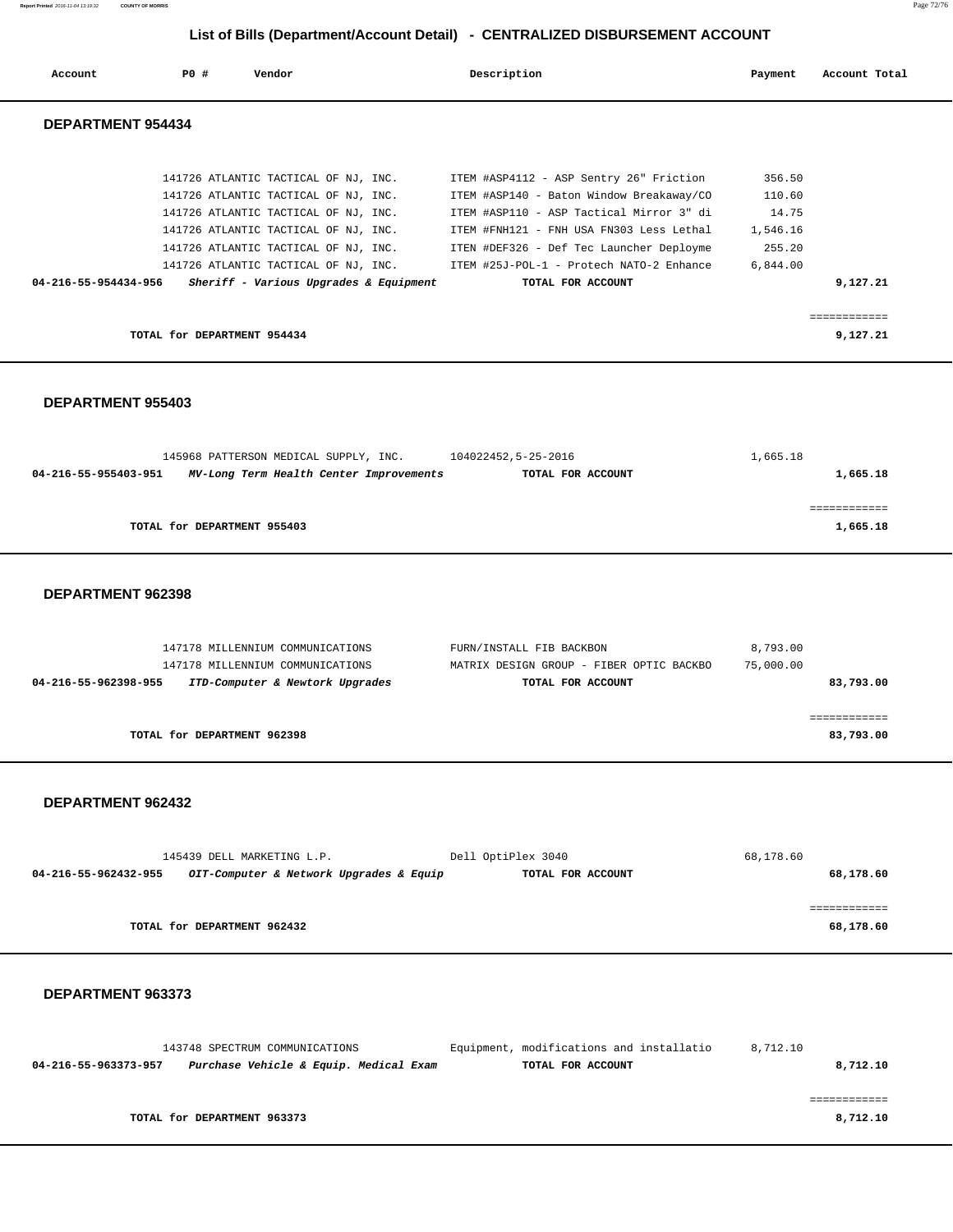| Report Printed 2016-11-04 13:19:32<br><b>COUNTY OF MORRIS</b> |                             |                                                                                                                                                          |                                                                                                                      |                           |                        | Page 73/76 |
|---------------------------------------------------------------|-----------------------------|----------------------------------------------------------------------------------------------------------------------------------------------------------|----------------------------------------------------------------------------------------------------------------------|---------------------------|------------------------|------------|
|                                                               |                             |                                                                                                                                                          | List of Bills (Department/Account Detail) - CENTRALIZED DISBURSEMENT ACCOUNT                                         |                           |                        |            |
| Account                                                       | P0 #                        | Vendor                                                                                                                                                   | Description                                                                                                          | Payment                   | Account Total          |            |
| DEPARTMENT 963378                                             |                             |                                                                                                                                                          |                                                                                                                      |                           |                        |            |
| 04-216-55-963378-952                                          |                             | 147035 NORTHEAST COMMUNICATIONS, INC.<br>147035 NORTHEAST COMMUNICATIONS, INC.<br>145138 KJI ELECTRONICS INC<br>Purchase New/Replacement Cty Radio Equip | ICOM IC-A14 Hand Held Aircraft Radio and<br>Freight<br>EMS Support equipment per attached quote<br>TOTAL FOR ACCOUNT | 478.00<br>15.00<br>318.00 | 811.00                 |            |
|                                                               | TOTAL for DEPARTMENT 963378 |                                                                                                                                                          |                                                                                                                      |                           | ============<br>811.00 |            |
| DEPARTMENT 964334                                             |                             |                                                                                                                                                          |                                                                                                                      |                           |                        |            |
| 04-216-55-964334-909                                          |                             | 148448 STANDARD & POOR'S RATING SERVICES<br>Acq Elect Scanner & Computer Sys - BOE                                                                       | PROFESSIONAL FEES FOR WORK IN RELATION T<br>TOTAL FOR ACCOUNT                                                        | 171.13                    | 171.13                 |            |
|                                                               | TOTAL for DEPARTMENT 964334 |                                                                                                                                                          |                                                                                                                      |                           | ============<br>171.13 |            |
| DEPARTMENT 964377                                             |                             |                                                                                                                                                          |                                                                                                                      |                           |                        |            |
| 04-216-55-964377-909                                          |                             | 148448 STANDARD & POOR'S RATING SERVICES<br>Heritage Comm Equipment for New Location                                                                     | PROFESSIONAL FEES FOR WORK IN RELATION T<br>TOTAL FOR ACCOUNT                                                        | 25.79                     | 25.79                  |            |
|                                                               | TOTAL for DEPARTMENT 964377 |                                                                                                                                                          |                                                                                                                      |                           | 25.79                  |            |
| DEPARTMENT 968344                                             |                             |                                                                                                                                                          |                                                                                                                      |                           |                        |            |
| 04-216-55-968344-909                                          |                             | 148448 STANDARD & POOR'S RATING SERVICES<br>Various Purchases for MC School Tech                                                                         | PROFESSIONAL FEES FOR WORK IN RELATION T<br>TOTAL FOR ACCOUNT                                                        | 925.97                    | 925.97                 |            |
|                                                               |                             |                                                                                                                                                          |                                                                                                                      |                           |                        |            |

### **DEPARTMENT 969332**

| 148448 STANDARD & POOR'S RATING SERVICES | PROFESSIONAL FEES FOR WORK IN RELATION T                      | 2,238.75 |
|------------------------------------------|---------------------------------------------------------------|----------|
| 04-216-55-969332-909                     | Expansion/Renovation Various Facil - CCM<br>TOTAL FOR ACCOUNT | 2,238.75 |
|                                          |                                                               |          |
|                                          |                                                               |          |
| TOTAL for DEPARTMENT 969332              |                                                               | 2,238.75 |

**TOTAL for DEPARTMENT 968344** 925.97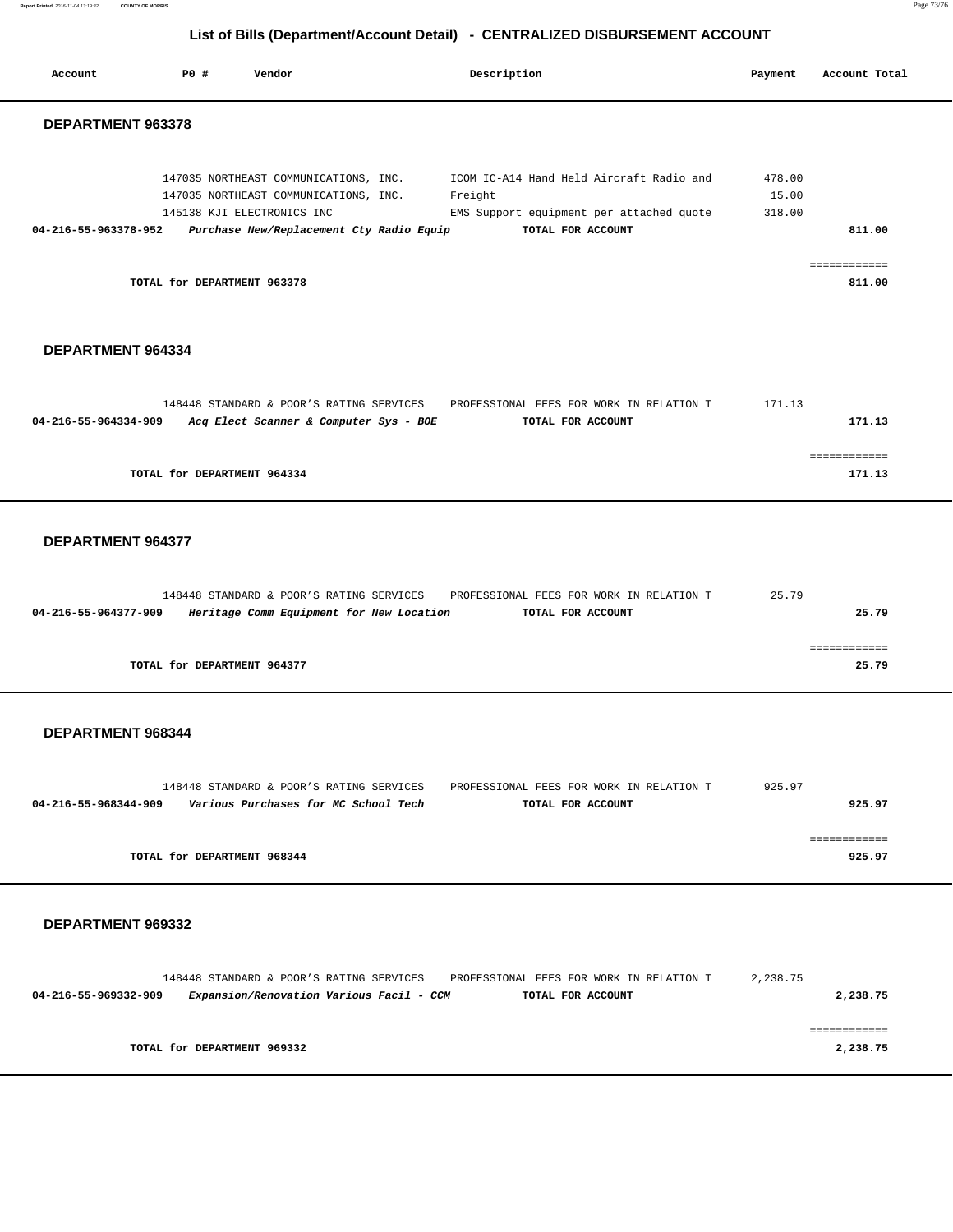# **List of Bills (Department/Account Detail) - CENTRALIZED DISBURSEMENT ACCOUNT**

| Account              | PO#                         | Vendor                                 | Description              | Payment    | Account Total |
|----------------------|-----------------------------|----------------------------------------|--------------------------|------------|---------------|
|                      |                             |                                        |                          |            |               |
|                      |                             | 148051 COUNTY COLLEGE OF MORRIS        | Dobtol Construction, LLC | 51,930.00  |               |
|                      |                             | 148051 COUNTY COLLEGE OF MORRIS        | Exemplis Corporation     | 23, 228.64 |               |
|                      |                             | 148051 COUNTY COLLEGE OF MORRIS        | Brahma Construction Corp | 79,500.37  |               |
| 04-216-55-969424-909 |                             | CCM - Building Improvements & Upgrades | TOTAL FOR ACCOUNT        |            | 154,659.01    |
|                      |                             |                                        |                          |            |               |
|                      |                             |                                        |                          |            | ============  |
|                      | TOTAL for DEPARTMENT 969424 |                                        |                          |            | 154,659.01    |
|                      |                             |                                        |                          |            |               |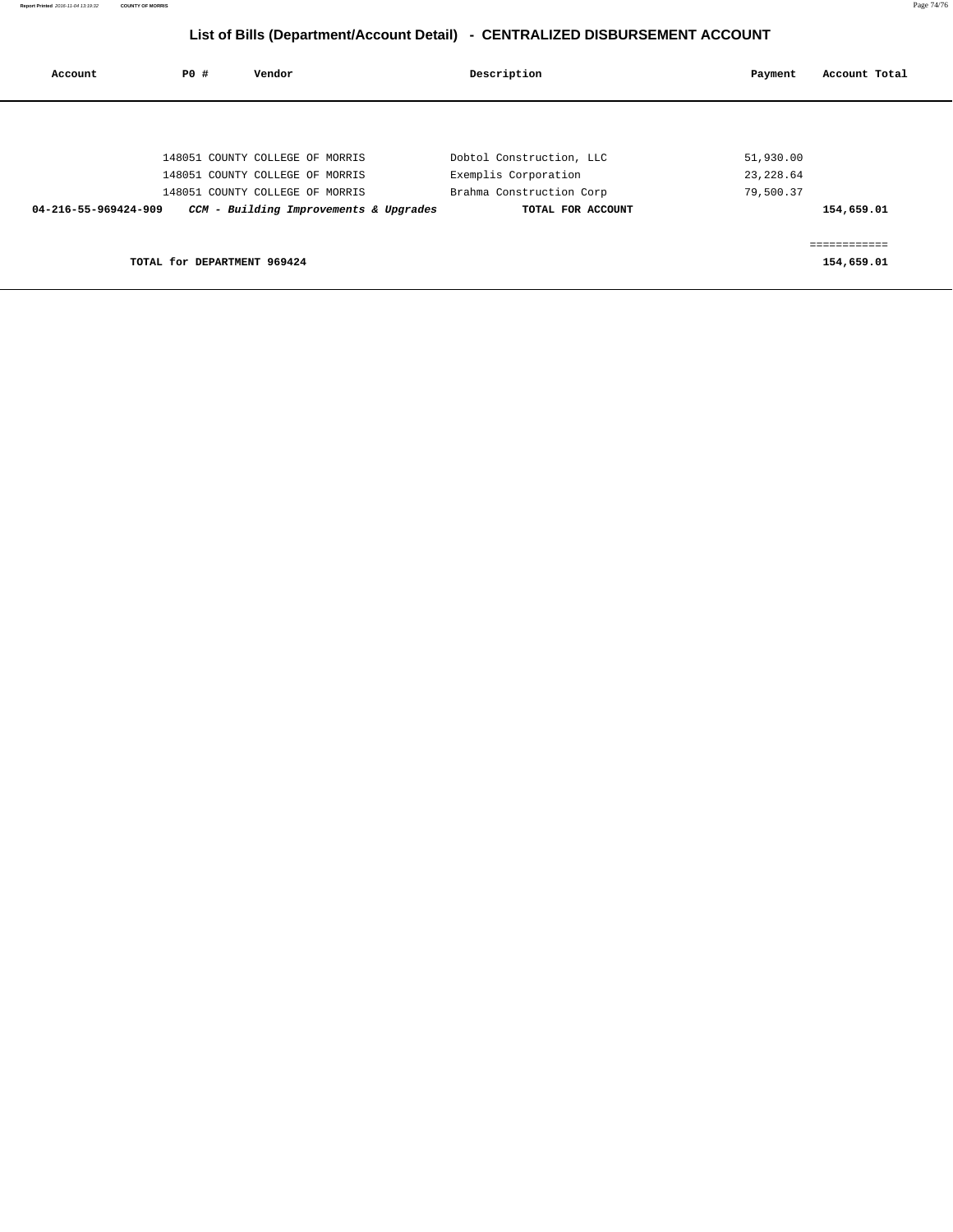## **List of Bills (Department/Account Detail) - CENTRALIZED DISBURSEMENT ACCOUNT**

| Account                                                 | <b>PO #</b> | Vendor                                                        |  | Description                                                   | Payment   | Account Total             |
|---------------------------------------------------------|-------------|---------------------------------------------------------------|--|---------------------------------------------------------------|-----------|---------------------------|
| <b>Dedicated Trust</b><br><b>Weights &amp; Measures</b> |             |                                                               |  |                                                               |           |                           |
| 13-290-56-575801-888                                    |             | 146292 CYBERTECH SYSTEMS & SOFTWARE INC<br>Weights & Measures |  | SOFTWARE MAINTENANCE, USER & TECHNICAL S<br>TOTAL FOR ACCOUNT | 17,000.00 | 17,000.00                 |
|                                                         |             | TOTAL for Weights & Measures                                  |  |                                                               |           | ============<br>17,000.00 |

#### **Tax Board**

|                      |                                    |                                          | ============ |
|----------------------|------------------------------------|------------------------------------------|--------------|
| 13-290-56-577101-888 | Tax Board                          | TOTAL FOR ACCOUNT                        | 4,745.10     |
|                      | 146599 TOWN OF DOVER               | Grand Hotel at Cape May                  | 790.00       |
|                      | 146599 TOWN OF DOVER               | Full Conference Registration             | 445.00       |
|                      | 145496 TREASURER, CHESTER TOWNSHIP | Full Registration                        | 445.00       |
|                      | 145496 TREASURER, CHESTER TOWNSHIP | Grand Hotel Cape May                     | 790.00       |
|                      | 146834 BORGATA RESORT & SPA        | Commissioner Dr. Michael DiFazio check i | 465.00       |
|                      | 146034 BORGATA RESORT & SPA        | Patricia Marsh 11/14-11/18/2016          | 620.00       |
|                      | 146034 BORGATA RESORT & SPA        | Kim Roggenkamp 11/14-11/18/2016          | 620.00       |
|                      | 147856 BERNARD TYSON               | $9/1/16$ Dinner                          | 20.00        |
|                      | 147856 BERNARD TYSON               | 8/31/16 Dinner                           | 20.00        |
|                      | 147856 BERNARD TYSON               | 8/29/16 Dinner                           | 20.00        |
|                      | 147856 BERNARD TYSON               | Tolls                                    | 7.50         |
|                      | 147856 BERNARD TYSON               | Mileage                                  | 117.60       |
|                      | 146033 NEW JERSEY LEAGUE OF        | Dr. Michael DiFazio, Commissioner        | 55.00        |
|                      | 146033 NEW JERSEY LEAGUE OF        | Bill Kersey, Commissioner                | 55.00        |
|                      | 146033 NEW JERSEY LEAGUE OF        | Patty Marsh, Clerk                       | 55.00        |
|                      | 146033 NEW JERSEY LEAGUE OF        | Kim Roqqenkamp, Asst. Admin              | 55.00        |
|                      | 146033 NEW JERSEY LEAGUE OF        | Ralph Meloro, Tax Admin                  | 55.00        |
|                      | 146035 NEW JERSEY LEAGUE OF        | Bernard Tyson, Commissioner              | 55.00        |
|                      | 146035 NEW JERSEY LEAGUE OF        | Matthew Petracca, Commissioner           | 55.00        |

|  | TOTAL for Tax Board |  | 4,745.10 |
|--|---------------------|--|----------|
|--|---------------------|--|----------|

# **Environ Quality & Enforcement**

| Environ Quality & Enforcement<br>13-290-56-578901-888 | TOTAL FOR ACCOUNT        | 1,896.00 |
|-------------------------------------------------------|--------------------------|----------|
| 148042 LUM, DRASCO & POSITAN LLC                      |                          | 48.00    |
| 148042 LUM, DRASCO & POSITAN LLC                      |                          | 60.00    |
| 148042 LUM, DRASCO & POSITAN LLC                      |                          | 384.00   |
| 148042 LUM, DRASCO & POSITAN LLC                      |                          | 156.00   |
| 148042 LUM, DRASCO & POSITAN LLC                      |                          | 396.00   |
| 148042 LUM, DRASCO & POSITAN LLC                      |                          | 120.00   |
| 148042 LUM, DRASCO & POSITAN LLC                      |                          | 48.00    |
| 148042 LUM, DRASCO & POSITAN LLC                      |                          | 192.00   |
| 148042 LUM, DRASCO & POSITAN LLC                      |                          | 204.00   |
| 148042 LUM, DRASCO & POSITAN LLC                      | CEHA Enforcement Actions | 288.00   |
|                                                       |                          |          |

**TOTAL for Environ Quality & Enforcement 1,896.00**